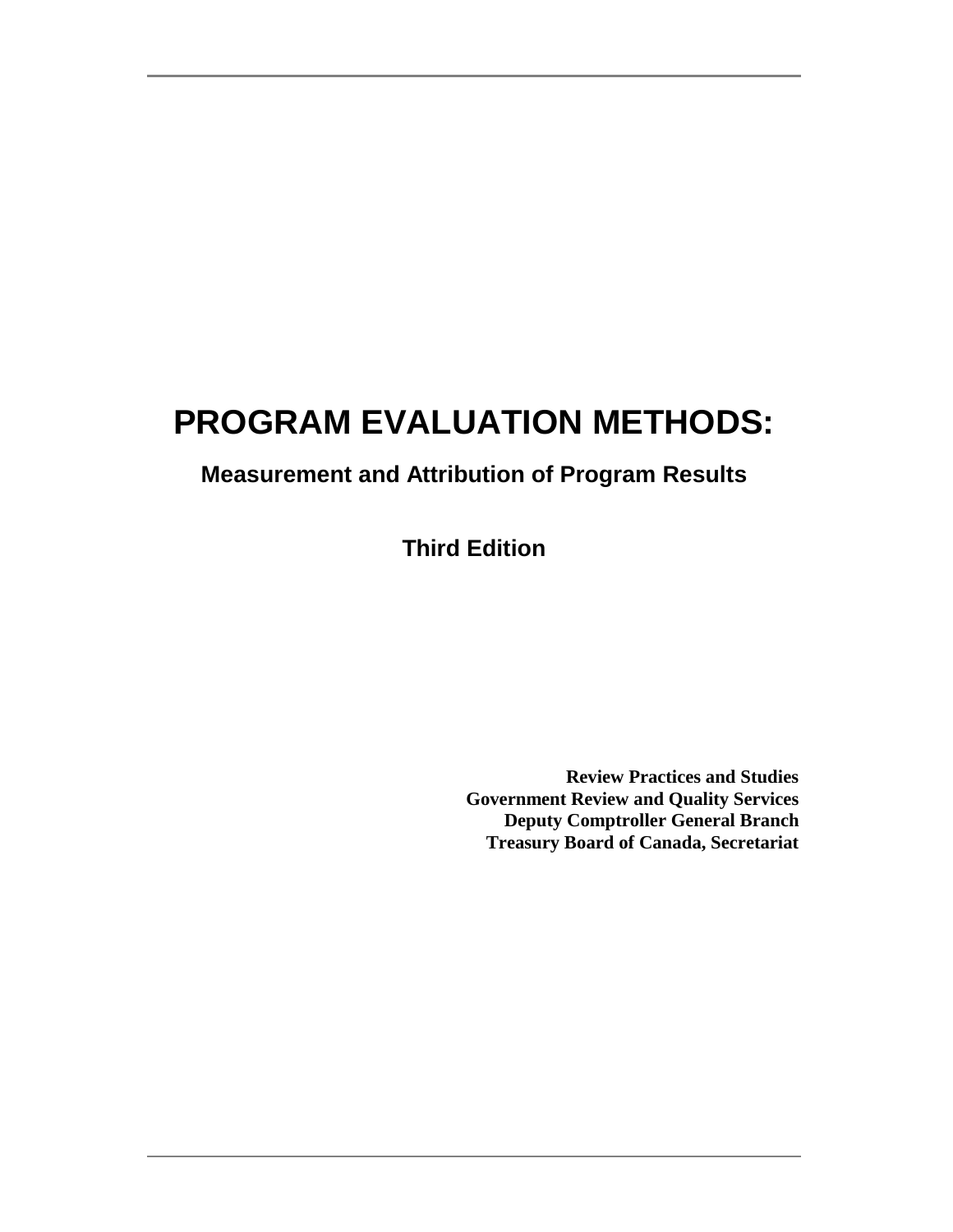Également disponible sous le titre :

*Méthodes d'évaluation des programmes – Mesure et attribution des résultats des programmes*

> © Minister of Public Works and Government Services Published by Public Affairs Branch Treasury Board of Canada, Secretariat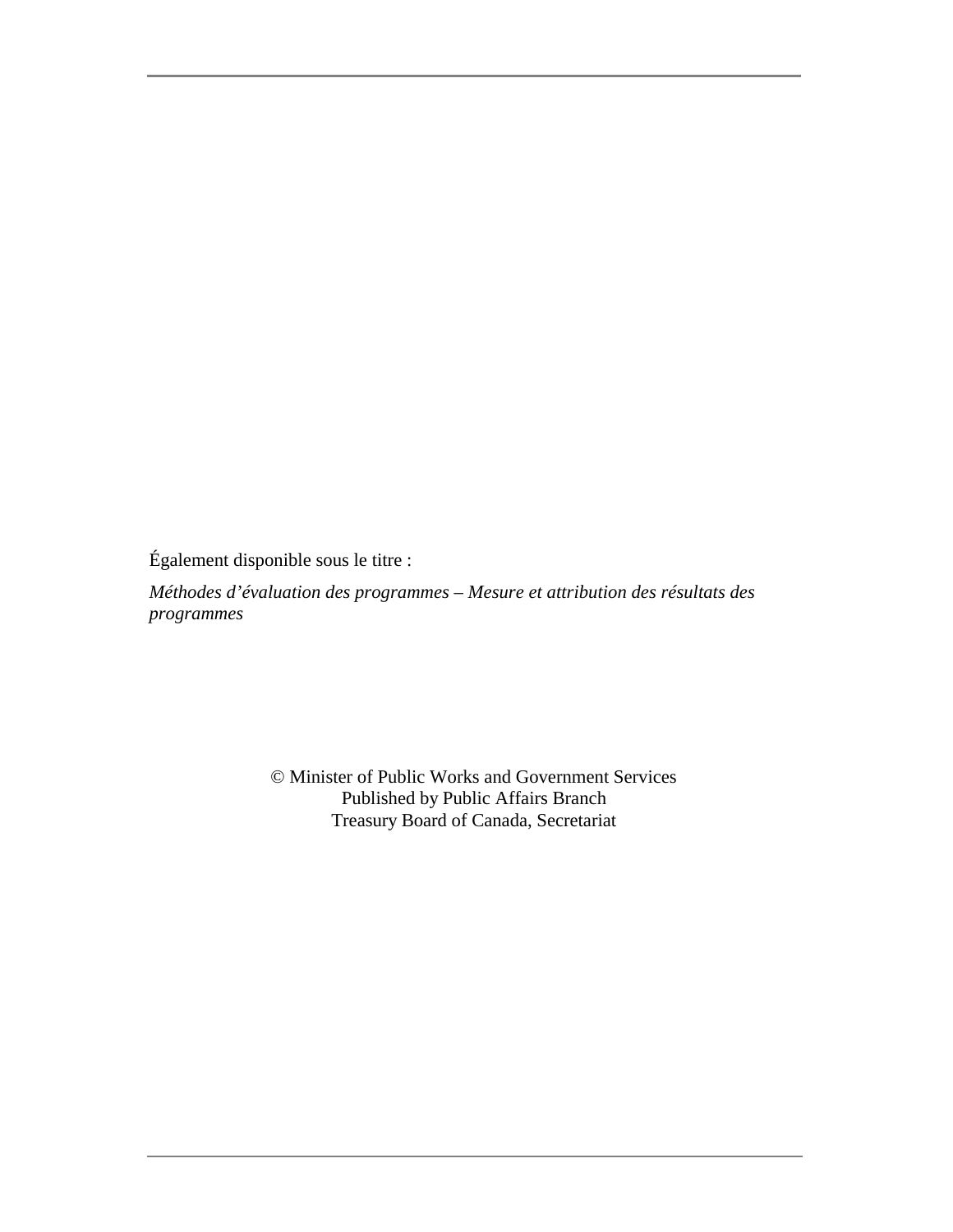# **Table of Contents**

i

| <b>Chapter 1 INTRODUCTION</b> |                                                | 1  |
|-------------------------------|------------------------------------------------|----|
|                               | 1.1 Objectives and Organization of this Text   | 1  |
|                               | <b>1.2 The Evaluation Process</b>              | 3  |
| <b>1.3 Evaluation Issues</b>  |                                                | 3  |
|                               | <b>Chapter 2 EVALUATION STRATEGIES</b>         | 12 |
|                               | 2.1 Causal Inference in Evaluation             | 12 |
| 2.2 Causal Inferences         |                                                | 13 |
| 2.3 Evaluation Strategies     |                                                | 19 |
|                               | 2.4 Developing Credible Evaluations            | 22 |
| 2.4.1                         |                                                |    |
| 2.5 Summary                   |                                                | 35 |
|                               | <b>Chapter 3 EVALUATION DESIGNS</b>            | 36 |
| 3.1 Introduction              |                                                | 36 |
|                               | 3.2 Randomized Experimental Designs            | 40 |
|                               | 3.3 Quasi-experimental Designs                 | 46 |
| 3.3.1<br>3.3.2                |                                                |    |
| <b>3.4 Implicit Designs</b>   |                                                | 52 |
|                               | 3.5 Use of Causal Models in Evaluation Designs | 56 |
| 3.6 Summary                   |                                                | 59 |
|                               |                                                |    |

**Page**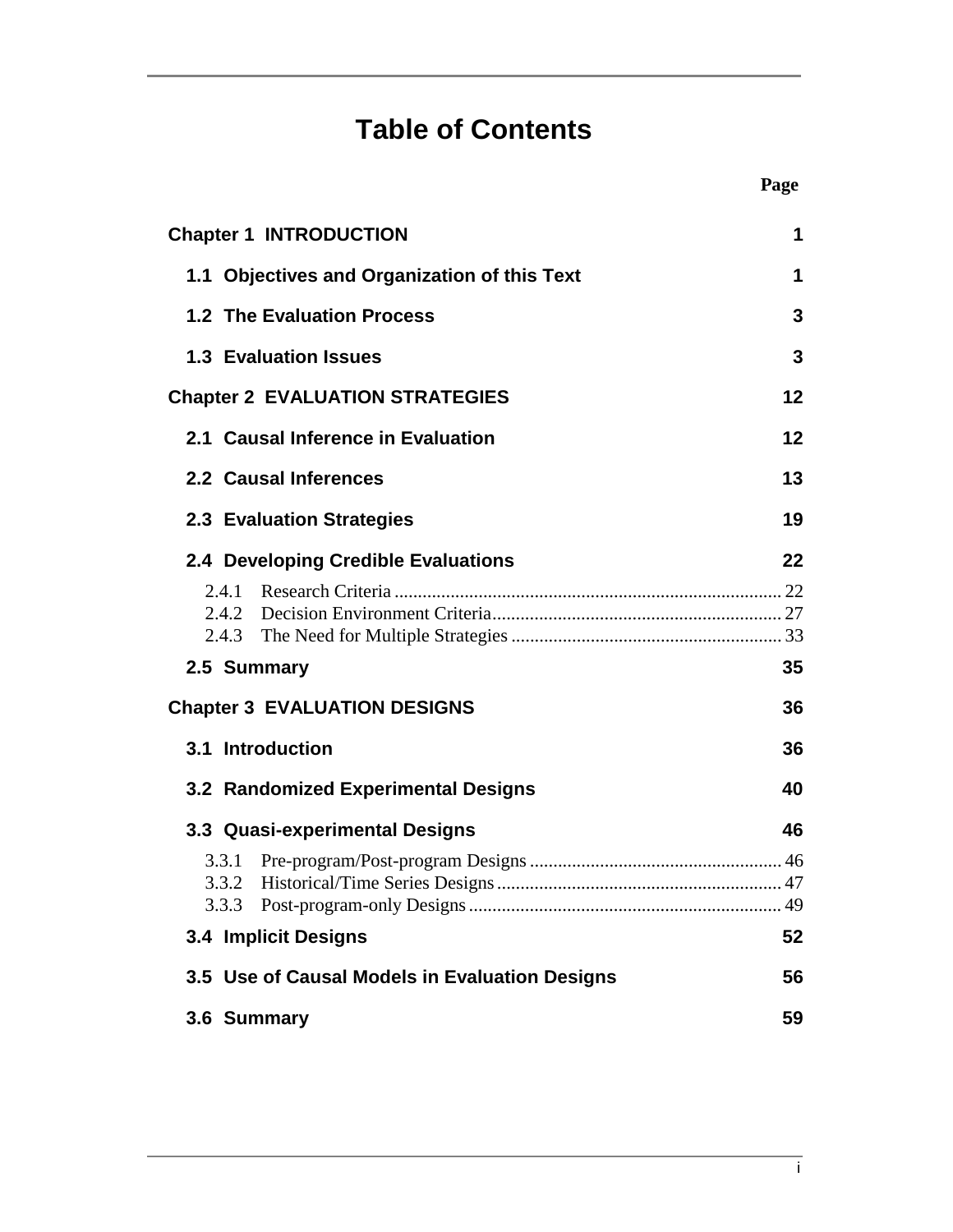| <b>Chapter 4 DATA COLLECTION METHODS</b>         | 60  |
|--------------------------------------------------|-----|
| 4.1 Introduction                                 | 60  |
| 4.2 Literature Search                            | 63  |
| 4.3 File Review                                  | 66  |
| <b>4.4 Observations</b>                          | 70  |
| 4.5 Surveys                                      | 73  |
| <b>4.6 Expert Opinion</b>                        | 77  |
| <b>4.7 Case Studies</b>                          | 79  |
| 4.8 Summary                                      | 82  |
| <b>Chapter 5 ANALYTICAL METHODS</b>              | 83  |
| 5.1 Introduction                                 | 83  |
| <b>5.2 Statistical Analysis</b>                  | 83  |
| 5.3 Analysis of Qualitative Information          | 91  |
| 5.4 Analysis of Further Program Results          | 94  |
| 5.5 The Use of Models                            | 96  |
|                                                  |     |
|                                                  |     |
| 5.5.4                                            |     |
| 5.5.5                                            |     |
| 5.6 Cost-benefit and Cost-effectiveness Analysis | 107 |
| 5.7 Summary                                      | 113 |
| <b>Chapter 6 CONCLUSIONS</b>                     | 114 |
| <b>Appendix 1 SURVEY RESEARCH</b>                |     |
| 1.1 Sampling                                     | 115 |
| <b>1.2 Survey Methods</b>                        | 117 |
| <b>1.3 Measurement Instruments</b>               | 121 |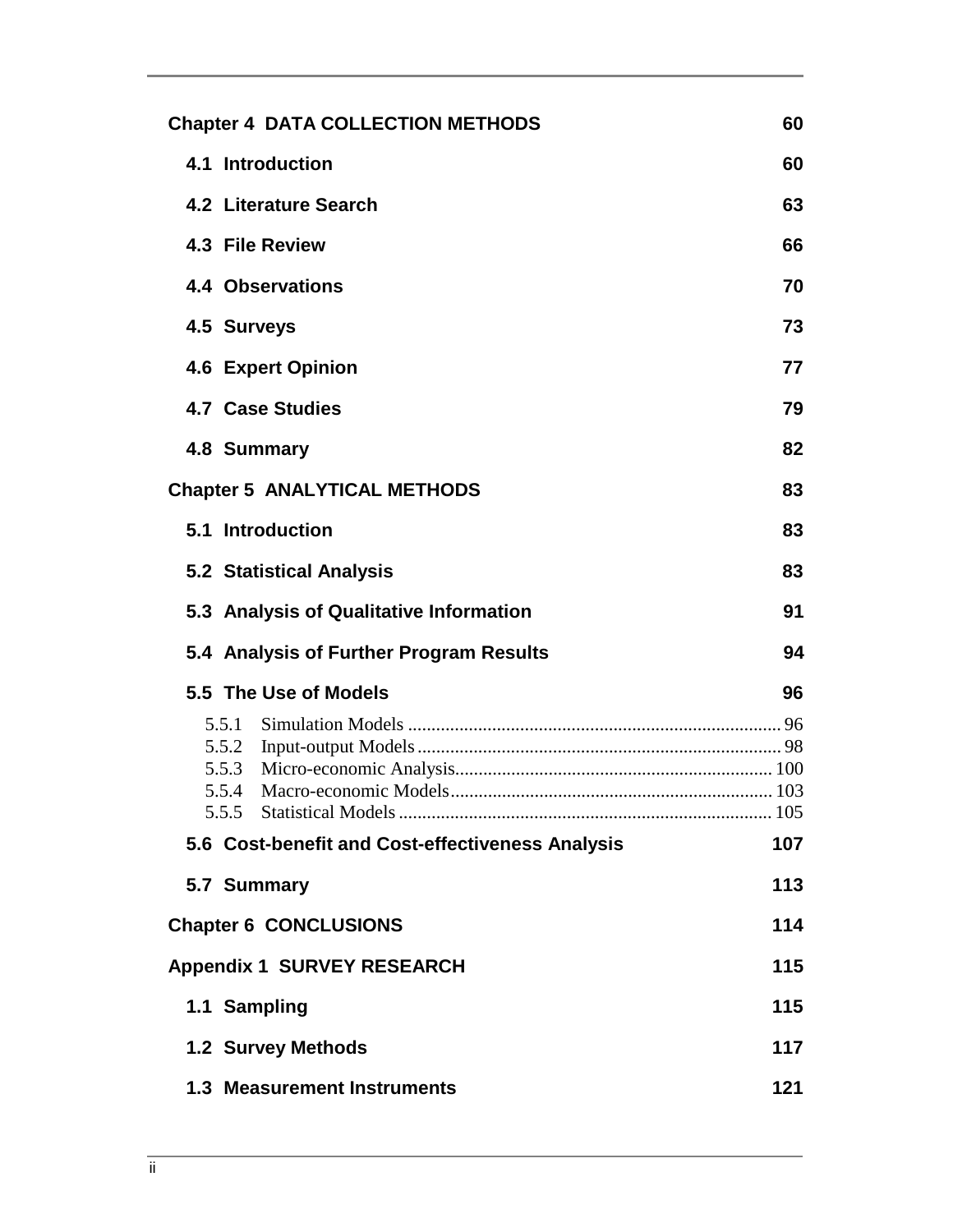| <b>1.4 Estimating Survey Costs</b>                                                      | 122                     |  |
|-----------------------------------------------------------------------------------------|-------------------------|--|
| 1.5 Strengths and Weaknesses                                                            | 122                     |  |
| <b>Appendix 2 GLOSSARY OF TERMS</b>                                                     | 125                     |  |
| <b>Appendix 3 BIBLIOGRAPHY</b>                                                          | 133                     |  |
| <b>Appendix 4 ADDITIONAL REFERENCES</b>                                                 | 146                     |  |
| <b>Figures and Tables</b>                                                               |                         |  |
| Figure 1 - The Flow of Evaluation Tasks                                                 | $\overline{2}$          |  |
| Figure 2 – Experimental Designs Give the Best Estimate of<br><b>Incremental Effects</b> |                         |  |
| Figure 3 – Different Issues Demand Different Strategies                                 | 20                      |  |
| Figure 4 - Model of the Effect of an Excise Tax                                         |                         |  |
|                                                                                         |                         |  |
| Table 1 – Basic Program Evaluation Issues                                               | $\overline{\mathbf{4}}$ |  |
| Table 2 – Considerations in Developing Credible Evaluations                             | 22                      |  |
| Table 3 – Example of Descriptive Statistics                                             |                         |  |
| Table 4 - Further Descriptive Data                                                      |                         |  |
| Table 5 – Example of Descriptive Statistics                                             |                         |  |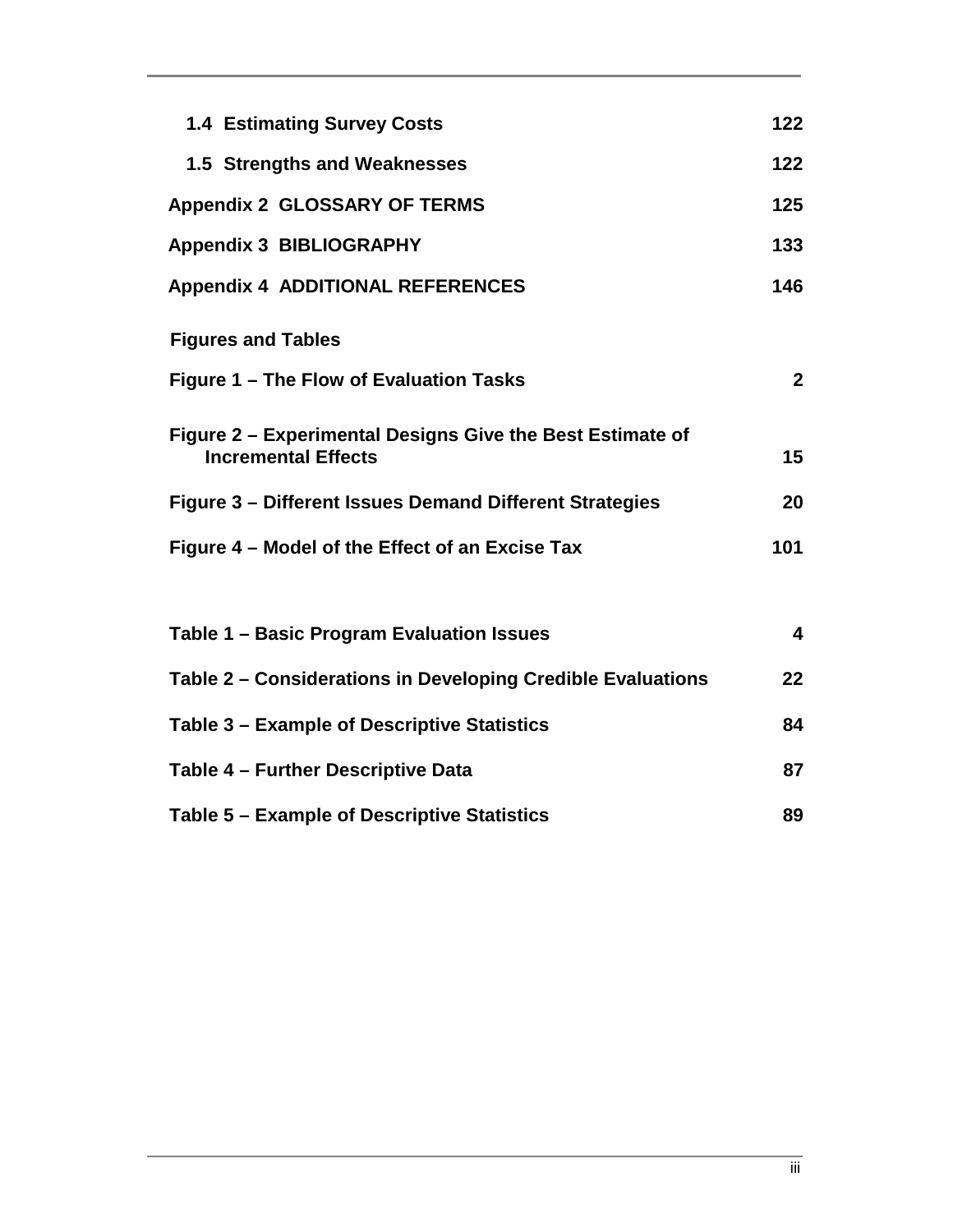# **Chapter 1**

# **INTRODUCTION**

Evaluating program performance is a key part of the federal government's strategy to manage for results. The program cycle (design, implementation and evaluation) fits into the broader cycle of the government's Expenditure Management System. Plans set out objectives and criteria for success, while performance reports assess what has been achieved.

Measuring performance is an essential link in this cycle. Evaluations should produce timely, relevant, credible, and objective findings and conclusions on program performance, based on valid and reliable data collection and analysis. Ideally, evaluations should present these findings and conclusions in a clear and balanced manner that indicates the reliability of the findings.

This document discusses the appropriate methods for achieving these analytical objectives. In large part, of course, the challenges faced by the evaluator are typical of all social science research. The relevant literature is full of excellent descriptions of the use and abuse of evaluation methods. Note that the literature on social science research techniques and issues covers the methodological issues discussed in this publication in much greater detail. Note also that **few of the methods discussed here should be used without consulting additional reference material or experienced practitioners**. For this reason, most of the sections in this guide include a list of additional sources.

# **1.1 Objectives and Organization of this Text**

It is generally difficult to determine the appropriate methods for carrying out a program evaluation. The task is complicated by the many specific evaluation issues that may require attention, by the numerous methods that could be used to gather and examine information given the resources and time available, and by the need to ensure that all relevant issues are examined.

1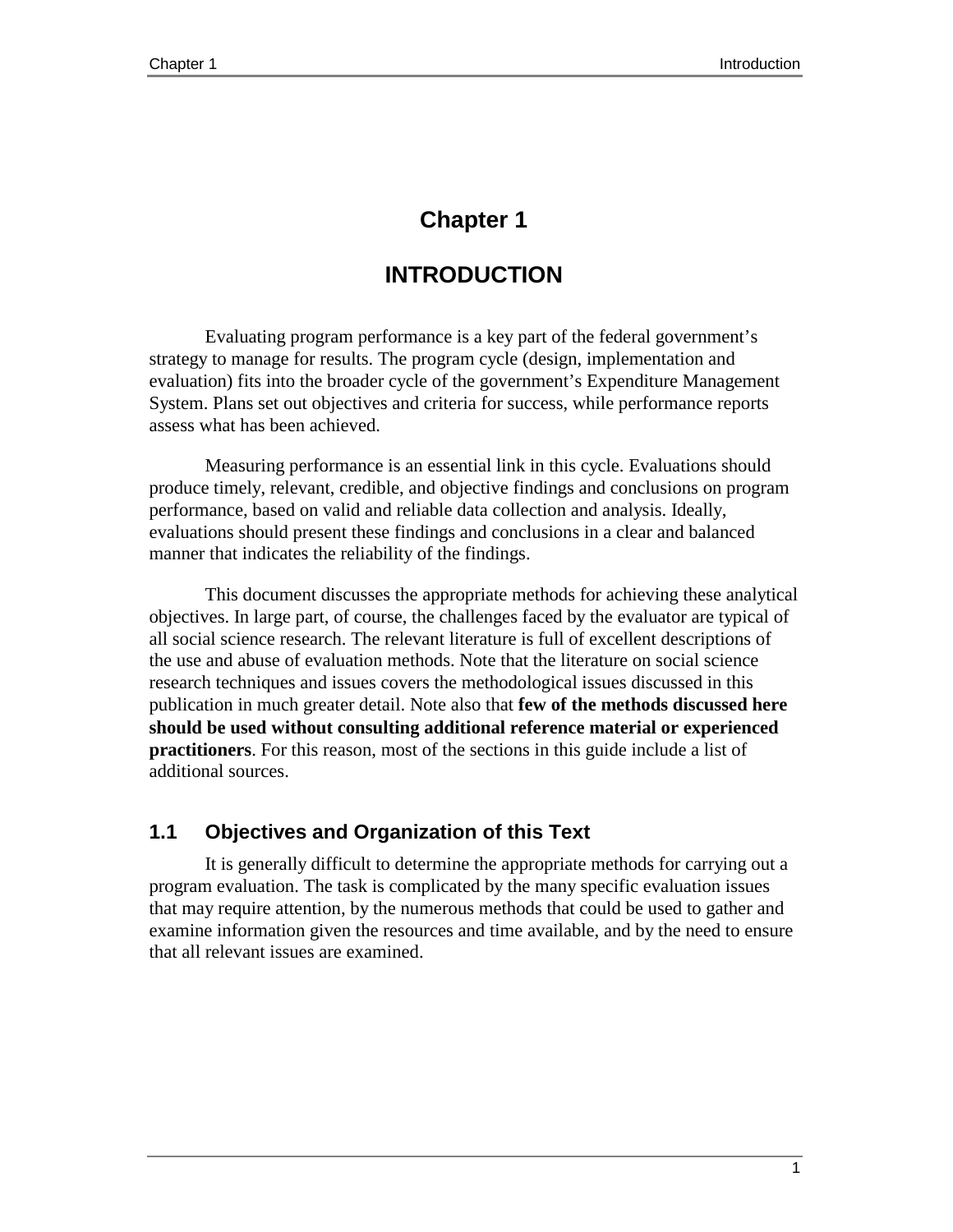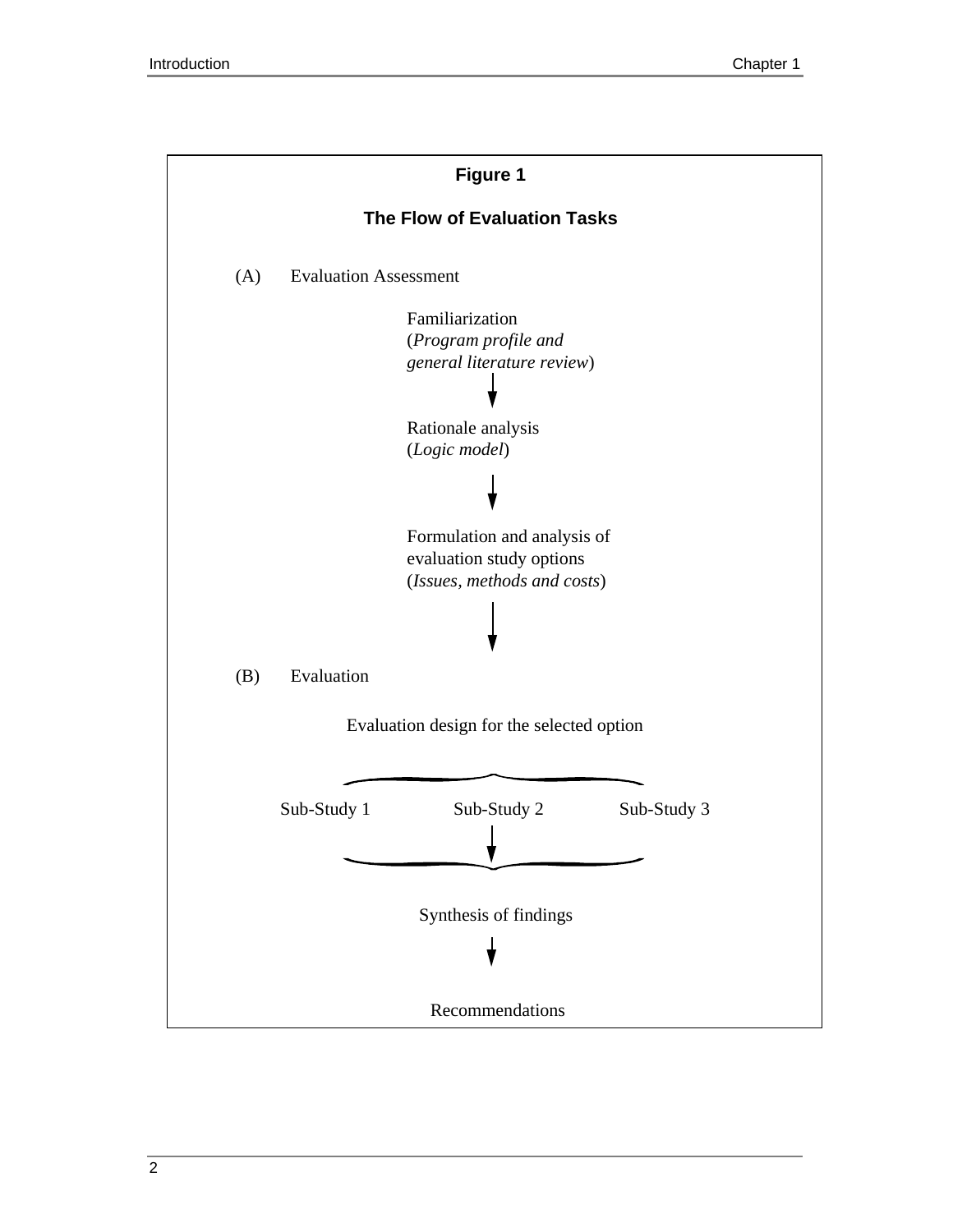This publication helps practitioners and other interested parties to understand the methodological considerations involved in measuring and assessing program outcomes. It places particular emphasis on the strengths and weaknesses of each of the various methods discussed. The publication is not meant to serve as a set of guidelines that provide step-by-step instructions for evaluators. Rather, it deals with the methodological considerations present in the development of a credible study that will assess program outcomes.

# **1.2 The Evaluation Process**

There are three phases to an evaluation (represented graphically in Figure 1):

- evaluation assessment or framework (the planning phase);
- evaluation study; and
- decision-making based on findings and recommendations.

The evaluation assessment phase identifies the main issues and questions to be addressed in the study and develops appropriate methods for gathering evidence on these. This information is presented to the client for the evaluation in the form of options from which the most appropriate can be selected. Once specific terms of reference are developed, the evaluation study can begin. Data are collected and analyzed to produce findings about the evaluation issues ("sub-studies" 1, 2 and 3 in Figure 1). These findings and subsequent recommendations form the basis on which decisions about the future of the program are made. The reporting of these findings helps maintain accountability for results.

# **1.3 Evaluation Issues**

In discussing evaluation issues and methods for addressing them, it is usually useful to distinguish between two levels of program results:

- **operational outputs**; and
- **outcomes,** which include benefits to program clients (and unintended negative effects on clients and others) and related outcomes linked to the program's objectives (such as job creation; improvements in health, safety, and welfare; and national security).

Evaluations typically cover many issues. While the specific details will be unique to a program, issues can often be grouped into the following classes.

• **Continued Relevance:** The extent to which the program continues to be relevant to government priorities and the needs of citizens.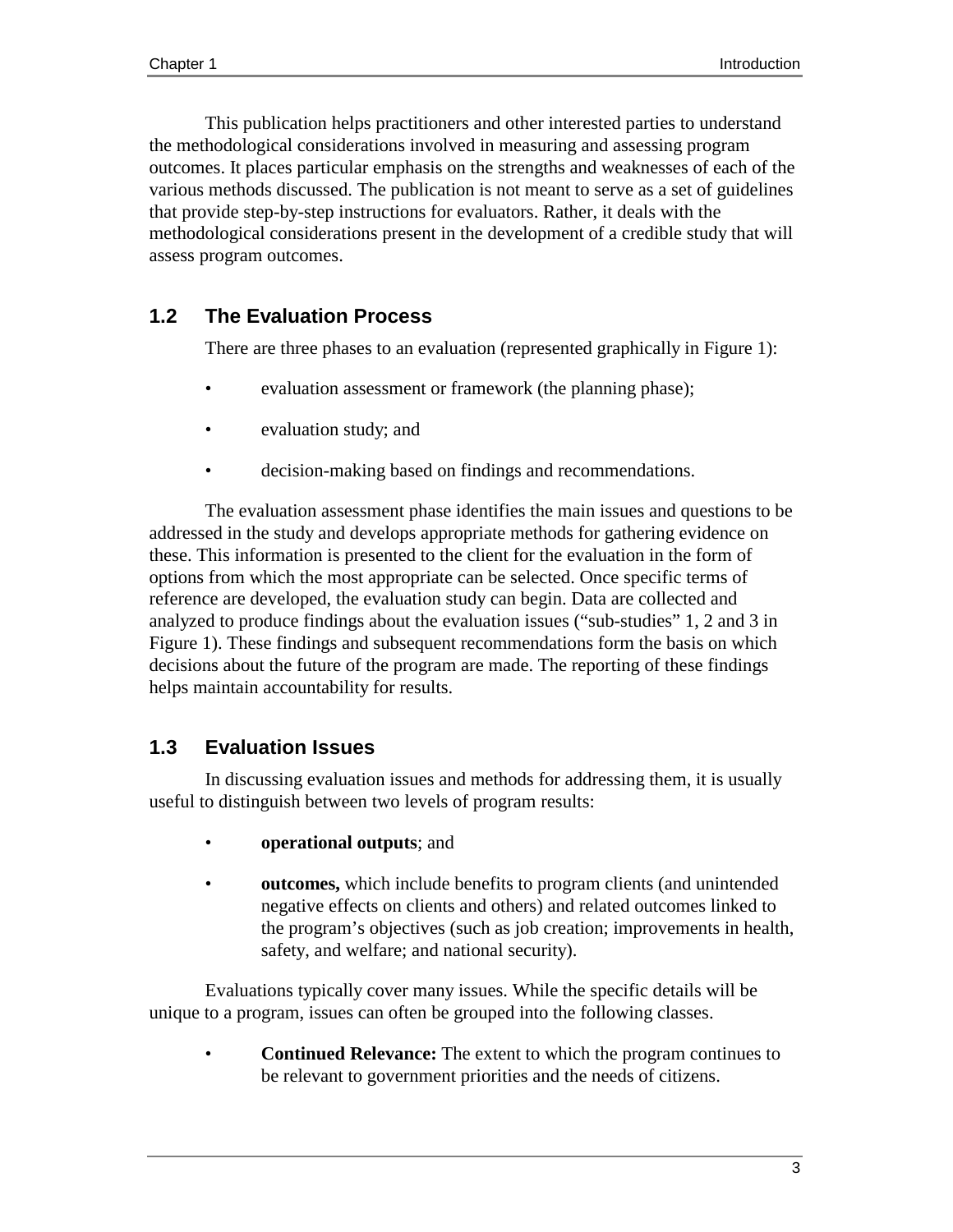- **Results:** The extent to which the program meets its objectives, within budget and without causing significant unwanted results.
- **Cost Effectiveness:** The extent to which the program involves the most appropriate, efficient and cost-effective method to meet objectives.

### **Table 1**

## **Basic Program Evaluation Issues**

### **A. CONTINUED RELEVANCE**

#### **Program Rationale**

- To what extent are the objectives and mandate of the program still relevant?
- Are the activities and operational outputs consistent with the program's mandate and plausibly linked to the objectives and the other intended results?

#### **B. PROGRAM RESULTS**

#### **Objectives Achievement**

In what manner and to what extent were appropriate objectives achieved as a result of the program?

#### **Impacts and Effects**

- What client benefits and broader outcomes, both intended and unintended, resulted from carrying out the program?
- In what manner and to what extent does the program complement, duplicate, overlap or work at cross purposes with other programs?

### **C. COST-EFFECTIVENESS**

#### **Assessing Alternatives**

- Are there more cost-effective alternative ways to programs that might achieve the objectives and the intended results?
- Are there more cost-effective ways of delivering the existing program?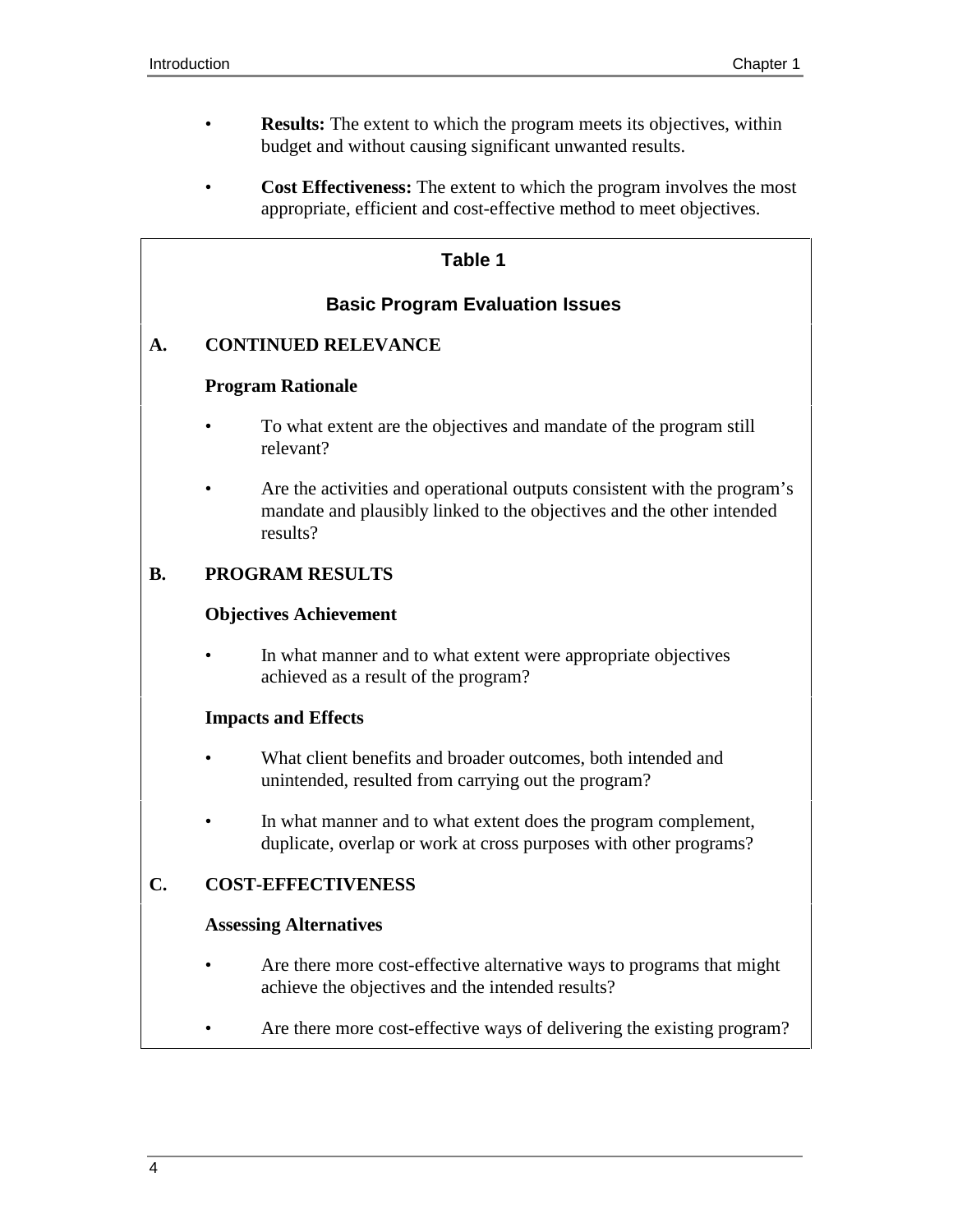**From the point of view of evaluation methods, two groups** of evaluation issues can be usefully distinguished. First, there are issues related to the theory and structure of the program, the program's rationale and possible alternatives. Consider, for example, an industrial assistance program where the government gives grants on a project-by-project basis. The rationale question in this instance would be "Why does the government want to encourage firms to undertake projects that they would not ordinarily undertake?" For the program to pass this "test," there must be a compelling public policy rationale behind the program. The social benefits to Canada must exceed the social costs, making the project worthwhile from the broad Canadian perspective, even if the private returns are not sufficient for an individual firm to invest. Such a situation could arise because of the government's ability to diversify risk over a large number of projects which, if taken individually, would prove too risky for any individual private firm to undertake.

As a second example of program rationale and alternatives issues, consider a special educational program set up to instruct immigrants in French or English. Rationale questions might focus on possible deficiencies in the current school system. Why is there a need for the federal government to run such a program? Is it because schools are overcrowded, or is it because only private schools are available and they are too expensive for many immigrants? One may note that more English courses should be available to immigrants, but conclude that direct aid to existing schools would be a more effective alternative.

The other class of evaluation issues (achievement of objectives, and program impacts and effects) relates to the program's results. What happened because of the program? Returning to the industrial assistance program example, suppose a government grant was given to a project that involved hiring 10 new employees. Can it be said, in relation to the job creation objective underlying the program, that the program was successful because it created these 10 jobs? Before we can make a credible statement about the program's accomplishment of this objective, the following questions must be answered:

- Would the project have proceeded without government assistance? If so, would it have been pursued on a smaller scale?
- Were the people hired unemployed at the time, or did they simply transfer from other jobs? If these other jobs were left vacant or if they also were filled only by individuals who were otherwise employed, then there may be no net job creation related to the project. If this were so, the job creation objective would not have been achieved.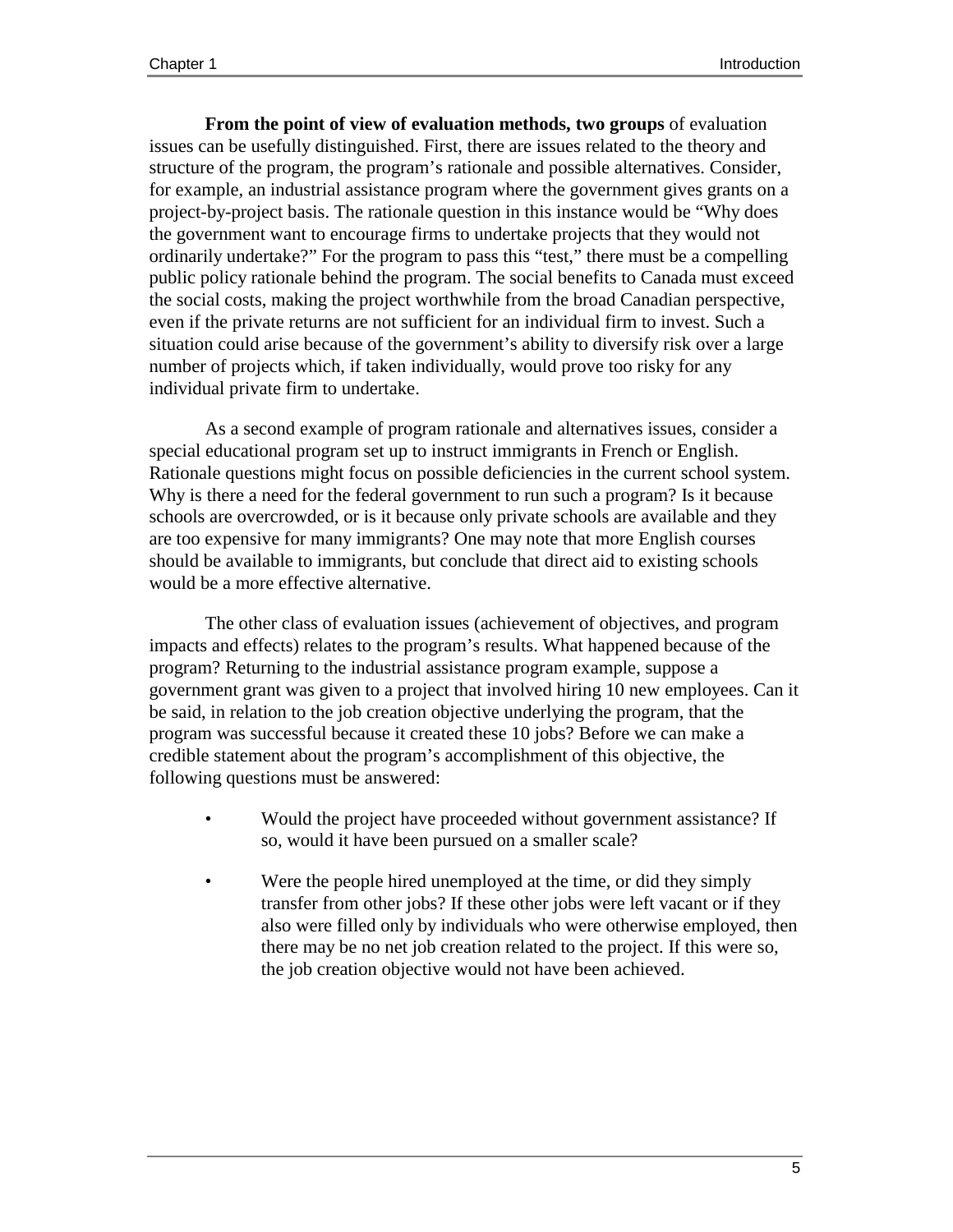Evaluation must deal with both the intended and unintended impacts of the program. Intended impacts might be, in this instance, higher personal incomes or increased Canadian exports. Unintended consequences could be increased subsidization of foreign firms at the expense of Canadian firms or a continuation of activities inconsistent with needed restructuring in the industry. If the project would have gone ahead without government assistance, the credit (or the blame) for positive (or negative) impacts cannot be attributed to the assistance program.

Taking the program from our second example, the primary objective might be to increase the reading ability of participating immigrants. However, other impacts might include income foregone in order to attend classes; jobs or extra income resulting from learning English (if these were not program objectives); and the effects on schools offering similar courses (such as reduced enrolment or teacher layoffs).

Table 1 groups evaluation issues into two categories: program theory issues (rationale and alternatives) and program results issues (achievement of objectives, and program impacts and effects). In terms of the latter, two major types of analysis problems exist: (a) *measurement problems*—how to measure the results associated with programs; and (b) *attribution problems*—how to determine whether and to what extent the program caused the results observed. This publication focuses primarily on these two problems and how various methodological means can be employed to address each.

It should be noted, however, that many of the methodological issues that arise in determining program results also apply to the analysis of program rationale and program alternatives. For example, if the continued need for the program is being questioned, an extensive analysis may be carried out to measure the program's relevance (Poister, 1978, pp. 6-7; Kamis, 1979). In such a case, measurement problems similar to those faced when looking at a program's outcome can arise.

Nevertheless, analysis of program results does present at least one problem not faced when examining program theory issues: determining attribution. This is typically the most difficult, yet the most important, issue addressed in the evaluation. The problems surrounding attribution are dealt with extensively in this text.

Having emphasized the problems associated with attributing program results, it should also be emphasized that the magnitude of this problem will vary widely with the type of program and results being considered. For example, client satisfaction could be the desired impact of a service program. In such cases, the program may be the sole plausible cause of the satisfaction level observed; a relatively weak evaluation design with little supporting argumentation may be all that is required to attribute the observed outcome to the program. However, attribution remains an issue that should be dealt with carefully. What at first appears to be an obvious connection with the program may not in fact be valid. For example, dissatisfaction with Canada Employment Centres may reflect general economic conditions rather than the actual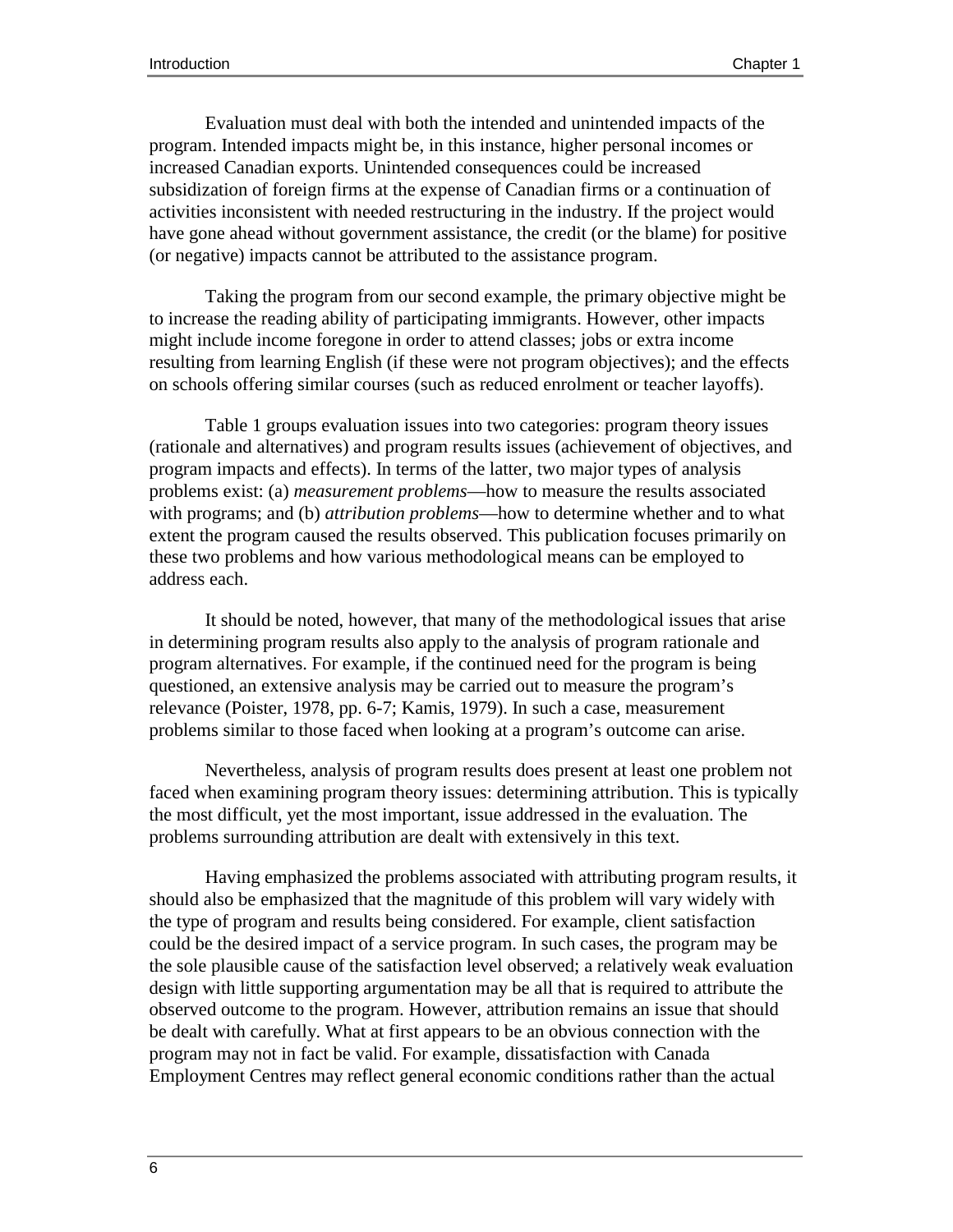level of service provided by the program. Here, determining the level of client satisfaction resulting specifically from the program could be quite challenging.

As a final point, evaluative work should avoid treating a program as a "black box" that automatically transforms inputs into outputs and impacts. This view leaves a huge gap in our understanding of why programs succeed or fail. To interpret any finding on program outcomes, one must be able to determine whether success (or failure) is due to the success (or failure) of the theory of the program, to its implementation or to both. To make such an interpretation—essential in order to arrive at useful recommendations for making decisions—one needs to know about the general dynamics and operational outputs of the program. This understanding allows the evaluator to analyze the outputs, in the context of the program's rationale and underlying theory, to determine the reason for the program's success or failure.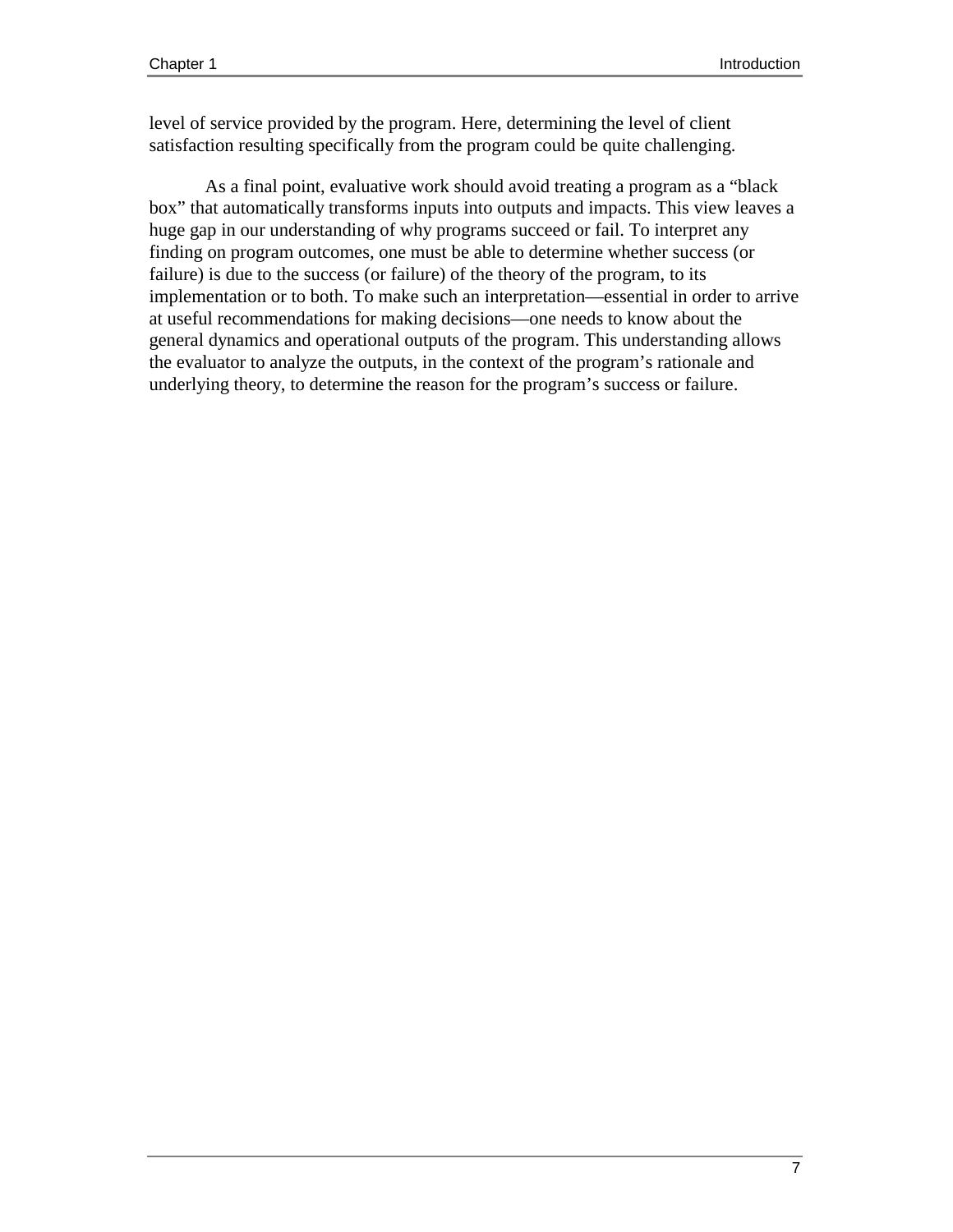#### **References: Introduction to Evaluation**

Alberta, Treasury Department. *Measuring Performance: A Reference Guide*. Edmonton: September 1996.

Alkin, M.C. *A Guide for Evaluation Decision Makers*. Thousand Oaks: Sage Publications, 1986.

Berk, Richard A. and Peter H. Rossi. *Thinking About Program Evaluation*. Thousand Oaks: Sage Publications, 1990.

Canadian Evaluation Society, Standards Development Committee. "Standards for Program Evaluation in Canada: A Discussion Paper," *Canadian Journal of Program Evaluation*. V. 7, N. 1, April-May 1992, pp. 157-170.

Caron, Daniel J. "Knowledge Required to Perform the Duties of an Evaluator," *Canadian Journal of Program Evaluation*. V. 8, N. 1, April-May 1993, pp. 59-78.

Chelimsky, Eleanor and William R. Shadish, eds. *Evaluation for the 21st Century: A Handbook*. Thousand Oaks: Sage Publications, 1997.Chelimsky, Eleanor, ed. *Program Evaluation: Patterns and Directions*. Washington: American Society for Public Administration, 1985.

Chen, Huey-Tsyh. *Theory-Driven Evaluations*. Thousand Oaks: Sage Publications, 1990.

Fitzgibbon, C.T. and L.L. Morris. *Evaluator's Kit*, 2<sup>nd</sup> edition. Thousand Oaks: Sage Publications, 1988.

Hudson, Joe, *et al*., eds. *Action Oriented Evaluation in Organizations: Canadian Practices*. Toronto: Wall and Emerson, 1992.

Krause, Daniel Robert. *Effective Program Evaluation: An Introduction*. Chicago: Nelson-Hall, 1996.

Leeuw, Frans L. "Performance Auditing and Policy Evaluation: Discussing Similarities and Dissimilarities," *Canadian Journal of Program Evaluation*. V. 7, N. 1, April-May 1992, pp. 53-68.

Love, Arnold J. *Evaluation Methods Sourcebook II*. Ottawa: Canadian Evaluation Society, 1995.

Martin, Lawrence L. and Peter M. Kettner. *Measuring the Performance of Human Service Programs*. Thousand Oaks: Sage Publications, 1996.

Mayne, John, *et al*., eds*. Advancing Public Policy Evaluation: Learning from International Experiences*. Amsterdam: North-Holland, 1992.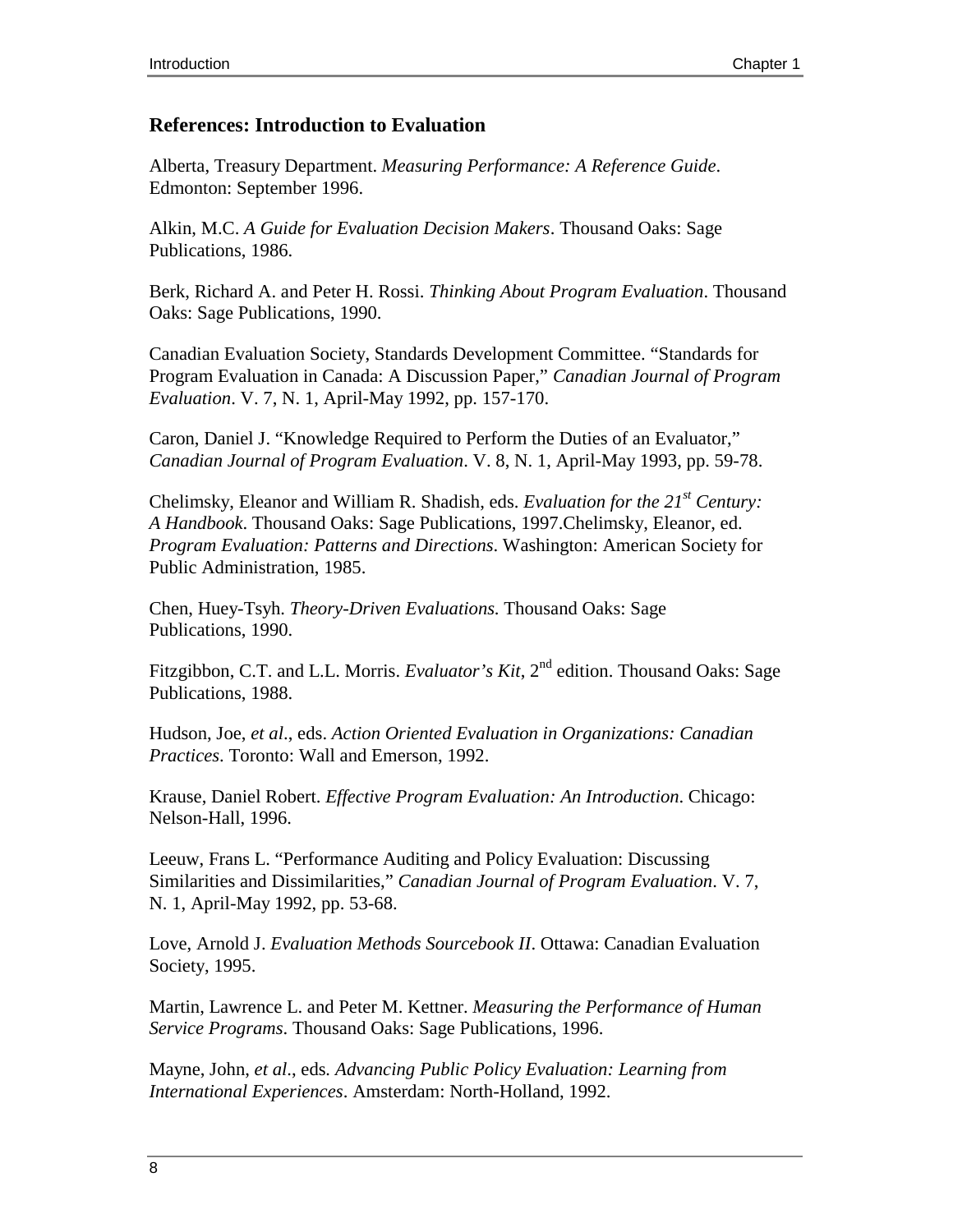Mayne, John. "In Defence of Program Evaluation," *The Canadian Journal of Program Evaluation.* V. 1, N. 2, 1986, pp. 97-102.

Mayne, John and Eduardo Zapico-Goñi. *Monitoring Performance in the Public Sector: Future Directions From International Experience*. New Brunswick, NJ: Transaction Publishers, 1996.

Paquet, Gilles and Robert Shepherd. *The Program Review Process: A Deconstruction*. Ottawa: Faculty of Administration, University of Ottawa, 1996.

Patton, M.Q. *Creative Evaluation*, 2<sup>nd</sup> ed. Thousand Oaks: Sage Publications, 1986.

Patton, M.Q. *Practical Evaluation*. Thousand Oaks: Sage Publications, 1982.

Patton, M.Q. *Utilization Focused Evaluation*, 2<sup>nd</sup> ed. Thousand Oaks: Sage Publications, 1986.

Perret, Bernard. "Le contexte français de l'évaluation: Approche comparative," *Canadian Journal of Program Evaluation*. V. 9, N. 2, October-November 1994, pp. 93-114.

Posavac, Emil J. and Raymond G. Carey. *Program Evaluation: Methods and Case Studies*, 5<sup>th</sup> ed. Upper Saddle River, NJ: Prentice-Hall, 1997.

Rossi, P.H. and H.E. Freeman. *Evaluation: A Systematic Approach*, 2nd ed. Thousand Oaks: Sage Publications, 1989.Rush, Brian and Alan Ogborne. "Program Logic Models: Expanding their Role and Structure for Program Planning and Evaluation," *Canadian Journal of Program Evaluation*. V. 6, N. 2, October-November 1991, pp. 95-106.

Rutman, L. and John Mayne. "Institutionalization of Program Evaluation in Canada: The Federal Level." In Patton, M.Q., ed. *Culture and Evaluation*. V. 25 of *New Directions in Program Evaluation.* San Francisco: Jossey-Bass 1985.

Ryan, Allan G. and Caroline Krentz. "All Pulling Together: Working Toward a Successful Evaluation," *Canadian Journal of Program Evaluation*. V. 9, N. 2, October-November 1994, pp. 131-150.

Shadish, William R, *et al*. *Foundations of Program Evaluation: Theories of Practice*. Thousand Oaks: Sage Publications, 1991.

Shea, Michael P. and Shelagh M.J. Towson. "Extent of Evaluation Activity and Evaluation Utilization of CES Members," *Canadian Journal of Program Evaluation*. V. 8, N. 1, April-May 1993, pp. 79-88.

Tellier, Luc-Normand. *Méthodes d'évaluation des projets publics*. Sainte-Foy: Presses de l'Université du Québec, 1994, 1995.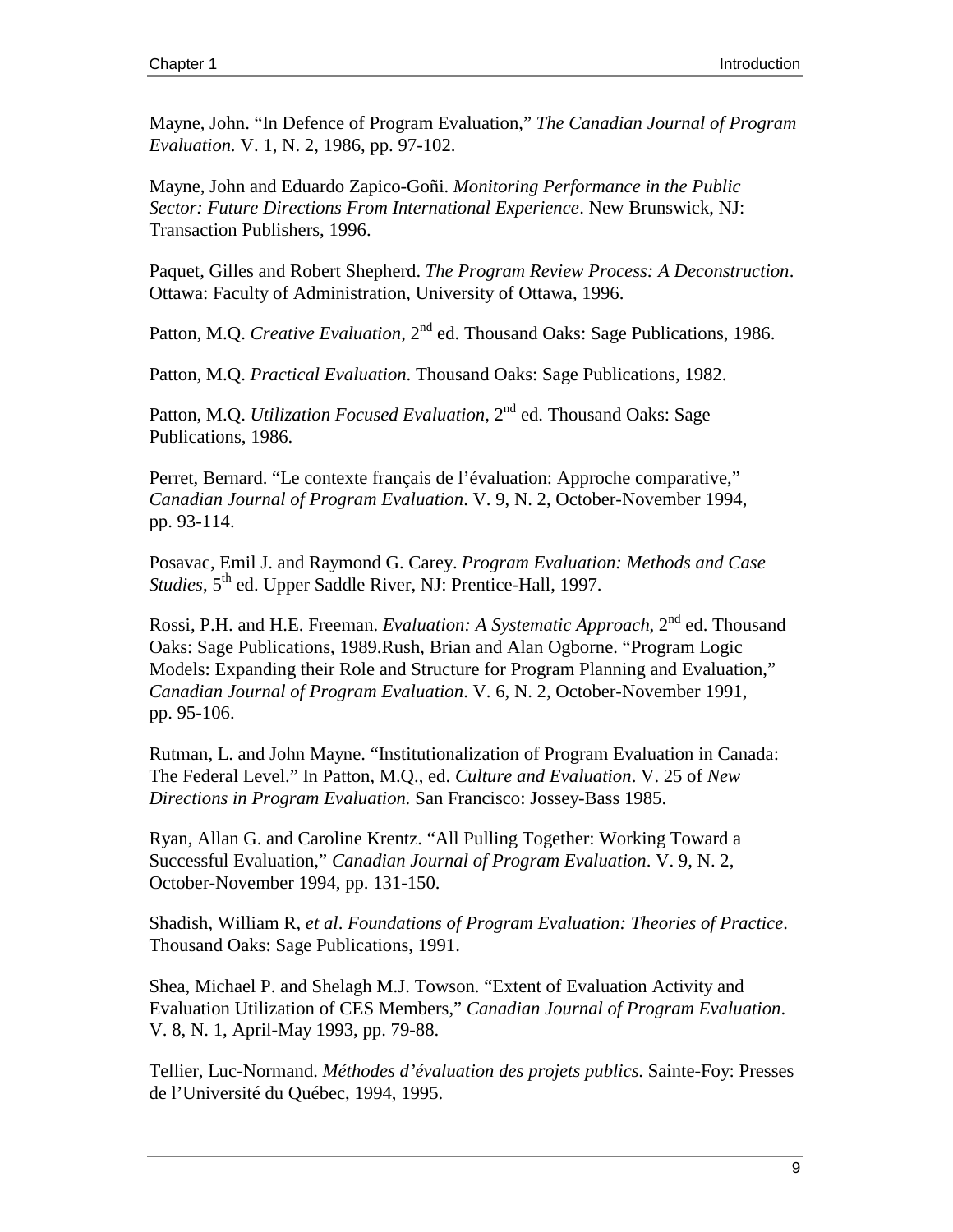Thurston, W.E. "Decision-Making Theory and the Evaluator," *Canadian Journal of Program Evaluation*. V. 5, N. 2, October-November 1990, pp. 29-46.

Treasury Board of Canada, Secretariat. *Federal Program Evaluation: A Compendium of Evaluation Utilization*. Ottawa: 1991.

Treasury Board of Canada, Secretariat. *Getting Government Right: Improving Results Measurement and Accountability – Annual Report to Parliament by the President of the Treasury Board*. Ottawa: October 1996.

Treasury Board of Canada, Secretariat. *A Guide to Quality Management*. Ottawa: October 1992.

Treasury Board of Canada, Secretariat. *Guides to Quality Services: Quality Services - An Overview*. Ottawa: October 1995; *Guide I – Client Consultation*. Ottawa: October 1995; *Guide II – Measuring Client Satisfaction*. Ottawa: October 1995; *Guide III – Working with Unions*. Ottawa: October 1995; *Guide IV – A Supportive Learning Environment*. Ottawa: October 1995; *Guide V – Recognition*. Ottawa: October 1995; *Guide VI – Employee Surveys*. Ottawa: October 1995; *Guide VII – Service Standards*. Ottawa: October 1995; *Guide VIII – Benchmarking and Best Practices*. Ottawa: October 1995; *Guide IX -Communications*. Ottawa: October 1995; *Guide X – Benchmarking and Best Practices*. Ottawa: March 1996; *Guide XI – Effective Complaint Management*. Ottawa: June 1996;*Guide XII – Who is the Client? – A Discussion*. Ottawa: July 1996; *Guide XIII – Manager's Guide for Implementing*. Ottawa: September 1996.

Treasury Board of Canada, Secretariat. *Into the 90s: Government Program Evaluation Perspectives*. Ottawa: 1991.

Treasury Board of Canada, Secretariat. *Quality and Affordable Services for Canadians: Establishing Service Standards in the Federal Government – An Overview.* Ottawa: December 1994.

Treasury Board of Canada, Secretariat. "Review, Internal Audit and Evaluation," *Treasury Board Manual*. Ottawa: 1994.

Treasury Board of Canada, Secretariat. *Service Standards: A Guide to the Initiative*. Ottawa: February 1995.

Treasury Board of Canada, Secretariat. *Strengthening Government Review – Annual Report to Parliament by the President of the Treasury Board*. Ottawa: October 1995.

Treasury Board of Canada, Secretariat. *Working Standards for the Evaluation of Programs in Federal Departments and Agencies*. Ottawa: July 1989.Wye, Christopher G. and Richard C. Sonnichsen, eds*. Evaluation in the Federal Government: Changes, Trends and Opportunities*. San Francisco: Jossey-Bass, 1992.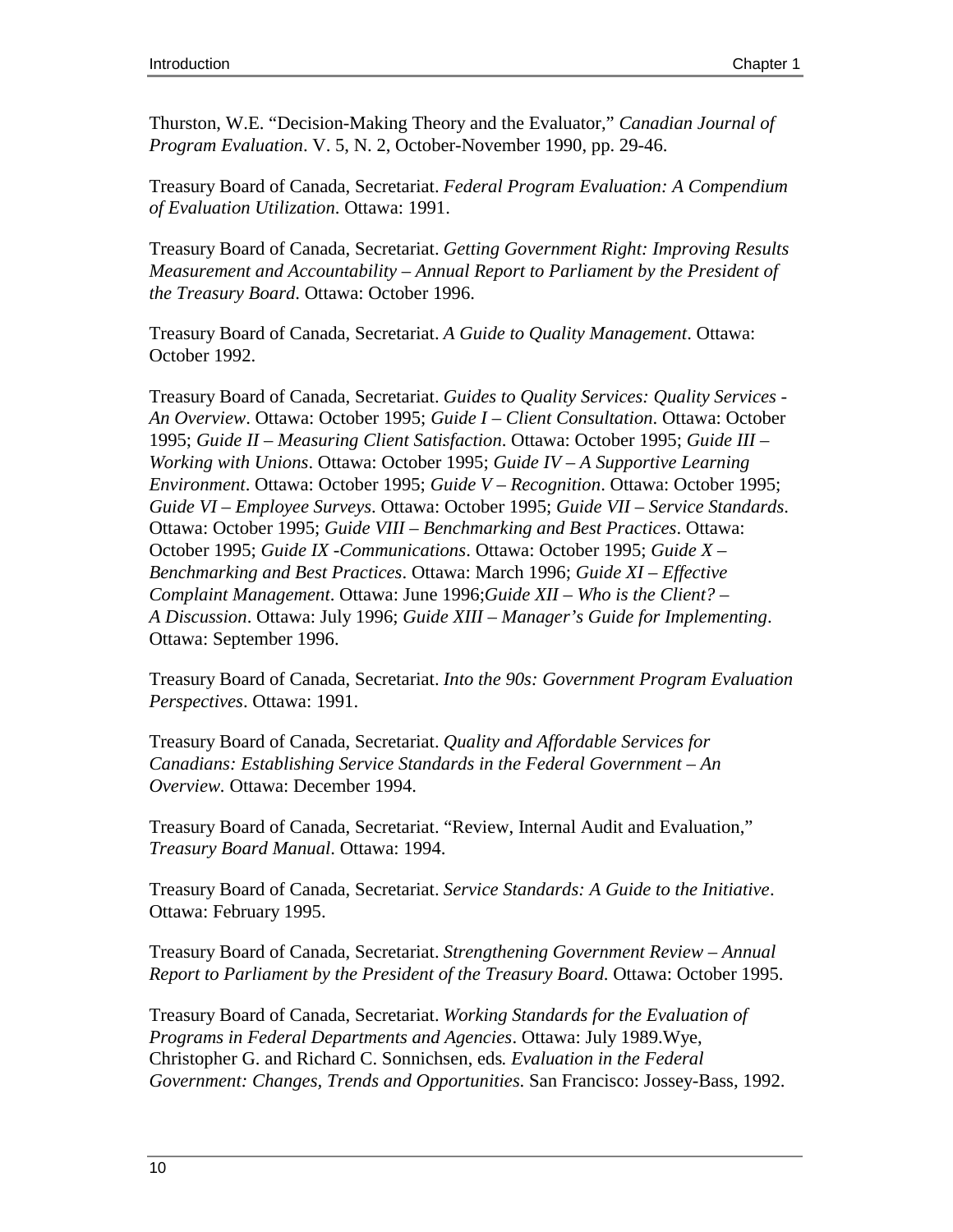Zanakis, S.H., *et al*. "A Review of Program Evaluation and Fund Allocation Methods within the Service and Government." *Socio-economic Planning Sciences*. V. 29, N. 1, March 1995, pp. 59-79.Zúñiga, Ricardo. *L'évaluation dans l'action : choix de buts et choix de procédures*. Montreal: Librairie de l'Université de Montréal, 1992.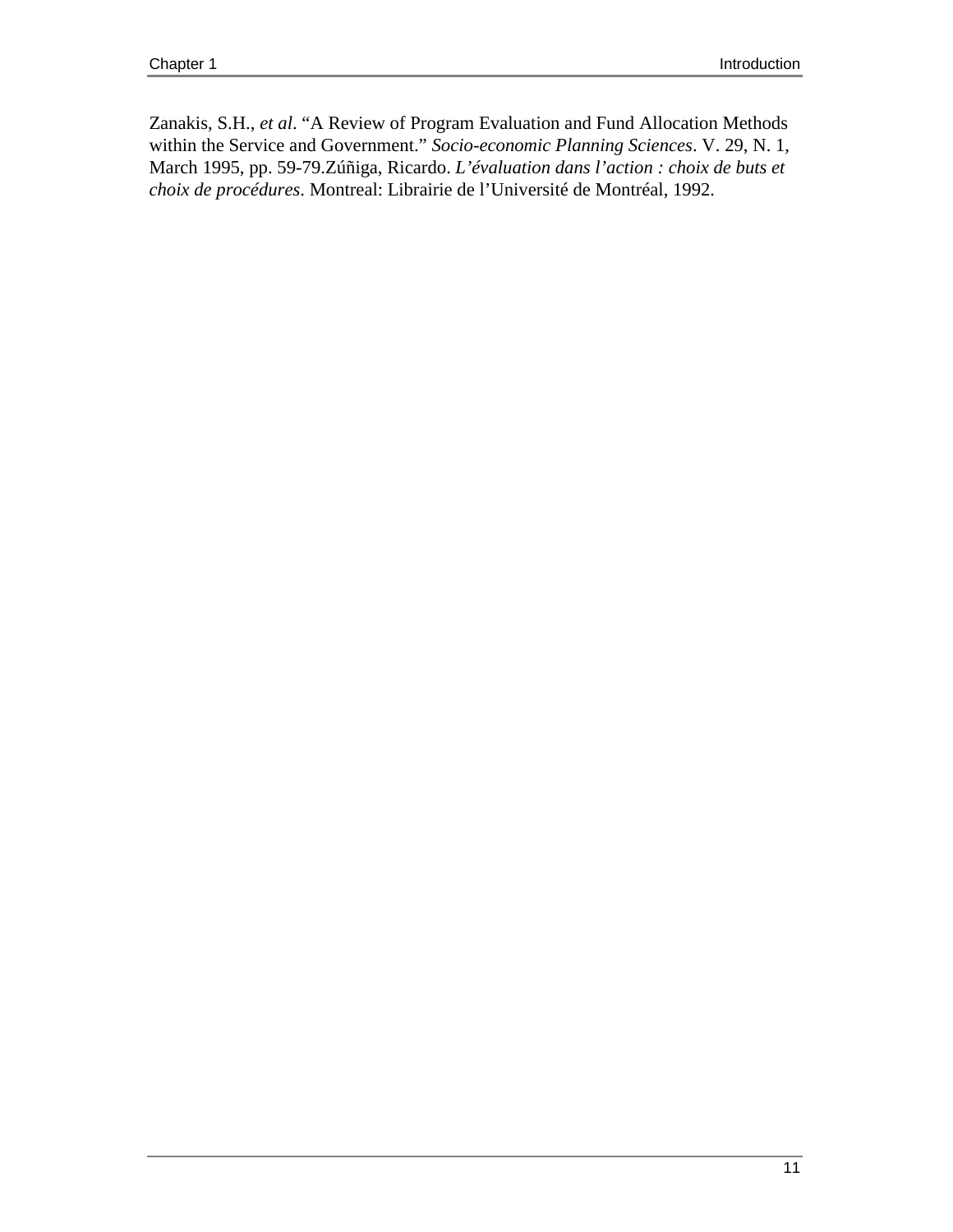# **Chapter 2**

# **EVALUATION STRATEGIES**

This chapter begins by discussing the kinds of conclusions one can draw from an evaluation of a program's results. The chapter discusses, in general terms, the various "threats" that typically arise to the validity of an evaluation's conclusions. It then presents a conceptual framework for developing evaluation strategies. Finally, the need for employing multiple measurement strategies to generate credible conclusions is examined.

# **2.1 Causal Inference in Evaluation**

Evaluation tries to establish what results were produced or *caused* by a program. This section attempts to clarify the meaning of statements concerning the causality of a program's results. The next section looks at the problems involved in trying to infer causality.

Consider first the kinds of results that might be *caused* by a program. In the simplest of cases, a program results in a positive change. This interpretation assumes, however, that without the program no change would be observed. This may not be the case. In the absence of the program, conditions might have improved or might have worsened. As well, a program may maintain the *status quo* by halting a deterioration that would have occurred otherwise. Establishing the *incremental* effect of the program is of vital importance.

Clearly, then, in order to understand what results were *caused* by a program, we need to know what would have happened had the program not been implemented. This concept is key to making causal inferences. Thus, by saying that a program produced or caused a certain result, we mean that if the program had not been in place, that result would not have occurred. But this interpretation of *cause* clearly applies more sensibly to some programs than to others. In particular, it applies to programs that can be viewed as interventions by government to alter the behaviour of individuals or firms through grants, services or regulations. It does make sense, and it is usually possible in these cases, to estimate what would have happened without a particular program.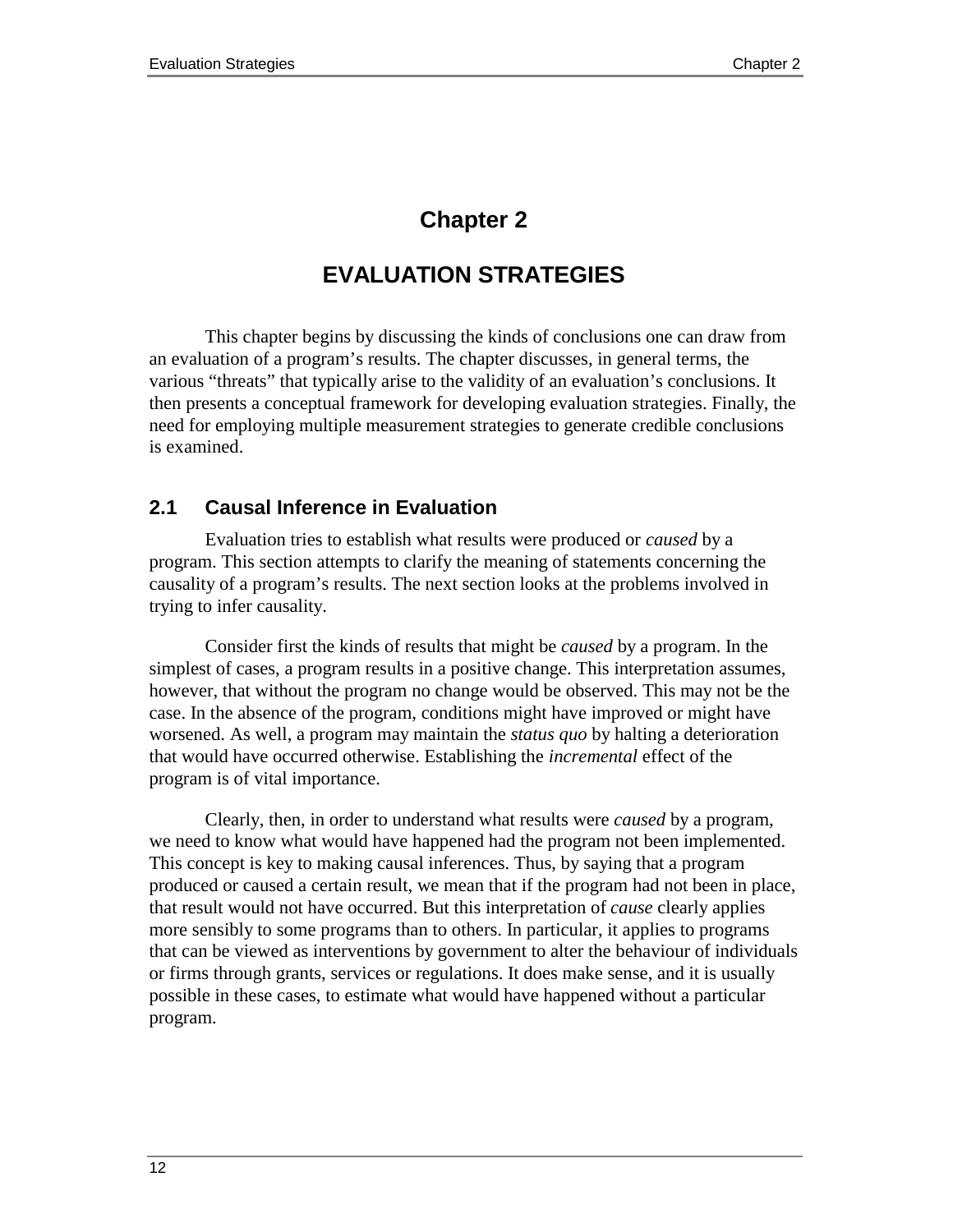Other programs, however (such as medical services, air traffic control and defence) are more sensibly thought of as ongoing frameworks within which society and the economy operate. These programs tend to exist where government has taken a lead role for itself. The programs are usually universal, so all members of society benefit from them. In economic terms, the results of these programs are considered "public goods." Difficulties arise when evaluating these programs because they are not amenable to an evaluation model that conceptualizes the program as a specific intervention. Such ongoing programs are typically too broad in scope for "traditional evaluation." There may be some exceptions to the rule; regardless, issues concerning the scope of the evaluation should be raised in the evaluation assessment for the client's consideration.

One final aspect of causality is critical if evaluation results are to be used for decision-making. It is only possible to generalize from the evaluation-determined results of a program if the program itself can be replicated. If the program is specific to a particular time, place or other set of circumstances, then it becomes problematic to draw credible inferences about what would happen if the program were implemented elsewhere under different circumstances.

## **2.2 Causal Inferences**

It is clear, conceptually, how one would make a causal inference: compare two situations that are identical in every respect, save for the program. Any difference between the two situations can be attributed to the program. This basic principle is illustrated in Figure 2: two identical groups of subjects (people, firms and schools) are selected; only one group (the experimental or treatment group) is subjected to the program; the other group (the control group) is subjected to all the same external influences as the experimental group, except for the program. The post-program outcome is measured the same way for both groups. At this point, any difference in outcome between the two groups can be attributed to the program, since the groups were initially identical and were exposed to the same external influences.

Unfortunately, in practice, the ideal design cannot be perfectly implemented since the perfect equivalence of the experimental and control groups can never be fully achieved. Different groups are made up of different subjects and hence must differ in some way even if average measures of a variable of interest are the same for both groups. Even if the same group is used for the experimental and control group, the observations with and without the program take place at different points in time, thus allowing additional influences to affect the observed post-program outcome.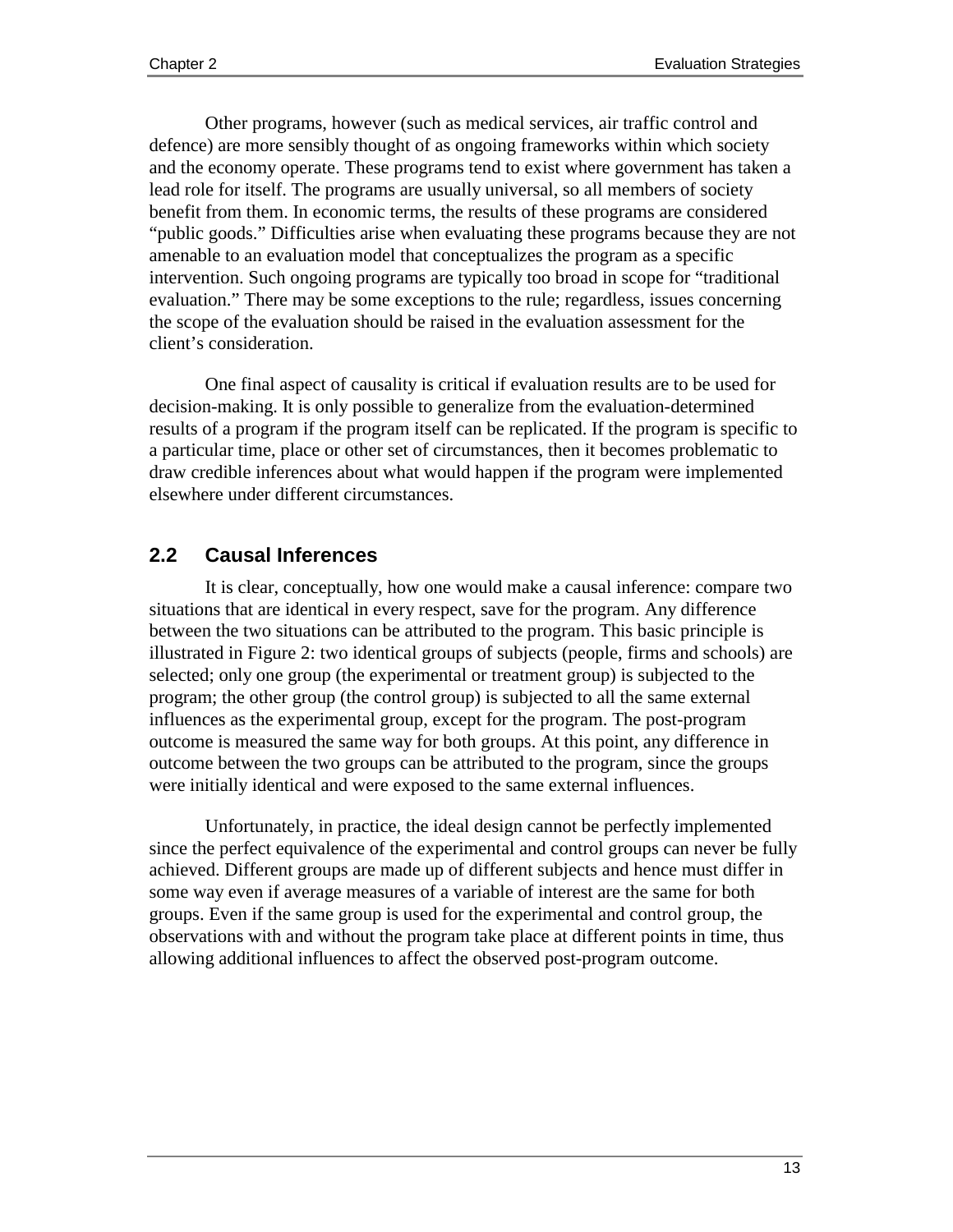Losing perfect equivalence weakens the validity of the causal inference, which makes it more difficult for decision-makers to assess past program performance and to use this performance as a guide for future programming decisions. This is compounded by the fact that government programs are only one of several factors influencing desired results. The rigour of the evaluation, and consequently its usefulness in the decision-making process, will depend on how closely it approximates the ideal design presented above.

The ability to infer that a program caused a certain result will depend, in practice, on the degree to which the evaluation is able to reject plausible alternative explanations, often referred to as "threats to the validity of the causal inference." Indeed, a typical evaluation will not lead to conclusive statements about causal linkages. Instead, the evaluation will reduce the uncertainty about such linkages while providing evidence to refute alternative linkages. The evaluation might, for example, produce evidence that the program is the most likely explanation of the observed result, and that other explanations have little supporting evidence. Or, it might be able to separate and quantify the effects of other contributing factors or possible explanations. **Making causal inferences about results in evaluation means rejecting or accounting for rival plausible explanations.**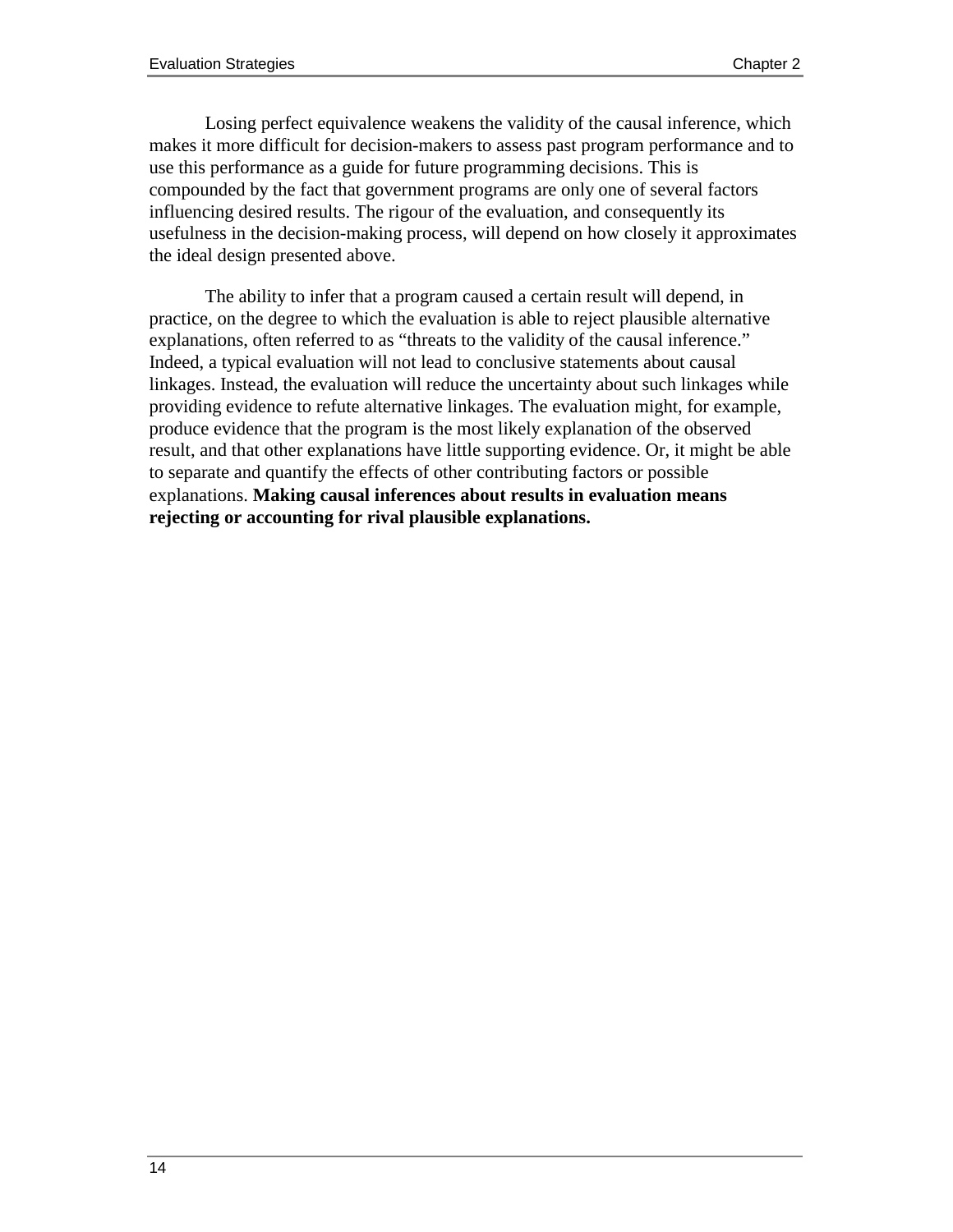

Consider the previous example of an industrial grant program intended to create new jobs. If we observe a certain number of new jobs created by firms that get a grant, we would like to conclude that the jobs are the result of the program and that without the program, the new jobs would not have been created. Before such a conclusion can be reached, however, we must investigate a number of rival plausible explanations. It is possible, for example, that a general economic upturn created the new jobs. Or, it could be argued that the firms intended to create the jobs in any event, and the grants actually constituted a windfall transfer payment. These rival explanations and any other alternative explanations would have to be rejected, or their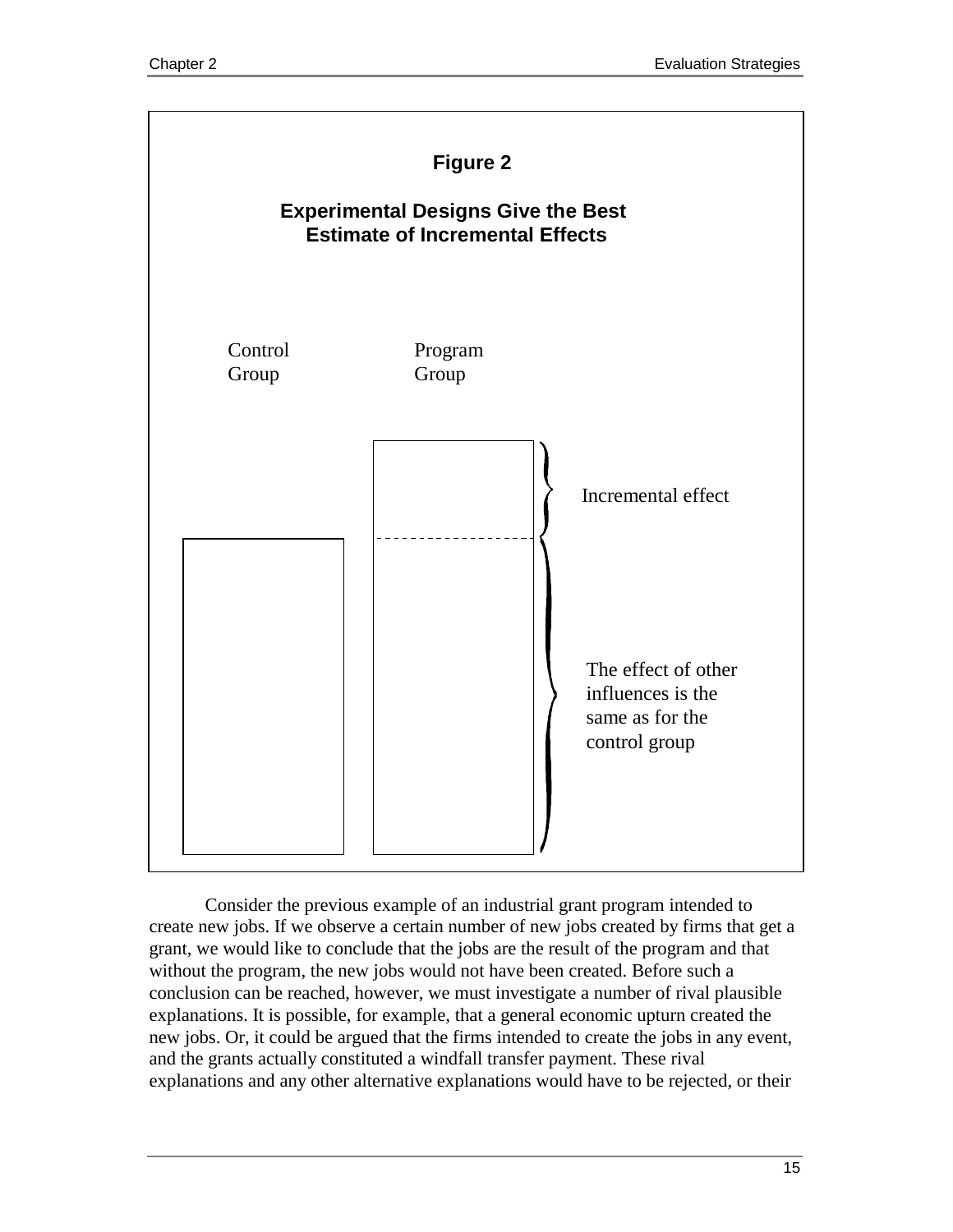contribution accounted for, in order to determine the incremental effect of the program on job creation.

Eliminating or estimating the relative importance of rival explanations (threats to the validity of the hypothesized causal inference) is the major task of an evaluation that attempts to determine program outcomes. This is accomplished through a combination of assumption, logical argument and empirical analysis, each of which is referred to as an *evaluation strategy* in this publication.

Referring once again to our industrial grant program example, the threat to the validity of the conclusion posed by the economic upturn could be eliminated by establishing that there was no economic upturn in the general economy, in the firm's region or in the firm's particular sector of the economy. This could be accomplished by examining similar firms that did not receive grants. If new jobs were created only in those firms that received grants, this rival explanation of an economic upturn would be rendered implausible. If, on the other hand, it was observed that *more* new jobs were created in firms with grants than in those without, then the rival explanation could still be rejected and the *difference* in job creation between the two groups of firms could be attributed to the program (assuming, of course, that the two groups compared were reasonably similar). Note that by accounting for the effect of the economic upturn, this second finding alters the original conclusion that *all* new jobs were the result of the program. Furthermore, this comparison design, while not without limitations, rules out many other rival explanations, including the possibility that the firms would have created the jobs in any event. In this example, if only the two alternative explanations were thought to be likely, then on the above evidence, the conclusion that the additional jobs are due to the program would be fairly strong. As the next chapter discusses, however, it is more likely that the two groups of firms were not entirely similar, thus creating additional threats to the validity of the conclusions. When this is so, it is necessary to develop additional evaluation strategies to address these threats.

To this point we have been concerned with trying to determine the extent to which a program has caused an observed result. A further complicating factor exists. While it may be that the program is necessary for the result to occur, the program alone may not be sufficient. That is, the result may also depend on other factors, without which the result will not occur. Under such circumstances, the result will not occur without the program, but will not necessarily occur when the program is present. Here, all that can be inferred is that with the program *and* with the required factors in place, the result will occur.

These "required factors" will be of interest because, having arrived at some conclusion about an existing program's impact, there is typically an interest in generalizing the conclusion to other places, times or situations. This ability to generalize is known as the *external validity* of the evaluation and is limited to the assertion that under identical circumstances, implementing the program elsewhere would result in the same outcome. Of course, neither the conditions nor the program can be perfectly replicated, so such inferences are often weak and require further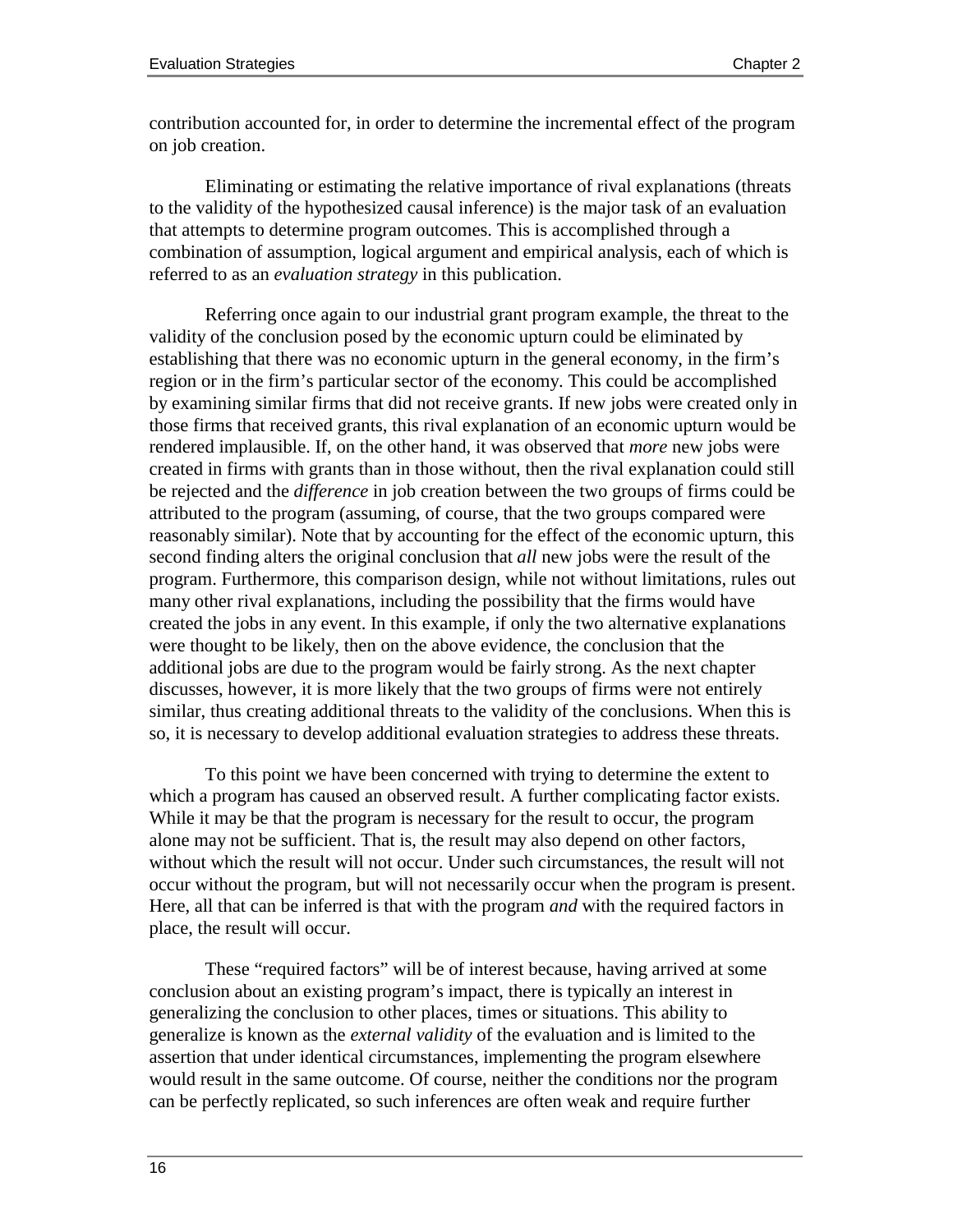assumptions, logical arguments or empirical analysis to be rendered more credible. The use of multiple evaluation strategies can be useful here.

Returning to our industrial grant program example, what if one were to establish that in the presence of given marketing skills and other factors, the existing program did in fact create a certain number of jobs? This finding may be useful for accountability purposes, but it would be of limited use for future programming decisions. Programming questions typically revolve around whether to continue, contract or expand a program. The external validity of the conclusion, that a continued or expanded program would result in new jobs, would be threatened if the sample of firms studied was not representative of all the firms to which the program would apply, or if conditions that contributed to the success of the program are unlikely to be repeated. The remaining firms might not possess the requisite marketing skills, and the expanded program would therefore not have a similar impact on these firms. Thus, depending on the issue being examined and the type of decision to be made, one may wish to identify other explanatory factors and to explore the relationships between these factors and the program.

As with internal validity, various strategies are available to minimize the threats to external validity. Unfortunately, there will sometimes be a trade-off between the two. In formulating credible and useful conclusions for management to act on, the internal validity of the evaluation is important, but external validity issues cannot be ignored. Evaluators should be aware of the kinds of decisions that are to be made and hence the kinds of conclusions required. This, in turn, means being explicitly aware of the major threats to external validity that, if left unaddressed, could weaken the credibility and decision-making usefulness of the conclusions reached.

#### **Summary**

The problems associated with making causal inferences about programs and their results are one of the main foci of this publication. The other focus is the measurement of the results. Before arriving at conclusions about the effects of a program, the evaluator must first be aware of plausible alternative factors or events that could explain the results observed. Arguments must then be presented to refute these alternative explanations. So that the conclusions can be applied elsewhere, threats to external validity should be carefully monitored. Methods for determining program outcomes are appropriate to the extent that they produce the best evidence possible, within established time and resource limits.

### **References: Causal Inference**

Campbell, D.T. and J.C. Stanley. *Experimental and Quasi-experimental Designs for Research*. Chicago: Rand-McNally, 1963.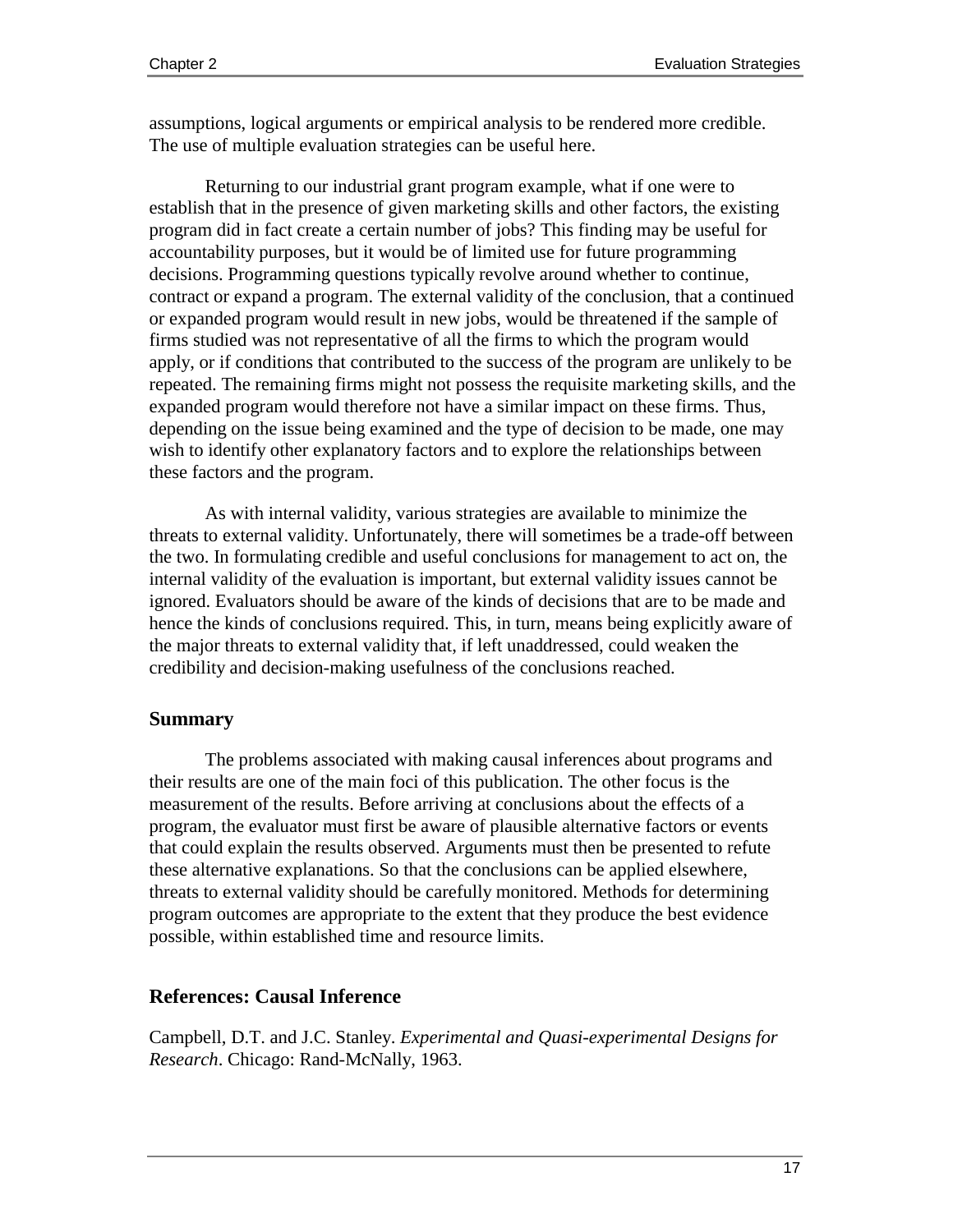Cook, T.D. and D.T. Campbell*. Quasi-experimentation: Design and Analysis Issues for Field Settings*. Chicago: Rand-McNally, 1979.

Cook, T.D. and C.S. Reichardt, eds*. Qualitative and Quantitative Methods in Evaluation Research*. Thousand Oaks: Sage Publications, 1979.

Heise, D.R. *Causal Analysis*, New York: Wiley, 1985.

Kenny, D.A. *Correlation and Causality*. Toronto: John Wiley and Sons, 1979.

Suchman, E.A. *Evaluative Research: Principles and Practice in Public Service and Social Action Programs*. New York: Russell Sage, 1967.

Williams, D.D., ed. *Naturalistic Evaluation*. V. 30 of *New Directions in Program Evaluation*. San Francisco: Jossey-Bass, 1986.V.

### **Notes**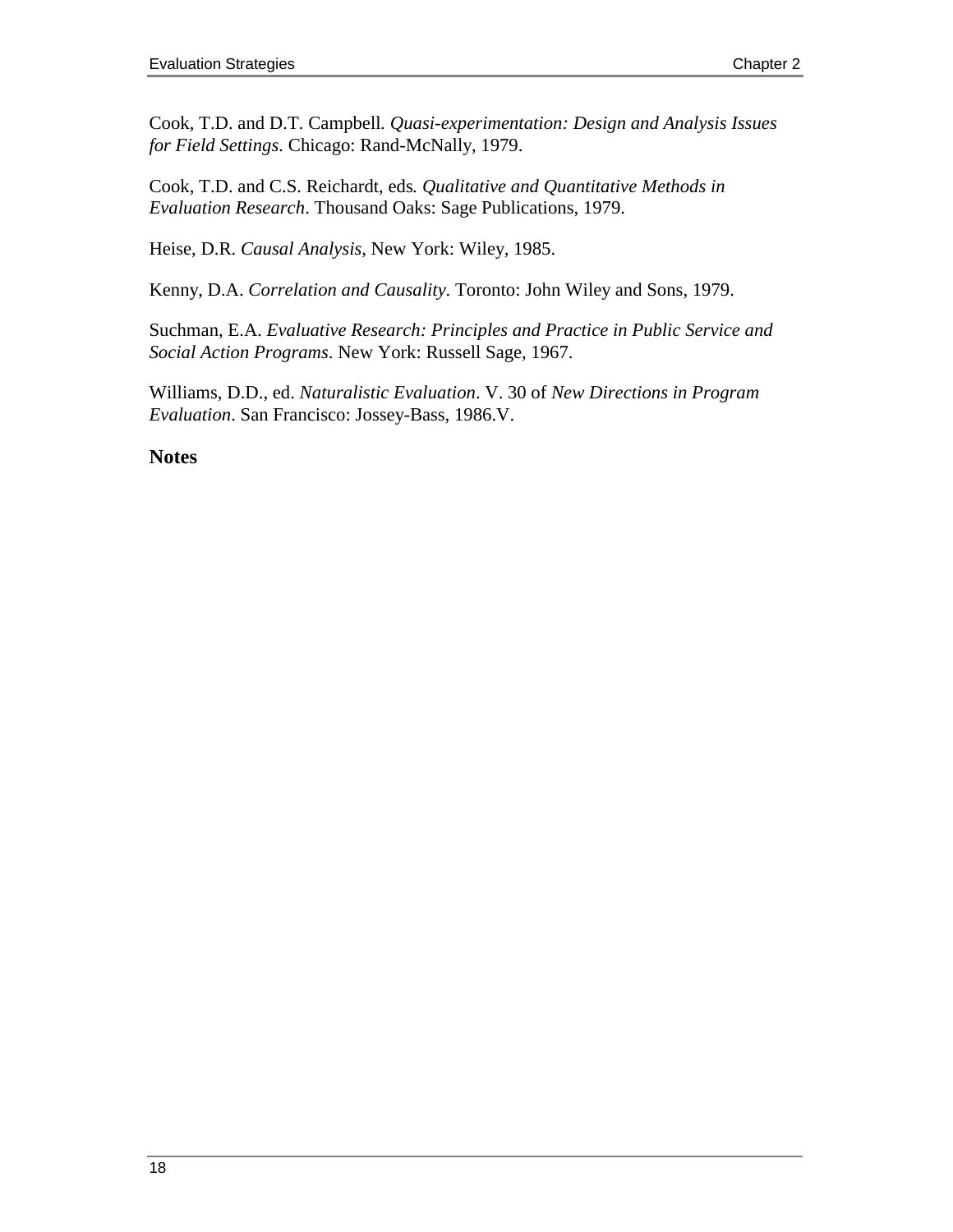# **2.3 Evaluation Strategies**

Two types of considerations must be borne in mind in developing methods for determining program results: *research concerns* (related to the quality of the evidence to be assembled) and *concerns that arise from the decision environment* in which the evaluation takes place. Both are important. However, there will be, to a degree, a trade-off between the scientific rigour and the decision-making relevance of the evaluation.

There are several ways of gathering evidence to determine the outcome of a program. This chapter presents the major *evaluation strategies*. Note that each of these will comprise an *evaluation design* (Chapter 3), *a data collection method* (Chapter 4) and an *analysis technique* (Chapter 5).

In our industrial assistance program example, one strategy to determine whether the program created jobs would be to survey the firms involved to ask them what would have occurred in the absence of the government grant. Another strategy would be to determine, again through survey analysis, the number of jobs created in similar firms, some of which received a grant and others which did not; and compare the results to measure for statistically significant differences. Yet another strategy might be to use in-depth case studies of firms that benefited from a grant to determine whether they would have created the jobs anyway. Each of these strategies addresses the same issue and each provides evidence of a different type and quality. Typically, no single strategy will offer definitive proof of the program's result. It will often be appropriate, therefore, to use several strategies. For example, there may be interest in determining the effect of the program on other issues, such as unfair competition resulting from the grants. This could be addressed in part by one of the above strategies and in part by a different strategy. The overall strategy settled upon would most likely comprise individual strategies designed to address specific sets of issues. Section 2.4.3 discusses the development of such multiple strategies or multiple lines of evidence.

Figure 3 illustrates the general steps involved in developing evaluation strategies. It is useful to consider the development of an evaluation strategy as comprising a series of steps. The steps are described sequentially, but in practice the procedure is more iterative, since each step is closely linked to the others.

To begin with, the evaluator must select a design. The *evaluation design* is the logic model used to arrive at conclusions about outcomes. In selecting the evaluation design, the evaluator must determine simultaneously the type of information to be retrieved and the type of analysis this information will be subjected to. For example, to assess the extent to which a program has achieved a given objective, one must determine an indicator of this achievement and an analytic technique for isolating the effect of the program. Evaluation designs provide the logical basis for measuring results and for attributing results to programs.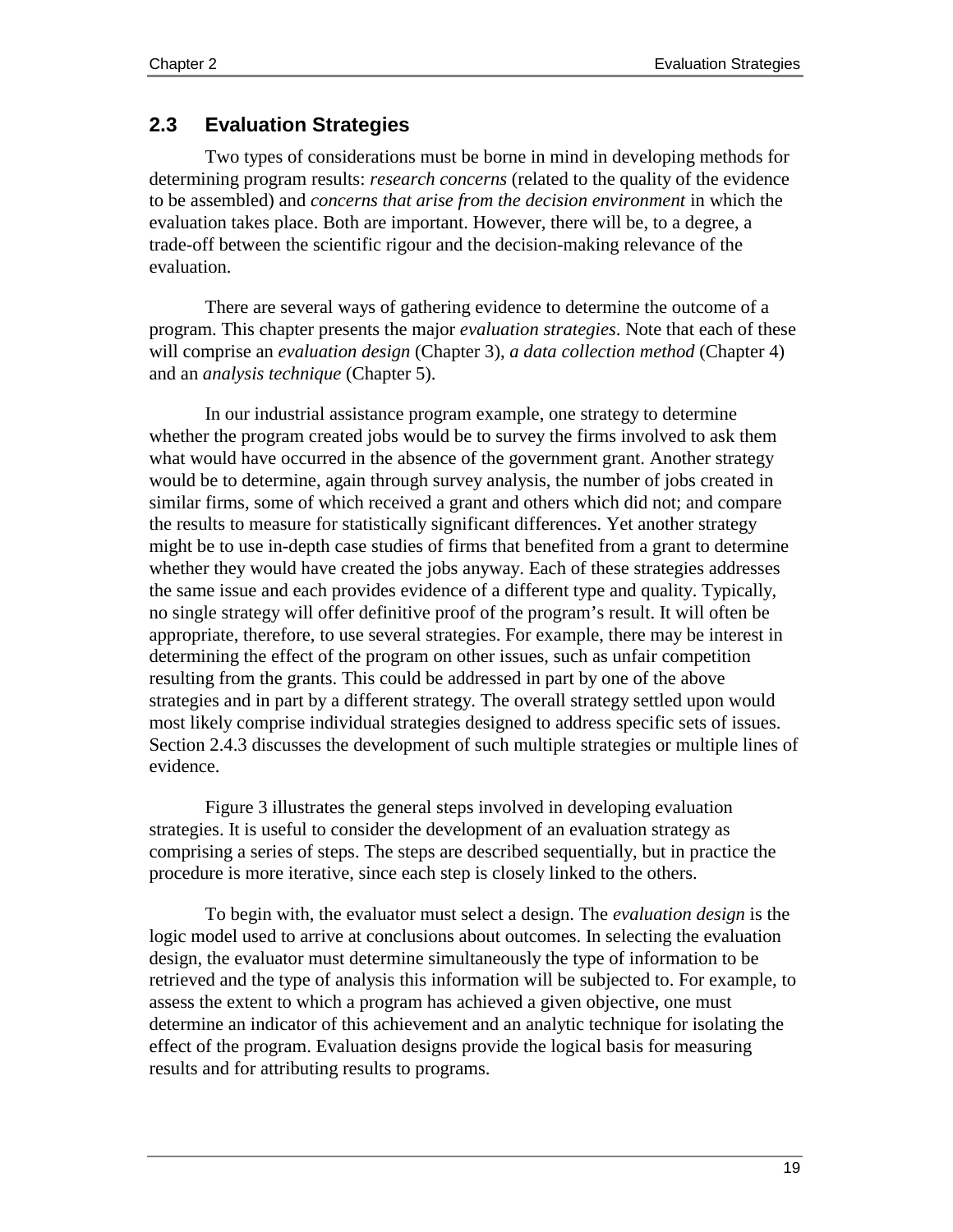

Once the evaluation design is settled upon, the next stage is to choose specific methods and techniques for implementing the design, which means finding out what data will be necessary. The type of information required—qualitative or quantitative indicators of the achievement of stated objectives—is determined at the design stage.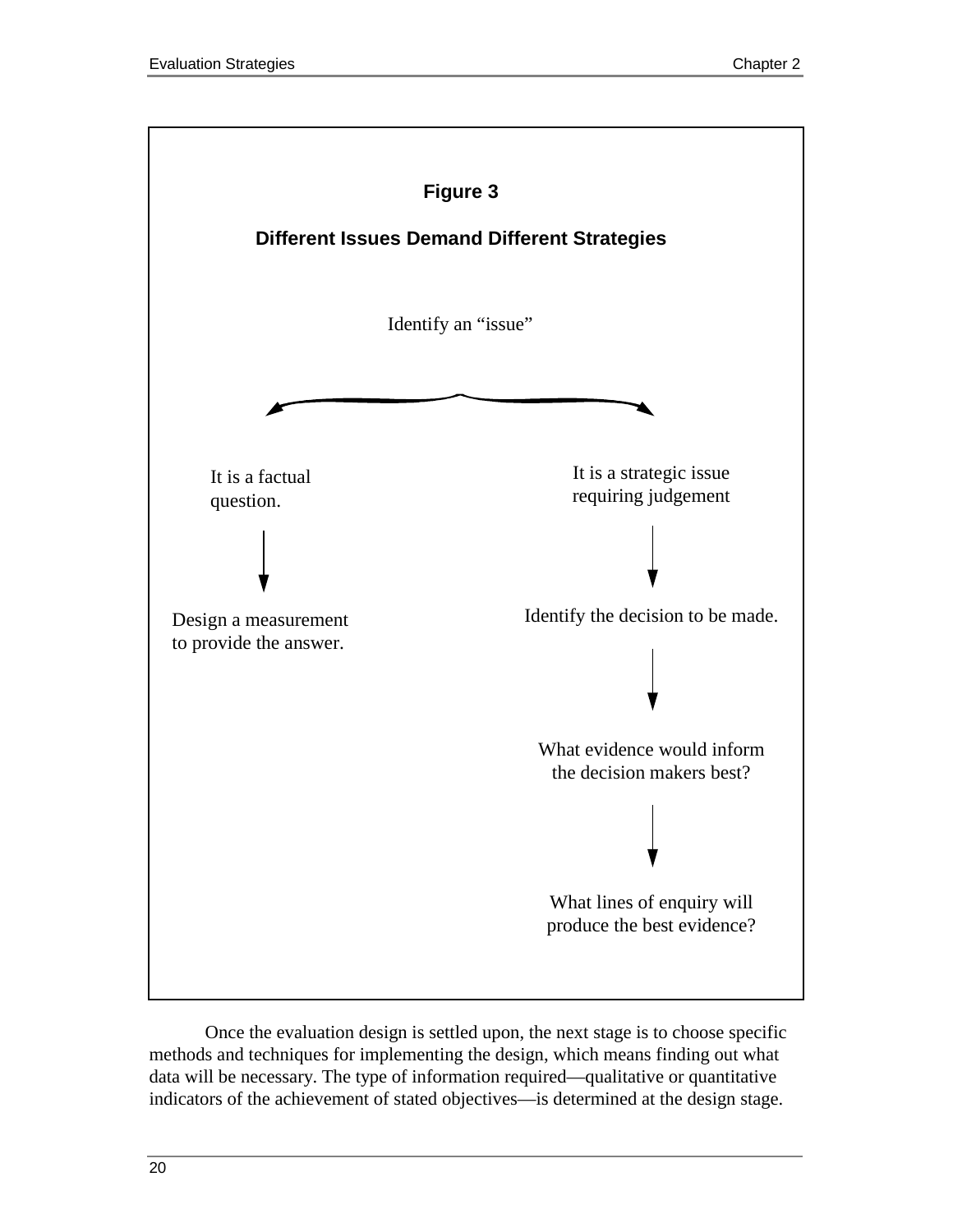The next step is to define the *data* needed to obtain that information. Data are facts, things that can be observed and recorded. There are significant differences in the nature and quality of data. The evaluator's task is complicated by the fact that data vary in their accessibility, cost and timeliness. Deciding which data are most relevant and how to capture them raises the question of *measurement*. As will be seen later, measurement is a crucial methodological concern in evaluation.

Once data needs are identified, the potential sources of data must be examined. If reliable data cannot be obtained from a secondary source, primary data collection becomes necessary (Cook and Campbell, 1979, Chapter 1; Cronbach, 1982, Chapter 4). Primary data collection will generally cost more than simple reliance on secondary data and should therefore be avoided to the extent that it is possible to do so. A plan to acquire primary data typically involves selecting a collection technique (such as natural observation and mail surveys), developing measurement devices (such as questionnaires, interview guides and observation record forms) and developing a sampling plan.

Finally, depending on the type of analysis required and the type of data available, specific *data analysis* methods must be determined (such as cost-benefit, multiple regression, analysis of variance). The purpose of these analyses is to transform the data gathered into the required information for the evaluation.

#### **Notes**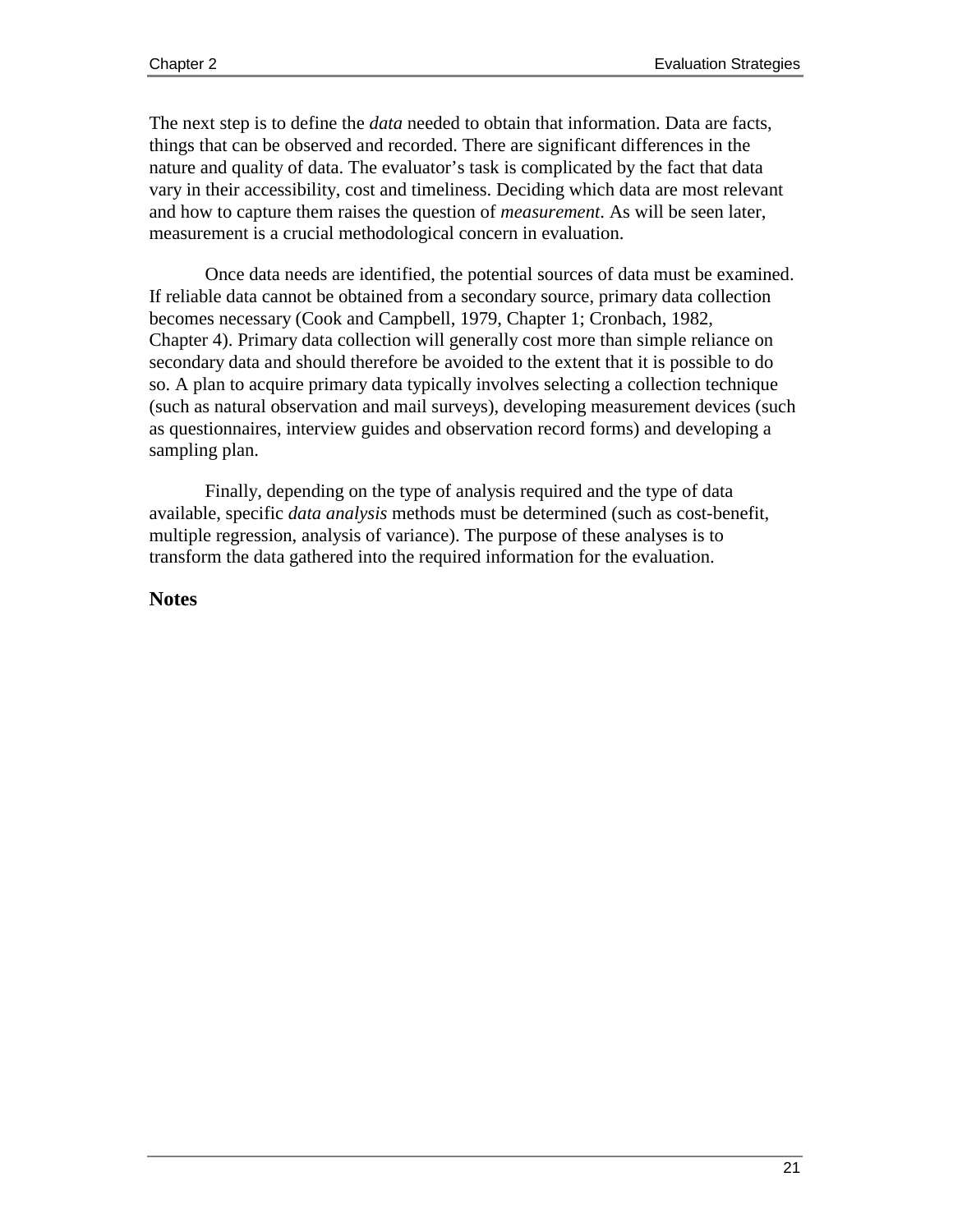# **2.4 Developing Credible Evaluations**

Before we examine the specific elements of an evaluation strategy in detail, we should discuss the key concerns that must be addressed to develop a credible evaluation. Table 2 provides an outline of these concerns.

| <b>Table 2</b>                       |                                                                                                                                                              |  |
|--------------------------------------|--------------------------------------------------------------------------------------------------------------------------------------------------------------|--|
|                                      | <b>Considerations in Developing</b><br><b>Credible Evaluations</b>                                                                                           |  |
| <b>Research Criteria</b>             |                                                                                                                                                              |  |
|                                      | measurement issues                                                                                                                                           |  |
|                                      | Reliability<br>$\qquad \qquad -$<br>Measurement validity<br>$\overline{\phantom{a}}$<br>breadth and depth<br>$\overline{\phantom{0}}$                        |  |
|                                      | attribution issues                                                                                                                                           |  |
|                                      | validity of causal inferences                                                                                                                                |  |
| <b>Decision Environment Criteria</b> |                                                                                                                                                              |  |
| ٠                                    | feasibility of formulating credible conclusions                                                                                                              |  |
|                                      | objectivity<br>$\qquad \qquad -$<br>relevance to decision environment<br>appropriate level/type of evidence<br>$\overline{\phantom{0}}$<br>comprehensiveness |  |
|                                      | practical issues                                                                                                                                             |  |
|                                      | feasibility<br>$\overline{\phantom{0}}$<br>affordability<br>$\overline{\phantom{0}}$<br>ethics                                                               |  |

## **2.4.1 Research Criteria**

### **(a) Measurement Issues**

Many program effects are inherently difficult to measure. Consider the following: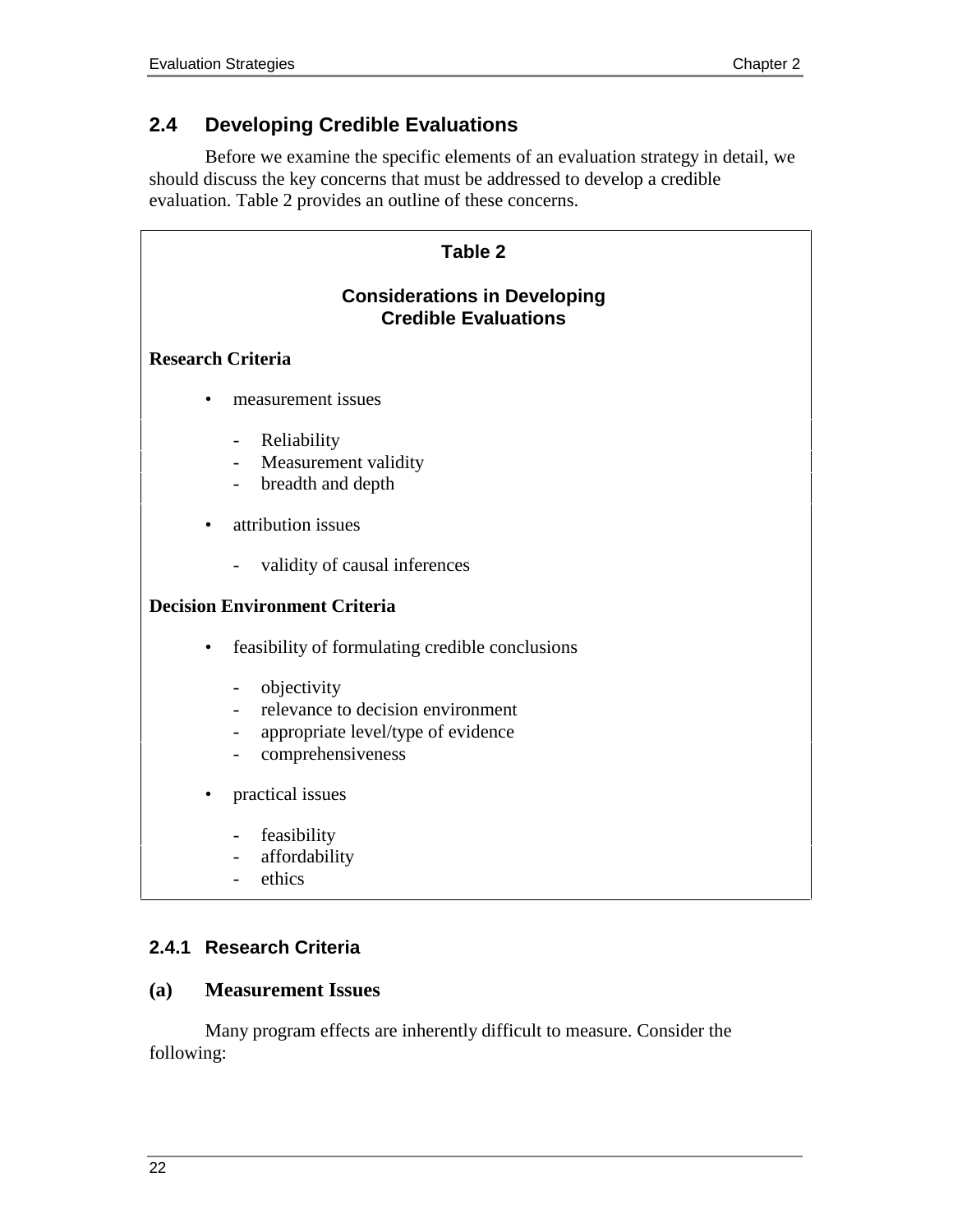- improvement in the well-being of elderly people through programs that enable them to continue functioning in their own homes;
- improvement in national security through the development of a major weapons system; and
- improvement in the incentives for carrying out industrial research and development through changes in the tax system.

All these, and many others, are effects that require both sophisticated measurement skills and in-depth expertise in a particular area of public policy.

Three aspects of measurement deserve careful consideration: reliability, measurement validity, and depth and breadth.

#### **Reliability**

A measurement is reliable to the extent that, repeatedly applied to a given situation, it consistently produces the same results. For instance, an IQ test would be reliable to the extent that, administered twice to the same person (whose intelligence has not changed) it produces the same score. In a program context, reliability can refer to the stability of the measurement over time or to the consistency of the measurement from place to place.

Unreliability may result from several sources. For example, it may arise from a faulty data collection procedure: If an interviewer does not read the interviewing instructions carefully, the results obtained may be somewhat different from those of interviewers who do so. As well, the measurement device or sampling plan could be unreliable. If the sampling procedure is not carried out properly, the sample is not likely to be representative of the population and, therefore, may yield unreliable conclusions.

#### **Measurement validity**

A measurement is valid to the extent that it represents what it is intended to represent. Valid measures (indicators) contain no systematic bias and capture the appropriate information. Do the data mean what we think they mean? Does the measurement technique indeed measure what it purports to measure? These issues are of critical importance in program evaluation.

Measurement validity problems can be conceptual or technical. Without careful thought, it is seldom clear which data best reflect the outcome to be measured. Too often, a decision is based solely on data that happen to be readily obtainable, but which yield measurements that are not as meaningful as might otherwise be obtained. Technical errors (such as measurement and sampling errors) may also occur, rendering the evaluation results inaccurate.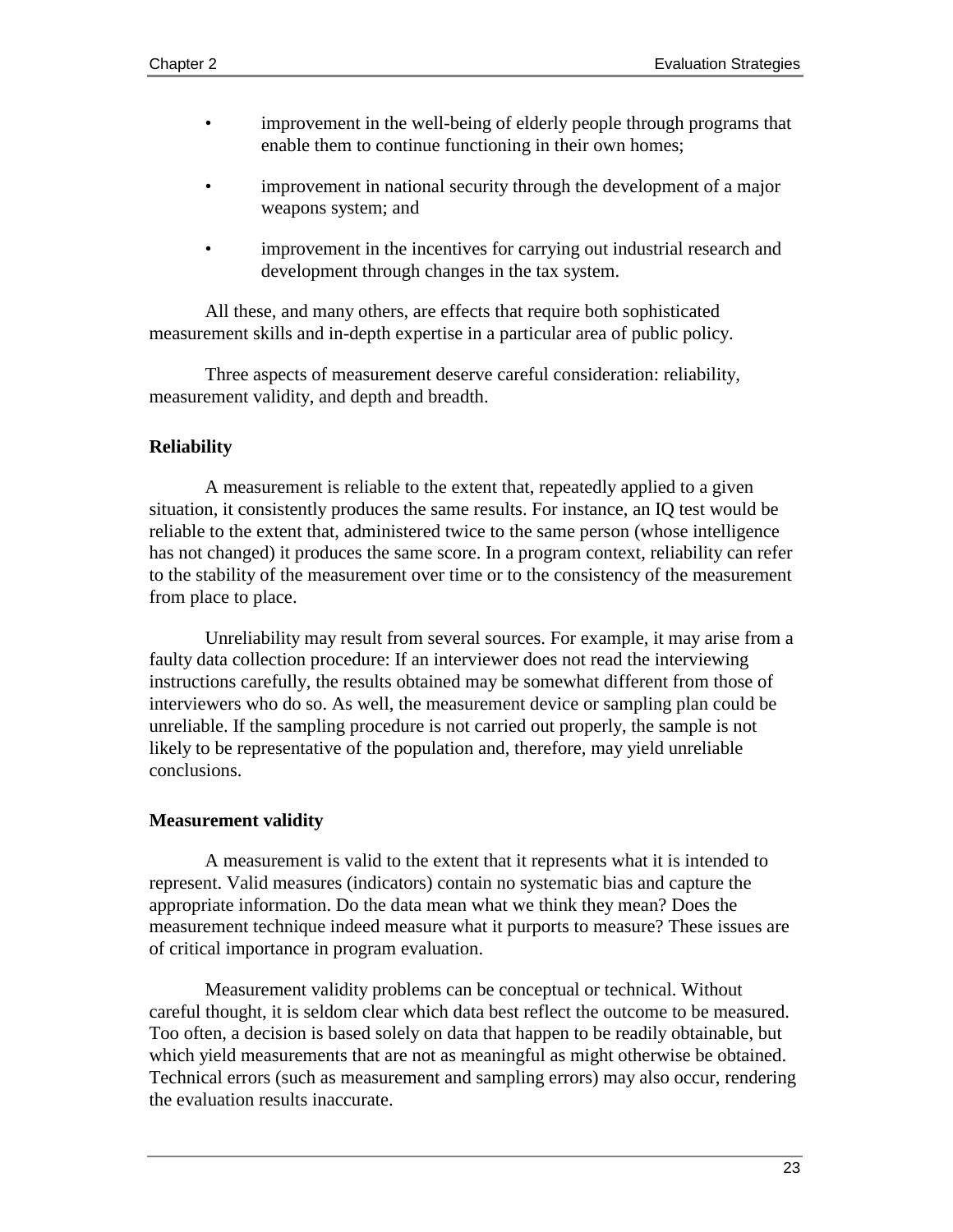#### **Depth and breadth**

Related to the reliability and validity of measurements are the concepts of depth and breadth. Depending on the situation, one may wish to measure certain outcomes with great accuracy and others with less detailed accuracy but with several lines of evidence.

To measure the benefit of a program to an individual, in-depth interviewing and probing may be required. It may be necessary to have a number of different indicators, all reflecting different perspectives on the impact being considered. For example, in assessing the effect of an industrial assistance grant on a company, it may be necessary to look at resulting sales, changes in the number and quality of jobs, the effect of new machinery purchases on future competitiveness, and the like.

On the other hand, a target population for a program may be large and heterogeneous. Here, it may be appropriate for an evaluation to cover all parts of that population, but in less detail. To assess satisfactorily the industrial assistance program's effect on companies, one would have to ensure that the various types of firms targeted (large and small, from various sectors of the economy and different geographic regions) were adequately represented in the sample.

A major problem in dealing with the breadth and depth issue is that limited time and resources will usually force the evaluator to chose between the two. Breadth will lead to greater relevance and validity in terms of coverage. Typically, however, this will mean less depth, validity and reliability in measures of individual subjects.

#### **(b) Attribution Issues**

Often, a program is only one of many influences on an outcome. In fact, deciding how much of the outcome is truly attributable to the program, rather than to other influences, may be the most challenging task in the evaluation study.

The key to attribution is a good comparison. In laboratory settings, rigorously controlled comparison groups meet this need. In the case of federal government programs, less rigorous comparisons are generally possible and may be subject to many threats to *internal validity* and to *external validity*.

The following are the most common such **threats to internal validity**:

- **History**—events outside the program that affect those involved in the program differently than those in comparison groups;
- **Maturation**—changes in results that are a consequence of time rather than of the program (such as*.* participant aging in one group compared with another group at a different stage);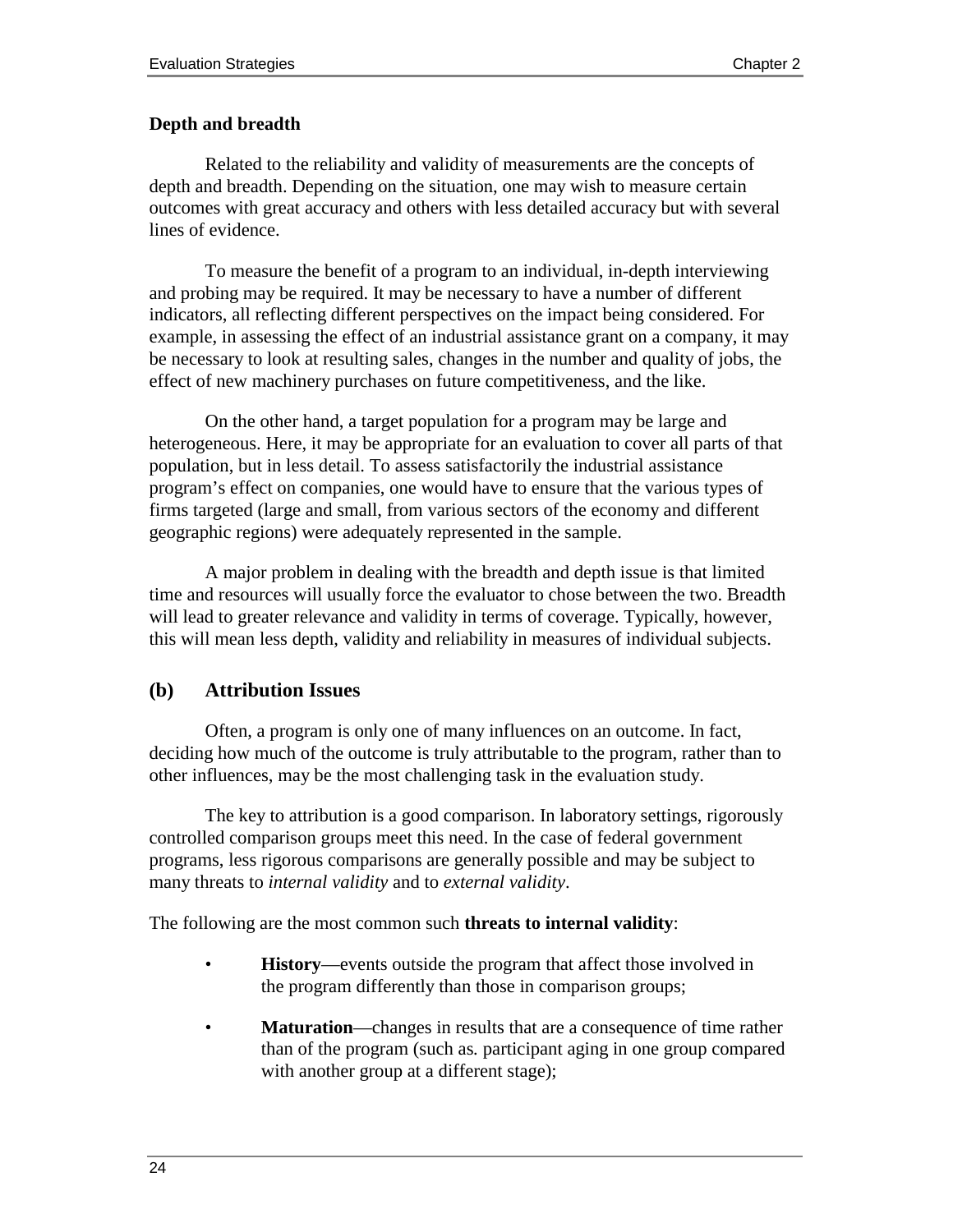- **Mortality***—*respondents dropping out of the program (this might undermine the comparability of the experimental and control groups);
- **Selection bias**—the experimental and control groups are initially unequal in their propensity to respond to the program;
- **Regression artifacts**—pseudo-changes in outcomes occurring when people have been selected for the program on the basis of their extreme scores (any "extreme" group will tend to regress towards the mean over time, whether it has benefited from the program or not);
- **Diffusion or imitation of treatment—respondents in one group** become aware of the information intended for the other group;
- **Testing**—differences observed between the experimental and control groups may be due to greater familiarity with the measuring instrument in the treatment group; and
- **Instrumentation—the measuring instrument may change between** groups (as when different interviewers are used).

Several **threats to external validity** also exist, which means that there are limits to the appropriateness of generalizing the evaluation findings to other settings, times and programs. In the federal government context, external validity is always a major concern since evaluation findings are usually meant to inform future decision-making.

Three groups of threats to the ability to generalize findings exist:

- **Selection and program interaction—effects on the program** participants are not representative because of some characteristic of the people involved (that is important to effects) is not typical of the wider population;
- **Setting and program interaction—the setting of the experimental or** pilot program is unrepresentative of what would be encountered if the full program was implemented; and
- **History and program interaction—the conditions under which the** program took place are not representative of future conditions.

It is obviously very useful in selecting evaluation strategies to be aware of the likely threats to validity. Much of the ingenuity in evaluation design, and in the ensuing data collection and analysis, lies in devising ways of establishing the effects attributable to the program. One does this by setting up good comparisons that avoid as many threats to validity as possible.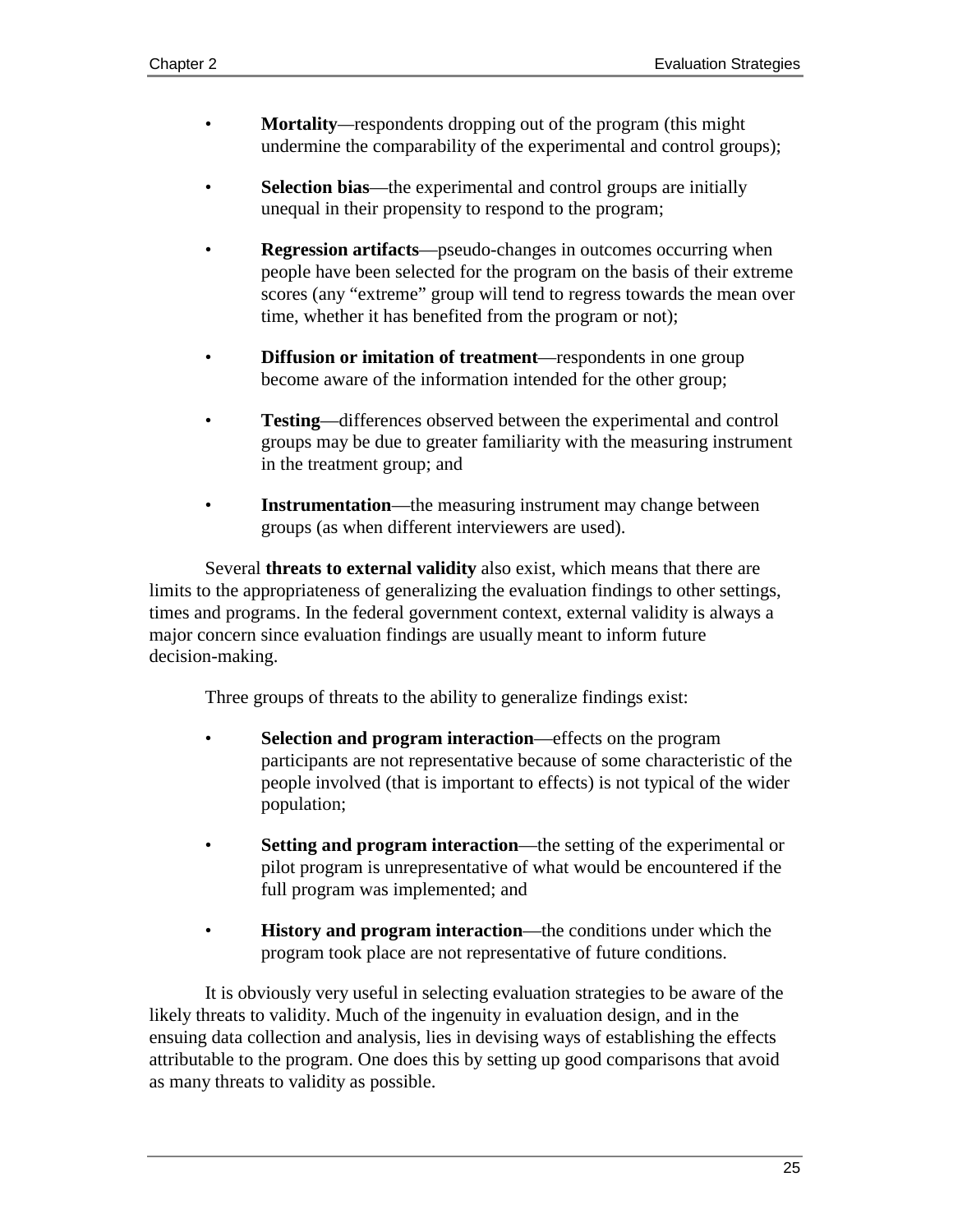For an evaluation focusing on results, designs differ mainly in how well they perform the task of establishing attributable program effects and, where appropriate, how readily the conclusions can be generalized. Designs are presented in Chapter 3 in descending order of credibility.

### **References: Research Design**

Campbell, D.T. and J.C. Stanley. *Experimental and Quasi-experimental Designs for Research*. Chicago: Rand-McNally, 1963.

Cook, T.D. and D.T. Campbell. *Quasi-experimentation: Designs and Analysis Issues for Field Settings*. Chicago: Rand-McNally, 1979.

Kerlinger, F.N. *Behavioural Research: A Conceptual Approach*. New York: Holt, Rinehart and Winston, 1979, Chapter 9.

Mercer, Shawna L. and Vivek Goel. "Program Evaluation in the Absence of Goals: A Comprehensive Approach to the Evaluation of a Population-Based Breast Cancer Screening Program," *Canadian Journal of Program Evaluation*. V. 9, N. 1, April-May 1994, pp. 97-112.

Patton, M.Q., *Utilization-focussed Evaluation*, 2<sup>nd</sup> ed. Thousand Oaks: Sage Publications, 1986.

Rossi, P.H. and H.E. Freeman, *Evaluation: A Systematic Approach*, 2nd ed. Thousand Oaks: Sage Publications, 1989.

Ryan, Brenda and Elizabeth Townsend. "Criteria Mapping," *Canadian Journal of Program Evaluation*. V. 4, N. 2, October-November 1989, pp. 47-58.

Watson, Kenneth. "Selecting and Ranking Issues in Program Evaluations and Value-for-money Audits," *Canadian Journal of Program Evaluation*. V. 5, N. 2, October-November 1990, pp. 15-28.

#### **Notes**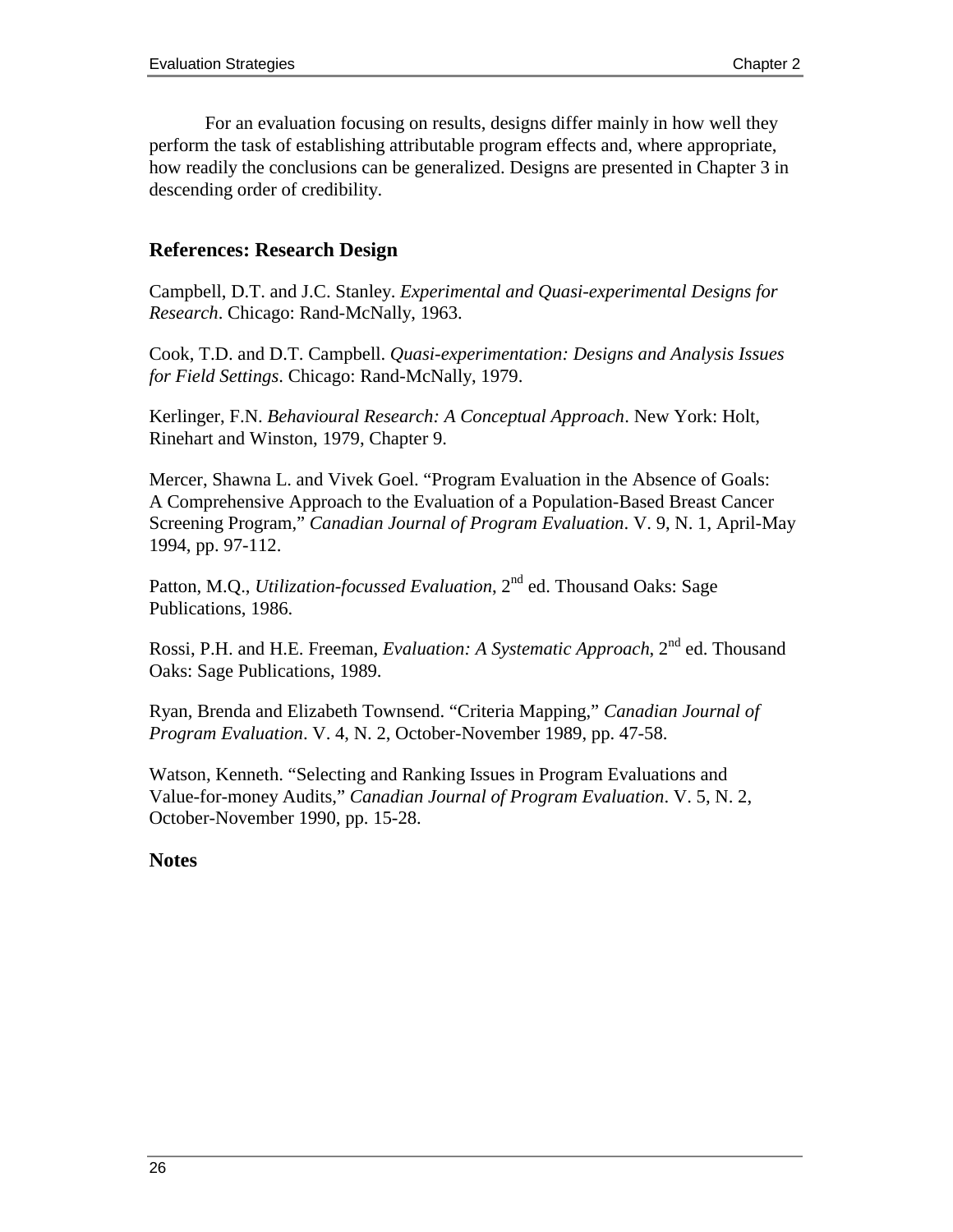### **2.4.2 Decision Environment Criteria**

Given that evaluation is an aid to decision-making, the criteria for selecting an appropriate evaluation method must ensure that *useful* information is produced. This implies an understanding of the decision-making environment to which the evaluation findings will be introduced. More than technical questions about methodology are at issue here, though these remain of critical importance to the credibility of the evaluation's findings.

Developing an approach for evaluating program outcomes can become a very challenging task, one that involves more art than science. An appreciation of the technical strengths and weaknesses of various possible strategies for gathering evidence must be combined with an appreciation of the environment within which the evaluation takes place. This balancing must be done within the constraints imposed by limited resources and time. A combination of research and management experience is clearly required.

When evaluation approaches are being put together as options during the assessment (planning) stage, the question that should be repeatedly asked is "Will the recommended method (option) provide adequate evidence in relation to the issues of concern, on time and within budget?" Table 2 lists two decision-environment considerations to be kept in mind: the extent to which the method is likely to produce credible conclusions, and the extent to which the method is practical to implement. Each of these general considerations and associated issues is described below. Note that these considerations are relevant to all evaluation issues, not just those related to program outcomes.

## **(a) Formulating Credible Conclusions (Wise Recommendations on the Basis of Accurate Analysis)**

The evaluation approach should consider the feasibility of formulating credible conclusions.

Evidence is gathered so that conclusions can be formulated about the issues addressed. The need is for objective and credible conclusions that follow from the evidence and that have enough supporting evidence to be believable. Coming up with such conclusions, however, can be difficult. The evaluator should be thinking of this when developing the evaluation strategy. Furthermore, credibility is, in part, a question of how the conclusions are reported: the believability of conclusions depends partly on how they are presented.

The evidence collected and conclusions reached should be objective, and any assumptions should be clearly indicated.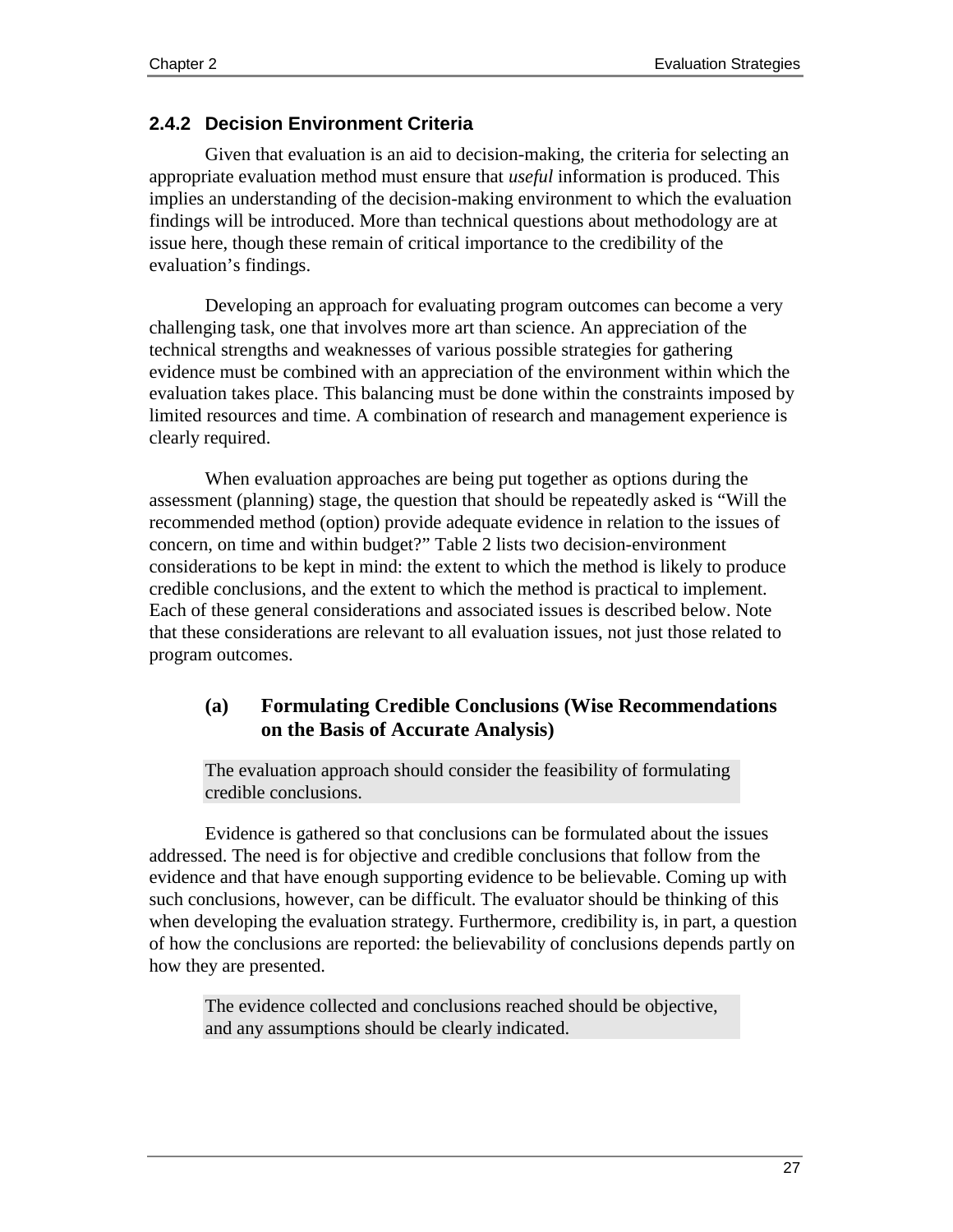Objectivity is of paramount importance in evaluative work. Evaluations are often challenged by someone: a program manager, a client, senior management, a central agency or a minister. Objectivity means that the evidence and conclusions can be verified and confirmed by people other than the original authors. Simply stated, the conclusions must follow from the evidence. Evaluation information and data should be collected, analyzed and presented so that if others conducted the same evaluation and used the same basic assumptions, they would reach similar conclusions. This is more difficult to do with some evaluation strategies than with others, especially when the strategy relies heavily on the professional judgement of the evaluator. In particular, it should always be clear to the reader what the conclusions are based on, in terms of the evidence gathered and the assumptions used. When conclusions are ambiguous, it is particularly important that the underlying assumptions be spelled out. Poorly formulated conclusions often result when the assumptions used in a study are not stated.

The conclusions must be relevant to the decision environment and, in particular, must relate to the issues addressed.

During the course of a study, researchers sometimes lose sight of the original issues being addressed, making it difficult for the reader (the evaluation's client) to understand the relationship between the conclusions and the evaluation issues originally stated. Several potential reasons exist for this. It is possible, for instance, that the evaluation strategy was not well thought out beforehand, preventing valid evidence from being obtained on certain issues and preventing certain conclusions from being drawn. Alternatively, the interests of the evaluator could take over a study, resulting in inadequate attention to the concerns of senior management. Finally, additional issues may arise as the program and its environment are explored. However, this should cause no problem as long as the original issues are addressed and the additional issues and related conclusions are clearly identified as such.

The accuracy of the findings depends in large part on the level and type of evidence provided. The choice of the level and type of evidence should be made on the basis of contextual factors.

Two common problems in evaluative work are the frequent impossibility of coming up with definitive conclusions, and the incompleteness of the evidence provided by the individual strategies available.

In relation to the first problem, causal relationships between a program and an observed outcome often cannot be unequivocally proven, mainly because of the intractability of the measurement and attribution problems discussed earlier. Generally speaking, no single evaluation strategy is likely to yield enough evidence to answer unambiguously the questions posed by the evaluation.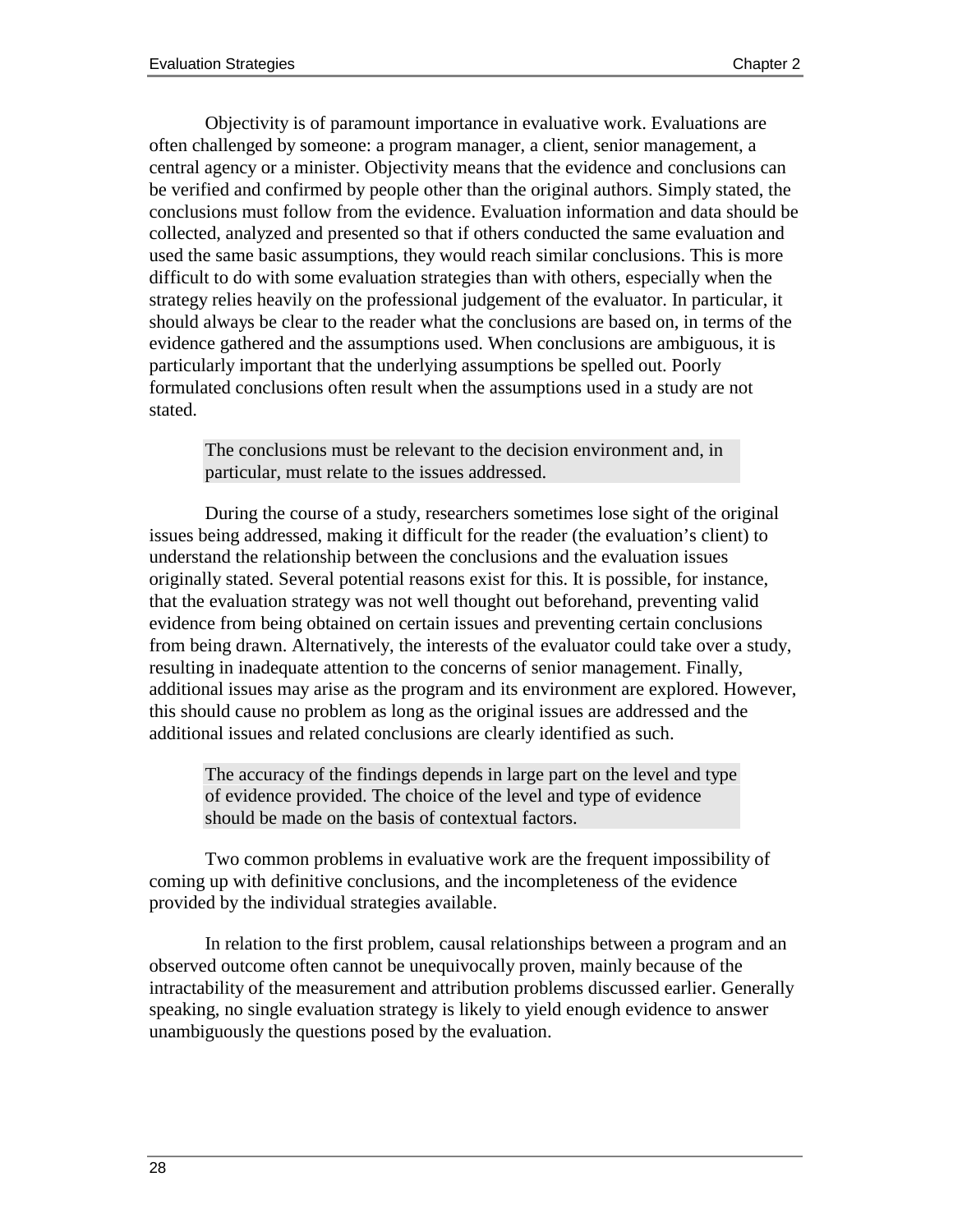This leads us directly to the second problem, the incompleteness of any single evaluation strategy. There are typically several possible evaluation strategies, each yielding a different level and type of evidence. **The choice of strategies should be made on the basis of contextual factors related to the decisions about the program that have to be made—not solely on the basis of pre-set research considerations.** The situation parallels that in law, where the type of evidence required depends on the seriousness and type of crime. Many civil actions require only probable cause, while more serious criminal actions require evidence "beyond a shadow of doubt" (Smith, 1981). Contextual factors that the evaluator should consider include the existing degree of uncertainty about the program and its results, the importance of the impact of the program, its cost, and the likelihood of challenges to any conclusions reached. The evaluator should be aware of any potential serious challenges to the conclusions and be ready to present appropriate counter-arguments.

The choice of the appropriate evidence to gather—and hence the choice of the evaluation method to use—is one the most challenging that the evaluator faces. Ideally, the client of the study, *not* the evaluator, will make the choice. The task of the evaluator is to present the client with various evaluation approaches which, among other things, offer a reasonable trade-off between the expected credibility of the conclusions and the cost and time of the evaluation method. In selecting an approach, the client should have a good understanding of what evidence will be produced, and therefore be able to judge whether the rigour of the evaluation will be appropriate to the decisions that will follow. The evaluator should, of course, develop possible approaches that reflect the known decision environment, hence making it easier for the client to decide.

The conclusions reached should be based on a comprehensive coverage of the relevant issues.

Comprehensiveness, or the lack thereof, is another common problem in evaluative work. (Though comprehensiveness falls under the issue of appropriate evidence, it is listed separately in Table 2 because it is common to produce objective and appropriate evidence on most of the issues of concern, but to leave others inadequately explored or ignored altogether.) This is a macro-measurement concern. The evaluator should try to get as accurate a picture as possible of the issue *from the client's perspective*. This includes exploring all issues of concern that time and financial resource constraints allow. (Remember that where the federal government is concerned, the "client" is, ultimately, the Canadian public.) Breadth may be difficult to achieve at times, but if it is sacrificed for greater depth of analysis in the remaining issues covered, there is a real danger that the conclusions reached will be narrowly accurate but lacking in perspective. This danger can usually be avoided by discussing the evaluation issues with both the client and others holding varying views. An appropriately broad evaluation strategy will likely follow from this process.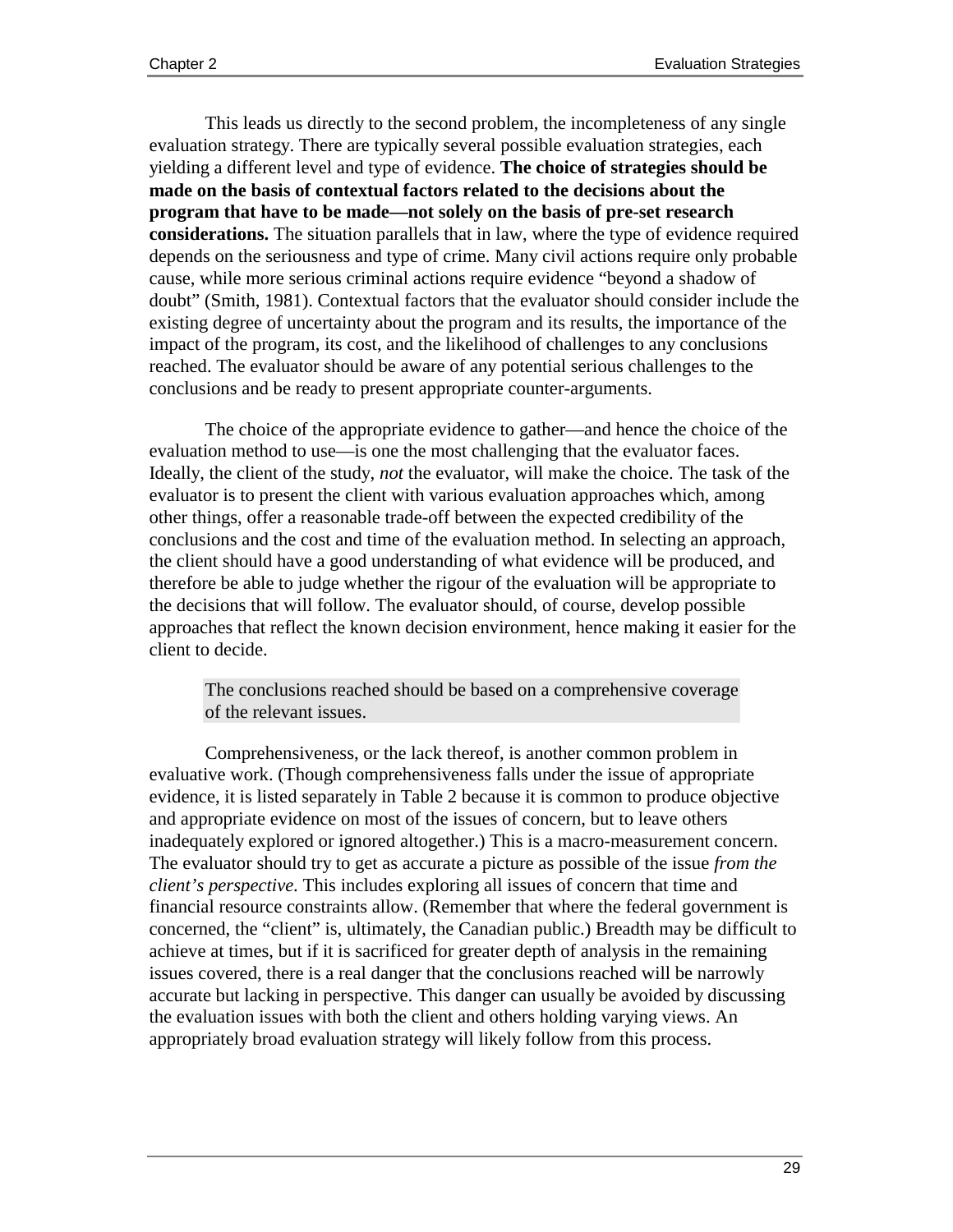If the evaluator views the task as a means of providing additional relevant information about a program and its outcome (that is, as a method for reducing uncertainty about a program), rather than as producing conclusive proof of the effectiveness of the program, then more useful conclusions will likely result. Pursuing evidence while bearing this purpose in mind, the evaluator is likely to face difficult trade-offs between relevance and rigour. Evaluation methods will be chosen to maximize the likelihood of arriving at useful conclusions, even if the conclusions are qualified.

Finally, a clear distinction should be drawn between the evaluation's findings and recommendations.

Evaluators may frequently be called on to provide advice and recommendations to the client of the study. In these instances, it is crucial that a distinction be maintained between findings derived from the evidence produced by the study, and program recommendations derived from the evaluation conclusions or from other sources of information, such as policy directives. The evaluation's conclusions will lose credibility when this distinction is not maintained.

For example, the findings of an evaluation on a residential energy conservation program may allow the evaluator to conclude that the program has successfully encouraged householders to conserve energy. However, information obtained from sources other than the evaluation may indicate that other conservation programs are more cost effective, and the evaluator is therefore prompted to recommend that the program be discontinued. In this case, the evaluator must clearly indicate that the recommendation is not based on information obtained from the evaluation, but rather on information obtained externally.

### **(b) Practical Issues**

In developing an evaluation method, the evaluator must take into account basic considerations such as practicability, affordability and ethical issues.

An approach is *practicable* to the extent that it can be applied effectively without adverse consequences and within time constraints. *Affordability* refers to the cost of implementing the approach. Implementing the method most appropriate to a given situation might be unrealistically expensive. An evaluation method must be able to handle measurement and attribution problems, to allow for credible conclusions and, at the same time, to be implemented within the resources allocated.

*Ethical* considerations (moral principles or values) must be assessed in developing an evaluation method. It may not be ethical to apply a program to only a subset of a given population. For example, ethical considerations would arise if an evaluation of a social service program is to be based on randomly selecting a group of recipients and withholding services from other equally deserving recipients. Specific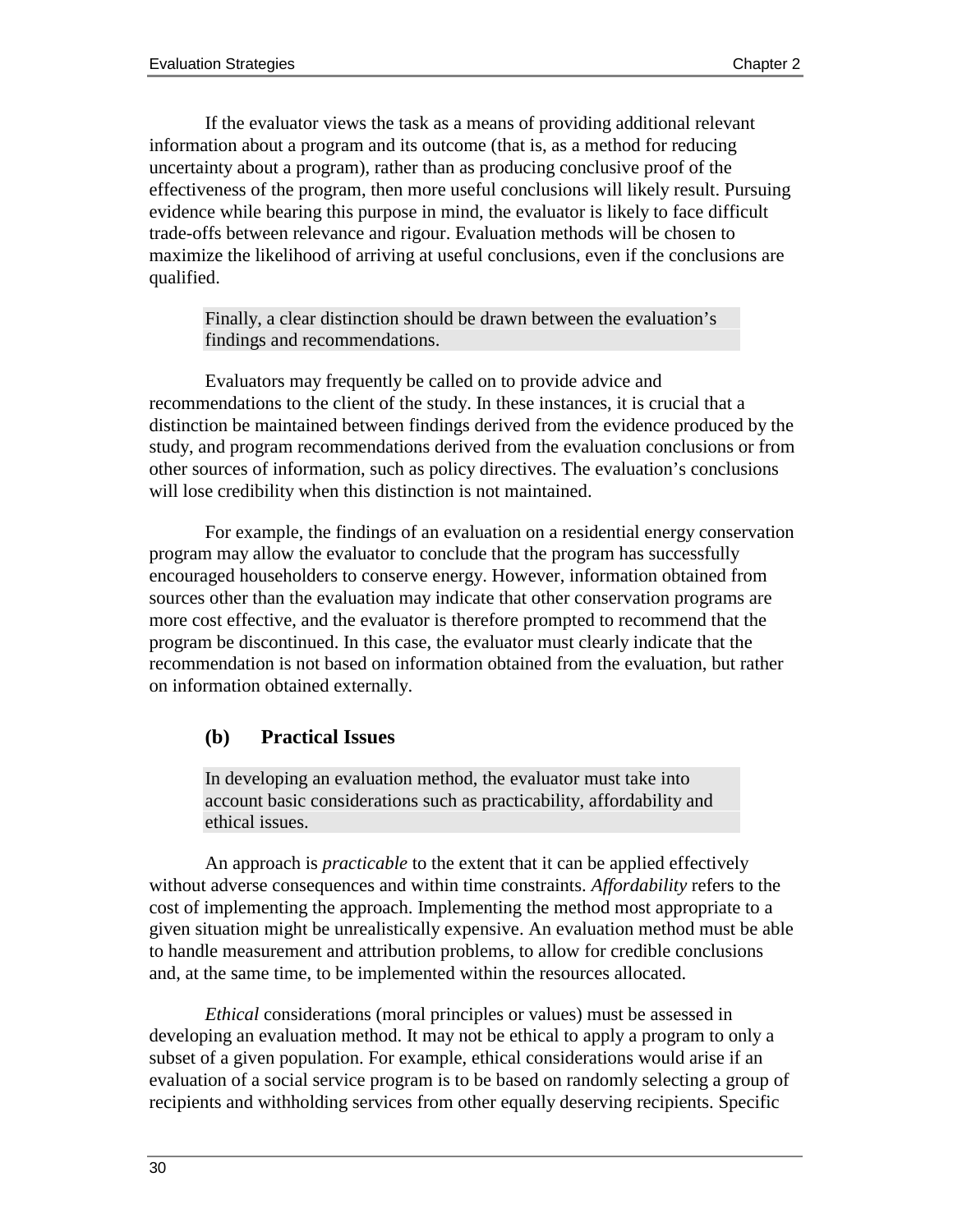ethical considerations for evaluation in the Government of Canada are embodied in various provisions of government policy concerning the collection, use, preservation and dissemination of information. These include the *Access to Information Act*, the *Privacy Act*, the *Statistics Act,* and Treasury Board's Government Communications Policy and its Management of Government Information Holdings Policy. The latter policy deals in part with procedures to minimize unnecessary data collection and to ensure a prior methodological review of data collection activities.

## **References: The Decision Environment**

Alkin, M.C. *A Guide for Evaluation Decision Makers*. Thousand Oaks: Sage Publications, 1986.

Baird, B.F. *Managerial Decisions under Uncertainty*. New York: Wiley Interscience, 1989.

Cabatoff, Kenneth A. "Getting On and Off the Policy Agenda: A Dualistic Theory of Program Evaluation Utilization," *Canadian Journal of Program Evaluation*. V. 11, N. 2, Autumn 1996, pp. 35-60.

Ciarlo, J., ed. *Utilizing Evaluation*. Thousand Oaks: Sage Publications, 1984.

Goldman, Francis and Edith Brashares. "Performance and Accountability: Budget Reform in New Zealand," *Public Budgeting and Finance*. V. 11, N. 4, Winter 1991, pp. 75-85.

Mayne, John and R.S. Mayne, "Will Program Evaluation be Used in Formulating Policy?" In Atkinson, M. and M. Chandler, eds. *The Politics of Canadian Public Policy*. Toronto: University of Toronto Press, 1983.

Moore, M.H. *Creating Public Value: Strategic Management in Government*. Boston: Harvard University Press, 1995.

Nutt, P.C. and R.W. Backoff. *Strategic Management of Public and Third Sector Organizations*. San Francisco: Jossey-Bass, 1992.

O'Brecht, Michael. "Stakeholder Pressures and Organizational Structure," *Canadian Journal of Program Evaluation*. V. 7, N. 2, October-November 1992, pp. 139-147.

Peters, Guy B. and Donald J. Savoie, . Canadian Centre for Management Development. *Governance in a Changing Environment*. Montreal and Kingston: McGill-Queen's University Press, 1993.Pressman, J.L. and A. Wildavsky. *Implementation*. Los Angeles: UCLA Press, 1973.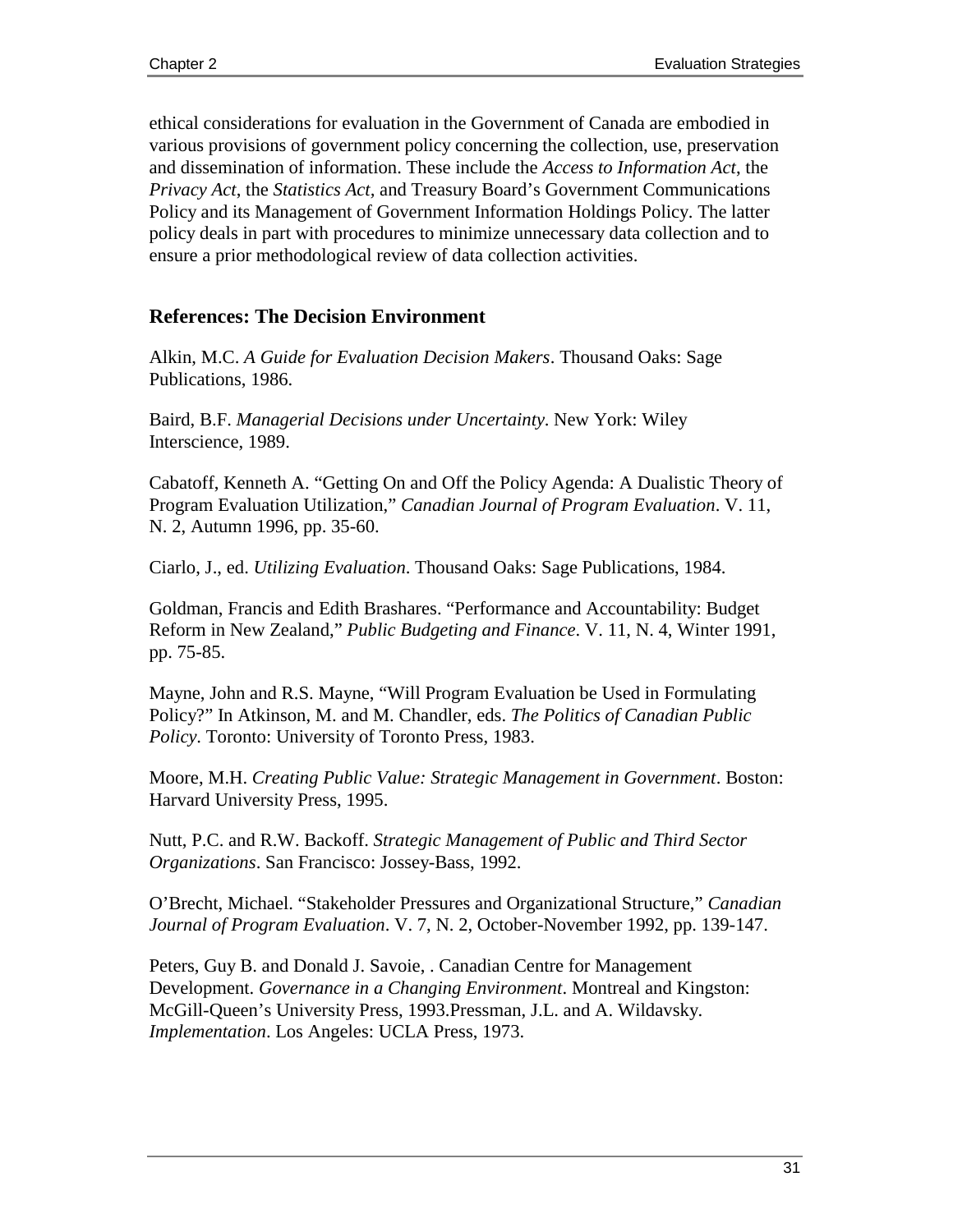Reavy, Pat, *et al*. "Evaluation as Management Support: The Role of the Evaluator," *Canadian Journal of Program Evaluation*. V. 8, N. 2, October-November 1993, pp. 95-104.

Rist, Ray C., ed. *Program Evaluation and the Management of the Government*. New Brunswick, NJ: Transaction Publishers, 1990.

Schick, Allen. *The Spirit of Reform: Managing the New Zealand State*. Report commissioned by the New Zealand Treasury and the State Services Commission, 1996.

Seidle, Leslie. *Rethinking the Delivery of Public Services to Citizens*. Montreal: The Institute for Research on Public Policy (IRPP), 1995.

Thomas, Paul G. *The Politics and Management of Performance Measurement and Service Standards*. Winnipeg: St.-John's College, University of Manitoba, 1996.

#### **Notes**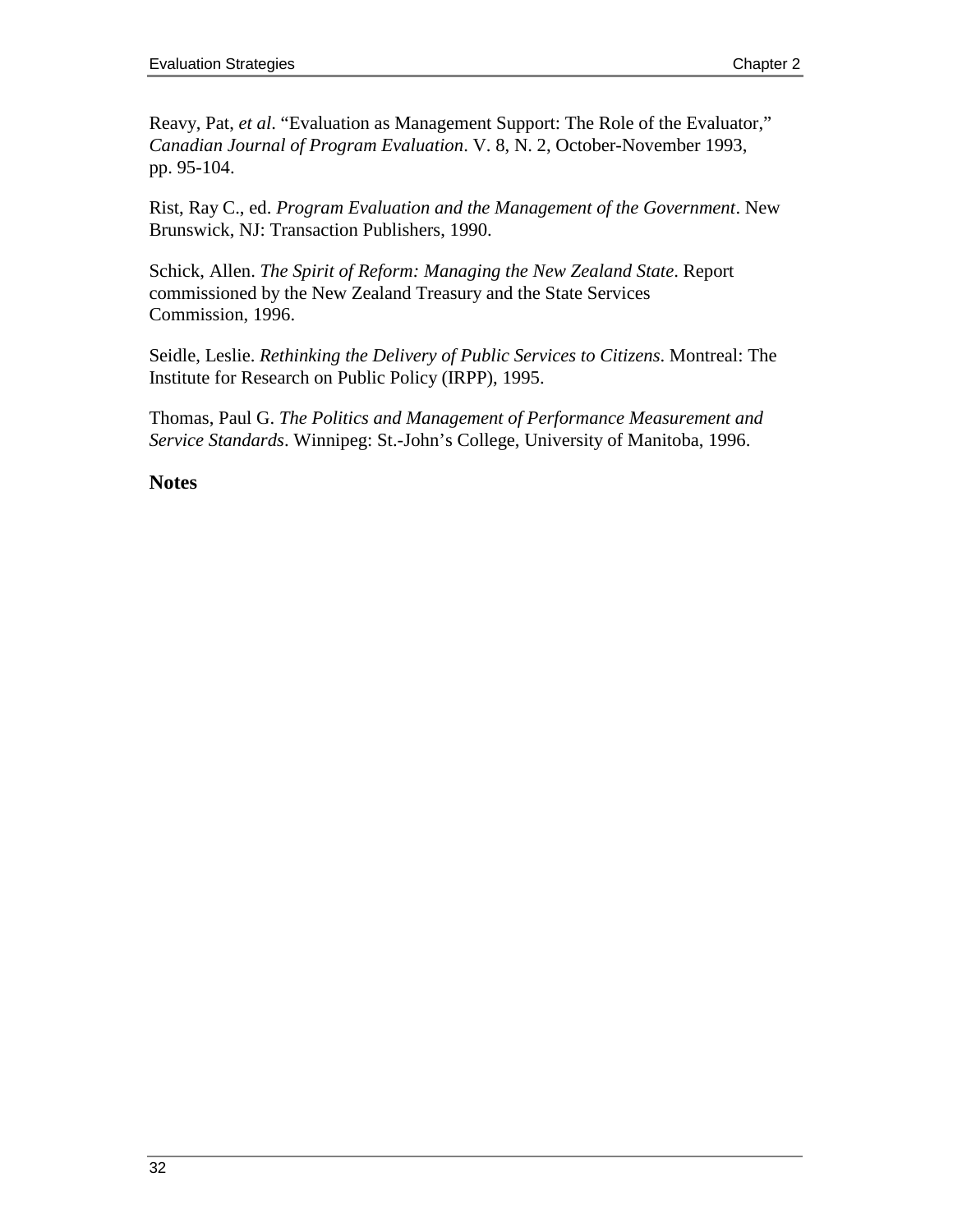#### **2.4.3 The Need for Multiple Strategies**

While an evaluation strategy yields evidence about a result, an evaluation study generally addresses several issues at a time and hence benefits from the pursuit of a number of evaluation strategies. As well, it may be desirable to employ more than one strategy to address a given issue since this will increase the accuracy and credibility of the evaluation findings.

Most evaluation strategies developed to address one issue can, with some modification, be expanded to cover additional issues. Even if a strategy is not optimal for addressing an additional issue, it might nevertheless be usefully pursued due to its low marginal cost. For example, suppose a study investigated the reading achievements of two groups, one of which was participating in a given program. Assume individuals in each group are given a test to measure reading achievement and are also asked some questions about the usefulness and effectiveness of the program. These latter results suffer from the weaknesses inherent in all attitudinal survey results, yet they add relatively little cost to those already incurred in administering the reading achievement test.

The second reason to consider several evaluation research strategies is that it is often desirable to measure or assess the same result based on a number of different data sources, as well as through a number of different evaluation designs. It is often difficult, if not impossible, to measure precisely and unambiguously any particular result. Confounding factors, errors in measurement and personal biases all lead to uncertainty about the validity or reliability of results derived from any one analytical technique. A given evaluation design is usually open to several threats to internal validity; alternative explanations cannot be entirely ruled out or accounted for. Consequently, complementary strategies can be an effective means of ruling out rival explanations for observed outcomes.

For the above two reasons, it is desirable to address evaluation issues from a number of different perspectives, using multiple lines of evidence to lend greater credibility to the evaluation findings. When independent strategies relying on different data sources and different analytical techniques converge on the same conclusion, the evaluator can be reasonably confident that the conclusions are reliable. Of course, if individual strategies lead to varying conclusions, the situation is somewhat problematic. Nevertheless, this result is preferable to carrying out a single strategy and unknowingly drawing conclusions that would be contradicted by a different strategy. Where conclusions differ, it could mean that program impacts are too small to be measured accurately (i.e. the sampling error is greater than the incremental effect); a finer analytical technique, more data or some combination of the two might remedy the situation.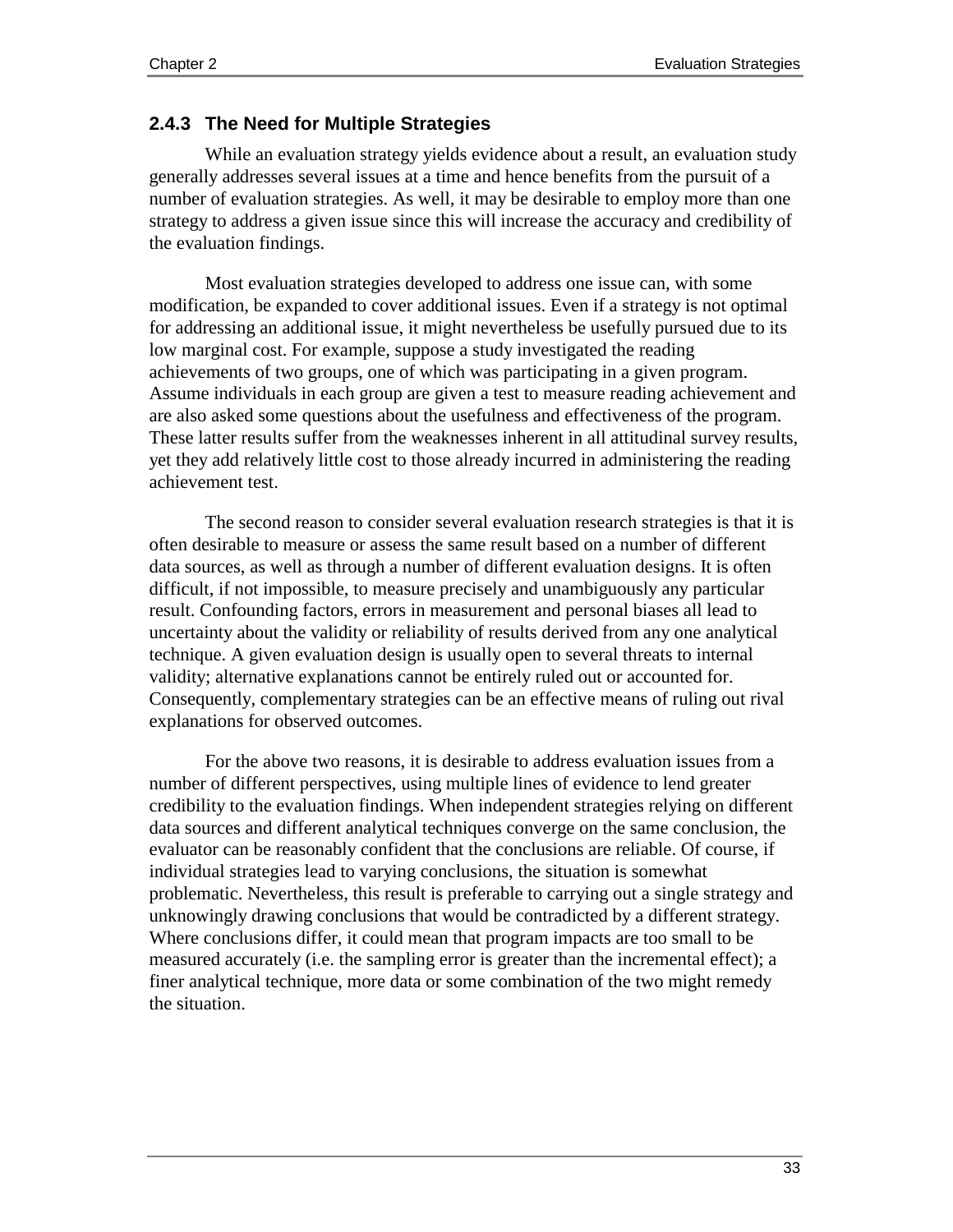Consider, for instance, an attempt to assess the effects of our oft-used industrial assistance program example. The evaluation would examine the incremental effect of the project; did the assistance cause the project to proceed? This issue could be addressed in a number of different ways. One strategy would be to survey corporate executives, posing the question directly or indirectly. However, for a number of different reasons, including a desire for further government funding, respondents might tend to exaggerate the incremental effect of the program. This problem would indicate the need to investigate incremental effects in other ways. For instance, a detailed examination of financial and marketing records from before the project began might indicate whether the expected return on investment justified going ahead without government aid. It might also be possible to use a quasi-experimental design and analysis (see Chapter 3) to compare the occurrence of non-funded projects that were similar to the funded projects, or the frequency of projects before and after the program began.

As another example, consider the use of mail-out surveys, a technique that can yield broad coverage of a target population. Unfortunately, this strategy generally lacks depth. However, it can be useful to buttress findings derived through case studies or in-depth personal interviews.

Similarly, an implicit design using content analysis is, by itself, unreliable. Although this strategy may address hard-to-measure benefits, it best used in conjunction with more reliable (quasi-experiment-based) strategies. Combining strategies this way adds greatly to the overall credibility of the evaluation findings.

## **References: The Need for Multiple Strategies**

Jorjani, Hamid. "The Holistic Perspective in the Evaluation of Public Programs: A Conceptual Framework," *Canadian Journal of Program Evaluation*. V. 9, N. 2, October-November 1994, pp. 71-92.

#### **Notes**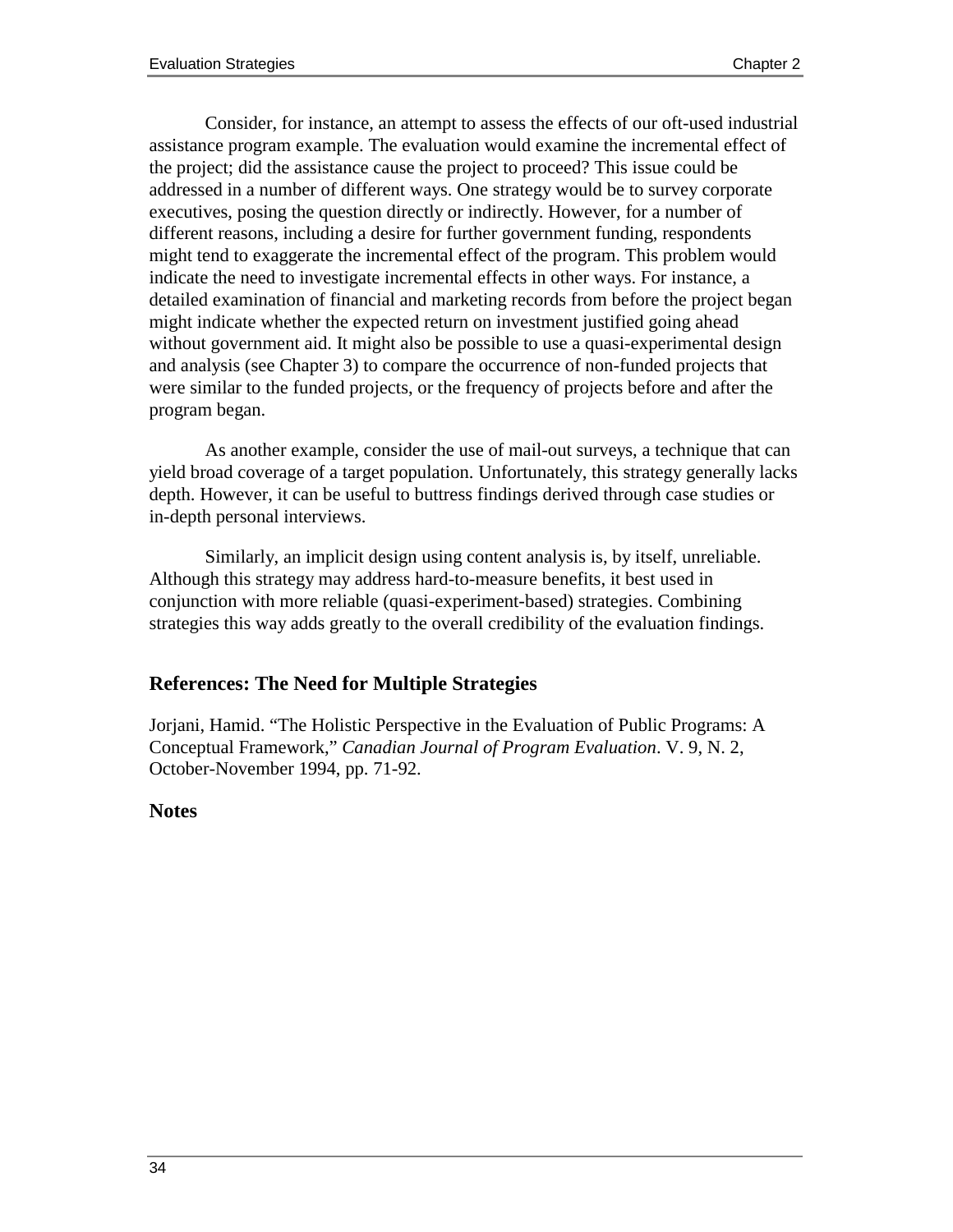# **2.5 Summary**

This chapter discussed the research and decision environment elements that one must consider when developing and implementing a credible evaluation methodology. It stressed the need to take into account the contextual factors associated with any evaluation study in the federal government. These factors are at least as important as the traditional research considerations associated with an evaluation strategy.

As well, this chapter outlined the desirability of using multiple lines of evidence; that is, using more than one evaluation strategy to support inferences on program impact. To the extent that time and money constraints allow, multiple lines of evidence should always be sought to support evaluation findings.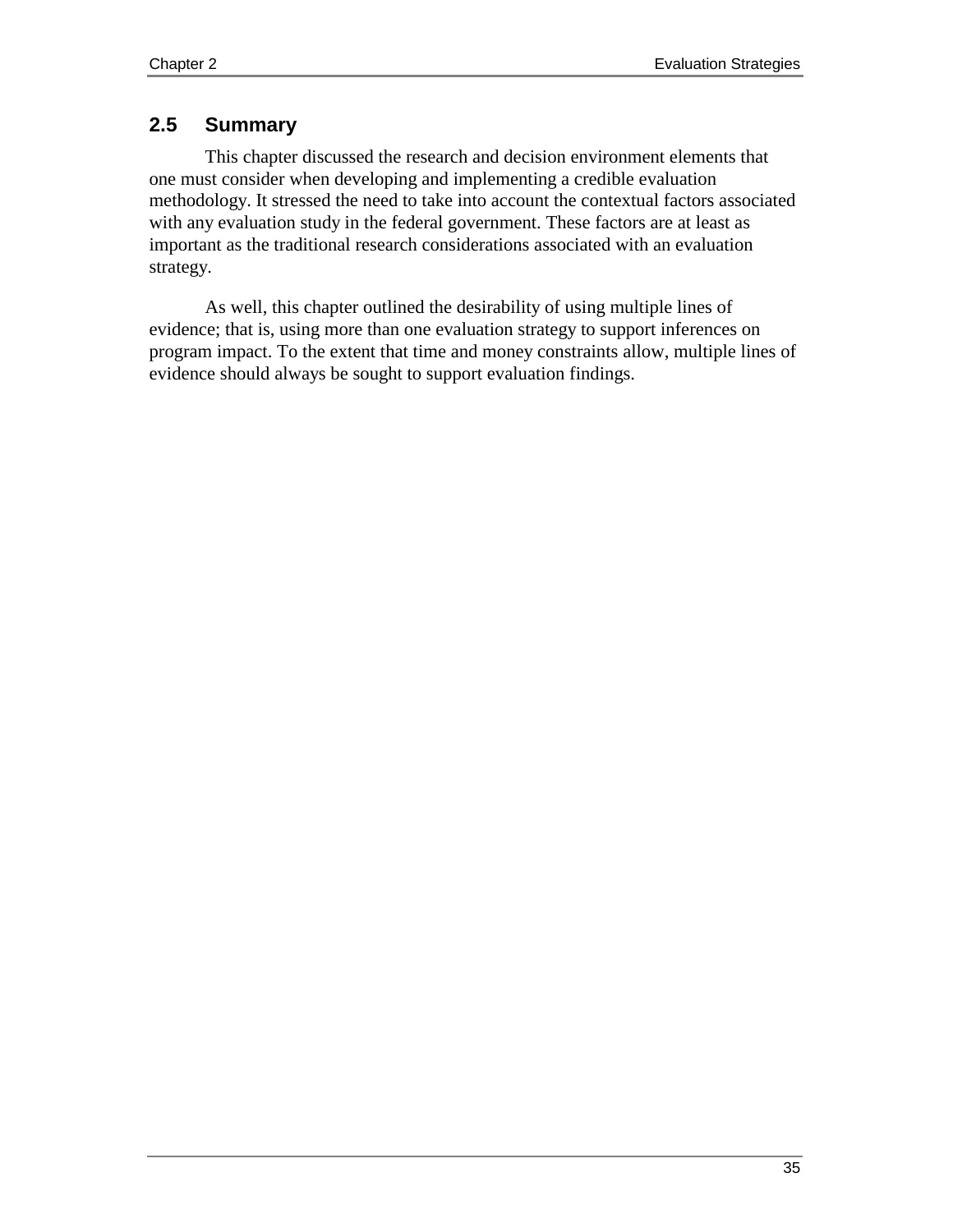# **Chapter 3**

# **EVALUATION DESIGNS**

# **3.1 Introduction**

An evaluation design describes the logic model that will be used to gather evidence on results that can be attributed to a program. The basic principle of experimentation was illustrated in Figure 2; it involved comparing two groups, one of which was exposed to the program, and attributing the differences between the groups to the program. This type of design is referred to as the *ideal evaluation design*. As discussed earlier, it can seldom be fully realized in practice. Nevertheless, it is a useful construct to use for comparison and explanatory purposes. The ideal evaluation design can also be illustrated as follows.

|                        | Measurement<br><b>Before</b> | Exposure to<br>Program | Measurement<br>After |
|------------------------|------------------------------|------------------------|----------------------|
| <b>Treatment Group</b> |                              |                        |                      |
| Control Group          |                              |                        |                      |

In this chart, "0" represents a measurement or observation of a program result and "X" represents exposure to the program. Subscripts on the symbols indicate different measurements or treatments. The  $0<sub>1</sub>$  represents estimates (such as estimated averages) based on observations made on the members of a group. Expressions such as  $0<sub>3</sub> - 0<sub>4</sub>$ should be interpreted as representing a concept rather than a difference in individual observations. The diagram also indicates when an observation is made before or after exposure to the program. This notation will be used throughout the chapter to illustrate various designs schematically.

In the ideal evaluation design, the outcome attributed to the program is clearly  $0_3 - 0_4$ . This is because  $0_1 = 0_2$  and so  $0_3 = 0_4 + X$  (the program), or  $0_3 - 0_4 = X$ . Note that, in this case,  $0_1$  and  $0_2$  are not required to determine the net outcome of the program since they are assumed to be equal. Thus, the ideal design could actually be represented as follows.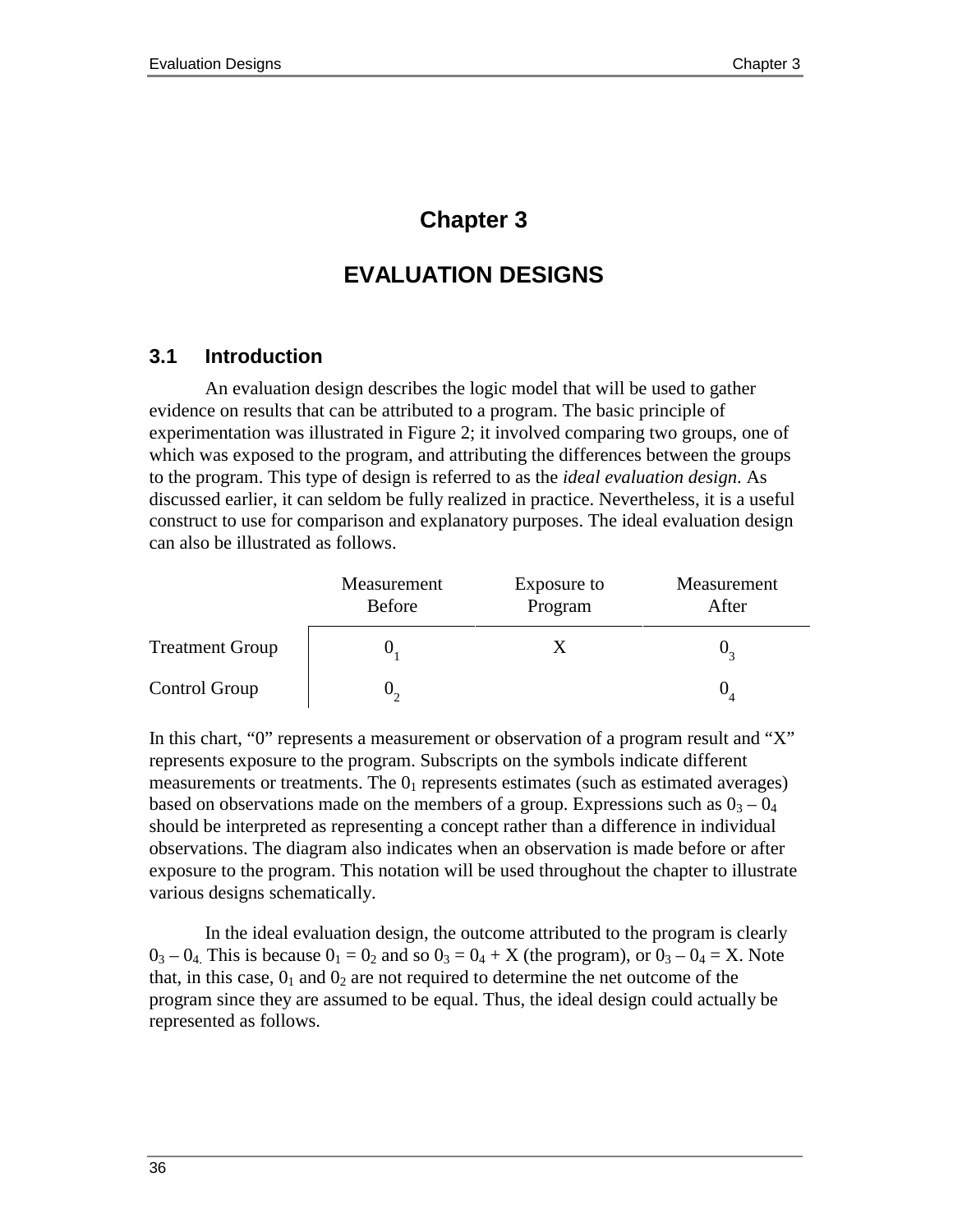|                        | Exposure to<br>Program | Measurement<br>After |
|------------------------|------------------------|----------------------|
| <b>Treatment Group</b> |                        | U٩                   |
| Control Group          |                        |                      |

However, the evaluator may be interested in the relative change that has occurred, in which case the pre-program measurement is essential.

The significance of the ideal design is that it serves as the underlying proof of program attribution for all evaluation designs described in this chapter. Causal inferences are made by *comparing* identical groups before and after a program. Indeed, the common characteristic of all designs is the use of *comparison*. What distinguishes the various designs is the degree to which the comparison is made between groups that are identical in every respect save for exposure to the program.

The most rigorous designs, called **experimental or randomized designs***,* ensure the initial equivalence of the groups by creating them through the random assignment of participants to a "treatment" or separate "control" group. This process ensures that the groups to be compared are equivalent; that is, the process ensures that the *expected* values (and other distribution characteristics) of  $0<sub>1</sub>$  and  $0<sub>2</sub>$  are equal. Experimental or randomized designs are discussed in Section 3.2.

"In-between" designs, called **quasi-experimental** designs, are discussed in Section 3.3. These designs come close to experimental designs in that they use comparison groups to make causal inferences, but they do not use randomization to create treatment (or experimental) and control groups. In these designs, the treatment group is usually already given. One or more comparison groups are selected to match the treatment group as closely as possible. In the absence of randomization, group comparability cannot be assumed, and so the potential for incomparability must be dealt with. Nevertheless, quasi-experimental designs are the best that can be hoped for when randomization is not possible.

At the other end of the scale are **implicit designs**, which are typically weak in terms of measuring changes and attributing them to a program. An illustration of an implicit design would look like this.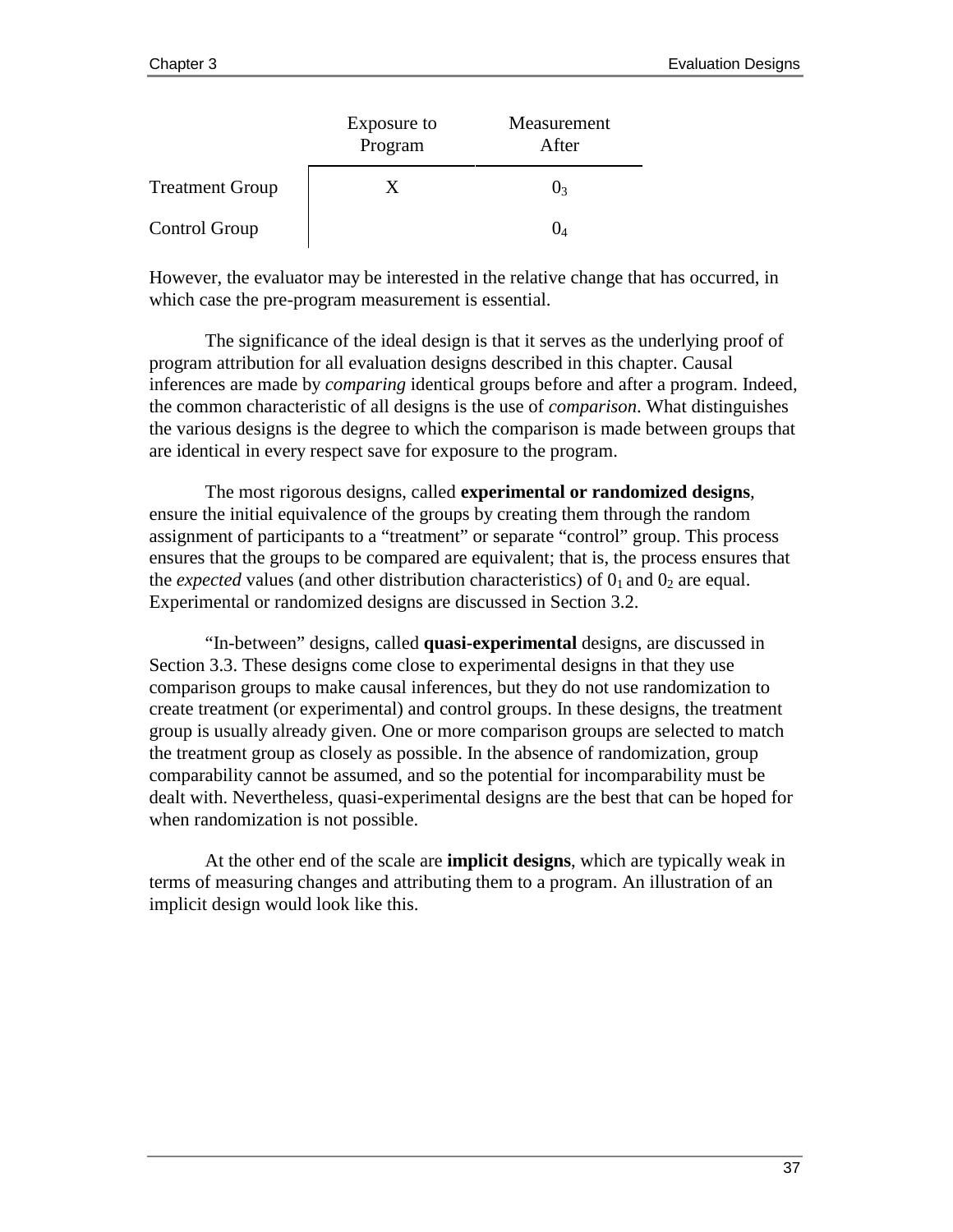|                        | Exposure to<br>Program | Measurement<br>After |
|------------------------|------------------------|----------------------|
| <b>Treatment Group</b> |                        |                      |

With implicit designs, a measurement is made after exposure to the program and assumptions are made about conditions before the program. Any change from what was assumed to exist before to the program is attributed to the program. In other words, it is assumed that an unspecified comparison group would experience no change, or at least not all of the change observed in the treatment group. Implicit designs are discussed in greater detail in Section 3.4.

While these different types of design reflect differing levels of rigour in determining results, they also reflect a basic difference between experimental programs and regular (non-experimental) programs. Most government programs exist to provide benefits to participants and assume that the program does, in fact, work. Participation in programs is typically determined through eligibility criteria. This differs substantially from experimental or pilot programs, which are put in place to test the theory underlying a program and to determine its effectiveness. Participants in such programs receive benefits, but these considerations are secondary to testing the efficacy of the program. Consequently, participants are often chosen to maximize the conclusiveness of program results and not necessarily with regards to eligibility criteria.

These two purposes—to provide benefits and to test the program theory-almost always conflict. Program managers typically see the purpose of their programs as delivering benefits, even if the program is a pilot. Evaluators and planners, on the other hand, will prefer to implement the program as an experiment to determine beforehand if it is worth expanding. In practice, most programs are non-experimental, so evaluators must frequently resort to non-experimental evaluation designs.

This chapter discusses the three types of evaluation design mentioned above. Specific designs for each type are described and their advantages and limitations outlined. While categorizing evaluation designs into three types—randomized, quasi-experimental and implicit—facilitates the discussion that follows, the boundaries that separate one from the next are not always fixed. Quasi-experimental designs, in particular, blend into implicit designs. Nevertheless, the distinctions are useful and in most cases indicative of differing levels of rigour. Moving from a randomized design to an implicit one, the evaluator must be concerned with an increasing number of threats to the validity of causal inferences.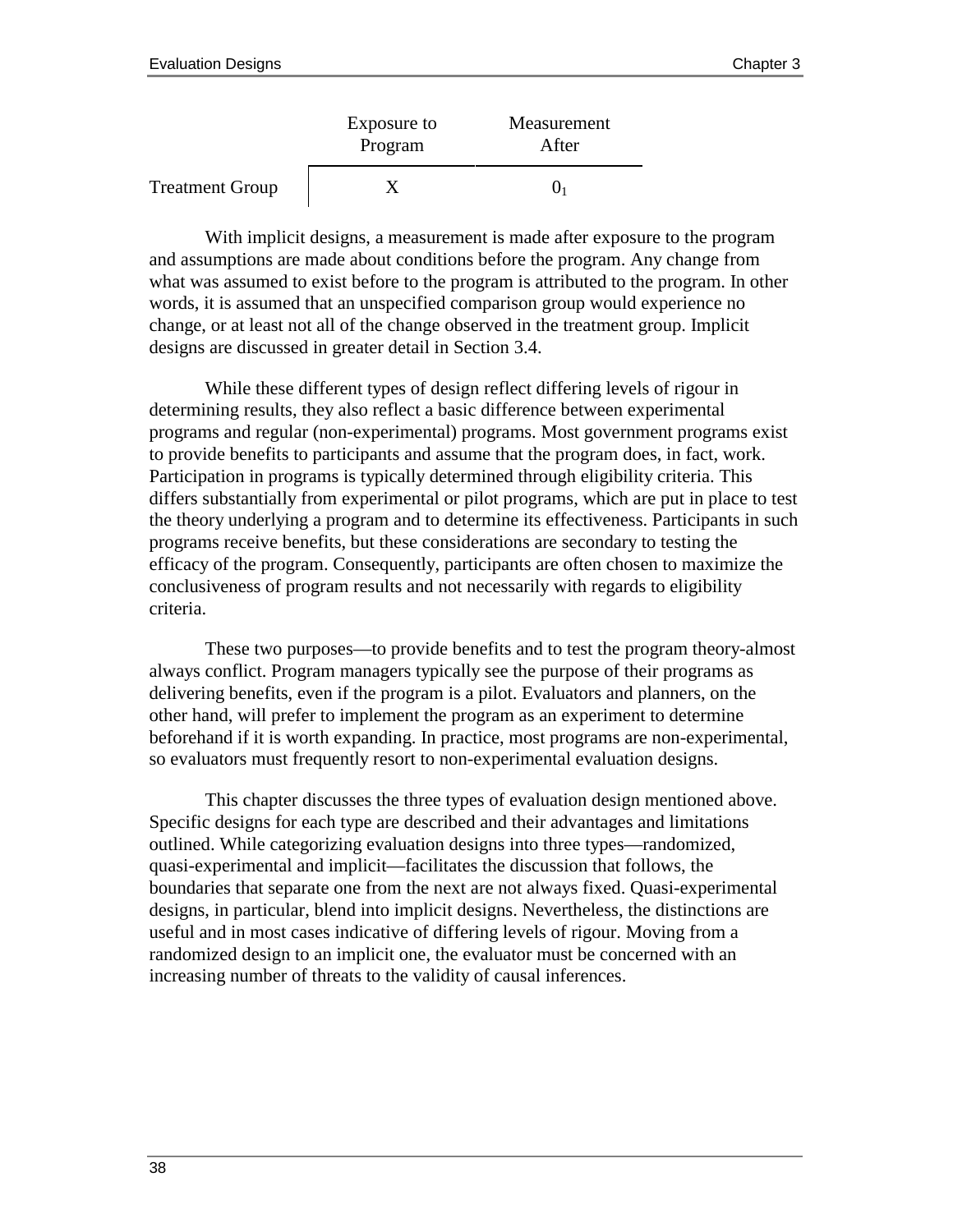#### **References: Evaluation Design**

Abt, C.G., ed. *The Evaluation of Social Programs*. Thousand Oaks: Sage Publications, 1976.

Boruch, R.F. "Conducting Social Experiments," *Evaluation Practice in Review*. V. 34 of *New Directions for Program Evaluation*. San Francisco: Jossey-Bass, 1987.

Campbell, D.T. and J.C. Stanley. *Experimental and Quasi-experimental Designs for Research*. Chicago: Rand-McNally, 1963.

Cook, T.D. and D.T. Campbell*. Quasi-experimentation: Designs and Analysis Issues for Field Settings*. Chicago: Rand-McNally, 1979.

Datta, L. and R. Perloff. *Improving Evaluations*. Thousand Oaks: Sage Publications, 1979, Section II.

Globerson, Aryé, *et al*. *You Can't Manage What You Don't Measure: Control and Evaluation in Organizations*. Brookfield: Gower Publications, 1991.

Rossi, P.H. and H.E. Freeman. *Evaluation: A Systematic Approach*, 2nd ed. Thousand Oaks: Sage Publications, 1989.

Trochim, W.M.K., ed. *Advances in Quasi-experimental Design and Analysis*. V. 31 of *New Directions for Program Evaluation*. San Francisco: Jossey-Bass, 1986.

Watson, Kenneth. "Program Design Can Make Outcome Evaluation Impossible: A Review of Four Studies of Community Economic Development Programs," *Canadian Journal of Program Evaluation*. V. 10, N. 1, April-May 1995, pp. 59-72.

Weiss, C.H. *Evaluation Research*. Englewood Cliffs, NJ: Prentice-Hall, 1972, Chapter 4.

**Notes**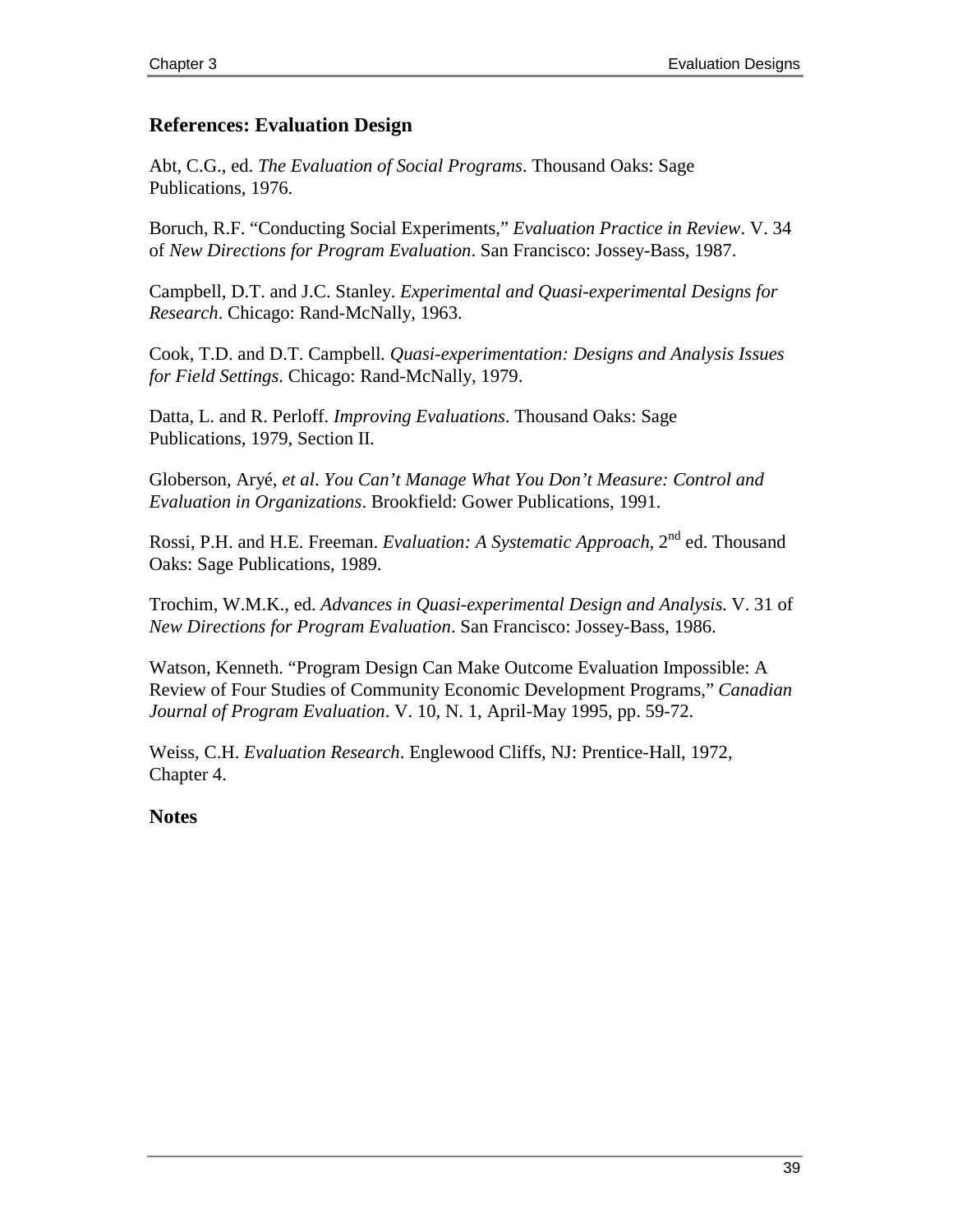# **3.2 Randomized Experimental Designs**

Experimental designs are the most rigorous approach available for establishing causal relations between programs and their results. When successfully applied, they furnish the most conclusive evidence of program impacts. Unfortunately, experimental designs are impossible to implement for many government programs after the program has been running for some time. Nevertheless, they are important for two reasons.

First, they represent the closest approximation to the ideal evaluation design described above. As such, even when it is not feasible to implement an experimental design, less rigorous designs are often judged by the extent to which they come close to an experimental design. It is therefore important to understand their advantages and limitations.

Second, in spite of the practical difficulties involved, experimental designs can be and have been used to evaluate many programs. For instance, an experimental design was used to evaluate educational programs that prevent adolescent alcohol use and abuse. Treatment and control groups were constructed (classes receiving and not receiving the program) and measures were obtained on attitude, knowledge, beliefs, intentions and actual drinking (Schlegel, 1977).

Experimental or randomized designs are characterized by a random assignment of potential participants to the program and comparison groups to ensure their equivalence. They are experiments in the sense that program participants are chosen at random from potential candidates. There are a large number of experimental designs, four of which are described below:

- classical randomized comparison group design,
- post-program-only randomized comparison group design,
- randomized block and Latin square designs, and
- factorial designs.

Note that *randomized design* is not the same as *random sampling*. Whereas a randomized design involves randomly assigning members of a target population to either the control or treatment group, random sampling means using a probability scheme to select a sample from a population. Random sampling from two different populations would not yield equivalent groups for the purpose of an experimental evaluation.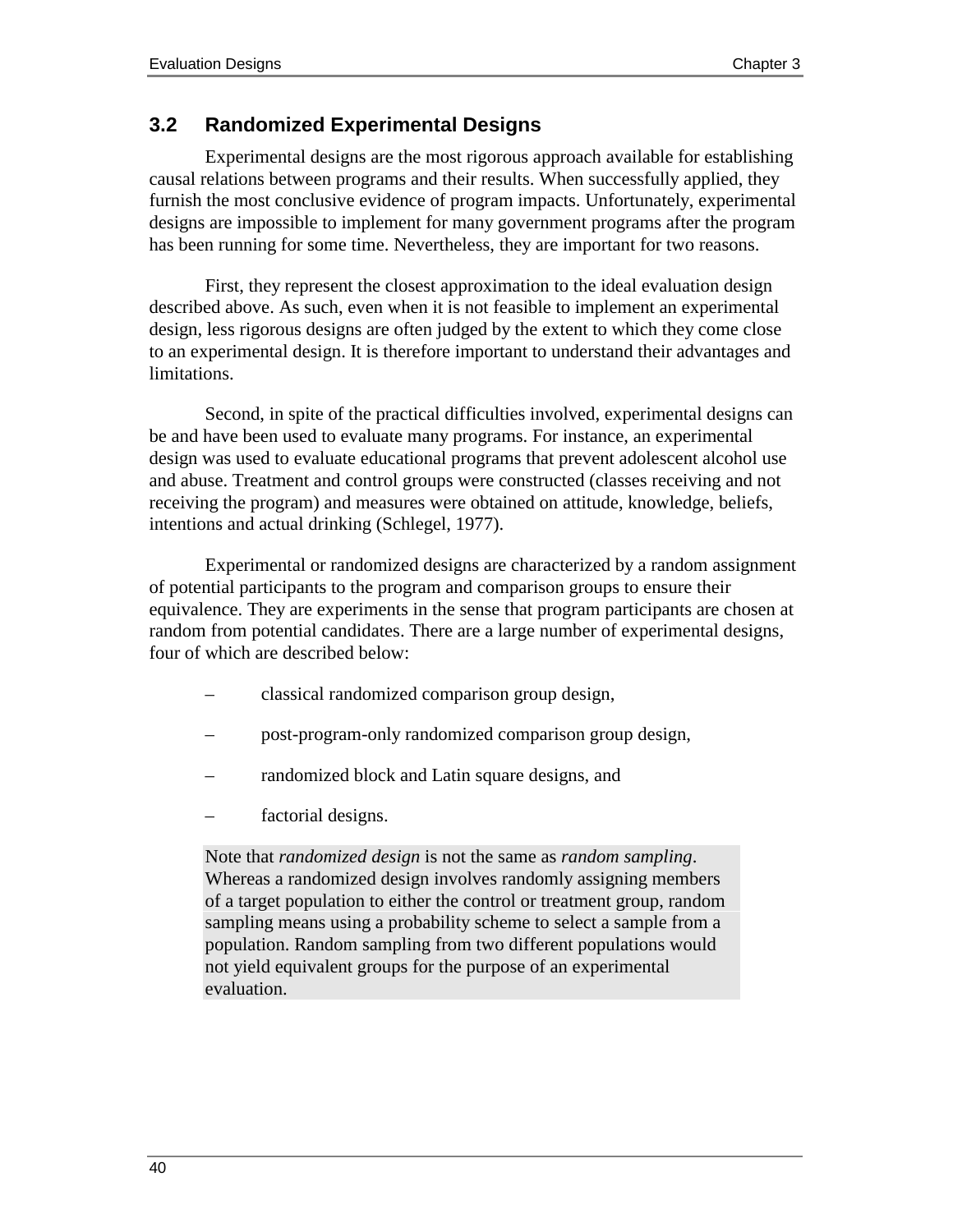#### **Classical Randomized Comparison Group Design**

This classic experimental design can be illustrated as follows, where the "R" means random allocation.

|                               | Measurement<br><b>Before</b> | Exposure to<br>Program | Measurement<br>After |
|-------------------------------|------------------------------|------------------------|----------------------|
| <b>Treatment Group</b><br>(R) | U1                           | X                      | U٩                   |
| Control Group $(R)$           | $J_2$                        |                        | U4                   |

In this design, potential program participants from the target population are randomly assigned either to the experimental (program) group or to the comparison group. Measurements are taken before and after (pre-program and post-program), and the net program outcome is, schematically,  $(0_3-0_4) - (0_1-0_2)$ .

Random allocation (or randomization) implies that every member of the target population has a known probability of being selected for either the experimental or the comparison group. Often these probabilities are equal, in which case each member has the same chance of being selected for either group. As a result of randomization, the experimental and control groups are mathematically equivalent. The expected values of  $0<sub>1</sub>$  and  $0<sub>2</sub>$  are equal. However, the actual pre-program measures obtained may differ owing to chance. As such, pre-program measurement allows for a better estimate of the net outcome by accounting for any chance differences between the groups  $(0<sub>1</sub>$  and  $0<sub>2</sub>$ ) that exist despite the randomization process. In this design, the program intervention (or treatment) is the only difference, other than chance, between the experimental and control groups.

#### **Post-Program-Only Randomized Comparison Group Design**

One of the drawbacks of the classical randomized design is that it is subject to a testing bias. There is a threat to validity in that the pre-program measurement itself may affect the behaviour of the experimental group, the control group, or both. This testing bias can potentially affect the validity of any causal inferences the evaluator may wish to make. To avoid this scenario, the evaluator may wish to drop the pre-program measurement. Graphically, such a design would look as follows: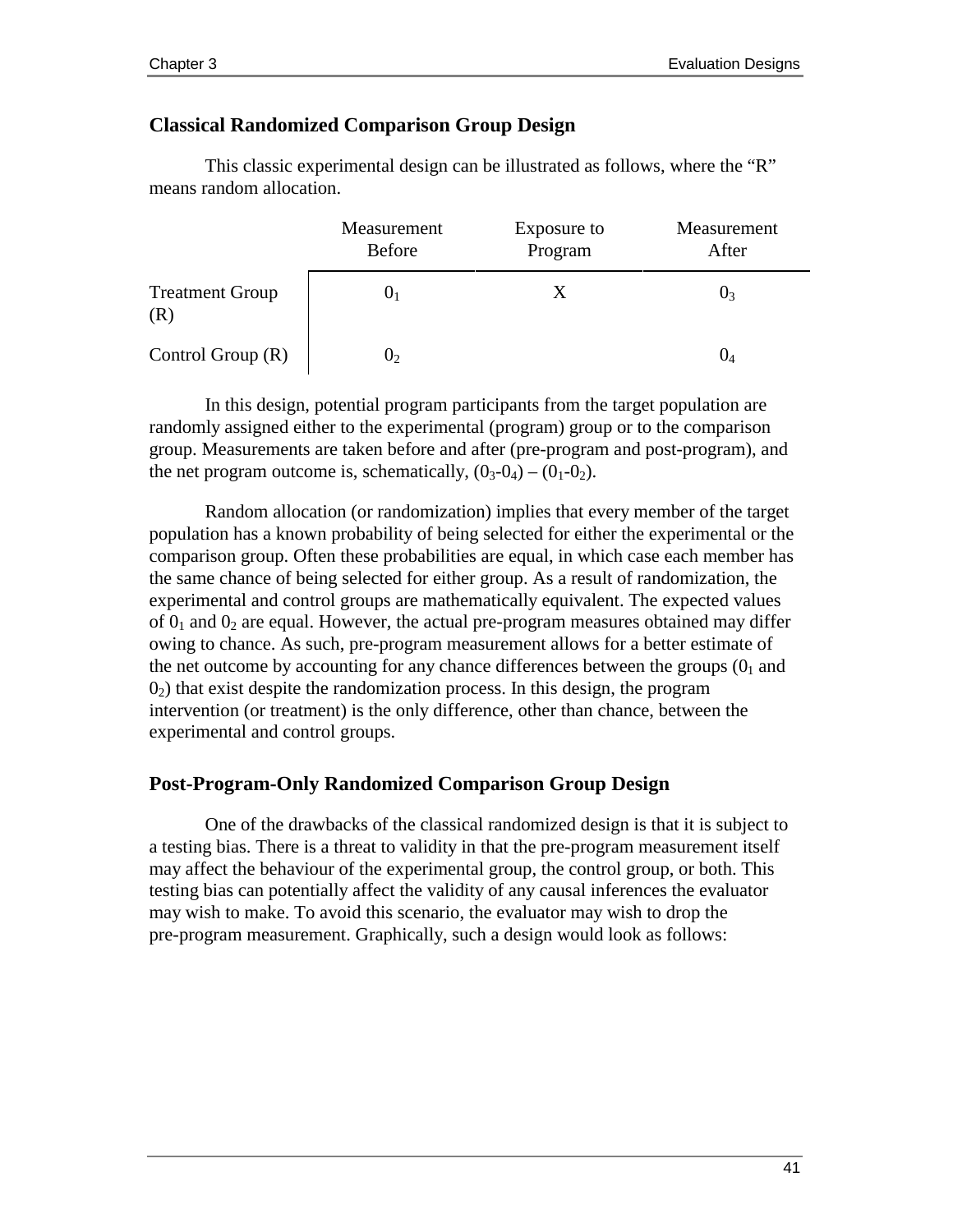|                               | Exposure to<br>Program | Measurement<br>After |
|-------------------------------|------------------------|----------------------|
| <b>Treatment Group</b><br>(R) | X.                     |                      |
| Control Group $(R)$           |                        |                      |

A post-program randomized design can be highly rigorous. However, one should keep in mind that, despite the randomization process, it is possible that the two groups constructed will differ significantly in terms of the measures of interest; one cannot, therefore, be completely certain of avoiding initial group differences that could affect the evaluation results.

#### **Randomized Block and Latin Square Designs**

To make it less likely that the measured net effect of a program is the result of sampling error, one should use as large a sample as possible. Unfortunately, this can be extremely costly. To address this problem, randomization and *matching (blocking)* should be combined where it is necessary to use relatively small sample sizes. Matching consists of dividing the population from which the treatment and control groups are drawn into "blocks" that are defined by at least one variable that is expected to influence the impact of the program.

For instance, if those in an urban environment were expected to react more favourably to a social program than rural inhabitants, two blocks could be formed: an urban block and a rural block. Randomized selection of the treatment and control groups could then be performed separately within each block. This process would help ensure a reasonably equal participation of both urban and rural inhabitants. In fact, blocking should always be carried out if the variables of importance are known.

Groups can, of course, be matched on more than one variable. However, increasing the number of variables rapidly increases the number of blocks and ultimately the required sample size. For instance, if the official language spoken (English or French) is also expected to influence the impact of our program, the following blocks must be considered: English urban, English rural, French urban and French rural. Because each block requires a treatment and control group, eight groups are required and minimum sample size levels must be observed for each of these. Fortunately, the number of groups can be reduced by using such methods as the Latin Square design. However, these methods can be used only if the interaction effects between the treatment and the control variables are relatively unimportant.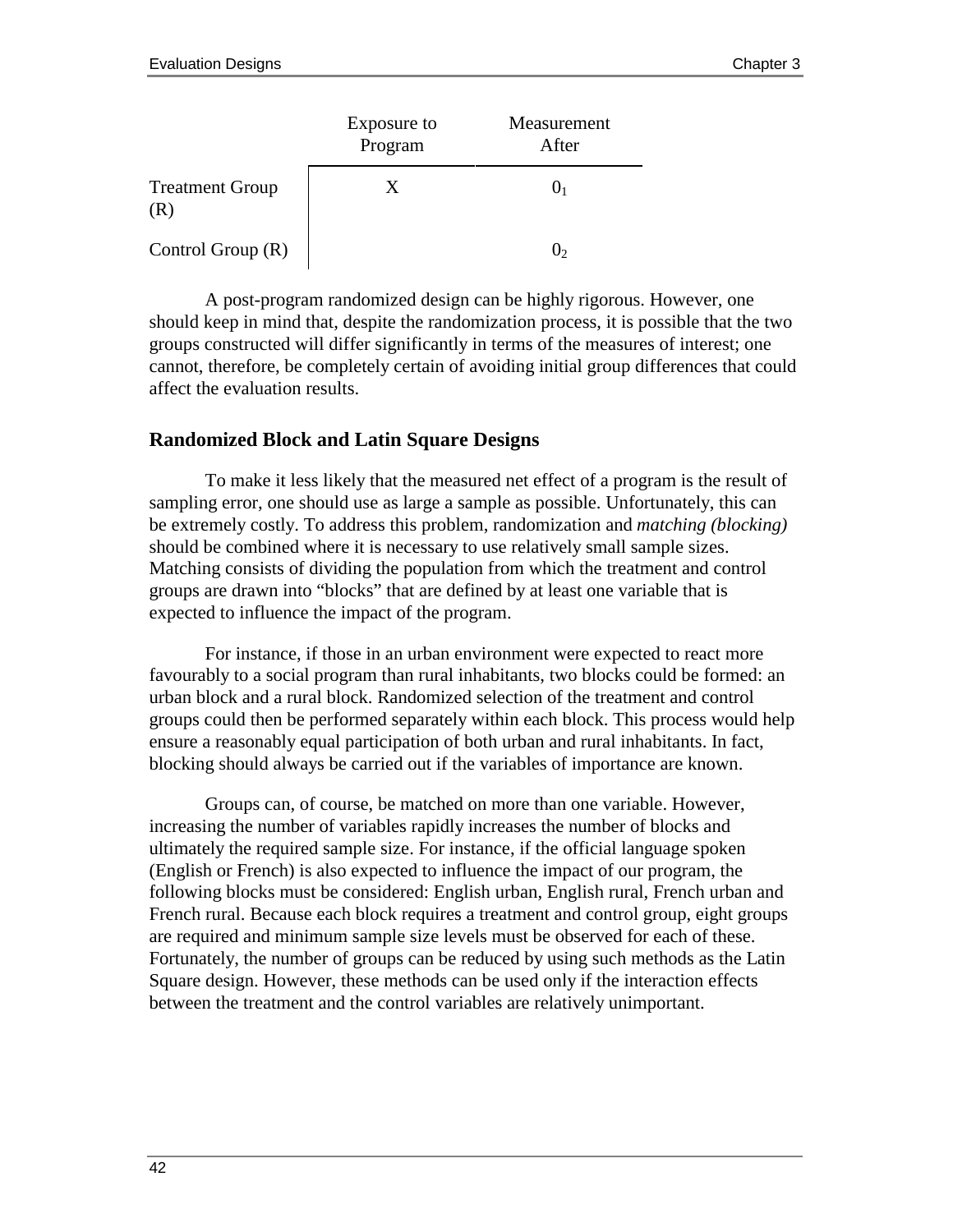#### **Factorial Designs**

In the classical and randomized block designs, only one experimental or treatment variable was involved. Yet, programs often employ a series of different means to stimulate recipients toward an intended outcome. When evaluators want to sort out the separate effects of the various methods of intervention used, they can use a factorial design. A factorial design not only determines the separate effects of each experimental variable, it can also estimate the joint net effects (the interaction effect) of pairs of experimental variables. This is important because interaction effects are often observed in social phenomena. For instance, the joint impact of increasing the taxes on tobacco and of increasing the budget for non-smoking advertising may be greater than the sum of the separate impacts of the two interventions.

#### **Strengths and Weaknesses**

Experimental designs offer the most rigorous methods of establishing causal inferences about the results of programs. They do this by eliminating threats to internal validity by using a control group, randomization, blocking and factorial designs. The main drawback of experimental designs is that they are often difficult to implement.

Unfortunately, randomization (the random assignment to treatment and control groups) is often not possible. For instance:

- when the whole target population is already receiving the program, there will be no basis for forming a control group;
- when the program has been under way for some time, in which case definite differences probably exist between those who have benefited from the program (potential experimental group) and those who have not (potential treatment group);
- when it would be illegal or unethical to grant the benefit of the program to some people (experimental group) and withhold the same benefits from others (treatment group).

Clearly, the majority of government programs fall into at least one of the above categories, making randomization extremely difficult, except perhaps where the program is treated as a real experiment—that is, a pilot program.

Experimental designs are still subject to all the threats to external validity and some of the threats to internal validity.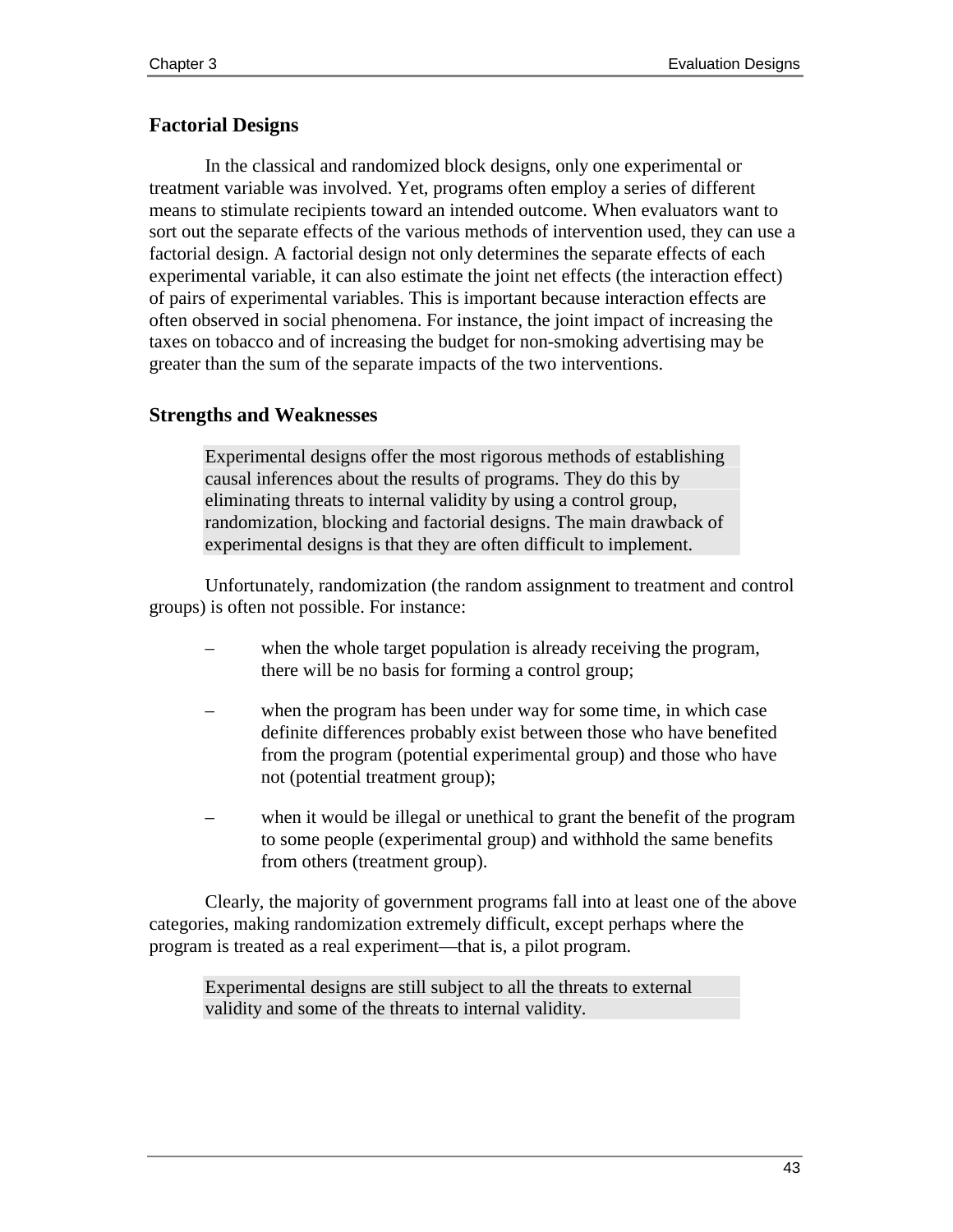The difficulty of generalizing conclusions about the program results is not automatically ruled out in an experimental design. For example, randomization for generalization purposes is a different issue from the random selection of experimental and comparison groups. The former requires that the original target population from which the two groups are created be itself selected at random from the population of potential recipients (this being the population of subjects to whom the evaluators may wish to generalize their results).

In addition, several threats to internal validity still remain important despite the implementation of a randomized selection process:

- *differential mortality* (or drop-out from the program and control groups) could bias the original randomization; and
- *diffusion of treatment* between the two groups could contaminate the results.

Furthermore, the classical experimental design raises questions:

- *changes in instrumentation* could clearly still bias the measurements taken; and
- *the reaction to testing* could result in different behaviour between experimental and control groups.

As these last two issues are primarily the result of pre-testing, the post-program-only randomized comparison group design (mentioned earlier) avoids these threats. It should nevertheless be clear that, despite the strengths of experimental designs, the results of such designs should still be interpreted carefully.

#### **References: Randomized Experimental Designs**

Boruch, R.F. "Conducting Social Experiments," *Evaluation Practice in Review*. V. 34 of *New Directions for Program Evaluation*. San Francisco: Jossey-Bass, 1987, pp. 45-66.

Boruch, R.F. "On Common Contentions About Randomized Field Experiments." In Gene V. Glass, ed. *Evaluation Studies Review Annual*. Thousand Oaks: Sage Publications, 1976.

Campbell, D. "Considering the Case Against Experimental Evaluations of Social Innovations," *Administrative Science Quarterly*. V. 15, N. 1, 1970, pp. 111-122.

Eaton, Frank. "Measuring Program Effects in the Presence of Selection Bias: The Evolution of Practice," *Canadian Journal of Program Evaluation*. V. 9, N. 2, October-November 1994, pp. 57-70.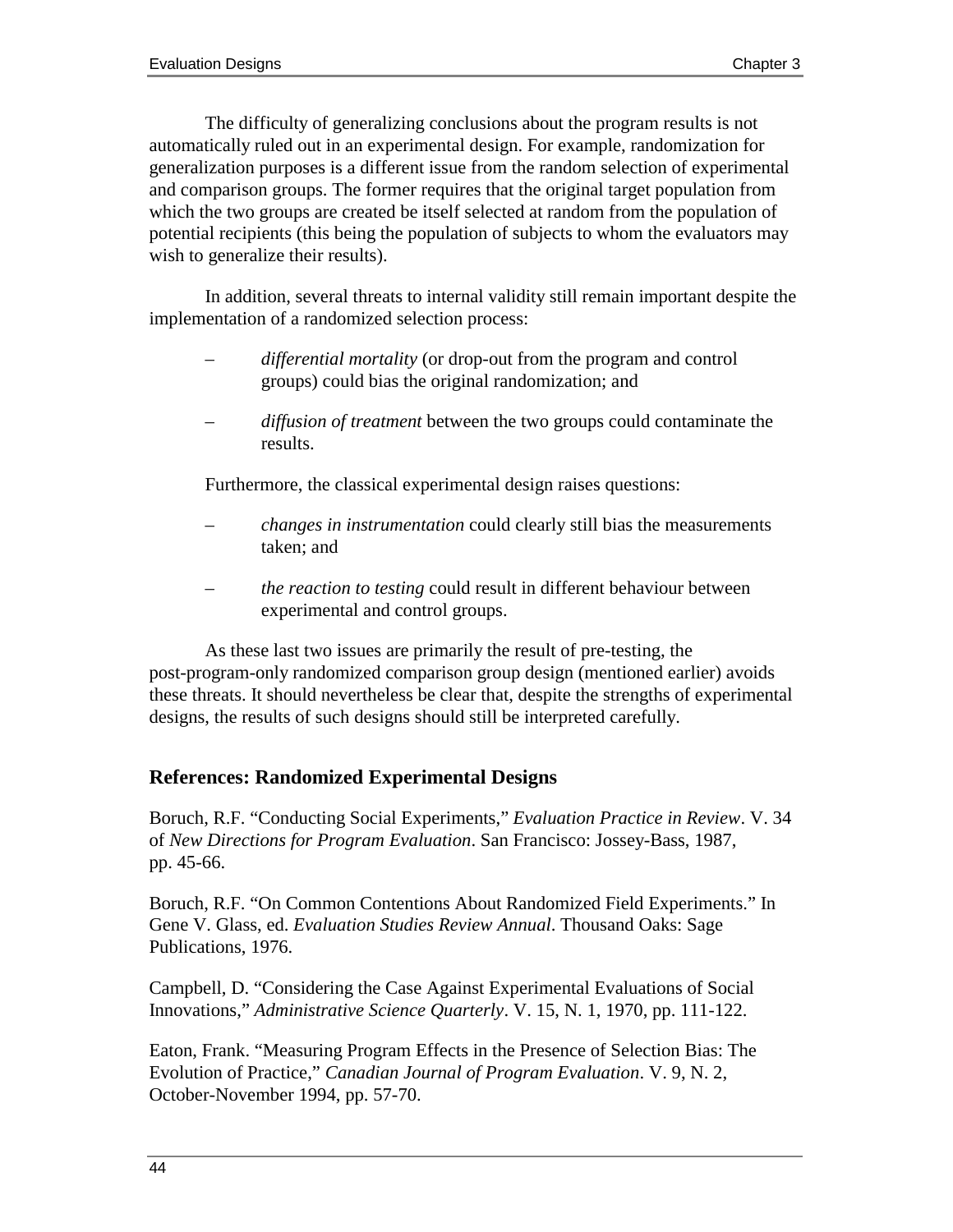Trochim, W.M.K., ed. "Advances in Quasi-experimental Design and Analysis," V. 31 of *New Directions for Program Evaluation*. San Francisco: Jossey-Bass, 1986.

**Notes**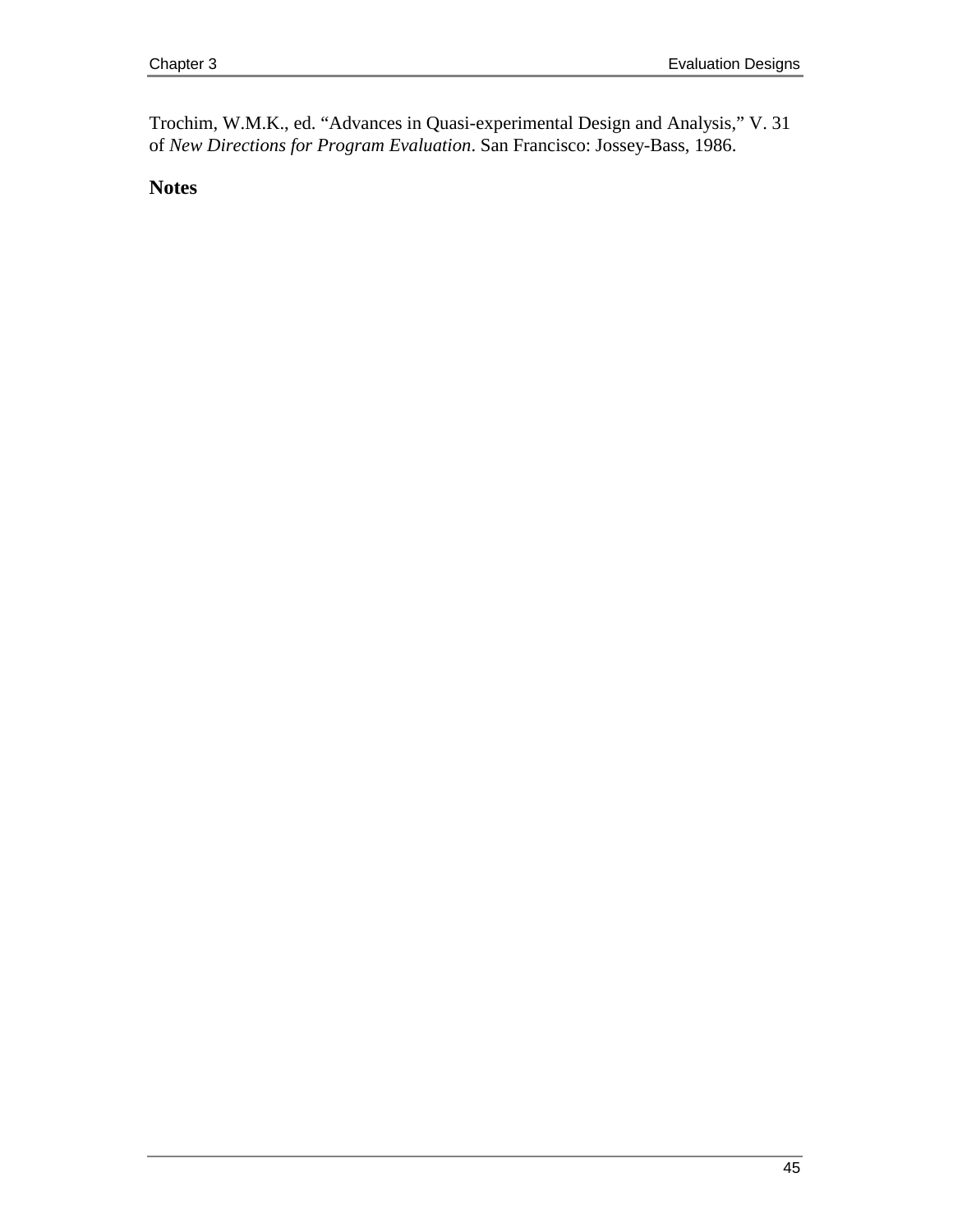# **3.3 Quasi-experimental Designs**

When randomization is not possible, it may be feasible to construct a comparison group that is similar enough to the treatment group to make some valid inferences about results attributable to the program. In this section, quasi-experimental designs are characterized as those that use a non-randomized comparison group to make inferences on program results. This comparison group could be either a *constructed group*, which was not exposed to the program, or a *reflexive group*, namely the experimental group itself before exposure to the program.

Three general types of quasi-experimental designs are discussed here:

- pre-program/post-program designs,
- historical/time series designs and
- post-program-only designs.

These are presented in roughly descending order of rigour, although in all cases the degree of equivalence between the experimental and comparison groups will be the overriding determinant of the design's strength.

# **3.3.1 Pre-program/Post-program Designs**

There are two basic designs in this category: the pre-program/post-program non-equivalent design and the one group pre-program/post-program design. The former uses a constructed comparison group and the latter uses a reflexive comparison group.

#### **Pre-program/Post-program Non-equivalent Comparison Group Design**

This design, structurally similar to the classical experimental design, uses pre-program and post-program measurements on the program group and a comparison group:

|                        | Measurement<br><b>Before</b> | Exposure to<br>Program | Measurement<br>After |
|------------------------|------------------------------|------------------------|----------------------|
| <b>Treatment Group</b> | U1                           |                        | U3                   |
| Control Group          | U۶                           |                        |                      |

The comparison group is selected so that its characteristics of interest resemble those of the program group as closely as possible. The degree of similarity between the groups is determined through pre-program comparison. To the extent that matching is carried out and is properly specified (that is, it is based on variables that influence the outcome variables), this design approaches the rigour of randomized comparison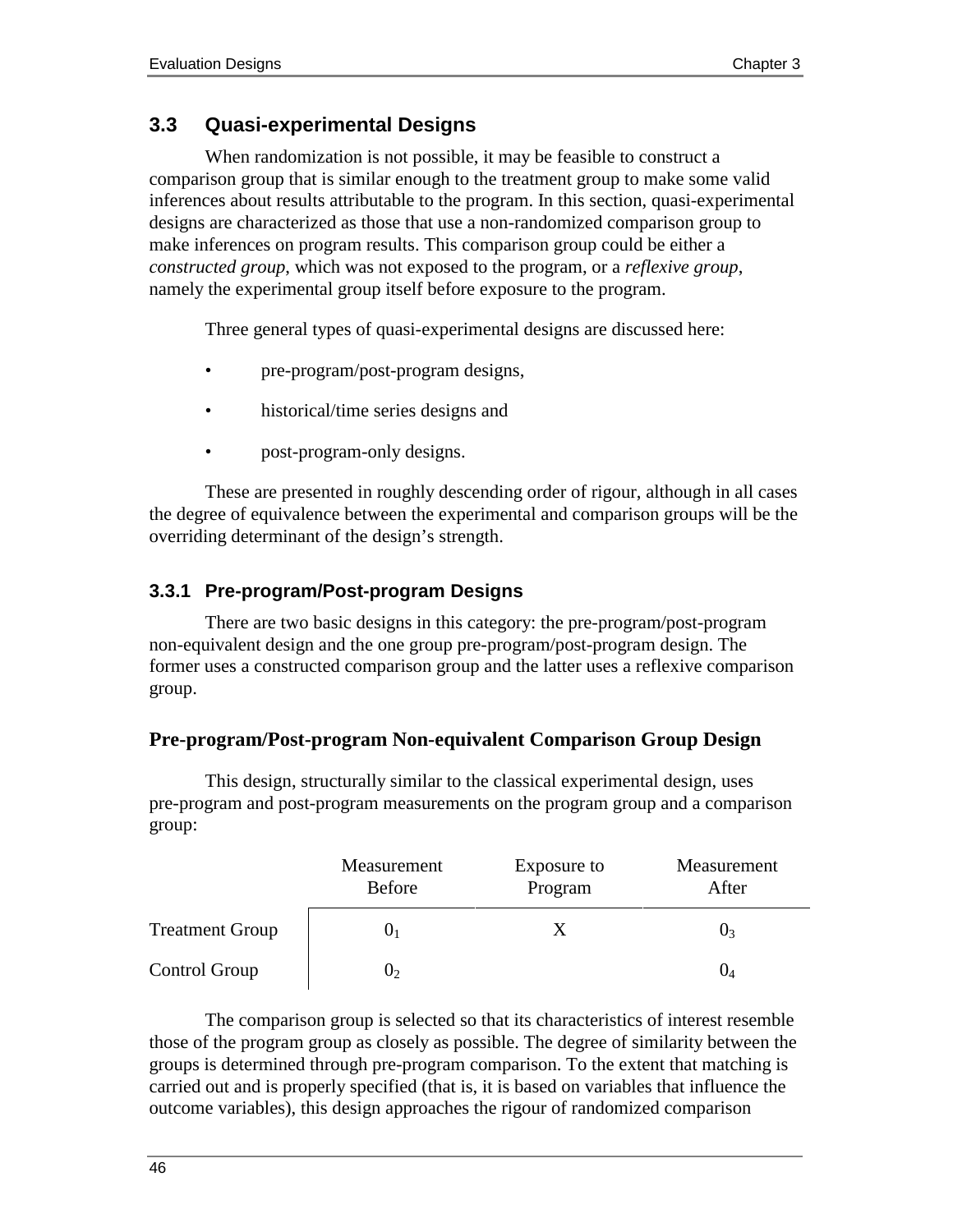group design and the threats to internal validity can be minimal. Unfortunately, it is usually difficult to match perfectly on all variables of importance. This means that, typically, at least one rival explanation for observed net program impacts will remain, namely that the two groups were unequal to begin with.

#### **One-group Pre-program/Post-program Design**

This simple design is frequently used despite its inherent weaknesses. This may be because it closely resembles the ordinary concept of a program result: pre-program to post-program change. One-group pre-program/post-program designs can be illustrated as follows:

|                        | Measurement   | Exposure to | Measurement |
|------------------------|---------------|-------------|-------------|
|                        | <b>Before</b> | Program     | After       |
| <b>Treatment Group</b> |               |             | J۶          |

There are many threats to the internal validity of this design. Any number of plausible explanations could account for observed differences between  $0_2$  and  $0_1$ . This is because the comparison group in this case is simply the treatment group before being exposed to the program; it is a reflexive comparison group. The lack of an explicit comparison group means that most of the threats to internal validity are present. *History* may be a problem since the design does not control for events outside the program that affect observed results. Normal *maturation* of the program population itself may also explain any change. As well, the change may be a *regression artifact*;  $0<sub>1</sub>$  may be atypically low, so that  $0<sub>2</sub> - 0<sub>1</sub>$  is measuring chance fluctuation rather than a change resulting from the program. Finally, *testing*, *instrumentation* and *mortality* could be problems.

The sole advantage of this design is its simplicity. If the evaluator can achieve enough control over external factors, this design furnishes reasonably valid and conclusive evidence. In the natural sciences, a laboratory setting typically gives enough control of external factors; social science research tends to be far less controllable.

#### **3.3.2 Historical/Time Series Designs**

Historical or time series designs are characterized by a series of measurements over time, both before and after exposure to the program. Any of the pre-program/post-program designs already described could be extended to become a historical design. This means that historical designs that have only a few before-and-after measurements are subject to all of the threats to internal validity that the corresponding single measurement design faces. A more complete set of measures, on the other hand, allows the evaluator to eliminate many of these threats by analyzing pre- and post-program trends.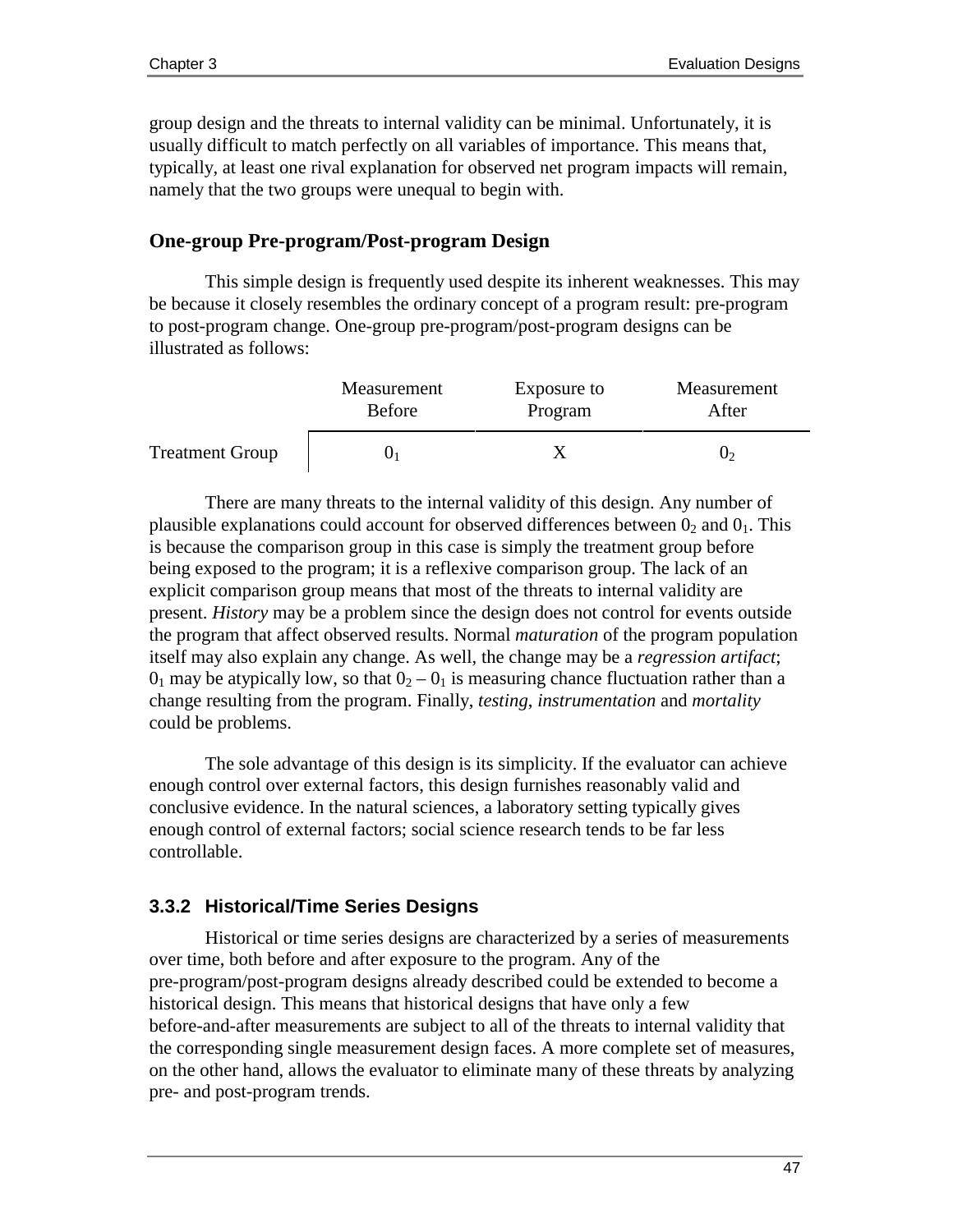Two historical designs are described below:

- the basic time series design and
- the time series design with a non-equivalent comparison group.

#### **Basic Time Series Design**

A common historical design is the basic time series design, in which any number of before-and-after measurements can be made. It can be illustrated as follows:

|                        | Measurement    | Exposure to | Measurement |
|------------------------|----------------|-------------|-------------|
|                        | <b>Before</b>  | Program     | After       |
| <b>Treatment Group</b> | $0_10_20_30_4$ |             | 0.060708    |

Using this design, an evaluator can identify the effects of a given program by a change in the pattern of observations measured before and after exposure. With adequate time series data, this design can be fairly rigorous, ruling out many threats to internal validity, particularly *maturation* and *testing* effects. Other threats remain those related to *history,* for example—because time series designs cannot eliminate the possibility that something other than the program caused a change between measurements taken before and after exposure.

#### **Time Series Design With Non-equivalent Comparison Group**

Historical designs can be improved by adding comparison groups. Consider the time series design with a non-equivalent comparison group shown below:

|                        | Measurement<br><b>Before</b> | Exposure to<br>Program | Measurement<br>After             |
|------------------------|------------------------------|------------------------|----------------------------------|
| <b>Treatment Group</b> | $0_10_20_30_40_5$            | X                      | $0_{11}0_{12}0_{13}0_{14}0_{15}$ |
| Control Group          | $0_60_70_80_90_{10}$         |                        | $0_{16}0_{17}0_{18}0_{19}0_{20}$ |

Since both the experimental and comparison groups should experience the same external factors, it is unlikely that an observed change will be caused by anything but the program. As with any design using a non-equivalent comparison group, however, the groups must be similar enough in terms of the characteristics of interest. When this condition is met, historical designs can be quite rigorous.

A number of strengths and weaknesses of historical designs can be identified.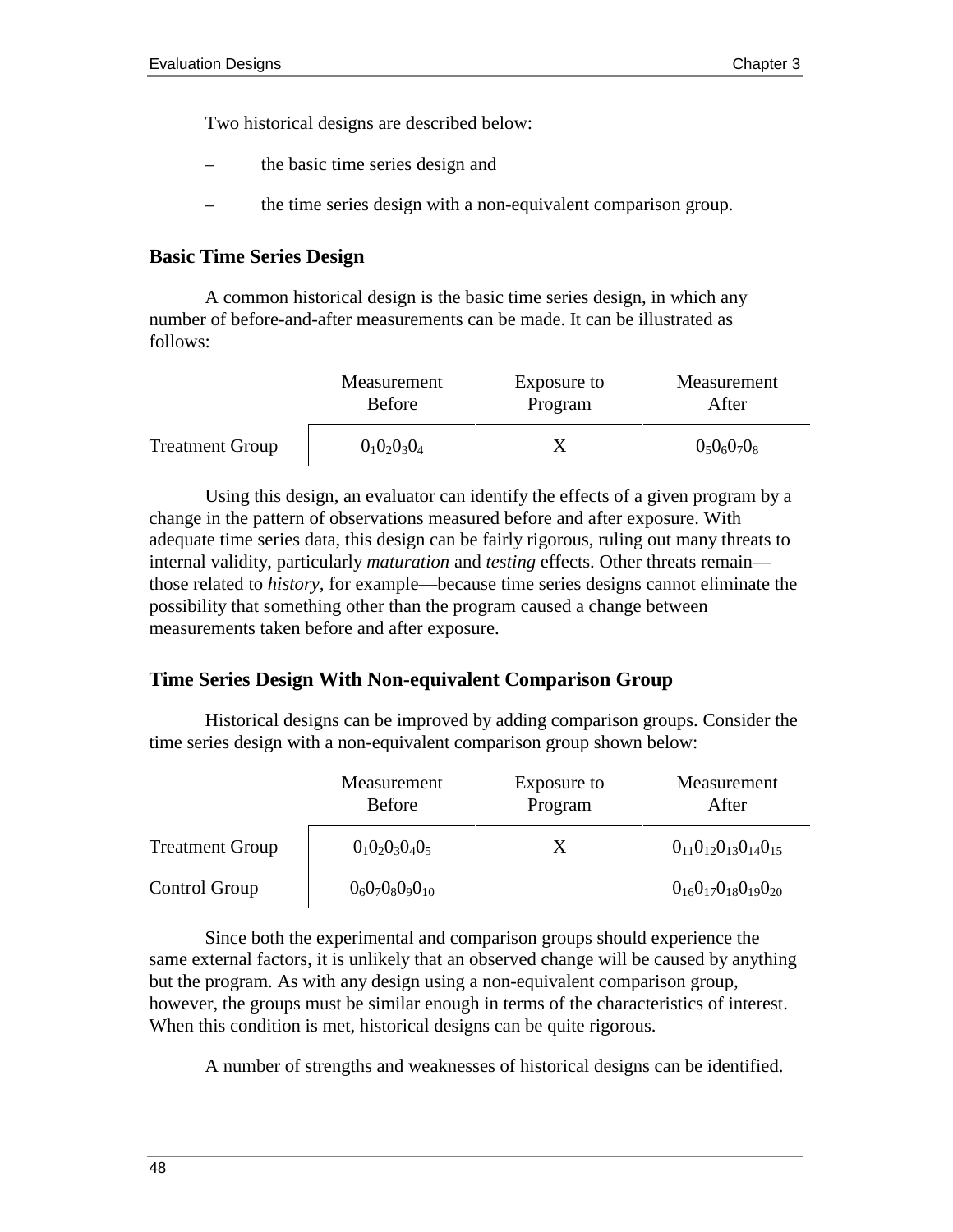Historical designs using adequate time series data can eliminate many threats to internal validity.

This is true because, when properly carried out, a historical design allows for some kind of an assessment of the maturation trend before the program intervention.

Historical designs can be used to analyze a variety of time-dependent program effects.

The longitudinal aspect of these designs can be used to address several questions: Is the observed effect lasting or does it diminish over time? Is it immediate or delayed, or is it seasonal in nature? Some type of historical design is called for whenever these types of questions are important.

Adequate data may not be available for carrying out the required time series analysis.

Numerous data problems may exist with historical designs. In particular, the time series available are often much shorter than those usually recommended for statistical analysis (there are not enough data points); different data collection methods may have been used over the period being considered; and the indicators used may have changed over time.

Special time series analysis is usually required for historical designs.

The more common least squares regressions are inappropriate to time series analysis. A number of specialized techniques are required (see, for example, Cook and Campbell, 1979, Chapter 6; Fuller, 1976; Jenkins, 1979; and Ostrom, 1978).

#### **3.3.3 Post-program-only Designs**

In post-program-only designs, measurements are carried out only after exposure to the program, eliminating *testing* and *instrumentation* threats. However, since no pre-program information is available, serious threats to validity exist even where a control group is used. Two such designs are described below.

## **Post-program-only with Non-equivalent Control Group Design**

A post-program-only design with non-equivalent control group is illustrated below.

|                        | Exposure to<br>Program | Measurement<br>After |
|------------------------|------------------------|----------------------|
| <b>Treatment Group</b> |                        |                      |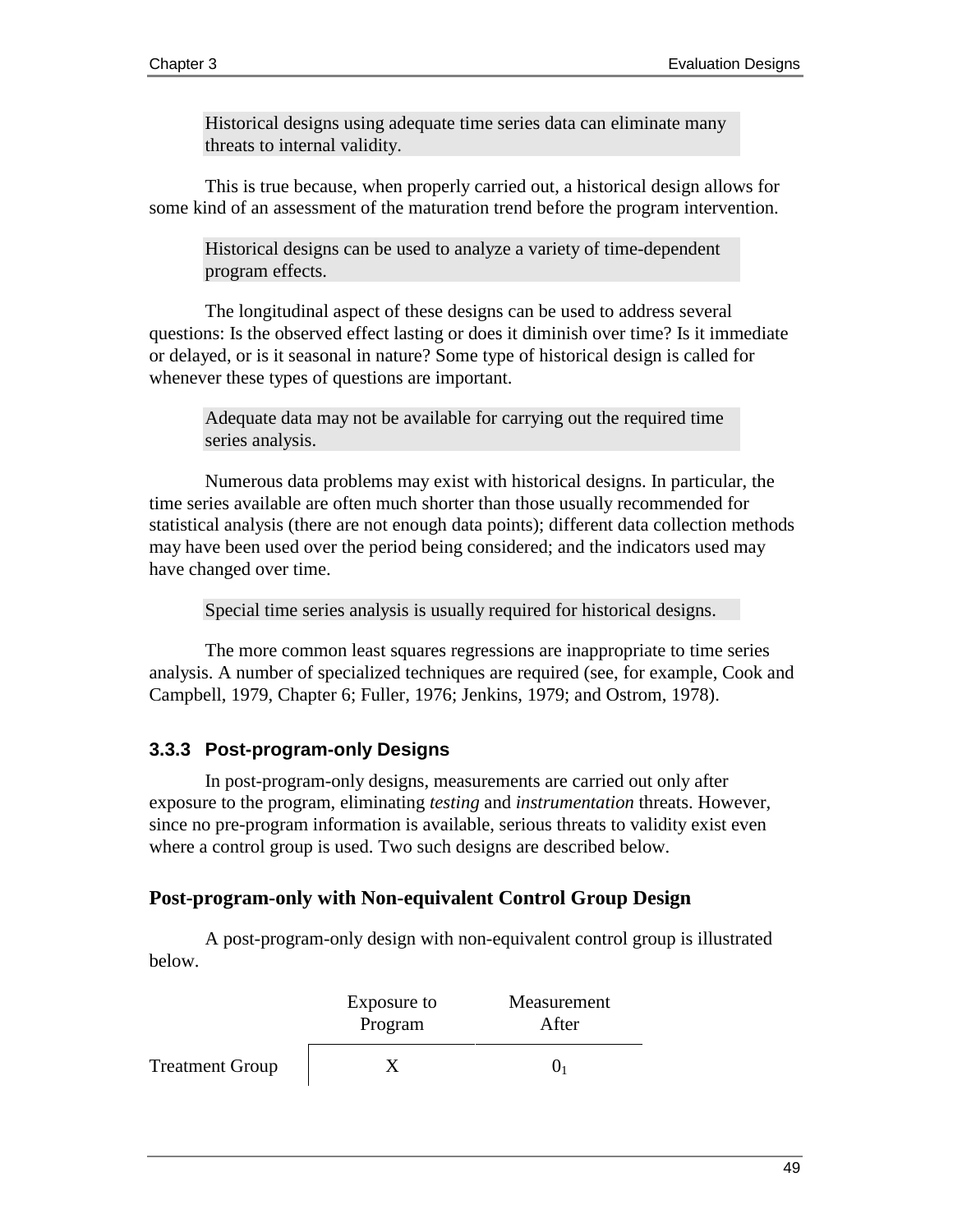Selection and mortality are the major threats to internal validity in a post-program-only design. There is no way of knowing if the two groups were equivalent before exposure to the program. The differences between  $0<sub>1</sub>$  and  $0<sub>2</sub>$  could, consequently, reflect only an initial difference and not a program impact. Furthermore, the effect of drop-outs (*mortality effect*) cannot be known without pre-program measures. Even if the two groups had been equivalent at the outset,  $0<sub>1</sub>$  or  $0<sub>2</sub>$  will not account for the program's drop-outs and so biased estimates of program effects could result.

#### **Post-Program -only Different Treatments Design**

|                          | Exposure to<br>Program | Measurement<br>After |
|--------------------------|------------------------|----------------------|
| <b>Treatment Group 1</b> | $X_1$                  | U1                   |
| <b>Treatment Group 2</b> | $X_2$                  | 0 <sub>2</sub>       |
| <b>Treatment Group 3</b> | $X_3$                  | 0 <sub>3</sub>       |
| <b>Treatment Group 4</b> |                        | O4                   |

A somewhat stronger post-program-only design is as follows.

In this design, different groups are subjected to levels of the program. This may be accomplished through, say, a regional variation in program delivery and benefits. If sample sizes are large enough, a statistical analysis could be performed to relate the various program levels to the results observed (the  $0<sub>1</sub>$ ), while controlling for other variables.

As in the previous design, selection and mortality are major threats to internal validity.

#### **Strengths and Weaknesses**

Quasi-experimental designs take creativity and skill to design, but can give highly accurate findings.

An evaluation can often do no better than quasi-experimental designs. When equivalence of the treatment and control groups cannot be established through randomization, the best approach is to use all prior knowledge available to choose the quasi-experimental design that is the most free from confounding effects. Indeed, a properly executed quasi-experimental design can provide findings that are more reliable than those from a poorly executed experimental design.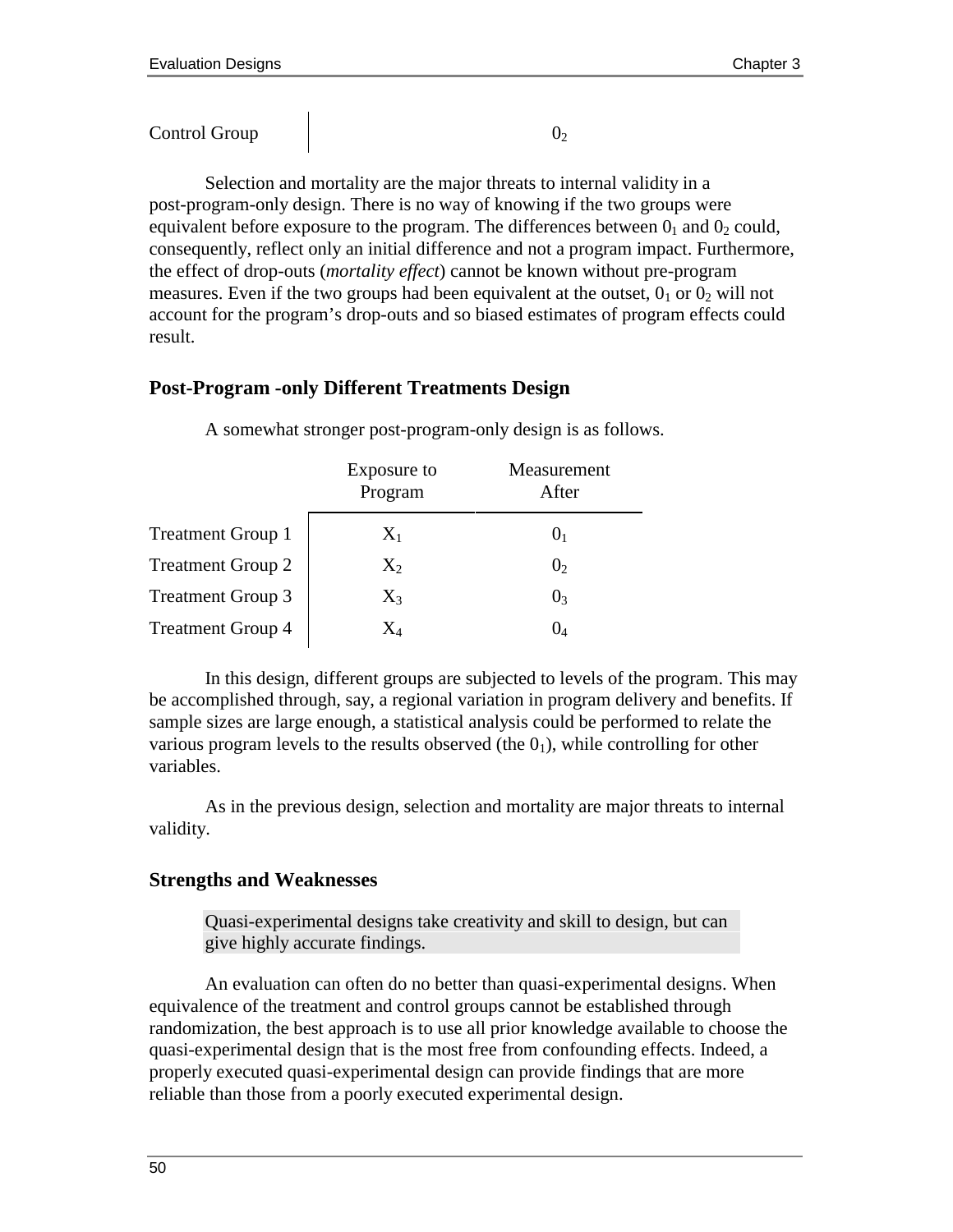Quasi-experimental designs can be cheaper and more practical than experimental designs.

Because quasi-experimental designs do not require randomized treatment and control groups, they can be less expensive and easier to implement than experimental designs.

Threats to internal validity must be accounted for individually when quasi-experimental designs are used.

The extent to which threats to internal validity are a problem depends largely on the success of the evaluator in matching the experimental and control groups. If the key variables of interest are identified and matched adequately, internal validity threats are minimized. Unfortunately, it is often impossible to match all the variables of interest.

In selecting the appropriate evaluation design, evaluators should look at the various quasi-experimental designs available and assess the major threats to validity embodied in each. The appropriate design will eliminate or minimize major threats, or at least allow the evaluator to account for their impact.

#### **Notes**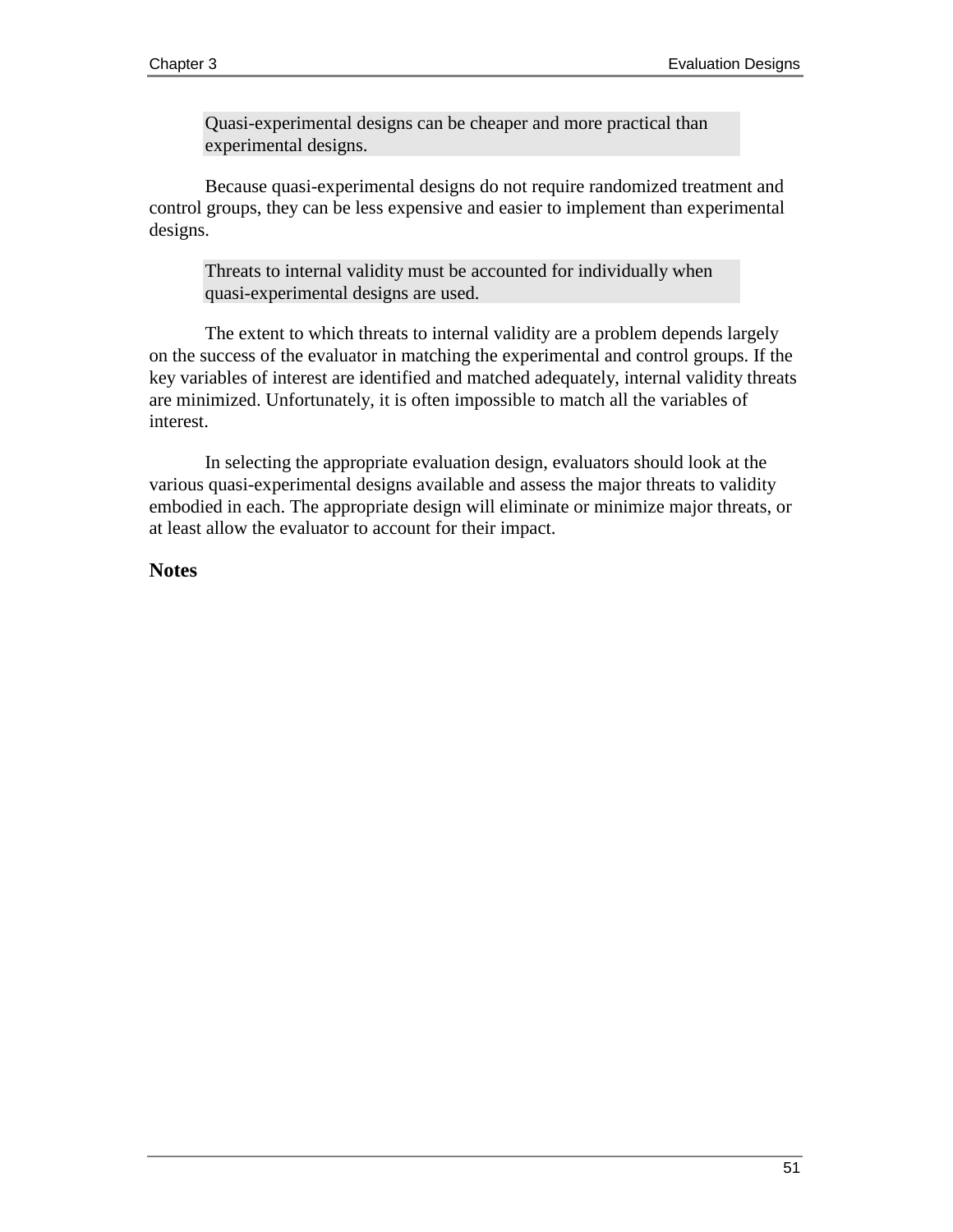# **3.4 Implicit Designs**

Implicit designs are probably the most frequently used designs, but are also least rigorous. Often, no reliable conclusions can be drawn from such a design. Conversely, an implicit design may be all that is required in cases where the program can be argued logically to have caused the outcome. This design is basically a post-program design with no control group. Schematically, this design looks as follows.

|                        | Exposure to<br>Program | Measurement<br>After |
|------------------------|------------------------|----------------------|
| <b>Treatment Group</b> |                        |                      |

As represented here, neither the magnitude of the program effect is known (since there is no pre-program measure) nor can anything definitive be said about attribution  $(0<sub>1</sub>$  could be the result of any number of factors). In its worst form, this design entails asking participants if they "liked" the program. Grateful testimonials are offered as evidence of the program's success. Campbell (1977), among others, criticizes this common evaluation approach.

While this design owes its popularity in part to a poorly thought-out evaluation, it is sometimes the only design that can be implemented: for instance, when no pre-program measures exist and no obvious control group is available. In such cases the best should be made of a bad situation by converting the design into an implicit quasi-experimental design. Three possibilities are

- the theoretical control group design,
- the retrospective pre-program measure design and
- the direct estimate of difference design.

Each is described below.

#### **Post-program only with Theoretical Comparison Group Design**

By assuming the equivalence of some theoretical control group, this design looks like a post-program-only non-equivalent control group design: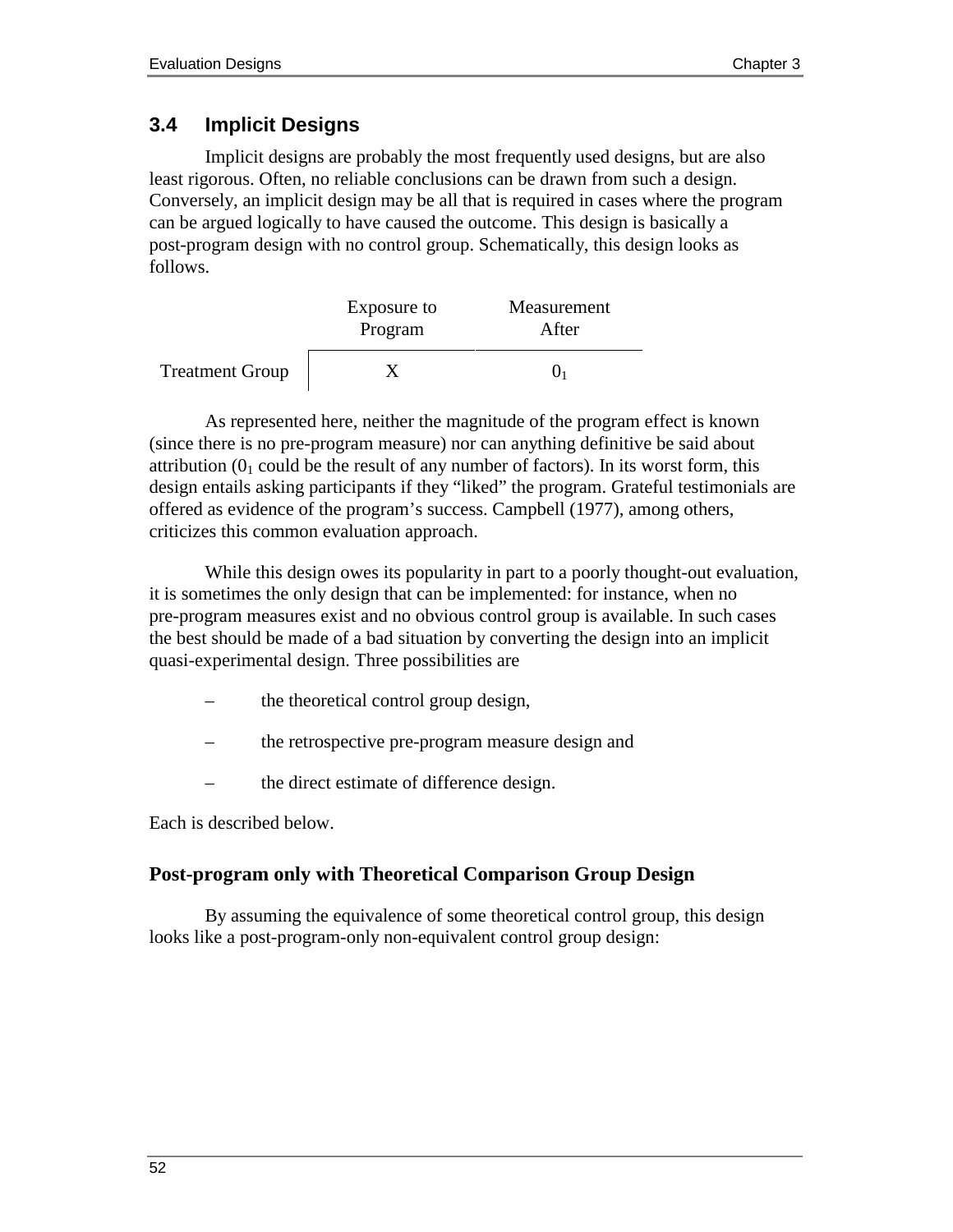|                                     | Exposure to<br>Program | Measurement<br>After |
|-------------------------------------|------------------------|----------------------|
| <b>Treatment Group</b>              | X                      |                      |
| <b>Theoretical Control</b><br>Group |                        |                      |

The difference is that the  $0_2^*$  measurement is assumed rather than observed. The evaluator might be able to assume, on theoretical grounds, that the result, in the absence of any program, would be below a certain level. For example, in a program to increase awareness of the harmful effects of caffeine, the knowledge of the average Canadian  $(0_2^*)$  could be assumed to be negligible in the absence of a national information program. As another example, consider determining the economic benefit of a government program or project. In the absence of the program, it is often assumed that the equivalent investment left in the private sector would yield an average social rate of return of 10 per cent—the  $0_2^*$  in this case. Thus, the rate of return on the government investment project  $(0<sub>1</sub>)$  could be compared with the private sector norm of 10 per cent  $(0_2^*).$ 

#### **Post-program only With Retrospective Pre-program Measure Design**

In this case, pre-program measures *are* obtained, but *after* exposure to the program, so that the design resembles the pre-program/post-program design:

|                        | Retrospective | Exposure to | Measurement |
|------------------------|---------------|-------------|-------------|
|                        | <b>Before</b> | Program     | After       |
| <b>Treatment Group</b> |               |             | U٥          |

For example, the following two survey questions might be asked of students after they have participated in an English course.

- 1. Rate your knowledge of English before this course on a scale of 1 to 5.
- 2. Rate your knowledge of English after completing this course on a scale of 1 to 5.

Thus, students are asked for pre-program and post-program information, but only after having completed the course. Differences between the scores cold be used as an indication of program effectiveness.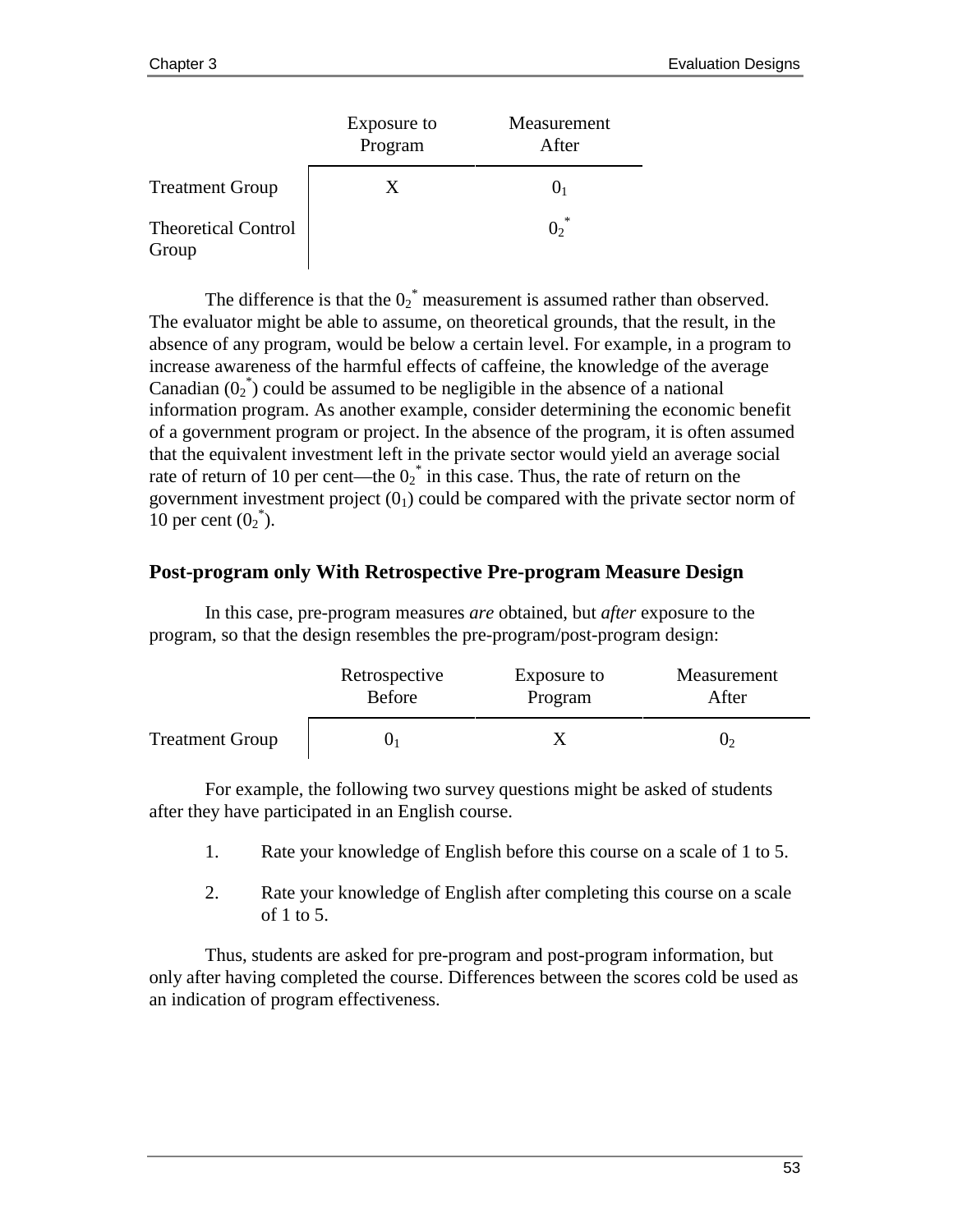#### **Post-program-only with Difference Estimate Design**

This is the weakest of the implicit designs and can be illustrated as follows.

|                        | Exposure to<br>Program | Measurement<br>After |
|------------------------|------------------------|----------------------|
| <b>Treatment Group</b> |                        | $0 = (0_2 - 0_1)$    |

Here, the respondent directly estimates the incremental effect of the program. For instance, firm representatives might be asked how many jobs resulted from a grant, or students in an English course might be asked what or how much they learned. This design differs from the retrospective pre-program design in that respondents directly answer the question "What effect did the program have?"

#### **Strengths and Weaknesses**

Implicit designs are flexible, versatile and practical to implement.

Because of their limited requirements, implicit designs are always feasible. Program participants, managers or experts can always be asked about the results of the program. Indeed, this may be a drawback in that "easy" implicit designs are often used where, with a little more effort and ingenuity, more rigorous implicit or even quasi-experimental designs might have be implemented.

Implicit designs can address virtually any issue and can be used in an exploratory manner.

Program participants or managers can be asked any question about the program. While obviously weak in dealing with more objective estimates of program outcomes and attribution, an implicit design may well be able to answer questions about program delivery. In the case of a service program, for example, implicit designs can address questions about the extent of client satisfaction. Furthermore, a post-program survey may be used to identify a number of program outcomes that can then be explored using other evaluation research strategies.

Implicit designs offer little objective evidence of the results caused by a program.

Conclusions about program results drawn from implicit designs require major assumptions about what would have happened without the program. Many major threats to internal validity exist (such as *history, maturation* and *mortality*) and must be eliminated one by one.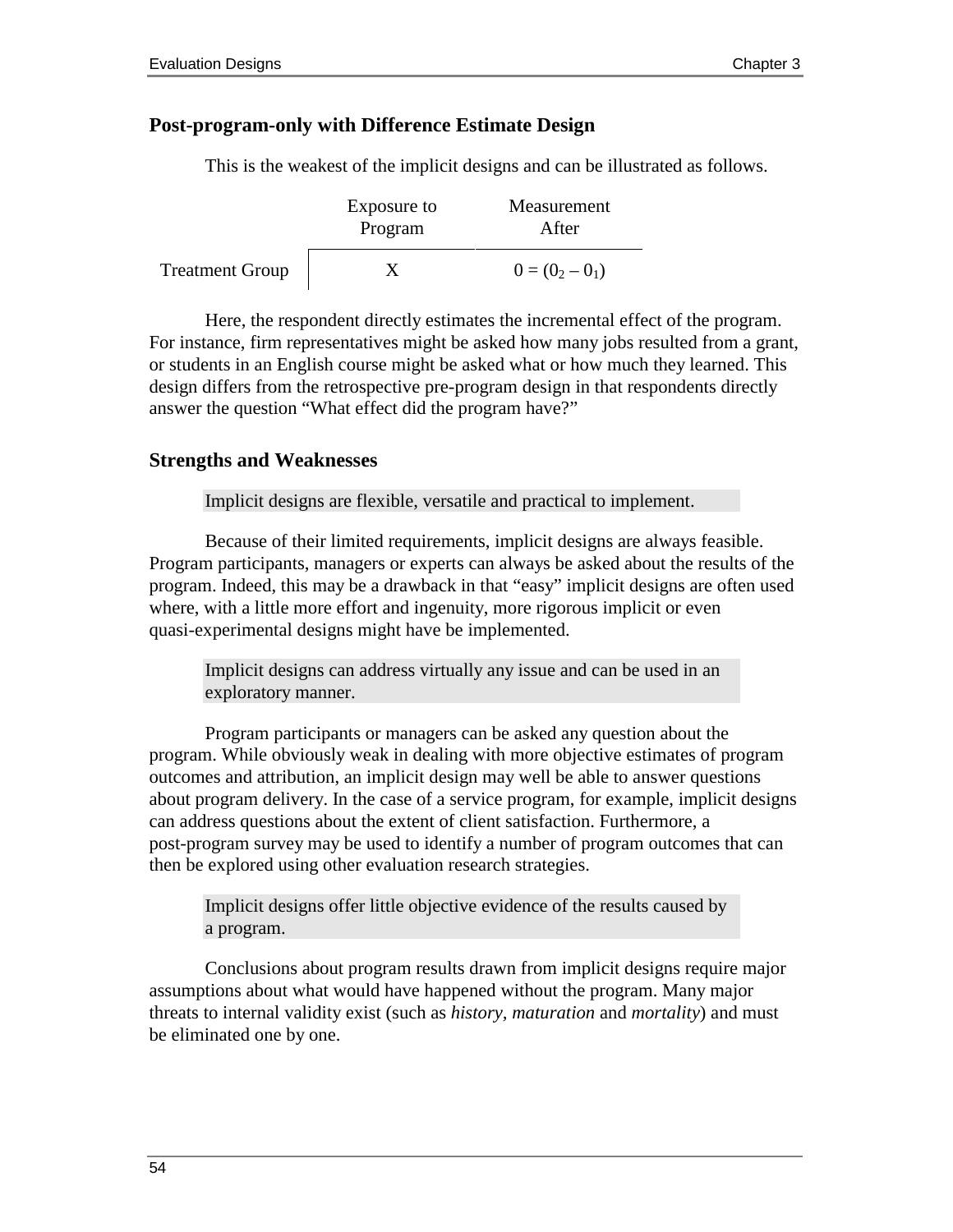Where attribution (or incremental change) is a significant evaluation issue, implicit designs should not be used alone; rather, they should be used with multiple lines of evidence.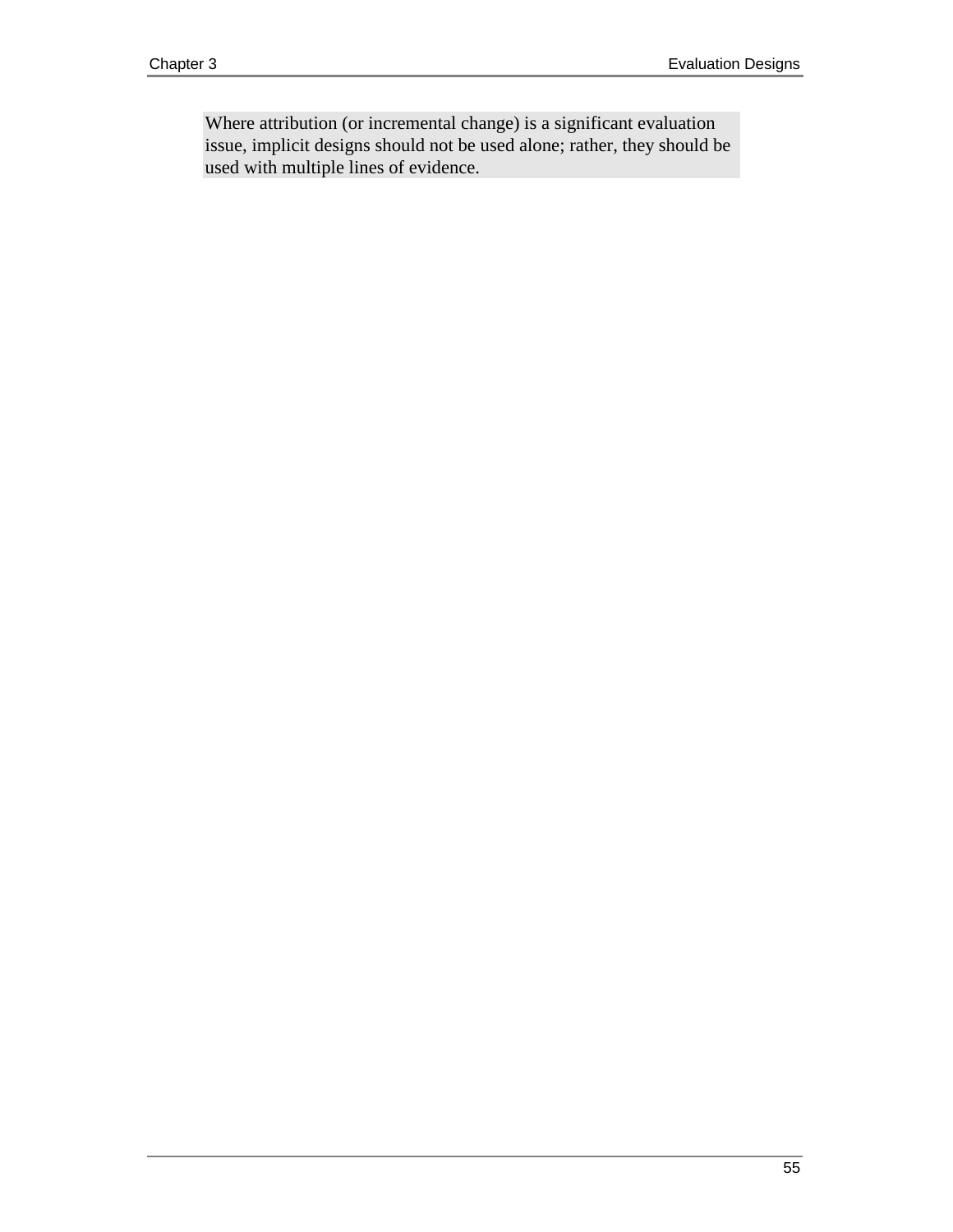## **3.5 Use of Causal Models in Evaluation Designs**

Section 2.2 and Chapter 3 stressed the conceptual nature of the ideal or classical evaluation design. In this design, the possible cause of a particular program's outcome is isolated through the use of two groups, equivalent in all respects except for the presence of the program. Based on this ideal design, alternative designs that allow the attribution of results to programs were described, as well as the varying degree to which each allows the evaluator to infer and the threats to the internal validity associated with each.

An alternative way of addressing the issues of causal inference involves the use of a *causal model*: an equation that describes the marginal impact of a set of selected *independent variables* on a *dependent variable*. While quasi-experimental designs focus on comparisons between program recipients and one or more control groups, causal models focus on the variables to be included in the model—both endogenous (intrinsic to the program) and exogenous (outside the program)—and their postulated relationships. For quasi-experimental designs, the program is of central interest; for causal models, the program is only one of several *independent variables* that are expected to affect the *dependent variable*.

Take, for example, the evaluation of an industrial support program that compares export sales by firms that are program recipients and sales by firms that are not. In this case, a causal model would take into account variables such as the industrial sector in which the firm operates, the size of the firm, and whether the firm was a program beneficiary. Using regression analysis, the evaluator could then determine the marginal impact of each of these variables on a firm's export sales.

Similarly, an evaluation of a program that provides grants to cultural organizations in various communities might compare (a) changes in attendance at cultural events over time in communities receiving large grants per capita and (b) attendance changes in those with lower grants. A causal model involving the effects of the community's socio-economic profile, cultural infrastructure and historical attendance patterns on current attendance levels could be generated. The data thereby derived could be used in place of or in addition to the comparison approach which has been discussed thus far.

In practice, most evaluators will want to use both causal and comparative approaches to determine program results. Quasi-experimental designs can be used to construct and manipulate control groups and, thereby, to make causal inferences about program results. Causal models can be used to estimate the marginal impact of variables that affect program success. Bickman (1987) and Trochim (1986) offer useful advice on how best to make use of causal models in evaluative work.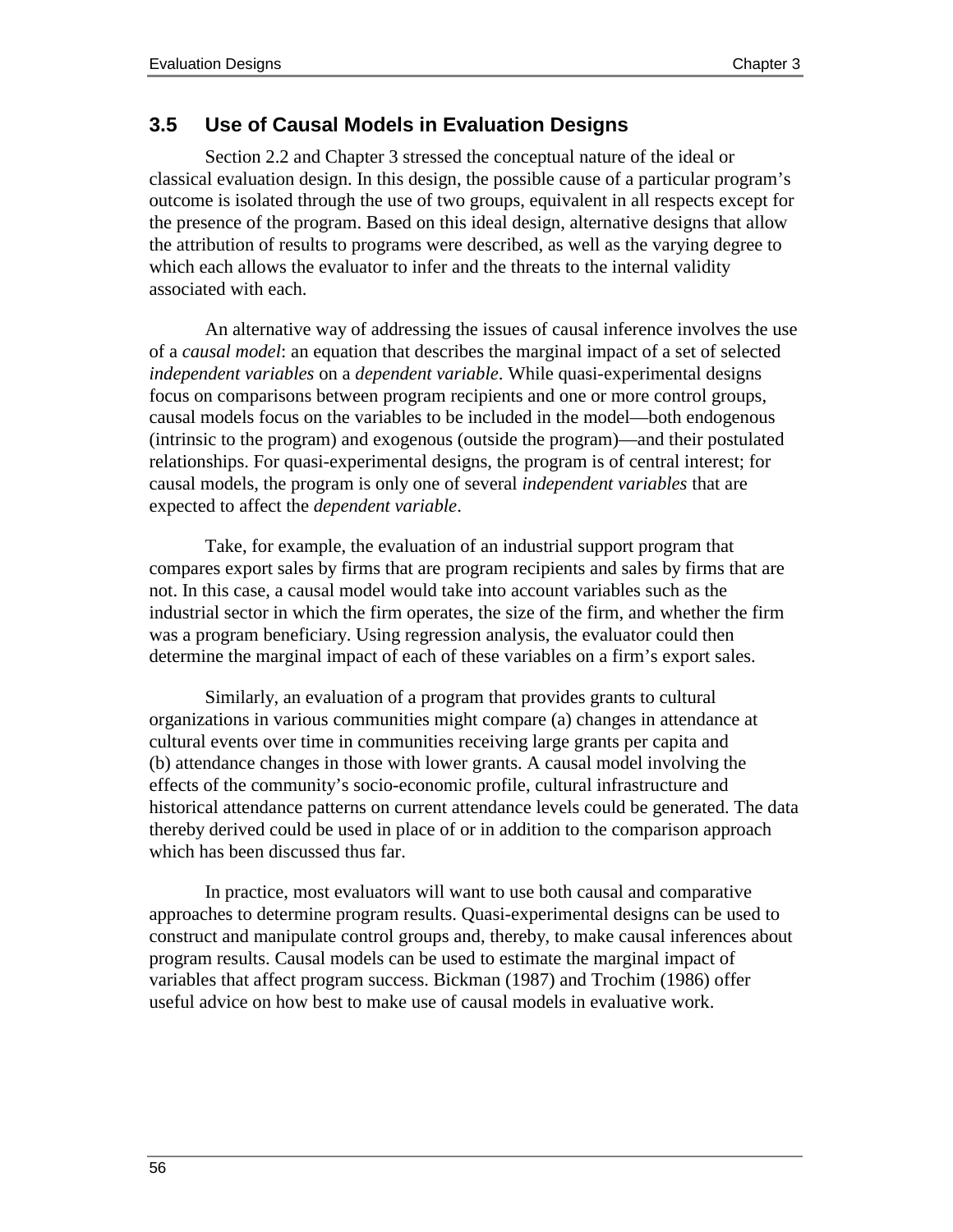Causal models are best suited to situations where sufficient empirical evidence has confirmed, before the evaluation, the existence of a relationship between the variables of interest. In the absence of an *a priori* model, the evaluator should employ matching (blocking), as described in section s 3.2.2 and 3.3.2, to capture data for variables thought to be important. In addition, statistical analyses can be used to control for selection or history biases, rendering the conclusions about program impacts more credible.

Evaluators who use causal models should consult Chapter 7 of Cook and Campbell's book, *Quasi-experimentation* (1979), for a discussion of the pitfalls to avoid in attempting to make causal inferences based on "passive observation" (where there is no deliberate formation of a control group). Two of the more common pitfalls mentioned are inadequate attention to validity threats and the use of structural models that are suitable for forecasting but not for causal inference.

### **References: Causal Models**

Bickman, L., ed. *Using Program Theory in Program Evaluation*. V. 33 of *New Directions in Program Evaluation*. San Francisco: Jossey-Bass, 1987.

Blalock, H.M., Jr., ed. *Causal Models in the Social Sciences*. Chicago: Aldine, 1971.

Blalock, H.M., Jr. *Measurement in the Social Sciences: Theories and Strategies*. Chicago: Aldine, 1974.

Chen, H.T. and P.H. Rossi. "Evaluating with Sense: The Theory-Driven Approach," *Evaluation Review*. V. 7, 1983, pp. 283-302.

Cook, T.D. and D.T. Campbell, *Quasi-experimentation*. Chicago: Rand-McNally, 1979, chapters 4 and 7.

Cordray, D.S. "Quasi-experimental Analysis: A Mixture of Methods and Judgement." In Trochim, W.M.K., ed*. Advances in Quasi-experimental Design and Analysis.* V. 31 of *New Directions for Program Evaluation*. San Francisco: Jossey-Bass, 1986, pp. 9-27.

Duncan, B.D. *Introduction to Structural Equation Models*. New York: Academic Press, 1975.

Goldberger, A.S. and D.D. Duncan. *Structural Equation Models in the Social Sciences*. New York: Seminar Press, 1973.

Heise, D.R. *Causal Analysis*. New York: Wiley, 1975.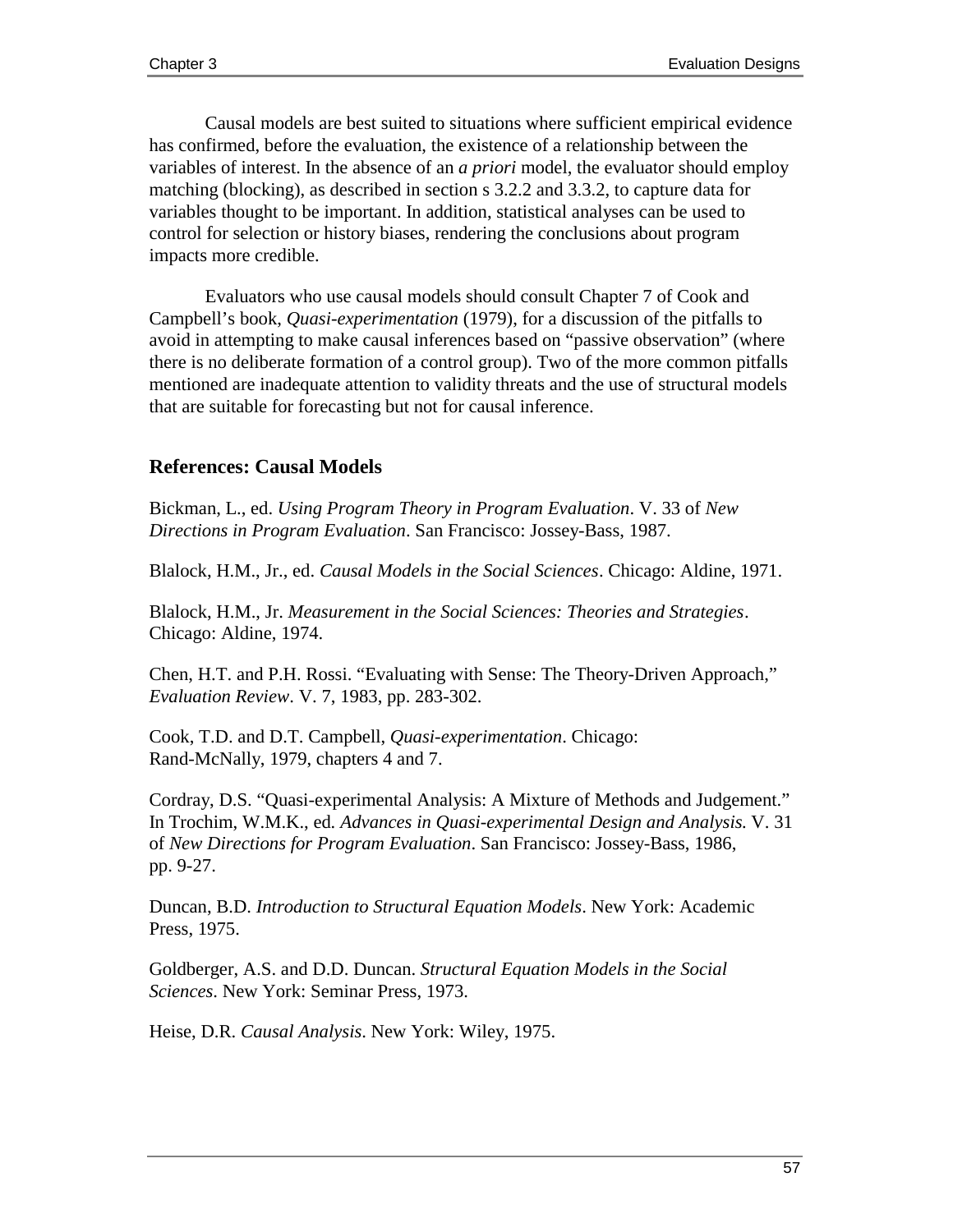Mark, M.M. "Validity Typologies and the Logic and Practice of Quasi-experimentation." In Trochim, W.M.K., ed. *Advances in Quasi-experimental Design and Analysis*. V. 31 of *New Directions for Program Evaluation.* San Francisco: Jossey-Bass, 1986, pp. 47-66.

Rindskopf, D. "New Developments in Selection Modeling for Quasi-experimentation." In Trochim, W.M.K., ed. *Advances in Quasi-experimental Design and Analysis*. V. 31 of *New Directions for Program Evaluation*. San Francisco: Jossey-Bass, 1986, pp. 79-89.

Simon, H. "Causation." In D.L. Sill, ed. *International Encyclopedia of the Social Sciences*, V. 2. New York: Macmillan, 1968, pp. 350-355.

Stolzenberg, J.R.M. and K.C. Land. "Causal Modeling and Survey Research." In Rossi, P.H., *et al*., eds. TITLE MISSING. Orlando: Academic Press, 1983, pp. 613-675.

Trochim, W.M.K., ed. "Advances in Quasi-experimental Design and Analysis." V. 31 of *New Directions in Program Evaluation*. San Francisco: Jossey-Bass, 1986.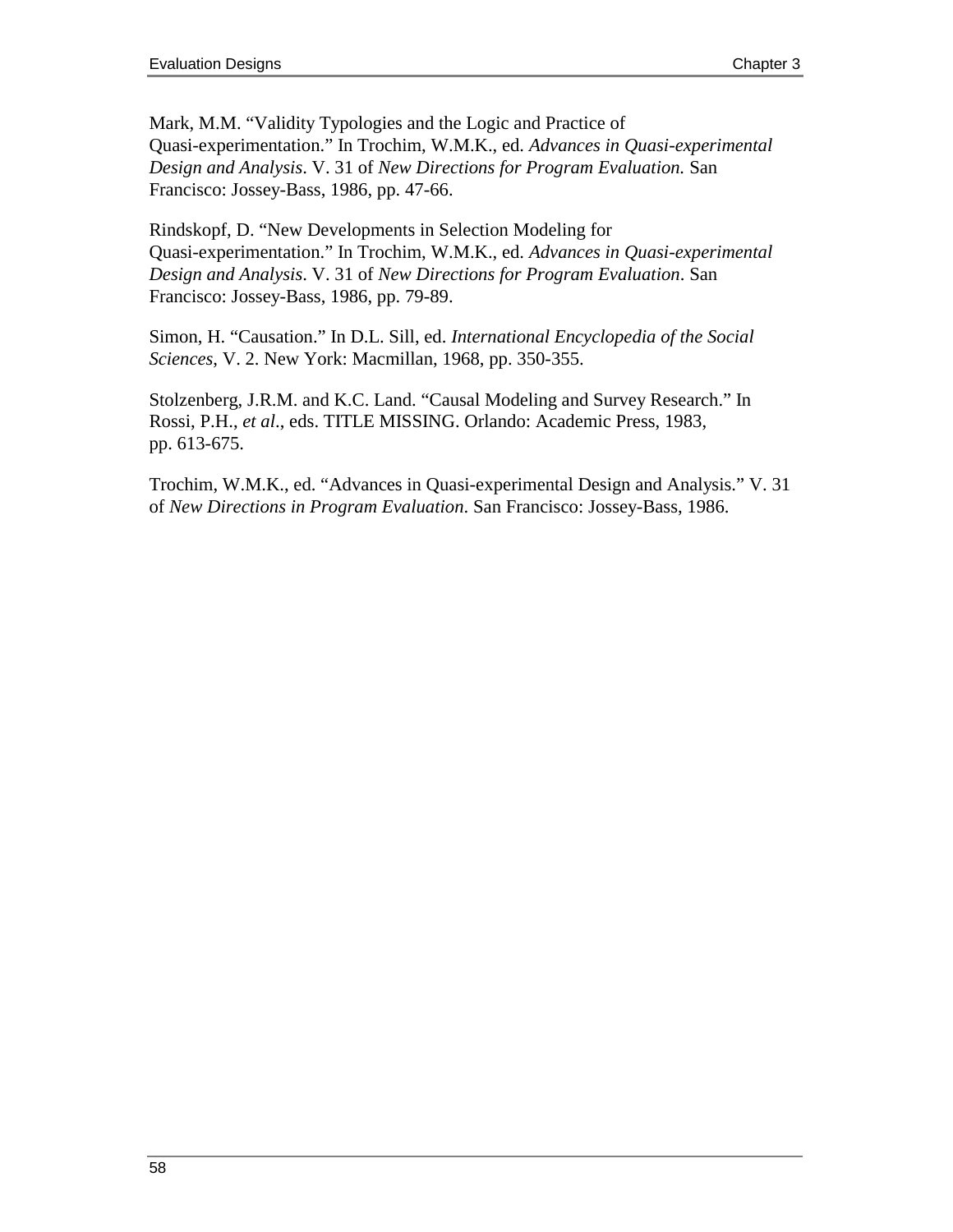## **3.6 Summary**

Choosing the most appropriate evaluation design is difficult. It is also the most important part of selecting an evaluation strategy, since the accuracy of the evidence produced in any evaluation will rest, in large part, on the strength of the design chosen. Because of this, the evaluator should try to select as strong a design as possible, bearing in mind the time, money and practicability constraints. The design selected should be the one that comes as close to the ideal (experimental design) as is feasible. As the evaluator moves from experimental to quasi-experimental to implicit designs, the rigor of the evaluation design and credibility of the findings will suffer. Regardless of the design chosen, it is desirable that the causal model approach be incorporated into the evaluation design, to the extent possible, to support the credibility of the findings.

Often, a relatively weak design is all that is possible. When this is the case, evaluators should explicitly identify any and all major validity threats affecting the conclusions, thus appropriately qualifying the evaluation's findings. As well, evaluators should search in earnest for additional designs that can support the conclusions reached, reduce any validity threats, or do both.

In summary, evaluators should explicitly identify the type of evaluation design used for each evaluation strategy.

Sometimes, evaluations are carried out without a clear understanding of which design is being used. As a result, the credibility of the resulting evidence is weakened since the basis of "proof" is not well understood. By identifying the design explicitly, the evaluator makes it possible to discuss the major relevant threats openly, and to develop logical arguments or other counter-evidence to reduce, eliminate or account for the impact of these threats. The result is a better evaluation.

For each research design used, the evaluator should list each of the major plausible threats to validity that may exist and discuss the implications of each threat.

The literature disagrees about which threats to validity are generally eliminated by which designs. Cronbach (1982), in particular, questions many of the statements on validity threats made by the more traditional writings of Cook and Campbell (1979). Such debates, however, are less frequent when specific evaluations and their designs are being discussed. In any particular case, it is usually clear whether there are plausible alternative explanations for any observed change.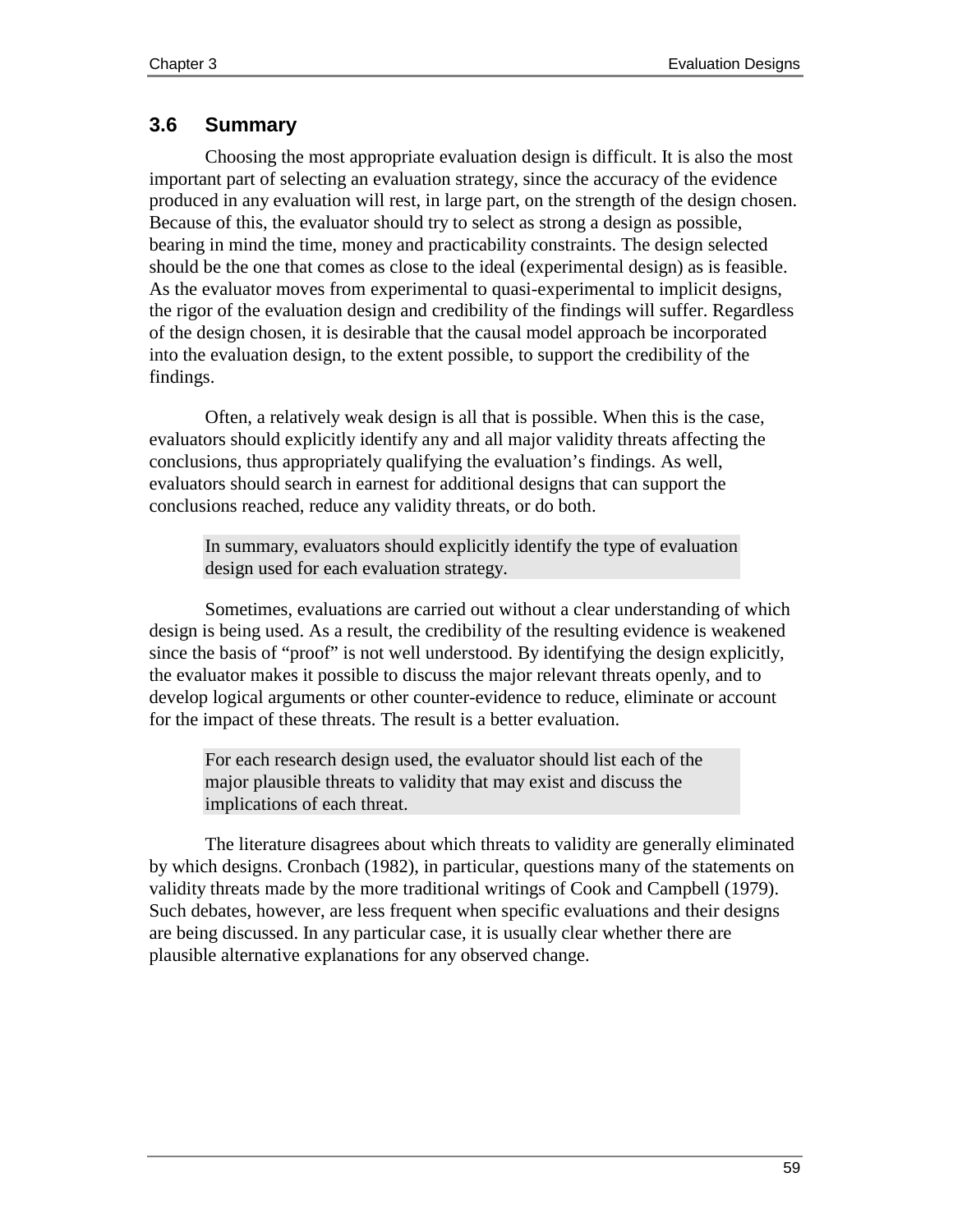# **Chapter 4**

# **DATA COLLECTION METHODS**

#### **4.1 Introduction**

The relationship between a program and its results can be established only to the extent that relevant data are available. Methods used to collect data must be selected on the basis of the nature of the data required and the sources available. The nature of the data required, in turn, will depend upon the evaluation design, the indicators used to capture the program's results and the type of analysis to be conducted.

There are several ways to classify data. For example, a distinction is often made between *quantitative* and *qualitative* data. **Quantitative data** are numerical observations. **Qualitative data** are observations related to categories (for example, colour: red, blue; sex: female, male).

The terms *objective* and *subjective* are also used in classifying data. **Subjective data** involve personal feelings, attitudes and perceptions, while **objective data** are observations based on *facts* that, in theory at least, involve no personal judgement. Both objective and subjective data can be qualitatively or quantitatively measured.

Data can also be classified as *longitudinal* or *cross-sectional*. **Longitudinal data** are collected over time while **cross-sectional data** are collected at the same point in time, but over differing entities, such as provinces or schools.

Finally, data can be classified by their source: **primary data** are collected by the investigator directly at the source; **secondary data** have been collected and recorded by another person or organization, sometimes for altogether different purposes.

This chapter discusses the six data collection methods used in program evaluation: *literature search*, *file review*, *natural observation*, *surveying*, *expert opinion* and *case studies*. The first two methods involve the collection of secondary data, while the latter four deal with the collection of primary data. Each of the methods can involve either quantitative and qualitative data. Each could also be used with any of the designs discussed in the previous chapter. However, certain data collection methods lend themselves better to some designs.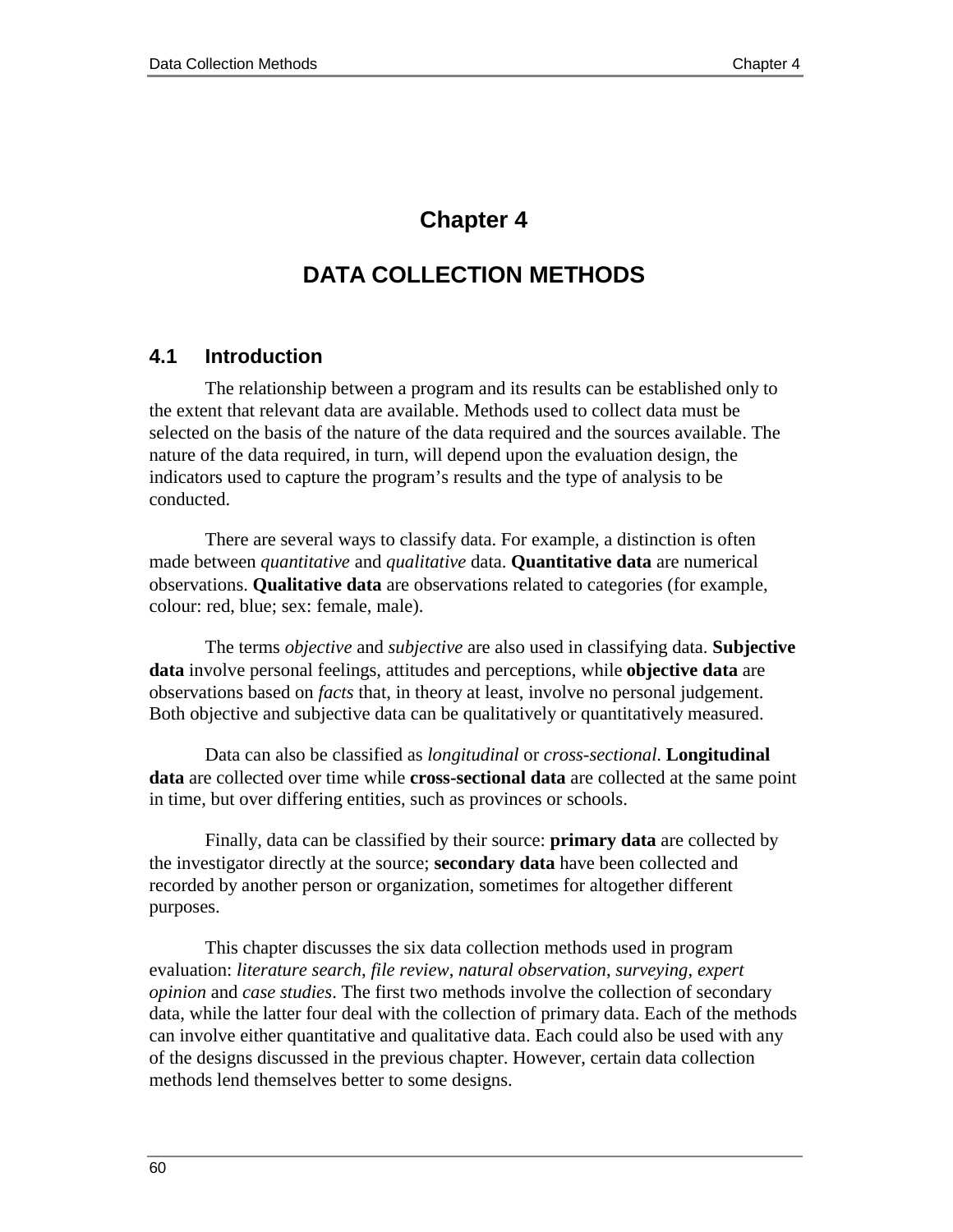Note that while data collection methods are discussed in this chapter largely as elements of a research strategy, data collection is also useful to other aspects of an evaluation. In particular, several collection techniques lend themselves to the initial development of ideas for the evaluation strategies themselves, and other exploratory research related to the evaluation study. For example, a survey might help to focus the evaluation issues; a file review may assist in determining which data sources are available or most easily accessible.

#### **References: Data Collection Methods**

Cook, T.D. and C.S. Reichardt. *Qualitative and Quantitative Methods in Evaluation Research*. Thousand Oaks: Sage Publications, 1979.

Delbecq, A.L.*, et al*. *Group Techniques for Program Planning: A Guide to Nominal Group and Delphi Processes*. Glenview: Scott, Foresman, 1975.

Dexter, L.A. *Elite and Specialized Interviewing*. Evanston, IL: Northwestern University Press, 1970.

Gauthier, B., ed. *Recherche Sociale: de la Problématique à la Collecte des Données*. Montreal: Les Presses de l'Université du Québec, 1984.

Kidder, L.H. and M. Fine. "Qualitative and Quantitative Methods: When Stories Converge." In *Multiple Methods in Program Evaluation*. V. 35 of *New Directions in Program Evaluation*. San Francisco: Jossey-Bass, 1987.

Levine, M. "Investigative Reporting as a Research Method: An Analysis of Bernstein and Woodward's *All The President's Men*," *American Psychologist*. V. 35, 1980, pp. 626-638.

Miles, M.B. and A.M. Huberman. *Qualitative Data Analysis: A Sourcebook and New Methods*. Thousand Oaks: Sage Publications, 1984.

Patton, M.Q. *Qualitative Evaluation Methods*. Thousand Oaks: Sage Publications, 1980.

Martin, Michael O. and V.S. Mullis, eds. *Quality Assurance in Data Collection*. Chestnut Hill: Center for the Study of Testing, Evaluation, and Educational Policy, Boston College, 1996.

Stouthamer-Loeber, Magda and Welmoet Bok van Kammen. *Data Collection and Management*: *A Practical Guide*. Thousand Oaks: Sage Publications, 1995.

Webb, E.J., et al. *Nonreactive Measures in the Social Sciences*, 2<sup>nd</sup> edition. Boston: Houghton Mifflin, 1981.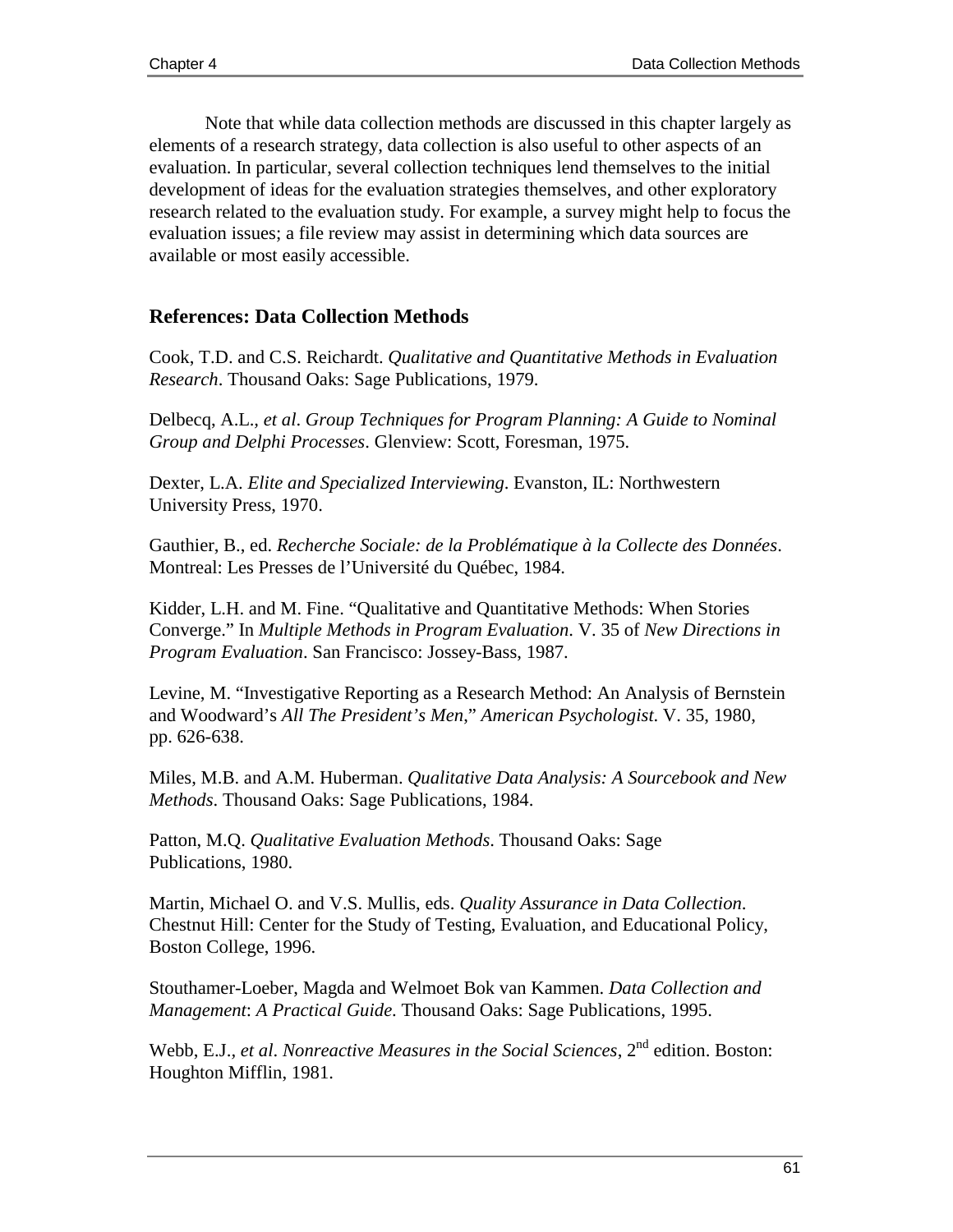Weisberg, Herbert F., Jon A. Krosmick and Bruce D. Bowen, eds. *An Introduction to Survey Research, Polling, and Data Analysis*. Thousand Oaks: Sage Publications, 1996.

**Notes**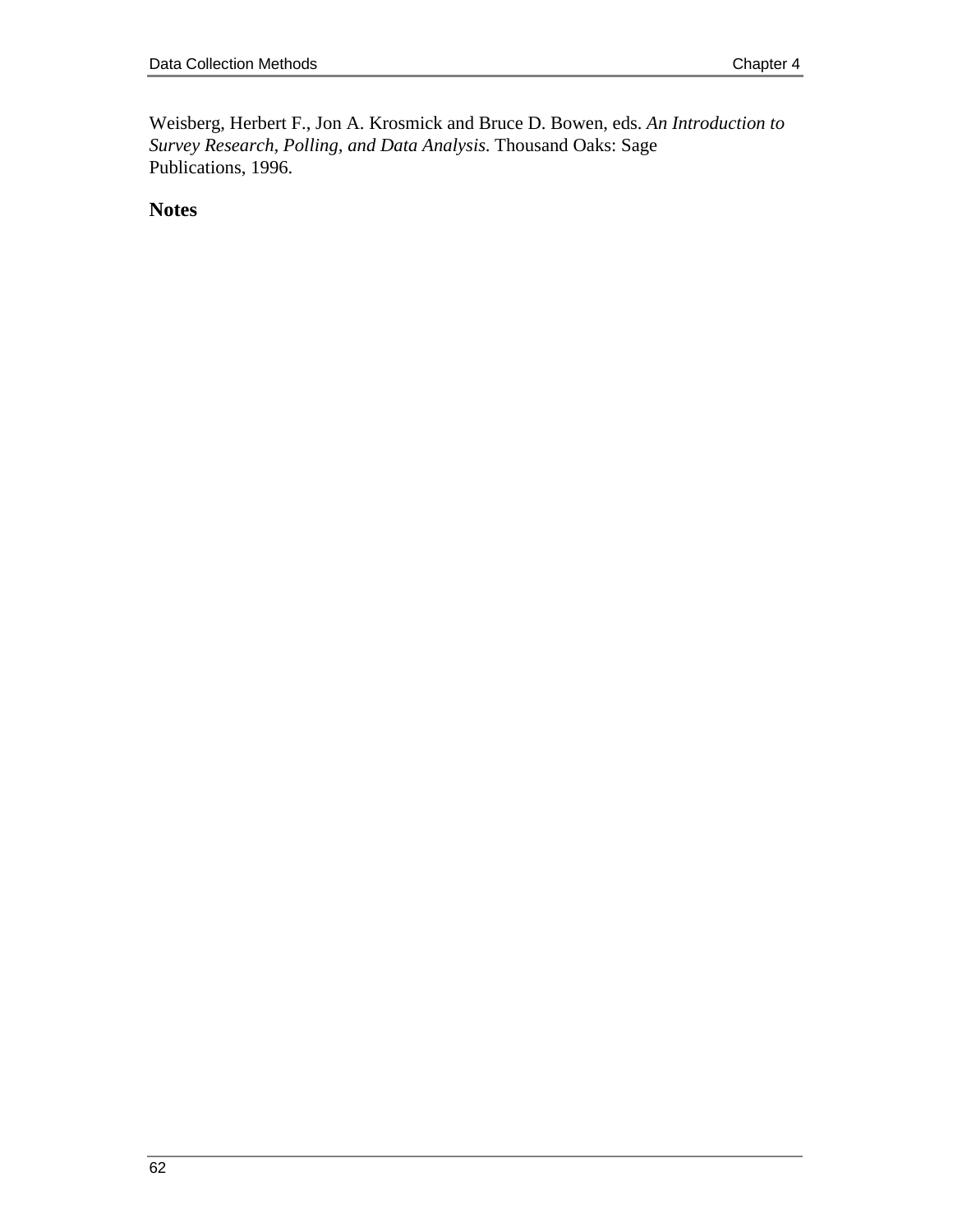### **4.2 Literature Search**

A literature search enables the evaluator to make the best use of previous work in the field under investigation, and hence to learn from the experiences, findings and mistakes of those who have previously carried out similar or related work. A literature search can provide invaluable insight into the program area being evaluated and should, consequently, always be undertaken at an early phase of an evaluation study.

A literature search involves an examination of two types of documents. The first consists of official documents, general research reports, published papers and books in the program area. Reviewing these documents lets the evaluator explore theories and concepts related to the program and examine generalizations that might apply to the issues being considered. A literature search may identify evaluation questions and methodologies not considered by the evaluator, thus leading to a potentially more effective evaluation. For example, past research into industrial assistance programs might suggest major differences in the effectiveness of a program based on a firm's size. This would imply that any sampling procedure used in the evaluation should ensure the proper representation of all sizes of firms (through blocked randomization), so that the evaluation results could be generalized.

The second area examined through a literature search will include specific studies in the area of interest, including past evaluations. This will involve compiling and summarizing previous research findings. This information can then serve as input into various components of the evaluation study. For example, in studying an industrial assistance program, an evaluator might find past research that yields data on employment in areas that have benefited very differently from industrial assistance. A quasi-experimental design might then incorporate this data into the evaluation, where regions receiving high amounts of aid would serve as one group, and regions receiving smaller amounts of aid would become the control group.

#### **Strengths and Weaknesses**

A literature search early in the evaluation process can save time, money and effort. Indeed, several benefits consistently result from a thorough search.

Past research may suggest hypotheses to be tested or evaluation issues to be examined in the current study.

Chapter 3 emphasized the importance of identifying, as early as possible, competing explanations for any observed result other than the program intervention. A review of past research may reveal potential competing explanations (threats to validity) for the results observed. The strategy adopted would then have to isolate the impact of the program from these alternative explanations.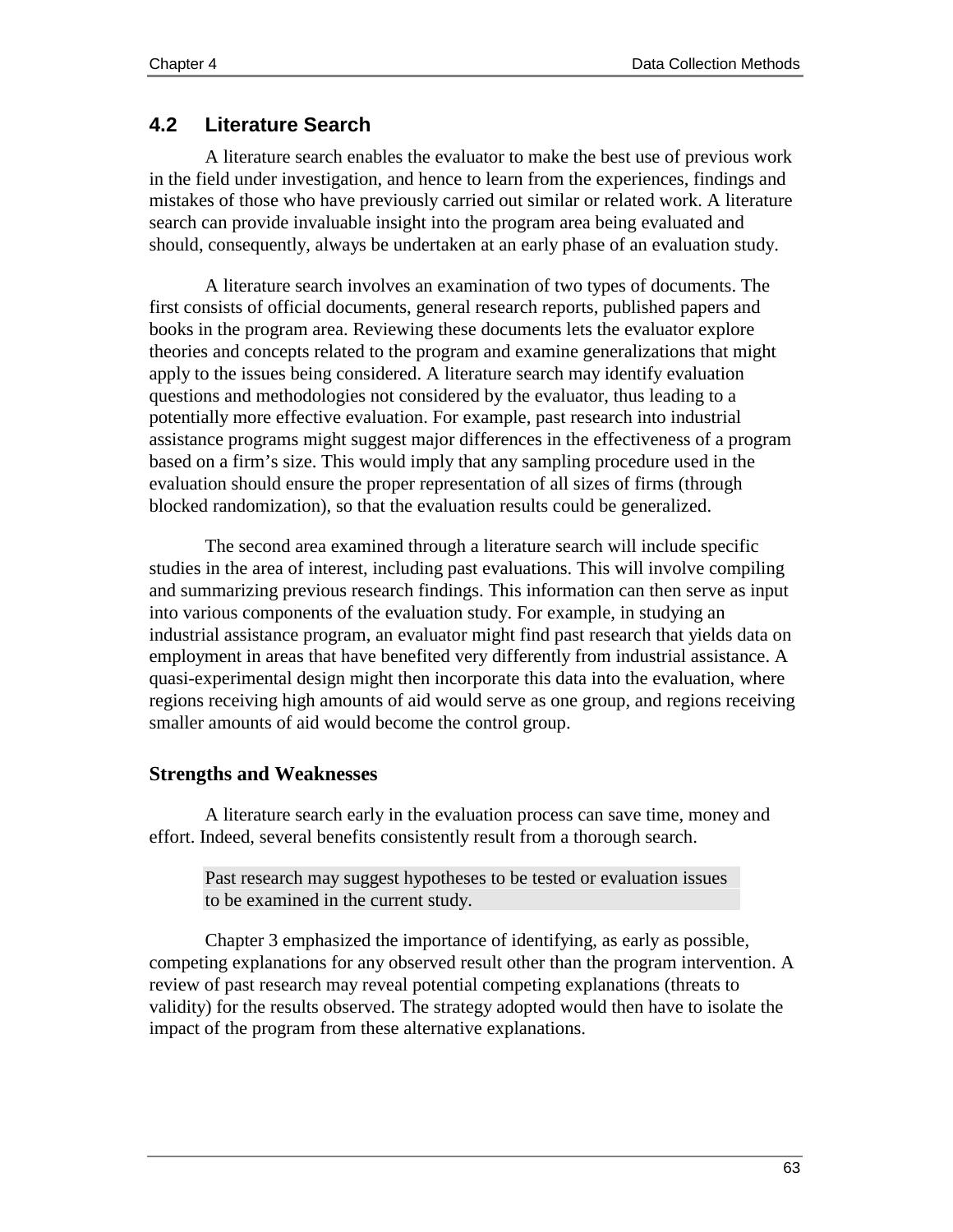A search may identify specific methodological difficulties and may uncover specific techniques and procedures for coping with them.

In some cases, evaluation questions can be directly answered on the basis of past work and redundant data collection can be avoided.

Sources of usable secondary data may be uncovered, thus lessening the need to collect primary data.

Even when secondary data cannot directly provide the answer to the evaluation question, they might be used with primary data as input to the evaluation strategy, or as benchmark data to check validity.

**A literature search is a relatively economical and efficient way of collecting relevant data and has a high potential for payoff**. **Always conduct such a search during the assessment phase of an evaluation***.* A literature search is also useful as a source of new hypotheses, to identify potential methodological difficulties, to draw or solidify conclusions, and as input to other data collection techniques.

The weaknesses of the data from a literature search are those associated with most secondary data: the data are usually generated for a purpose other than the specific evaluation issues at hand.

Data and information gathered from a literature search may not be relevant or compatible enough with the evaluation issues to be usable in the study.

Relevance refers to the extent to which the secondary data fit the problem. The data must be compatible with the requirements of the evaluation. For instance, secondary data available on a national level would not be helpful for an evaluation that required provincial data. Also, the scales of measurement must be compatible. If the evaluator needs data on children 8 to 12 years old, secondary data based on children aged 5 to 9 or 10 to 14 would not suffice. Finally, time greatly affects relevance; quite often secondary data are just too dated to be of use. (Keep in mind that data are usually collected between one and three years before publication).

#### It is often difficult to determine the accuracy of secondary data.

This problem goes to the very root of secondary data. The evaluator obviously has no control over the methodology used to collect the data, but still must assess their validity and reliability. For this reason, the evaluator should use the original source of secondary data (in other words, the original report) whenever possible. The original report is generally more complete than a second- or third-hand reference to it, and will often include the appropriate warnings, shortcomings and methodological details not reported in references to the material.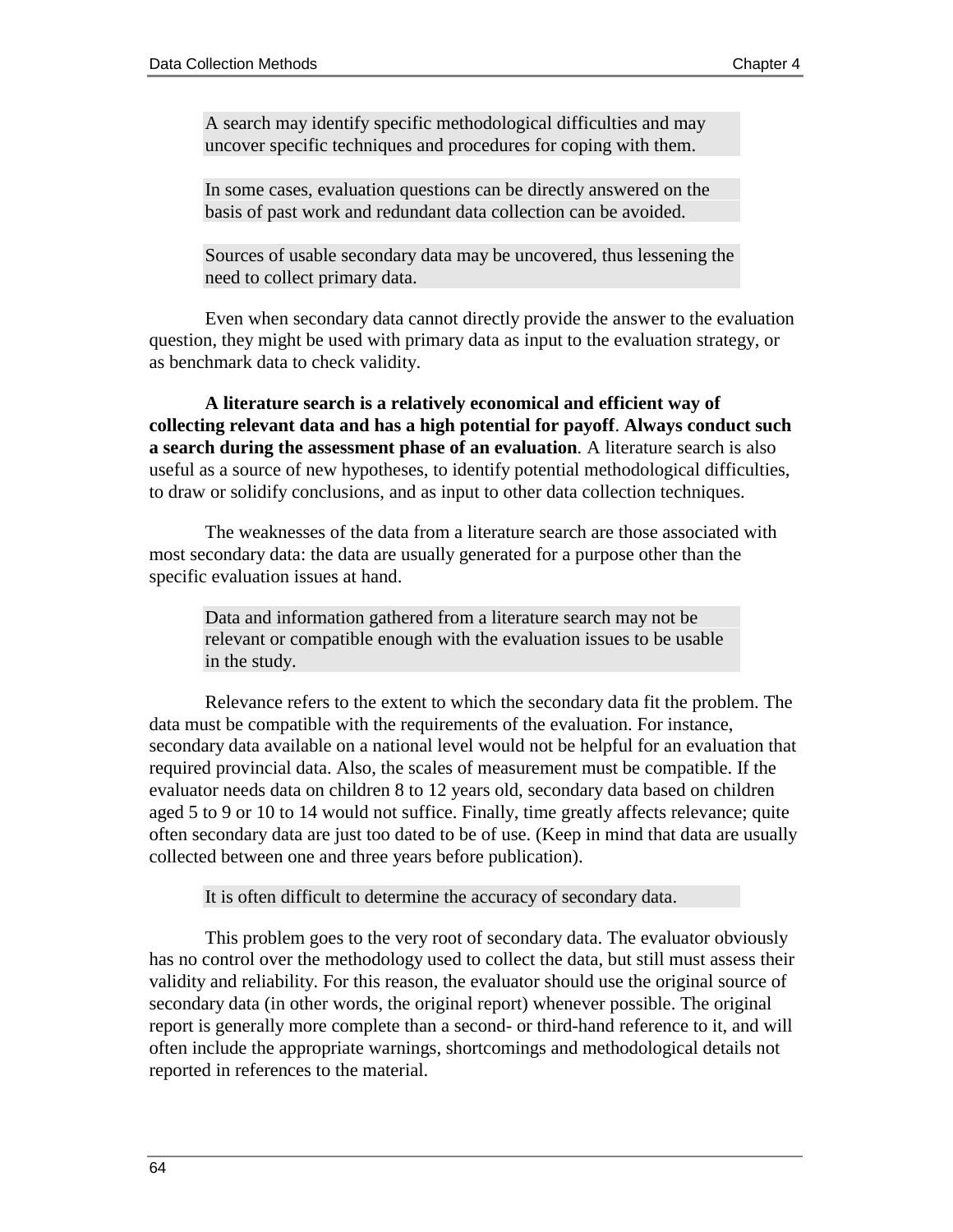In summary, a comprehensive literature search is a quick and relatively inexpensive means of gaining conceptual and empirical background information for the evaluation. Consequently, an evaluator should do a literature search at the outset of an evaluation study. However, he or she should carefully assess, to the extent possible, the relevance and accuracy of the data yielded by the literature search. Evaluators should be wary of relying too heavily on secondary data for which few methodological details are provided.

## **References: Literature Searches**

Goode, W.J. and Paul K. Hutt. *Methods in Social Research*. New York: McGraw-Hill, 1952, Chapter 9.

Katz, W.A. *Introduction to Reference Work: Reference Services and Reference Processes, Volume II*. New York: McGraw-Hill, 1982, Chapter 4.

#### **Notes**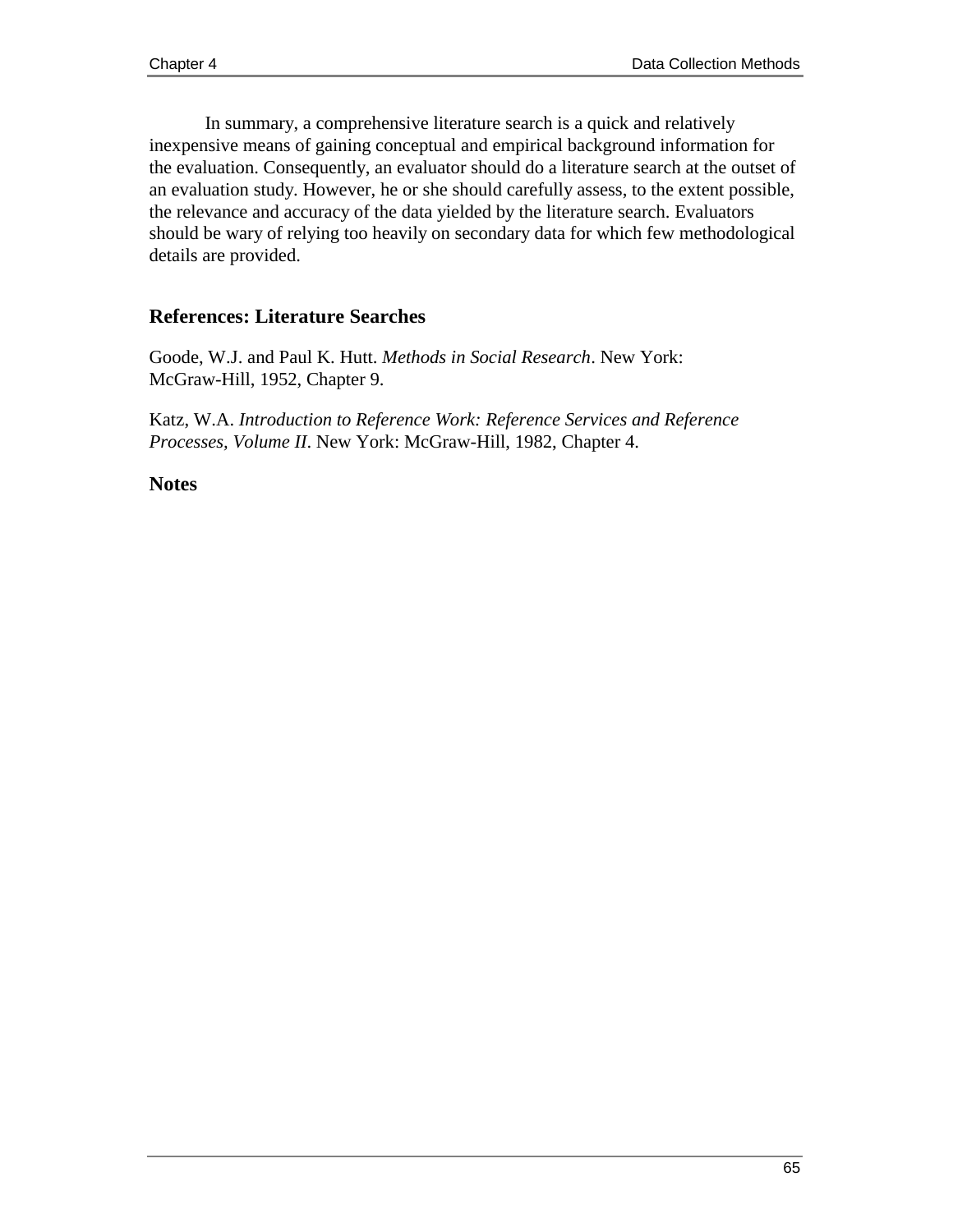## **4.3 File Review**

As with the literature search, a file review is a data collection method aimed at discovering pre-existing data that can be used in the evaluation. A file review, however, seeks insight into the specific program being evaluated. Data already collected on and about the program and its results may reduce the need for new data, much as is the case in a literature search.

Two types of files are usually reviewed: general program files, and files on individual projects, clients and participants. The types of files program managers retain will depend on the program. For example, a program subsidizing energy conservation projects might produce files on the individual projects, the clients (those who initiated the project) and the participants (those who worked on the project). On the other hand, a program providing training to health professionals in northern communities may only retain the individual files on the health professionals who attended the training sessions. The distinction between types of files retained leads to two different types of file review: general reviews of program files and more systematic reviews of individual project, client or participant files.

File reviews can cover the following types of program documents:

- Cabinet documents, documents about memoranda of understanding negotiated and implemented with the Treasury Board, Treasury Board submissions, departmental business plans or performance reports, reports of the Auditor General and minutes of departmental executive committee meetings;
- administrative records, which include the size of program or project, the type of participants, the experience of participants, the post-project experience, the costs of the program or project, and the before-and-after measures of participants' characteristics;
- participants' records, which include socio-economic data (such as age, sex, location, income and occupation), critical dates (such as entry into a program), follow-up data, and critical events (such as job and residence changes);
- project and program records, including critical events (such as start-up of projects and encounters with important officials), project personnel (such as shifts in personnel), and events and alterations in project implementation; and
- financial records.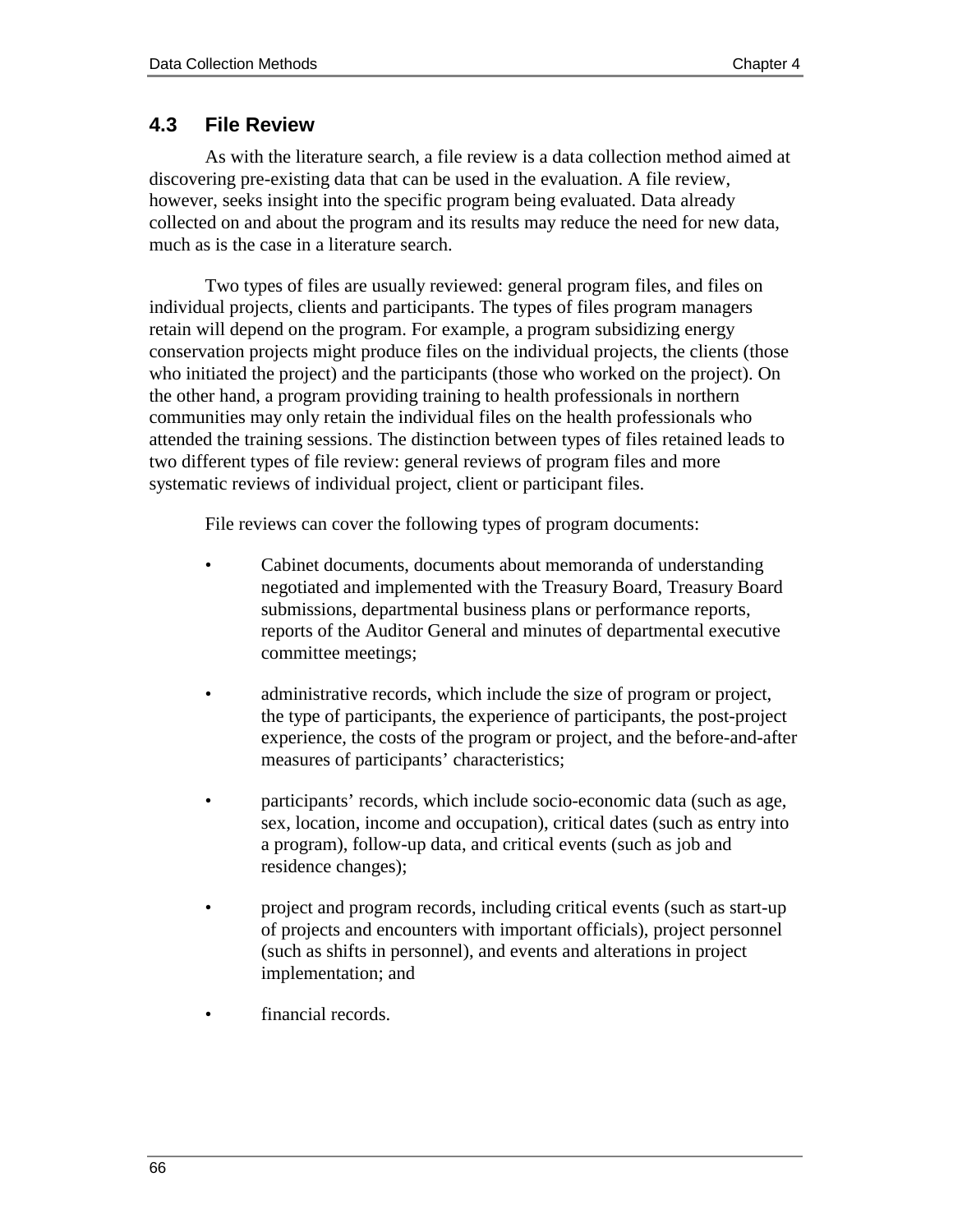File data may be retained by a program's computerized management information system or in hard copy. The file data may also have been collected specifically for evaluation purposes if there is an agreement beforehand on an evaluation framework.

#### **Strengths and Weaknesses**

File reviews can be useful in at least three ways.

1. A review of general program files can provide invaluable background data and information on the program and its environment and hence put program results in context

A file review can provide basic background information about the program (such as program terms, history, policies, management style and constraints) that ensures the evaluator's familiarity with the program. As well, such a review can provide key information for outside experts in the program area (see Section 4.6) and provide input to a qualitative analysis (see Section 5.4).

2. A review of individual or project files can indicate program results.

For example, in a study of an international aid program, project files can provide results measures such as product/capital ratio, value added/unit of capital, productivity of capital employed, capital intensity, employment/unit of capital, value added/unit of total input, and various production functions. Although these measures do not directly assess program effectiveness, they are indicators that could serve as inputs into the evaluation. Data of this kind may be sufficient for a cost-benefit or cost-effectiveness analysis (see Section 5.6).

3. A file review may produce a useful framework and basis for further data gathering.

A file review, for example, may establish the population (sampling frame) from which the survey sample is to be drawn. Background information from the files may be used in designing the most powerful sample, and in preparing the interviewer for an interview. Asking for information on a survey that is already available in files is a sure way of discouraging cooperation; the available file information should be assembled before the survey.

In terms of feasibility, a file review has major strengths.

A file review can be relatively economical.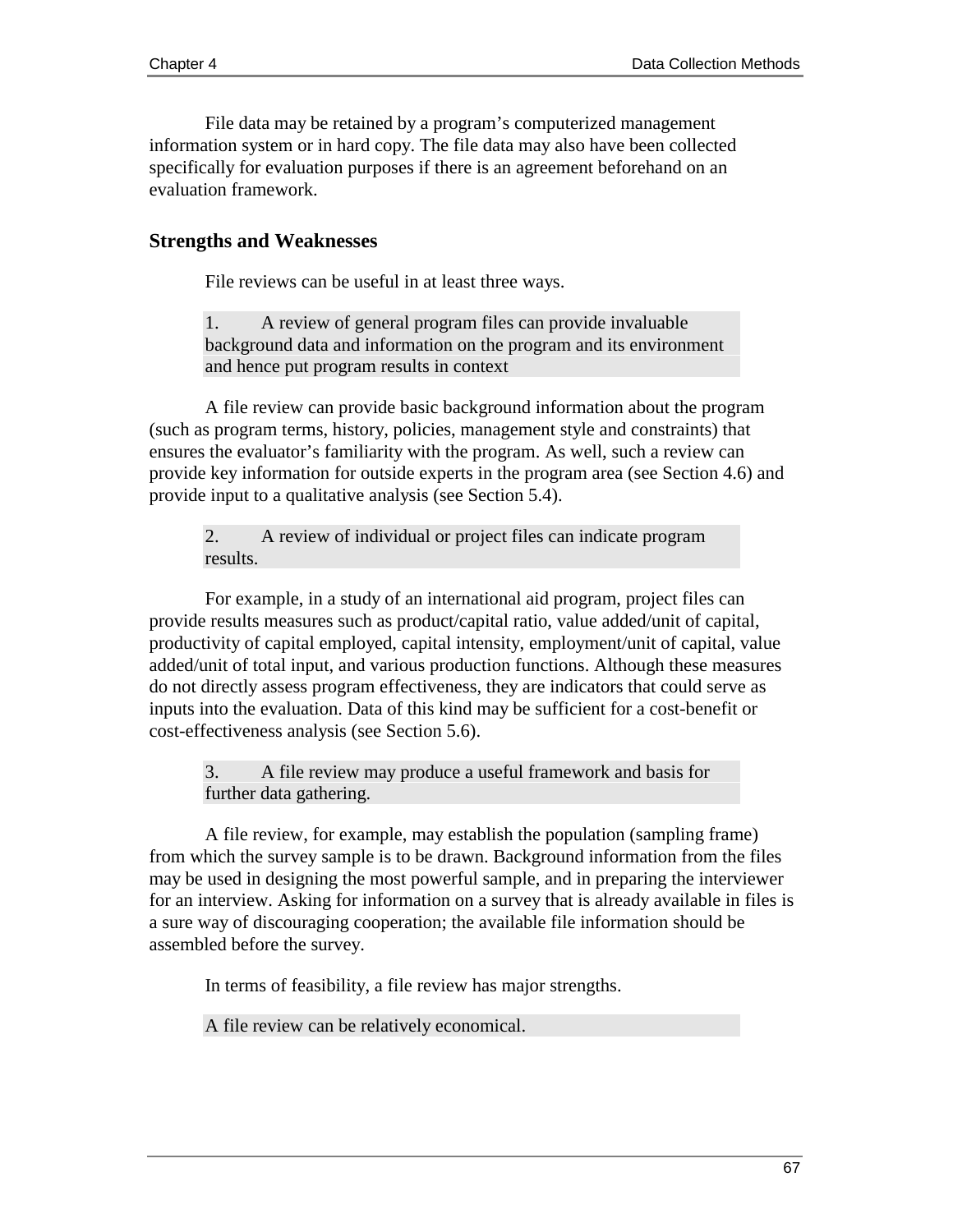There is minimal interference with individuals and groups outside the program administration. As with a literature search, file reviews are a basic and natural way of ensuring an evaluator's familiarity with the program. Furthermore, an initial file review ensures that the evaluator does not collect new and more expensive data when adequate data already exist.

There are, however, certain problems associated with a file review.

Program files are often incomplete or otherwise unusable.

More often than not, a central filing system is relegated to a secondary position, containing brief memos from committees, agendas of final decisions and so forth. In retrospect, these files tell an incomplete story.

When researching the material that has given shape to a policy, program or project, the evaluator may find that this information is contained in files held by separate individuals, instead of in a central repository for program files. This can create several problems. For instance, experience suggests that once the project life-cycle moves beyond a working group's terms of reference, participating individuals will dispense with their files instead of keeping them active. Similarly, when a particular person stops participating in the project's implementation, his or her files are often lost; and because of the rapidly shifting role of participants at the outset of a program, this may significantly affect the comprehensiveness of files on the program.

A file review rarely yields information on control groups, except in special cases, such as when files on rejected applicants to a program exist.

To assess impact effectively, evaluators must have access to a control group of some sort. For a file review, this implies a requirement for file information about program participants before they entered the program, or information about non-participants. It is rare for such information to exist, except where an evaluation framework was approved and implemented beforehand. The lack of such data may make it necessary to collect new data, but these data may not be comparable with the original file data.

A file review can, however, provide information on control groups when program levels vary (which is useful for a post-program-only different treatment design). It may also yield the basic information needed to identify and select a control group.

Despite its limitations, **a file review should always be undertaken** as part of an evaluation assessment, in order to determine the type of data available and their relevance to the evaluation issues. This exercise will also yield information necessary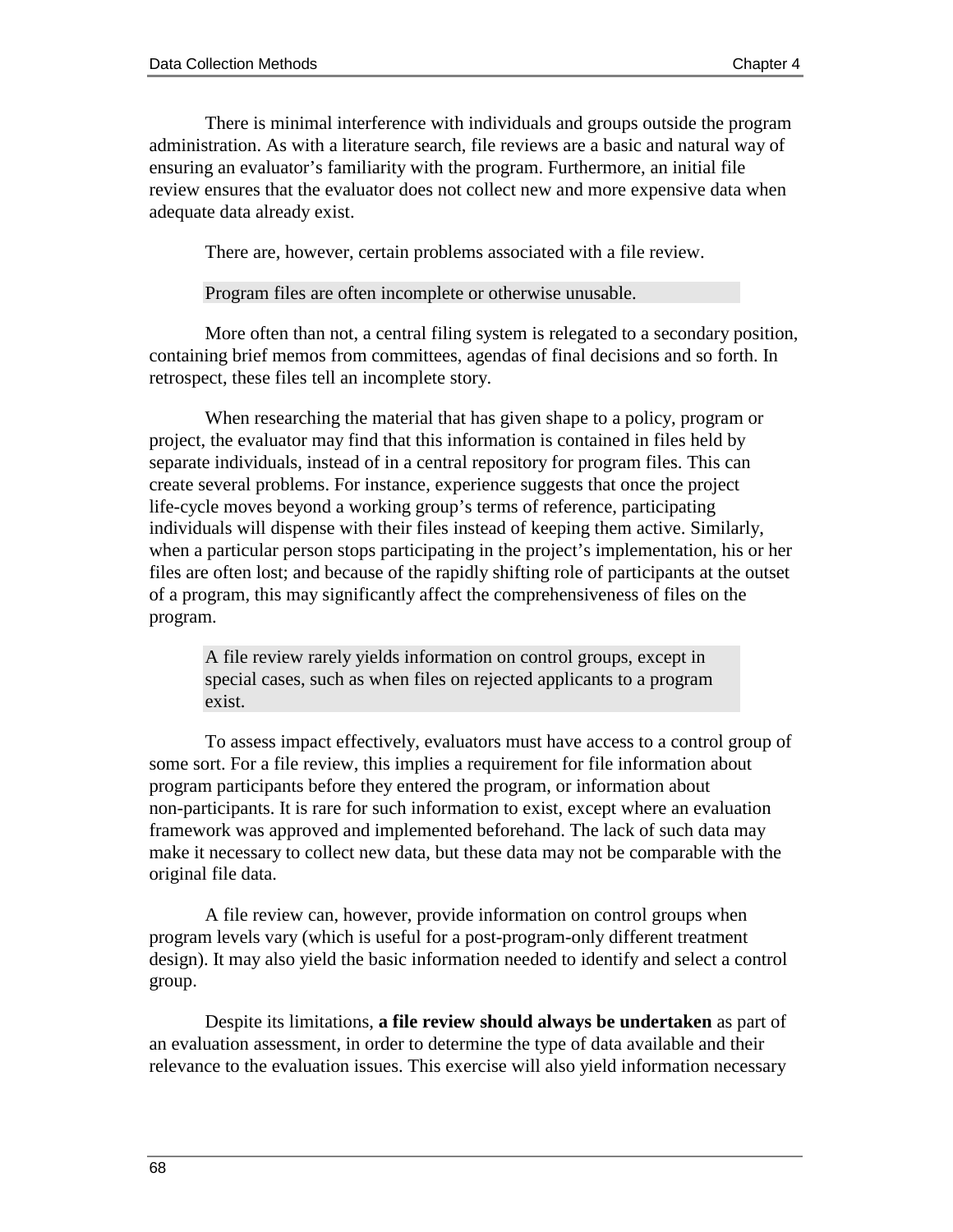for addressing specific evaluation issues (such as, background information and potential indicators of program results).

# **References: Secondary Data Analysis**

Boruch, R.F., *et al*. *Reanalyzing Program Evaluations – Policies and Practices for Secondary Analysis for Social and Education Programs*. San Francisco: Jossey-Bass, 1981.

Weisler, Carl E., U.S. General Accounting Office. *Review Topics in Evaluation: What Do You Mean by Secondary Analysis*?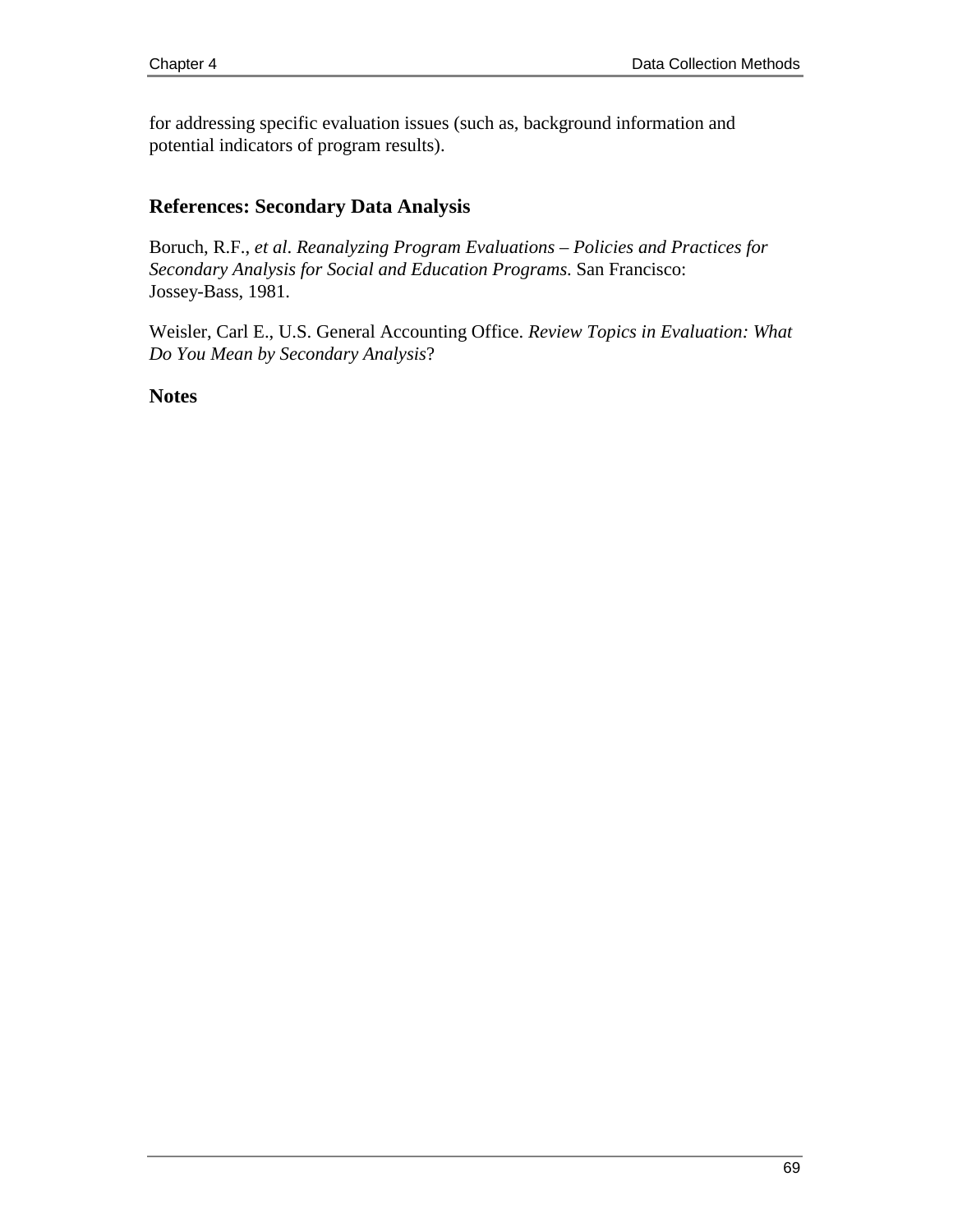# **4.4 Observations**

"Seeing is believing" as the old saying goes; direct observation generally provides more powerful evidence than that which can be obtained from secondary sources. Going into the "field" to observe the evaluation subject first-hand can be an effective way of gathering evidence. The results of field observation, recorded through photos or videos, can also be helpful and may have a powerful impact on the reader if used in the evaluation report.

Observation involves selecting, watching and recording objects, events or activities that play a significant part in the administration of the program being evaluated. The observed conditions can then be compared with some pre-established criteria and the deviations from this criteria analyzed for significance.

In some cases, direct observation can be an essential tool for gaining an understanding of how the program functions. For example, a team evaluating customs clearance at airports might observe long lines of incoming passengers whenever two 747s arrive at the same time. Such peak-load problems would hinder the effectiveness of inspection, as well as the quality of service. Another example might be a case where dangerous chemicals were stored improperly, indicating unsafe working conditions for staff and a violation of health and safety regulations. Neither of these findings would have become apparent from examining written records only.

Observational data describe the setting of a program, the activities that take place in the setting, the individuals who participate in the activities and the meaning of these activities to the individuals. The method has been extensively used by behavioural scientists, such as anthropologists and social psychologists. It enables an evaluator to obtain data about a program and its impact holistically.

The technique involves on-site visits to locations where the program is operating to observe activities and to take notes. Program participants and staff may or may not know that they are being observed.

Observations should be written up immediately after the visit and should include enough descriptive detail to allow the reader to understand what has occurred and how it occurred. Descriptions must be factual, accurate and thorough, without being filled with irrelevant items. Observational data are valuable in evaluation projects because evaluators and users can understand program activities and effects through detailed descriptive information about what occurred and how people have reacted.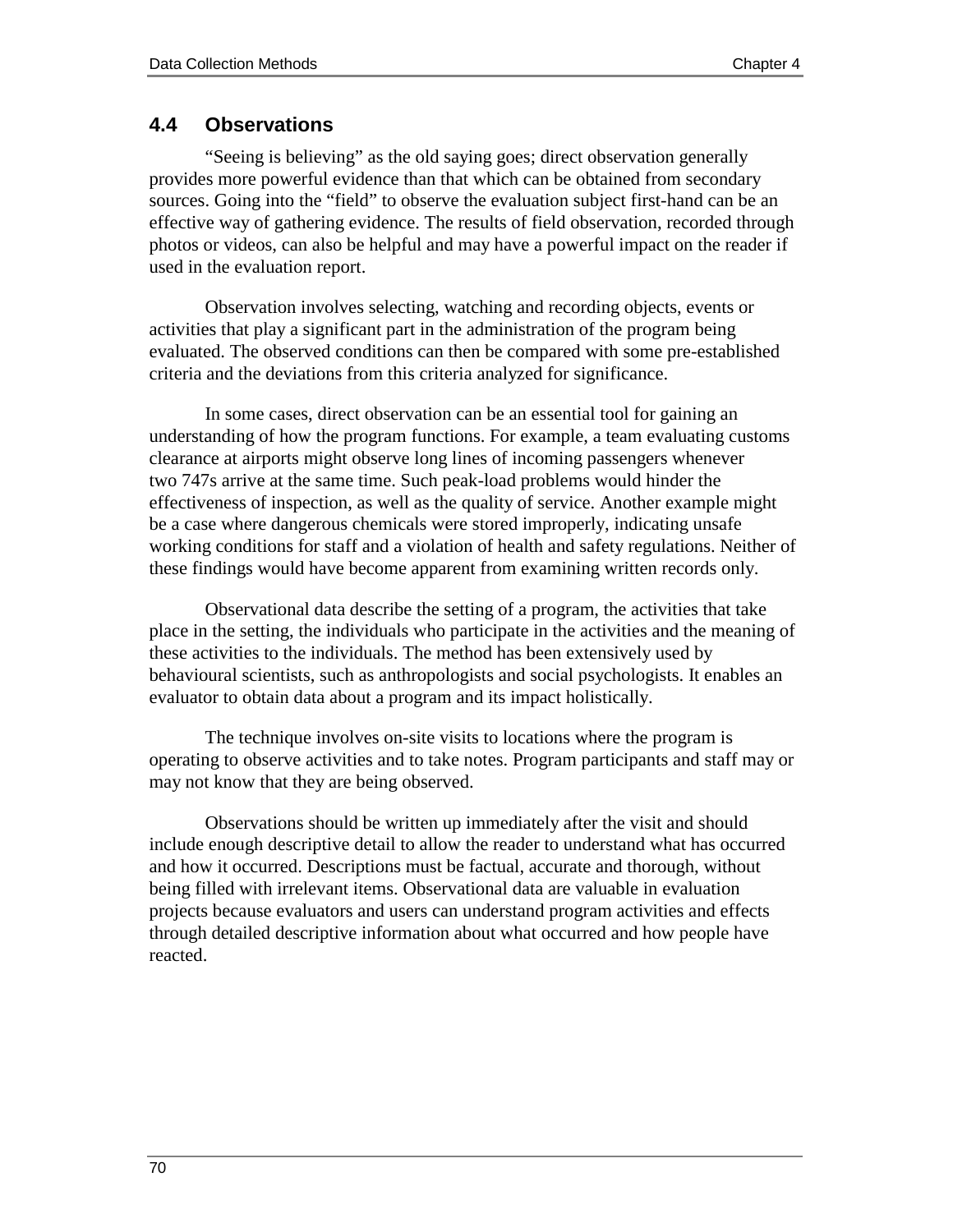#### **Strengths and Weaknesses**

Observation provides only anecdotal evidence unless it is combined with a planned program of data collection. A random walk provides no basis for generalization. Some first-hand observation can be justified in almost every evaluation, but it can be expensive to plan and carry out field trips to collect representative data.

Observation permits the evaluator to understand a program better, particularly when a complex or sophisticated technology or process is involved. Through direct, personal observation, evaluators are able to create for themselves a complete picture of the program's functioning. Furthermore, direct observation permits the evaluator to move beyond the selective perceptions gained through such means as interviews. Evaluators, as field observers, will also have selective perceptions, but by making their own perceptions part of the data available, evaluators may be able to present a more comprehensive view of the program.

The evaluator will have the chance to see things that may escape staff members or issues that they are reluctant to raise in an interview.

Most organizations involve routines which participants take for granted. Subtleties may be apparent only to those not fully immersed in these routines. This often makes it possible for an outsider, in this case the evaluator, to provide a "fresh" view. Similarly, outsiders may observe things that participants and staff are unwilling to discuss in an interview. Thus, direct experience with and observations of the program will allow evaluators to gain information that might otherwise be unavailable.

The reliability and validity of observations depend on the skills of the observer and on the observer's awareness of any bias he or she brings to the task.

Direct observation cannot be repeated: another person carrying out a similar set of on-site observations may observe the same phenomena differently. This implies limits to both the internal and external validity of the direct observation data.

Program staff may behave quite differently from their usual patterns if they know that they are being observed by an evaluator.

The evaluator must be sensitive to the fact that staff, participants or both may act differently if they know they are being observed. Evaluators should take appropriate steps to prevent this problem from occurring, or to account for its effect.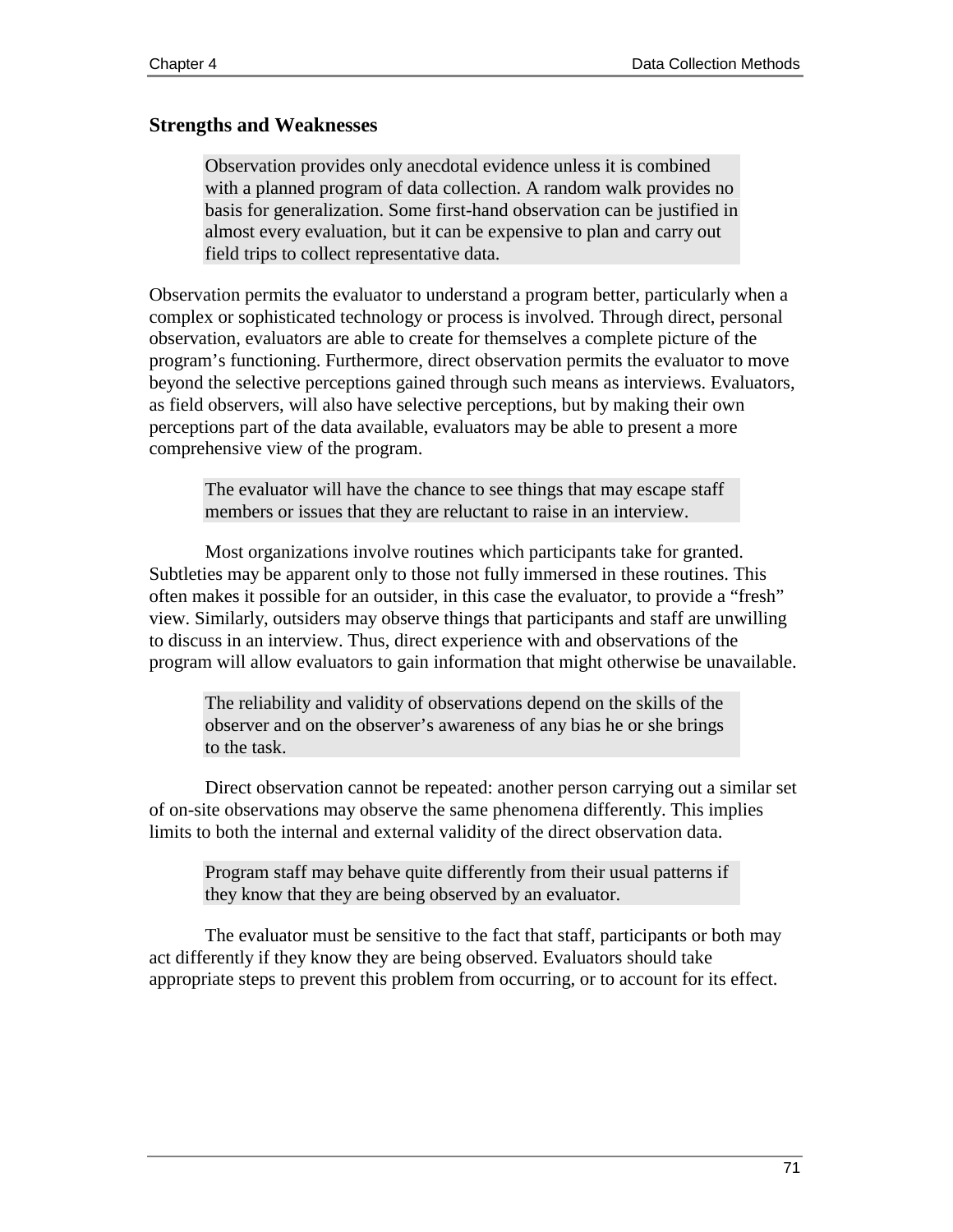## **References: Observations**

Guba, E.G. "Naturalistic Evaluation." In Cordray, D.S., *et al*., eds. *Evaluation Practice in Review*. V. 34 of *New Directions for Program Evaluation.* San Francisco: Jossey-Bass, 1987.

Guba, E.G. and Y.S. Lincoln. *Effective Evaluation: Improving the Usefulness of Evaluation Results through Responsive and Naturalistic Approaches.* San Francisco: Jossey-Bass, 1981.

Office of the Auditor General of Canada. *Bulletin 84-7*: *Photographs and Other Visual Aids*. (While aimed at the end use of photographs in the annual report, this bulletin also helps explain what makes an effective photograph for evidence purposes.)

Patton, M.Q. *Qualitative Evaluation Methods.* Thousand Oaks: Sage Publications, 1980.

Pearsol, J.A., ed. "Justifying Conclusions in Naturalistic Evaluations," *Evaluation and Program Planning.* V. 10, N. 4, 1987, pp. 307-358.

V.Van Maasen, J., ed. *Qualitative Methodology*. Thousand Oaks: Sage Publications, 1983.

Webb, E.J., *et al. Nonreactive Measures in the Social Sciences*,  $2<sup>nd</sup>$  edition. Boston: Houghton Mifflin, 1981.

Williams, D.D., ed. *Naturalistic Evaluation.* V. 30 of *New Directions for Program Evaluation.* San Francisco: Jossey-Bass, 1986.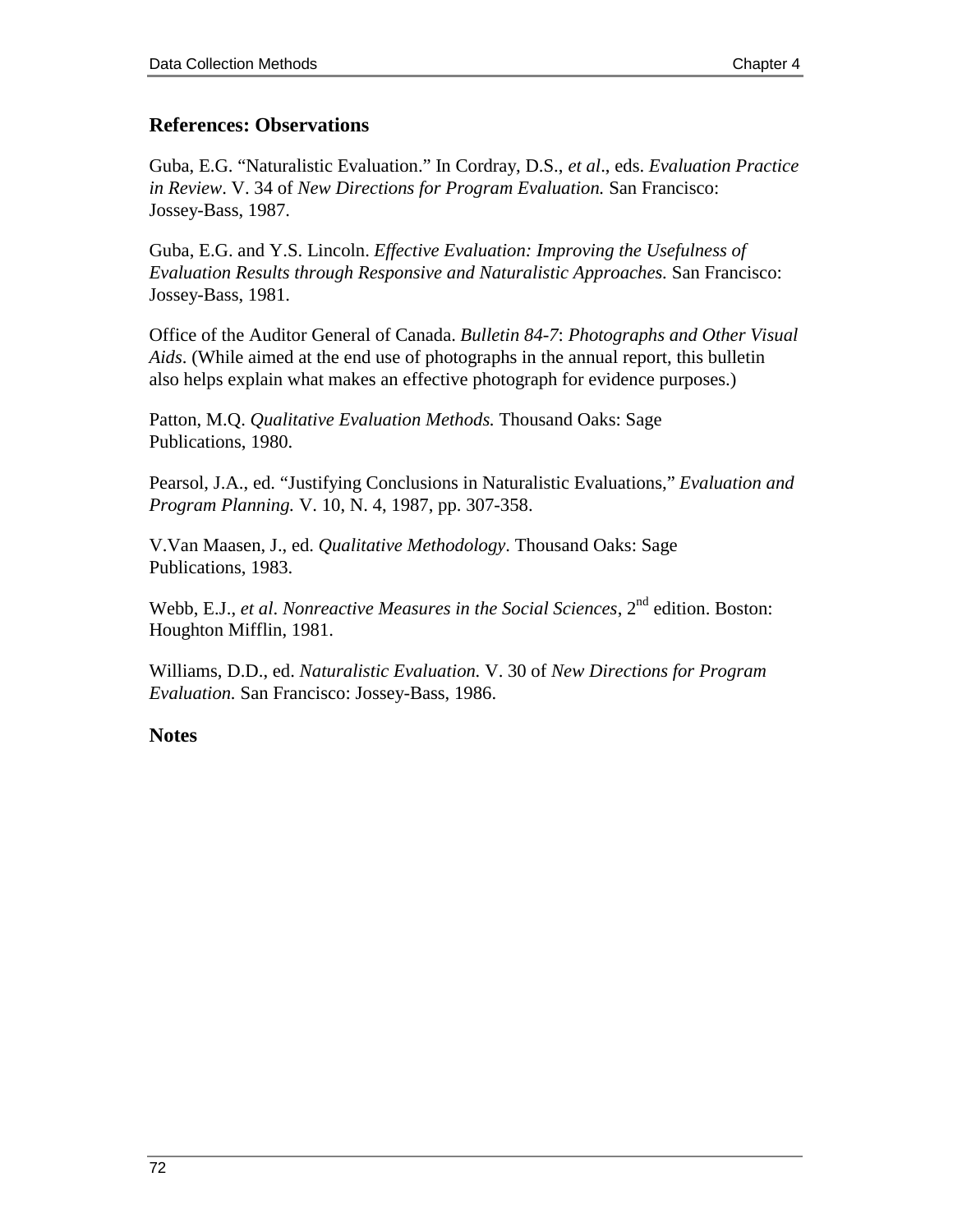# **4.5 Surveys**

Surveys, in an evaluation context, are systematic ways of collecting primary data—quantitative, qualitative or both—on a program and its results from persons (or from other sources, such as files) associated with the program. The term "survey" refers to a planned effort to collect needed data from a sample (or a complete census) of the relevant population. The relevant population is composed of those persons from whom the data and information are required. When properly conducted, a survey offers an efficient and accurate means of ascertaining the characteristics (physical and psychological) of almost any population of interest.

Surveys are used extensively in evaluation because of their versatility. In fact, surveys can be used to gather data on almost any issue. Nevertheless, surveys provide the input data to some other analytic technique; a survey on its own is not an evaluation strategy, but rather a data collection method.

Developing a survey for use in an evaluation requires care and expertise. Numerous textbooks, some of which are listed at the end of this chapter, explain how to develop a useful survey. In Appendix 1, the basic elements of survey research are described and discussed. What follows here is a brief description of how surveys should be used in evaluation.

Evaluators should follow three basic steps before implementing a survey. First, define the evaluation information needs. Second, develop the instrument to meet these needs. And third, pre-test the instrument. These steps, in fact, apply to all data collection techniques. They are discussed here because surveys are such a common presence in evaluative work.

# **(a) Defining the Evaluation Information Needs**

The first and most fundamental step in preparing a survey is to identify, as precisely as possible, what specific information will address a given evaluation issue.

First, the evaluator must thoroughly understand the evaluation issue so that he or she can determine what kind of data or information will provide adequate evidence. The evaluator must consider what to do with the information once it has been collected. What tabulations will be produced? What kinds of conclusions will the evaluator want to draw? Without care at this stage, one is likely to either gather too much information or to find out afterward that key pieces are missing.

Next, the evaluator must ensure that the required data are not available elsewhere, or cannot be collected more efficiently and appropriately by other data collection methods. In any program area, there may be previous or current surveys. A literature search is therefore essential to determine that the required data are not available elsewhere.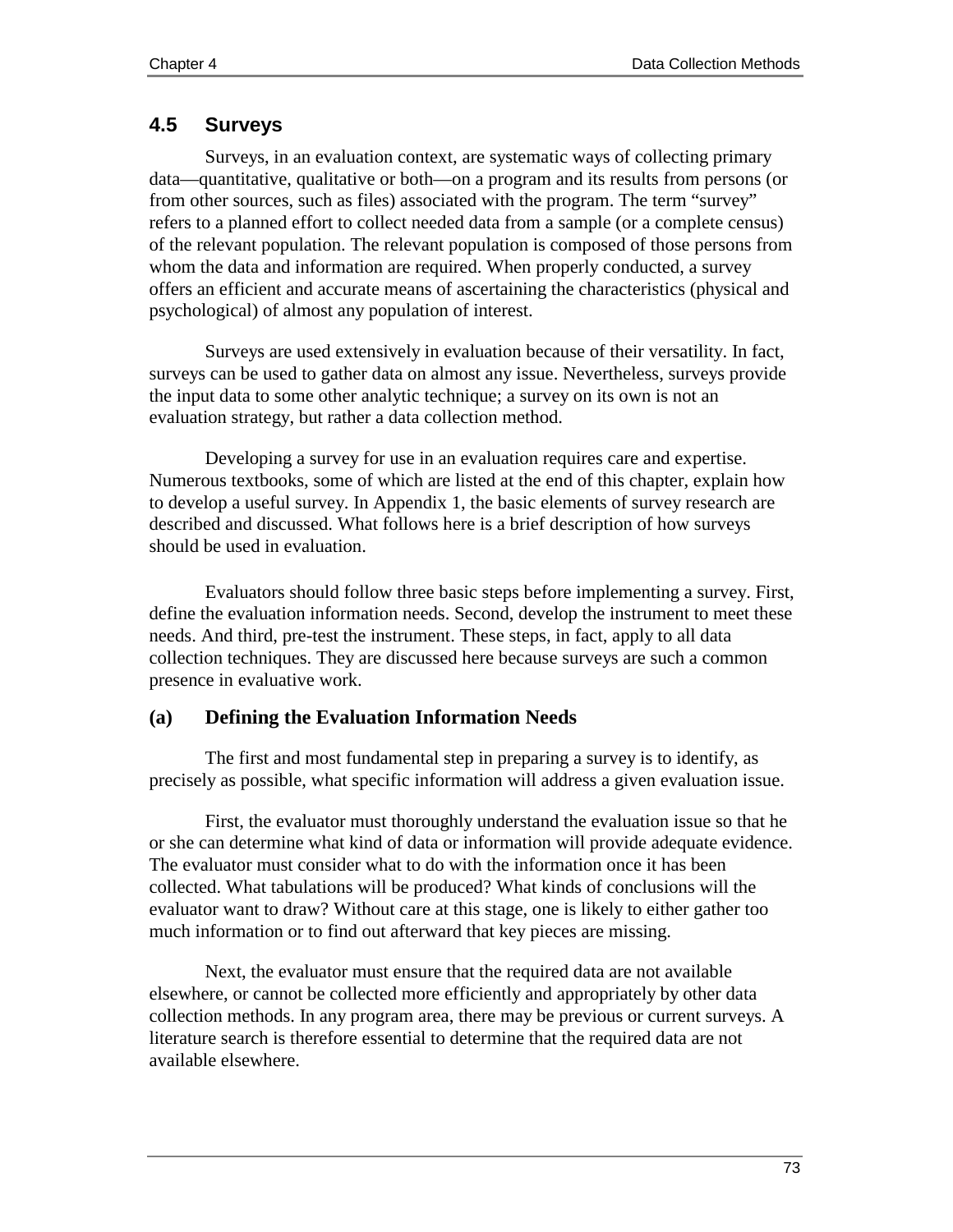A third consideration relates to economy and efficiency. There is always a temptation to gather "nice-to-know" information. The evaluator should realize that defining the scope and nature of a survey determines in large part its cost and that collecting "extra" data will add to the total cost.

## **(b) Developing the Survey**

The development of the actual survey is discussed in Appendix 1, "Survey Research." It involves determining the sample, deciding on the most appropriate survey method and developing the questionnaire. These steps tend to be iterative rather than sequential, based on information needs as they are determined.

## **(c) Pre-testing the Survey**

Surveys that have not been properly pre-tested often turn out to have serious flaws when used in the field. Pre-test a representative sample of the survey population to test both the questionnaire and the procedures to be used in conducting the survey. Pre-testing will provide information on the following.

*• Clarity of questions*

Is the wording of questions clear? Does every respondent interpret the question in the same way? Does the sequence of questions make sense?

*• Response rate*

Is there any question that respondents find objectionable? Does the interview technique annoy respondents? Do respondents refuse to answer parts of the questionnaire?

*• Time and length*

How long does the questionnaire take to complete?

*• Survey method*

If the survey is conducted by mail, does it yield an adequate response rate? Does a different method yield the required response rate?

#### **Strengths and Weaknesses**

The strengths and weaknesses of various survey methods are discussed in Section A.5 of Appendix 1. Nevertheless, some general points are made here.

A survey is a very versatile method for collecting data from a population.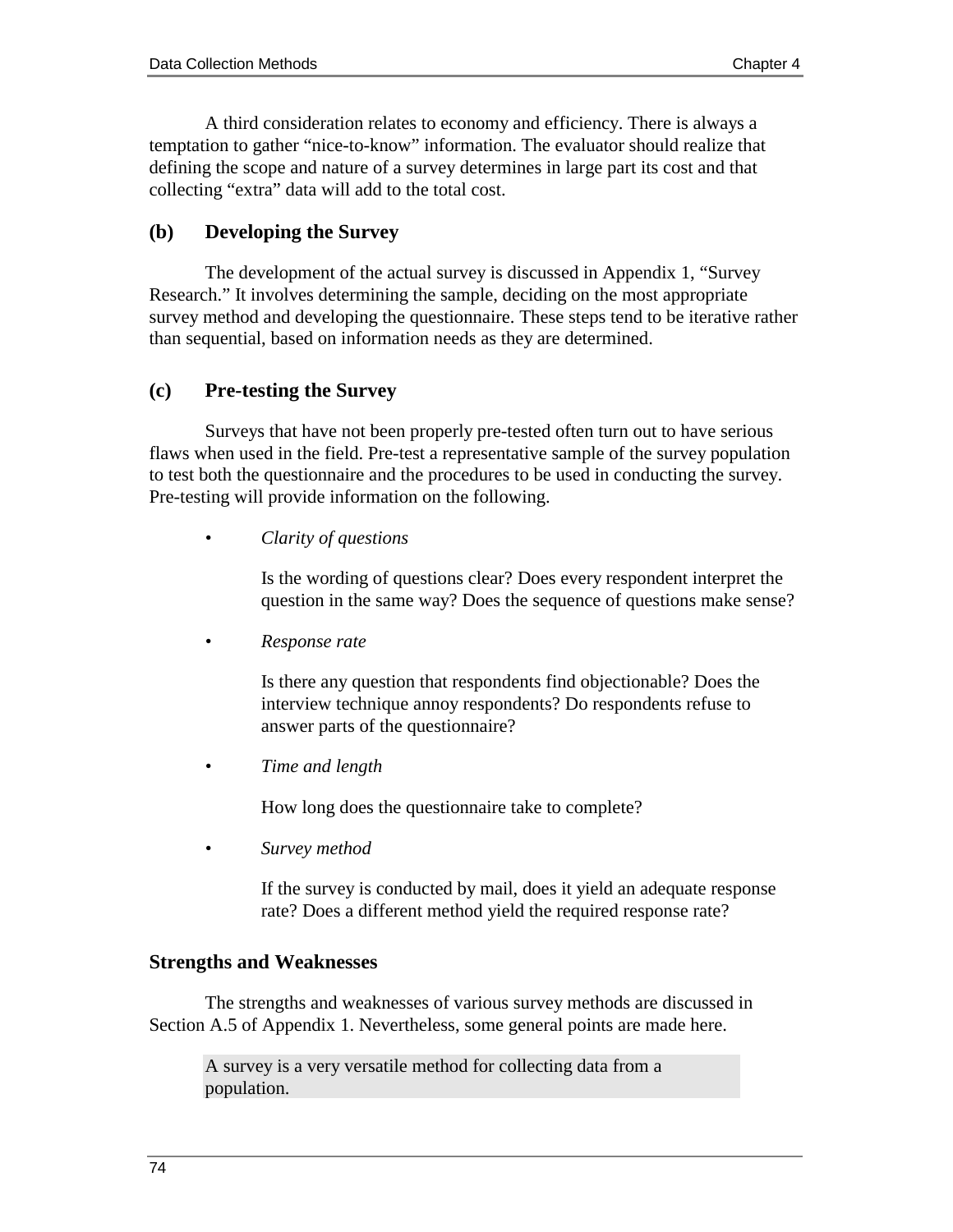Using a survey, one can obtain attitudinal data on almost any aspect of a program and on its results. The target population can be large or small and the survey can involve a time series of measurements or measurements across various populations.

When properly done, a survey produces reliable and valid information.

A great number of sophisticated techniques are available for conducting surveys. Many books, courses, experts and private-sector consulting firms are available to help ensure that the information collected is pertinent, timely, valid and reliable.

However, as a data collection method, surveys do have several drawbacks.

Surveys require expertise in their design, conduct and interpretation. They are easily misused, resulting in invalid data and information.

Survey procedures are susceptible to a number of pitfalls that threaten the reliability and validity of the data collected: sampling bias, non-response bias, sensitivity of respondents to the questionnaire, interviewer bias and coding errors. Each potential problem must be controlled for. Statistics Canada has prepared a compendium of methods that can be used to assess the quality of data obtained from surveys (1978).

Surveys must be rigorously controlled for quality. Often, evaluators will contract out survey field work. In these instances, it is wise to test the contractor's work through independent call backs to a small sample of respondents.

#### **References: Surveys**

Babbie, E.R. *Survey Research Methods*. Belmont: Wadsworth, 1973.

Bradburn, N.M. and S. Sudman. *Improving Interview Methods and Questionnaire Design*. San Francisco: Jossey-Bass, 1979.

Braverman, Mark T. and Jana Kay Slater. *Advances in Survey Research*. V. 70 of *New Directions for Program Evaluation*. San Francisco: Jossey-Bass, 1996.

Dexter, L.A. *Elite and Specialized Interviewing*. Evanston, IL: Northwestern University Press, 1970.

V.Fowler, Floyd J. *Improving Survey Questions: Design and Evaluation.* Thousand Oaks: Sage Publications, 1995.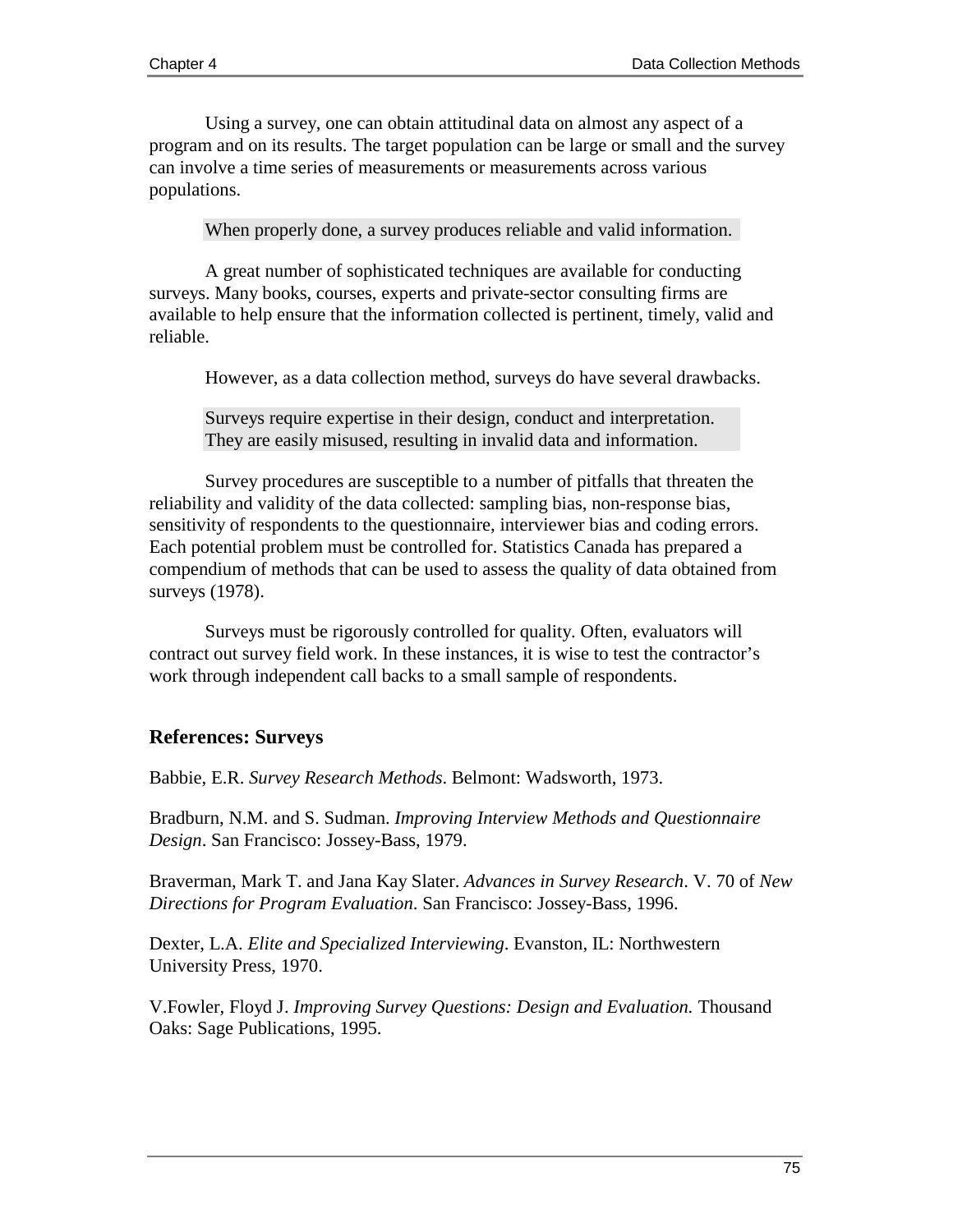Gliksman, Louis, *et al*. "Responders vs. Non-Responders to a Mail Survey: Are They Different?" *Canadian Journal of Program Evaluation*. V. 7, N. 2, October-November 1992, pp. 131-138.

Kish, L. *Survey Sampling*. New York: Wiley, 1965.

Robinson, J.P. and P.R. Shaver. *Measurement of Social Psychological Attitudes*. Ann Arbor: Survey Research Center, University of Michigan, 1973.

Rossi, P.H., J.D. Wright and A.B. Anderson, eds. *Handbook of Survey Research*. Orlando: Academic Press, 1985.

Statistics Canada. *A Compendium of Methods for Error Evaluation in Consensus and Surveys*. Ottawa: 1978, Catalogue 13.564E.

Statistics Canada. *Quality Guidelines*, 2<sup>nd</sup> edition. Ottawa: 1987.

Treasury Board of Canada, Secretariat. *Measuring Client Satisfaction: Developing and Implementing Good Client Satisfaction Measurement and Monitoring Practices*. Ottawa: October 1991.

Warwick, D.P. and C.A. Lininger. *The Survey Sample: Theory and Practice*. New York: McGraw-Hill, 1975.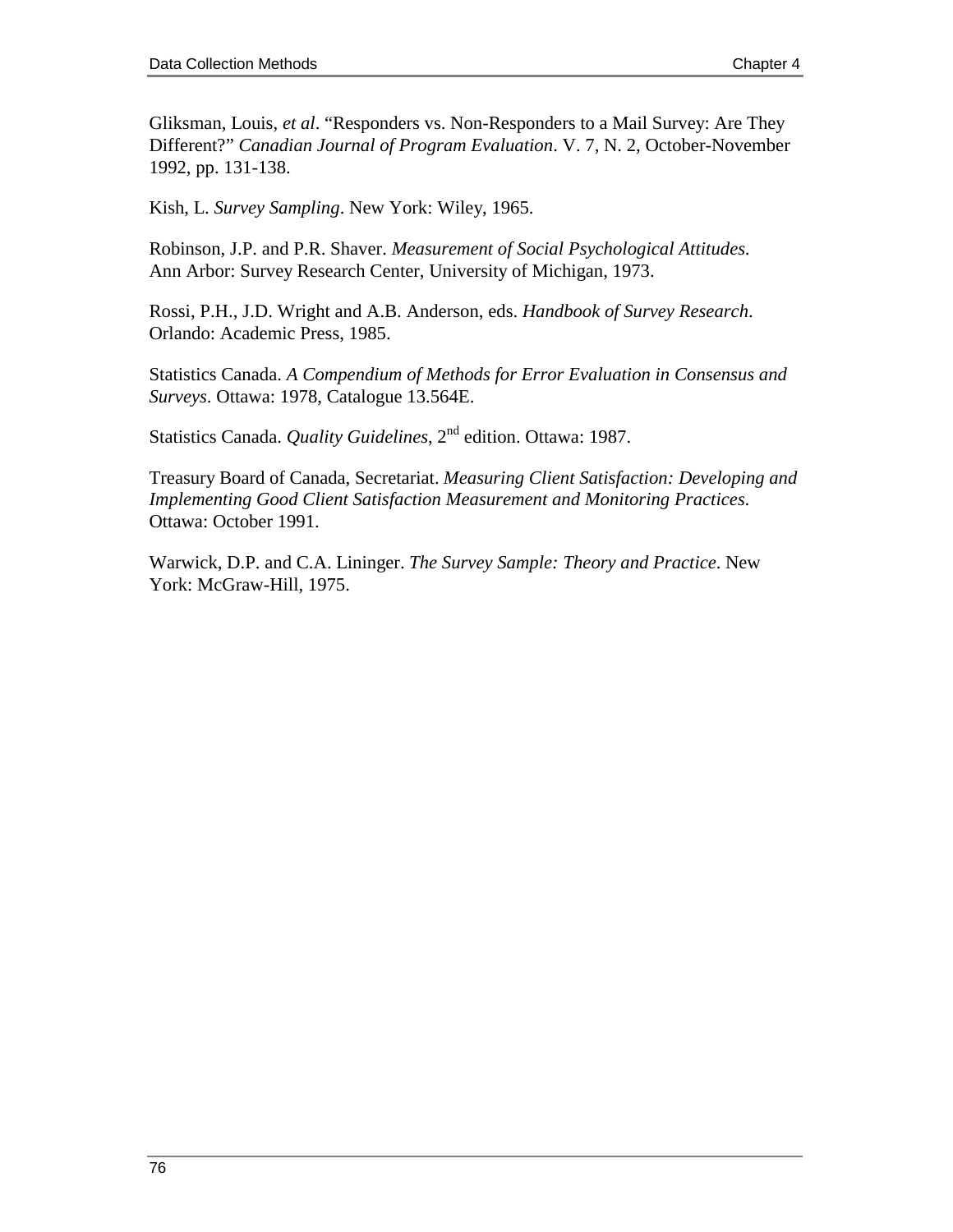# **4.6 Expert Opinion**

Expert opinion, as a data gathering technique, uses the perceptions and knowledge of experts in given functional areas as evaluation information. Essentially, this method consists of asking experts in a given subject area for their opinions on specific evaluation issues. Evaluators use this information to determine program outcomes. Eliciting opinions from experts is really a specific type of survey, and all the comments described in the survey section are relevant here. However, because of the frequent use of this technique, a separate discussion of it is warranted.

Note that expert opinion is a method best suited to supplementing (or replacing, in the absence of more objective indicators) other measures of program outcomes. It should be emphasized that expert opinion is a data collection method. It does not refer to the use of an expert on the evaluation team, but rather to the use of experts as a source of data for addressing evaluation issues.

Expert opinions can be collected and summarized systematically, though the results of this process will remain subjective. For example, suppose an evaluator was trying to measure how a particular support program advanced scientific knowledge. One way of measuring this hard-to-quantify variable would be through questions put to appropriate scientific experts. Using specific survey methods, which can be administered through the mail or personal interviews, the evaluator could obtain quantitative measures. The procedures used could either be a one-shot survey, an interactive method such as Delphi (see Linstone and Turoff, 1975) or a qualitative controlled feedback process (see Press, 1978).

# **Strengths and Weaknesses**

Expert opinion can be used to carry out measurements in areas where objective data are deficient. It is a relatively inexpensive and quick data collection technique.

Because of its flexibility and ease of use, expert opinion can be used to gauge almost any program outcome or, indeed, any aspect of a program. Its credibility is enhanced if it is done as systematically as possible. Expert opinion is, however, subject to several serious drawbacks.

There may be a problem in identifying a large enough group of qualified experts if the evaluator wishes to ensure statistical confidence in the results.

There may be a problem in obtaining agreement from the interested parties on the choice of experts.

Experts are unlikely to be equally knowledgeable about a subject area, and so weights should be assigned to the results.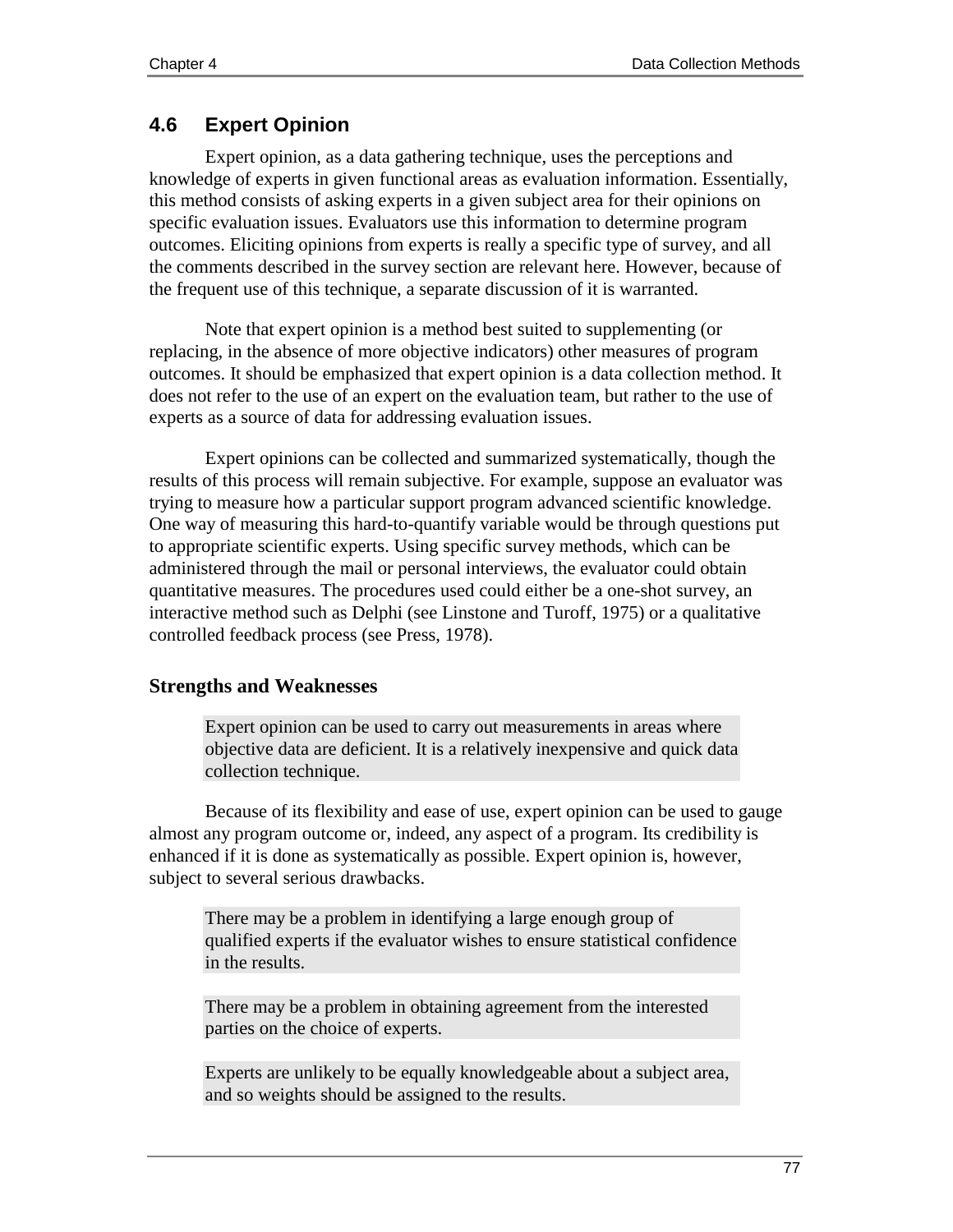Although there are statistical methods that try to adjust for unequal expertise by using weights, these methods are fairly imprecise. Thus, the evaluator runs the risk of treating all responses as equally important.

As with any verbal scaling, the validity of the measurement can be questioned.

Different experts may make judgements on different bases, or they may be using numbers in different ways on rating scales. For example, an individual who, on a 1 to 5 scale, rates a project's contribution to scientific knowledge as 3 may view the project no differently than does an individual who rates it at 4. The only difference may be in the way they use numerical scales.

Like any subjective assessment, expert opinion presents a credibility problem.

Disputes over who the experts were and how they were chosen can easily undermine the best collection of expert opinion.

As a result of these weaknesses, expert opinion should not be used as the sole source of data for an evaluation.

# **References: Expert Opinion**

Boberg, Alice L. and Sheryl A. Morris-Khoo. "The Delphi Method: A Review of Methodology and an Application in the Evaluation of a Higher Education Program," *Canadian Journal of Program Evaluation*. V. 7, N. 1, April-May 1992, pp. 27-40.

Delbecq, A.L., *et al*. *Group Techniques in Program Planning: A Guide to the Nominal Group and Delphi Processes.* Glenview: Scott, Foresman, 1975.

Shea, Michael P. and John H. Lewko. "Use of a Stakeholder Advisory Group to Facilitate the Utilization of Evaluation Results," *Canadian Journal of Program Evaluation*. V. 10, N. 1, April-May 1995, pp. 159-162.

Uhl, Norman and Carolyn Wentzel. "Evaluating a Three-day Exercise to Obtain Convergence of Opinion," *Canadian Journal of Program Evaluation*. V. 10, N. 1, April-May 1995, pp. 151-158.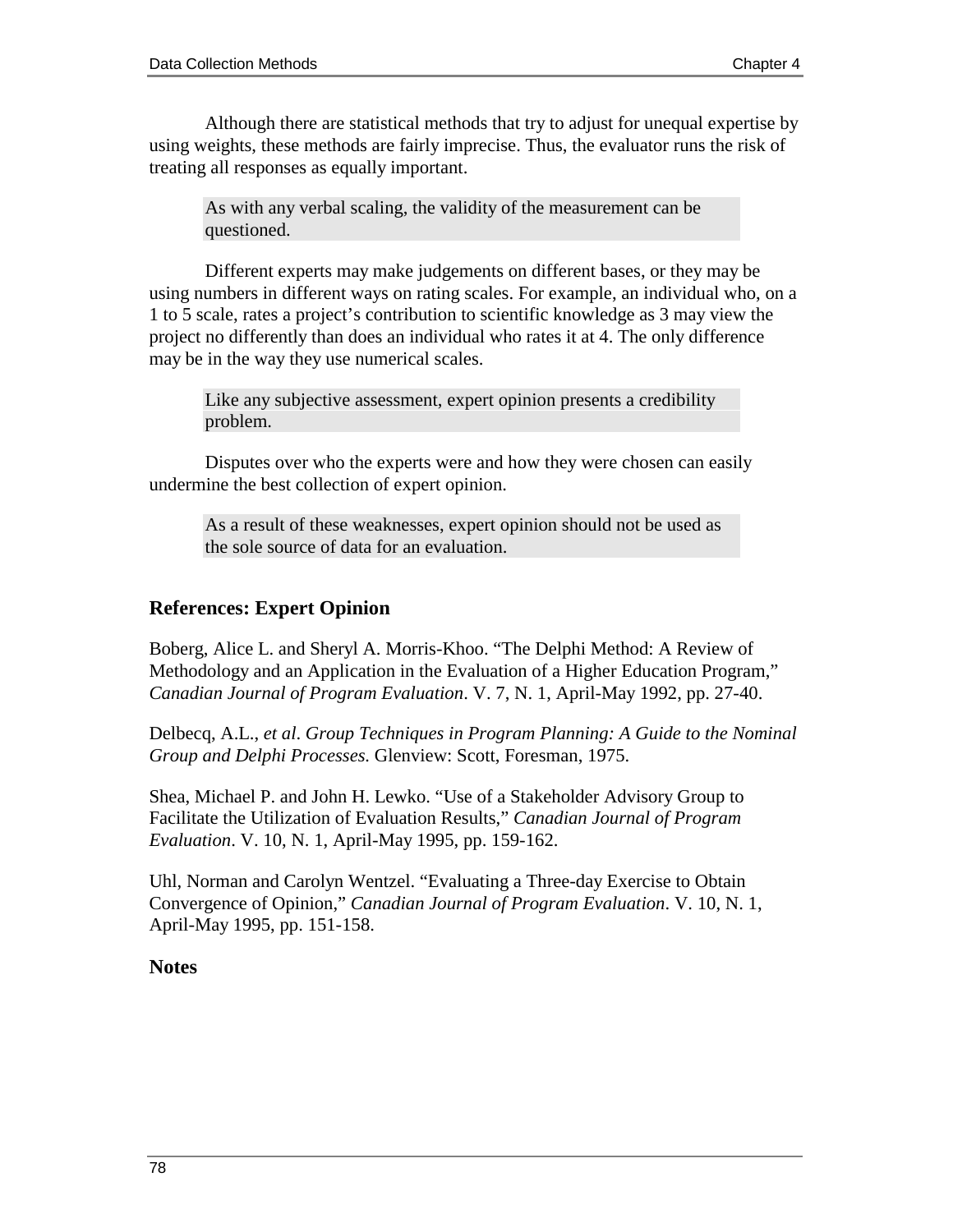# **4.7 Case Studies**

When a program is made up of a series of projects or cases, a sample of "special" case studies can assess (and explain) the results. As with expert opinion, case studies are really a form of survey, but they are also important enough to be dealt with separately.

Case studies assess program results through in-depth, rather than broad, coverage of specific cases or projects. Unlike the data collection techniques discussed so far, a case study usually involves a combination of various data collection methods. Case studies are usually chosen when it is impossible, for budgetary or practical reasons, to choose a large enough sample, or when in-depth data are required.

A case study usually examines a number of specific cases or projects, through which the evaluator hopes to reveal information about the program as a whole. Thus, selecting appropriate cases becomes a crucial step. The cases may be chosen so that the conclusions can apply to the target population. Unfortunately, cases are often chosen in a non-scientific manner (or too few are selected) for valid statistical inferences to be made.

Alternatively, a case may be chosen because it is considered a critical example, perhaps the purported "best case". If a critical case turned out badly, the effectiveness of the whole program might be seriously questioned, regardless of the performance of other cases. Both selection criteria—the representative and critical cases—are discussed below.

Suppose that a determination of the results of an industrial grant can be based only on a detailed examination of corporate financial statements and comprehensive interviews of corporate managers, accountants and technical personnel. These requirements would likely make any large sample prohibitively expensive. The evaluator might then choose to take a small sample of those cases that are felt to represent the whole population. The evaluator could apply the results thereby obtained to the entire population, assuming that similar circumstances prevailed in cases not studied. Of course, this is not always an easy assumption to make; questions or doubts could arise and cast doubt on the credibility of any conclusions reached.

To measure program results, the case study of a critical case may be more defensible than the case study of a representative sample. Suppose, for example, that one company received most of the program's total funds for a given industrial project. Assessing the effect of the grant on this project—did it cause the project to proceed, and if so, what benefits resulted—may go a long way toward measuring overall program results. Thus, the critical case study can be a valid and important tool for program evaluation.

However, case studies are usually used in evaluation less for specific measurement than for insight into how the program operated, and why things happened as they did.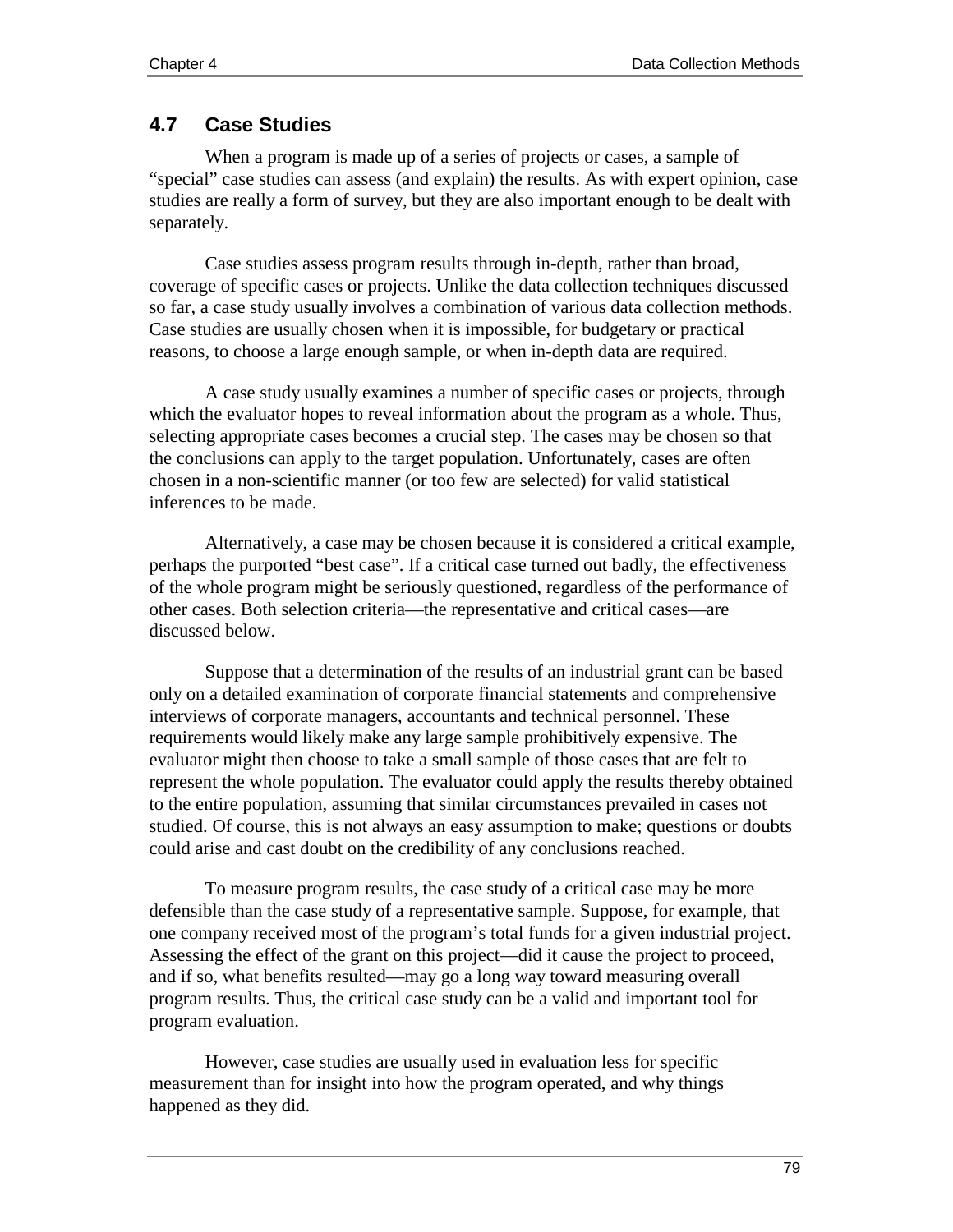More often than not, the results are not as straightforward as anticipated. Evaluators may claim that these unanticipated results are the result of "complex interactions", "intervening variables" or simply "unexplained variance". What this typically means is that some important factor was overlooked at the evaluation assessment stage. This is likely to happen fairly often because prior knowledge of the process that links inputs to outputs to outcomes is seldom complete. However, this knowledge is relatively important and evaluators can gain it by using evaluation data collection methods that provide insights into the unanticipated; the case study method is clearly one of these.

In fact, case studies can be used for many purposes, including the following:

- to explore the manifold consequences of a program;
- to add sensitivity to the context in which the program actions are taken;
- to identify relevant "intervening variables"; and
- to estimate program consequences over the long term (Alkin, 1980).

#### **Strengths and Weaknesses**

Case studies allow the evaluator to perform an in-depth analysis that would not be possible with more general approaches.

This is probably the most important attribute of case studies, since practical considerations often limit the amount of analysis that can be done with broader approaches. The depth of analysis often makes the results of a case study quite valuable. In addition, case studies can generate explanatory hypotheses for further analysis.

Case studies are typically expensive and time consuming to carry out. It is, therefore, usually not possible to analyze a statistically reliable sample of cases. As a result, the set of case studies will usually lack a statistical basis from which to generalize the conclusions.

The in-depth analysis possible with case studies usually requires significant resources and time, limiting the number which can be carried out. Hence, they are not normally expected to provide results that can be generalized statistically. Their main function is, rather, to provide a broader overview and insights into the unfolding of the program. Because of this, it is usually recommended that case studies be carried out before (or at least in parallel with) other, more generalizable, procedures for collecting data.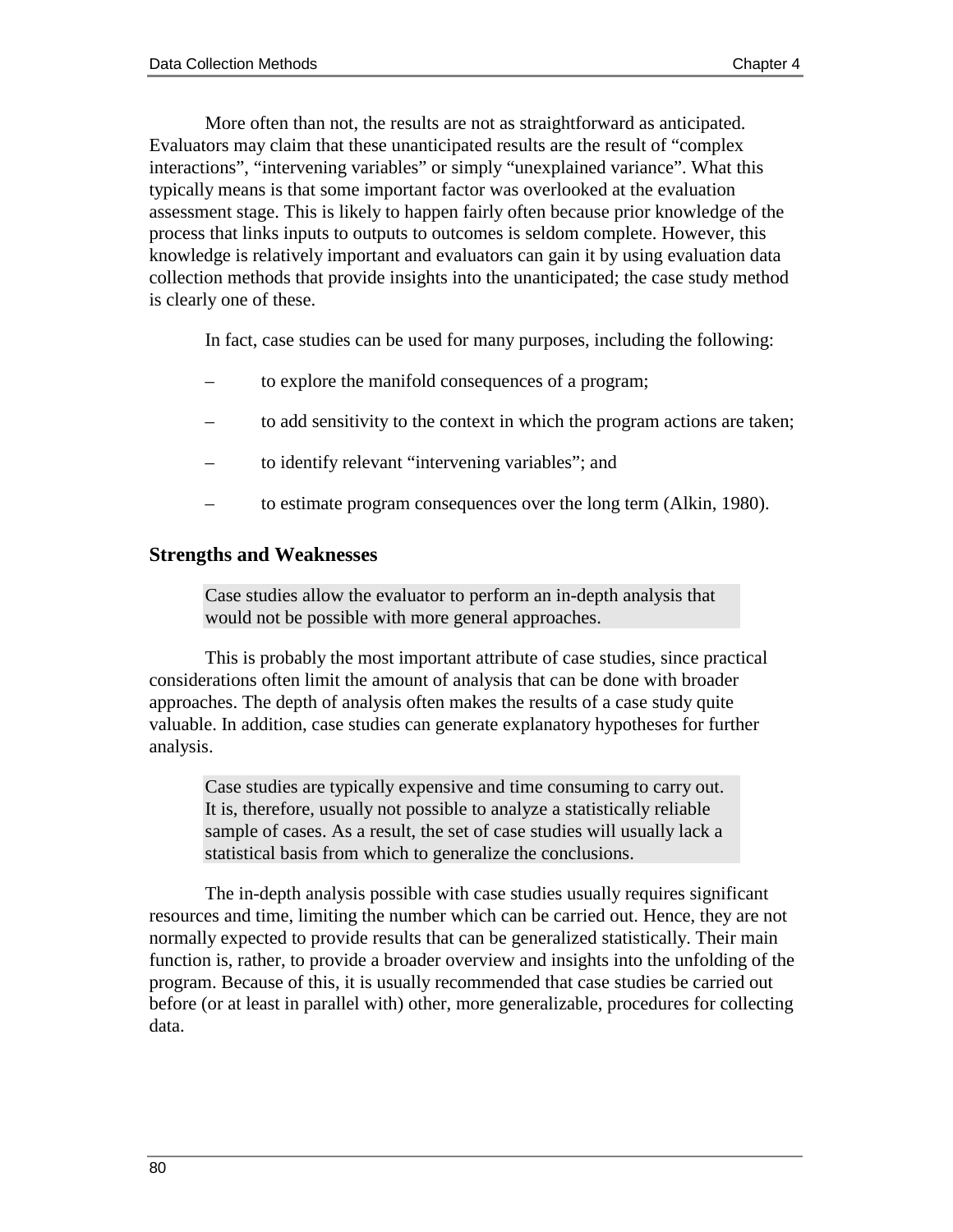# **References: Case Studies**

Campbell, D.T. "Degrees of Freedom and the Case Study," *Comparative Political Studies.* V. 8, 1975, pp. 178-193.

Campbell, D.T. and J.C. Stanley. *Experimental and Quasi-experimental Designs for Research*. Chicago: Rand-McNally, 1963.

Cook, T.D. and C.S. Reichardt. *Qualitative and Quantitative Methods in Evaluation Research.* Thousand Oaks: Sage Publications, 1979, Chapter 3.

Favaro, Paul and Marie Billinger. "A Comprehensive Evaluation Model for Organizational Development," *Canadian Journal of Program Evaluation*. V. 8, N. 2, October-November 1993, pp. 45-60.

Maxwell, Joseph A. *Qualitative Research Design: An Interactive Approach.* Thousand Oaks: Sage Publications, 1996.

McClintock, C.C., *et al*. "Applying the Logic of Sample Surveys to Qualitative Case Studies: The Case Cluster Method." In Van Maanen, J., ed. *Qualitative Methodology*. Thousand Oaks: Sage Publications, 1979.

Yin, R. *The Case Study as a Rigorous Research Method*. Thousand Oaks: Sage Publications, 1986.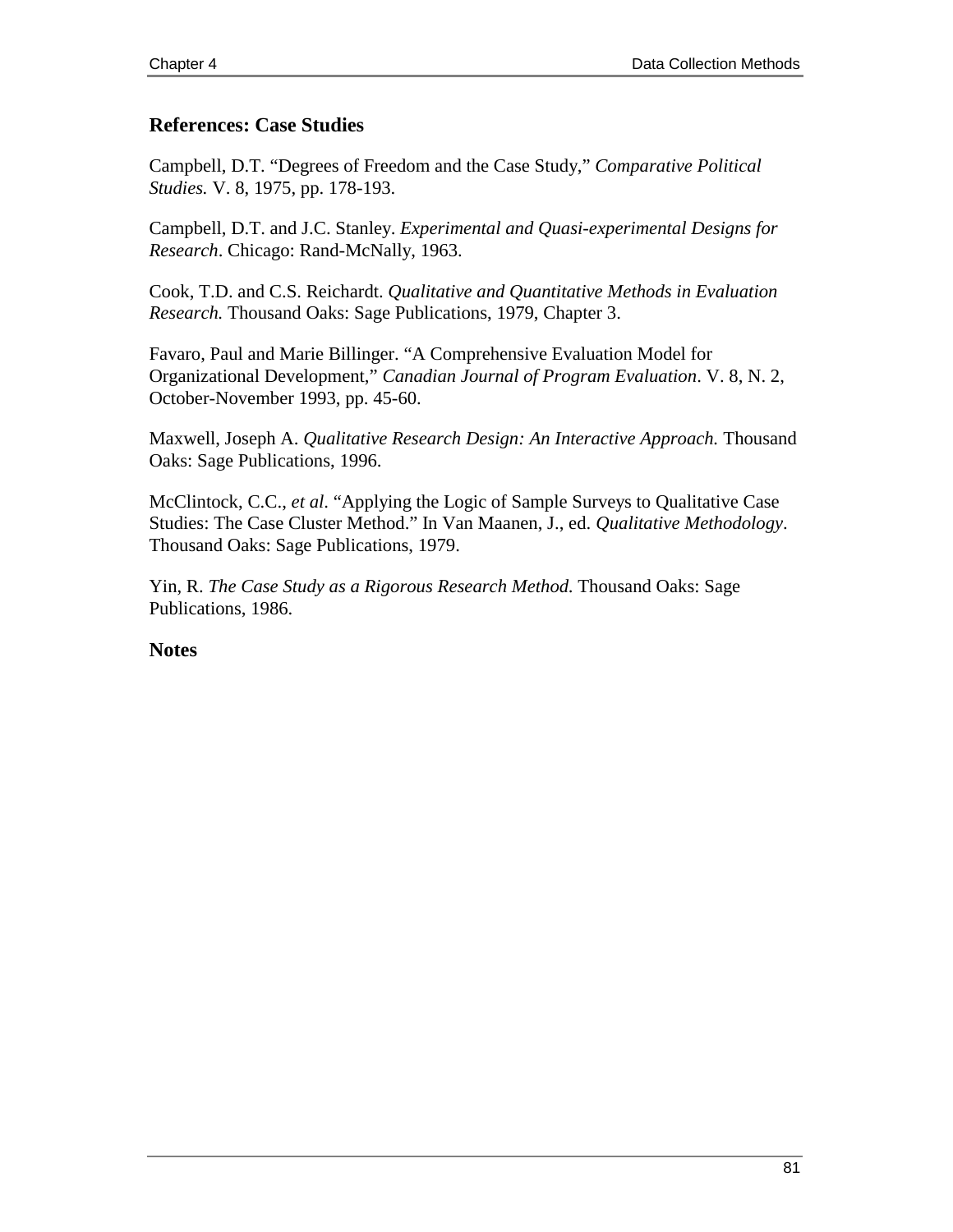#### **4.8 Summary**

This chapter has discussed six data collection methods used in program evaluation: literature searches, file reviews, observation, surveys, expert opinion and case studies.

The first two methods collect secondary data and the remaining four collect primary data. For the sake of discussion and presentation ease, each method was treated separately here. However, in the context of a program evaluation, these methods should be used together to support the various evaluation research strategies employed.

A literature search and a file review are indispensable in any evaluation exercise. They should be undertaken during the evaluation assessment phase and at the earliest stage of the evaluation itself. These methods will define the context of the program under review, and will also suggest plausible ways of attributing observed results to a given program. What is more, they can prevent unnecessary data collection by suggesting or identifying relevant or equivalent data already available elsewhere.

Many of the methods discussed in this chapter collect attitudinal data. Evaluators should be aware, however, that attitudes change over time, depending on contextual factors. Attitudes are also subjective. For example, a survey asking people about the results of a program gives the evaluator, at best, the aggregate *opinion* of the target population about the program result. This may or may not be of interest in determining the actual results of the program. Attitudinal data are best interpreted in light of the given historical and socio-economic context. This background data should therefore be collected to support a proper analysis of the attitudinal data.

Evaluators should be aware of the potential subjectivity of the data obtained through particular collection methods, especially through observation, expert opinion and, at times, case studies. This is not necessarily a disadvantage, but it does require that the external validity of any conclusions be carefully assessed. On the other hand, these collection methods are the best ways to generate holistic and in-depth information on the impact of programs. Used with quantitative data, qualitative data are quite effective in verifying the link between a program and its results.

Typically, any single data collection method will not be completely satisfactory for a program evaluation. When constraints permit it, it is always better to use several different collection methods and sources of data.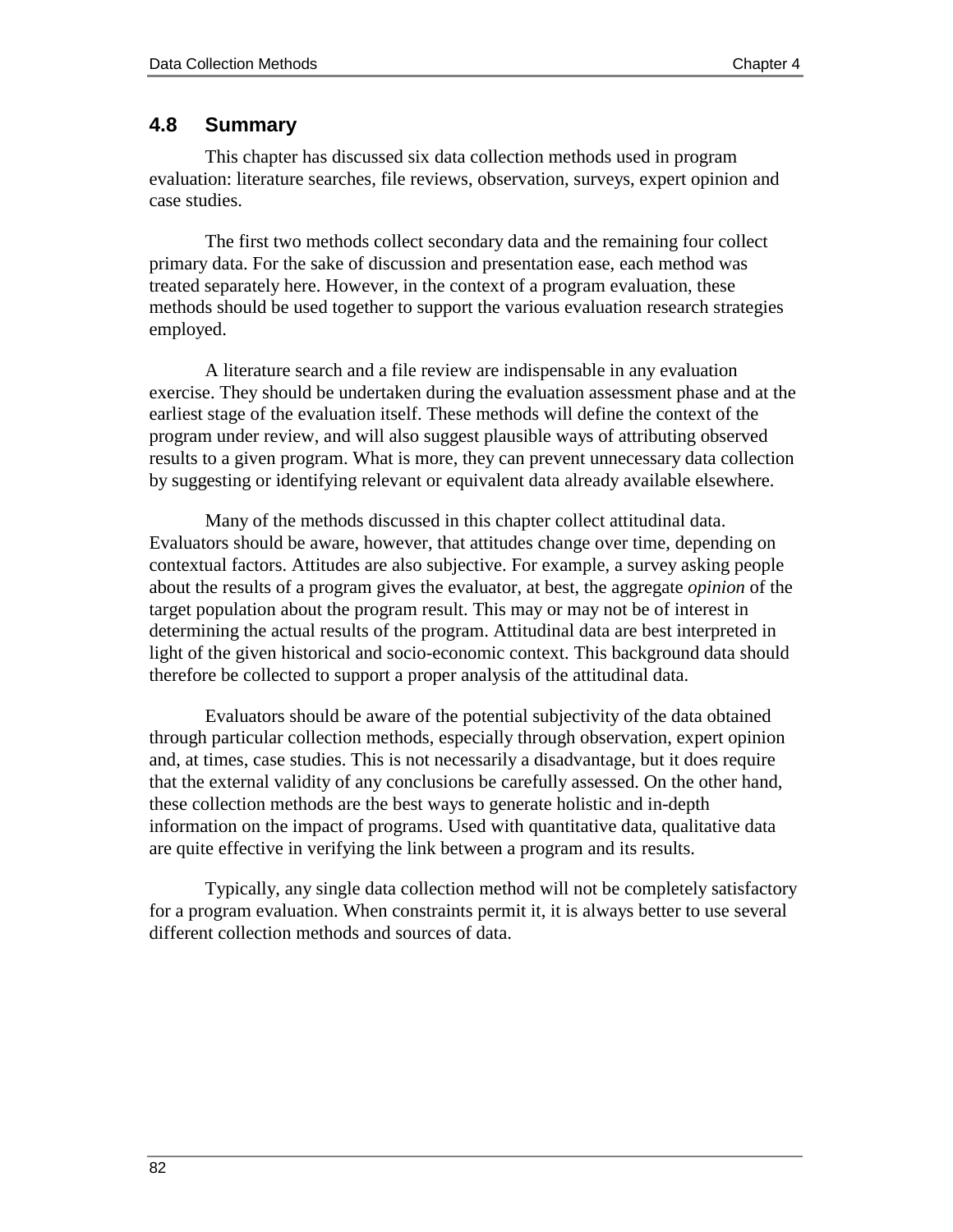# **Chapter 5**

# **ANALYTICAL METHODS**

# **5.1 Introduction**

The analytical methods used in an evaluation should be set out clearly in the design phase. Data should never be collected unless the evaluator knows beforehand exactly how such data will be used in the analysis. A coherent evaluation design will consider three things: the issues, the analysis methods and the data that can be collected. All of the pieces must fit together before the evaluation proceeds.

This chapter describes the analytical methods the federal government uses to determine program results. It focuses on using these methods as an element in a particular evaluation strategy. Clearly, these methods may also be useful in other parts of the evaluation. For example, the evaluation assessment phase usually involves some exploratory analysis to help define the issues and to identify useful research methods. In addition, analysis pulls together the findings of the individual evaluation strategies used.

This chapter describes both the analysis of the direct measurement of program impacts and the analysis that uses measures of direct impacts to estimate a variety of indirect impacts. Direct analysis methods are divided into statistical and non-statistical methods. Several different types of indirect analysis methods are also described.

# **5.2 Statistical Analysis**

Statistical analysis involves the manipulation of quantitative or qualitative (categorical) data to describe phenomena and to make inferences about relationships among variables. The data used can be "hard" objective data or "softer" subjective data. Both sorts of data must be described or organized in some systematic manner. Almost all analytical studies use statistical analysis. Using statistical analysis well, however, requires skill and an understanding of the assumptions that underlie the analysis.

Statistical analysis has two main purposes. The first is **descriptive**, involving statistical tabulations to present quantitative or qualitative data in a concise and revealing format. The second use of statistical models is for **inference**; that is, to test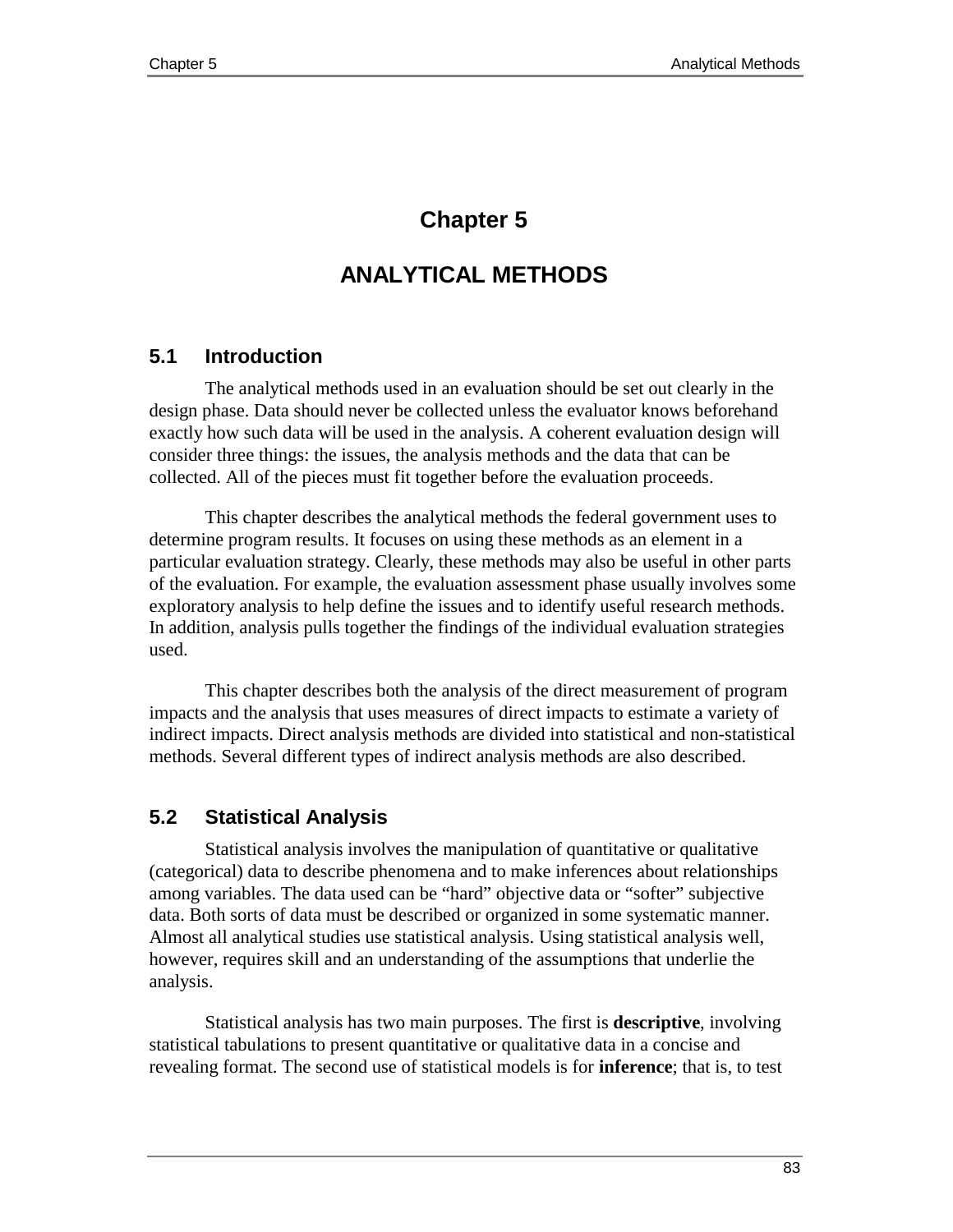relationships among variables of interest and to generalize the findings to a larger population (based on the sample).

Reporting the findings of evaluation studies often involves the presentation of a lot of data in a concise manner. Statistical tabulations, graphical displays and statistics, such as the mean or the variance, can depict key characteristics of the data.

To demonstrate the use of descriptive statistical analysis, consider the case of a second-language educational program where immigrants have been tested before and after participation. Two examples of displays of the test scores in summary form (A and B) are shown in Table 3. Both involve descriptive summaries of the data; the second example (B) is more desegregated (less concise) than the first. In the first example (A), the mean score (arithmetic average) is presented. This statistic summarizes an average score without elaborating on the spread or distribution of scores. As is readily observable, the average score of the 43 people finishing the program was 64.7, compared to an average pre-program score of 61.2.

| Table 3                                                                         |                                  |              |                    |                                                                          |                           |                 |
|---------------------------------------------------------------------------------|----------------------------------|--------------|--------------------|--------------------------------------------------------------------------|---------------------------|-----------------|
| <b>Example of Descriptive Statistics</b>                                        |                                  |              |                    |                                                                          |                           |                 |
| (A)                                                                             | <b>Displaying Average Scores</b> |              |                    |                                                                          |                           |                 |
|                                                                                 |                                  |              | <b>Mean Scores</b> |                                                                          | <b>Number Taking Test</b> |                 |
| 61.2<br>48<br><b>Pre-program Test</b><br><b>Post-program Test</b><br>64.7<br>43 |                                  |              |                    |                                                                          |                           |                 |
| <b>Displaying the Distribution of Scores</b><br><b>(B)</b>                      |                                  |              |                    |                                                                          |                           |                 |
|                                                                                 |                                  | $0-20$ 21-40 | $41 - 60$          | 61-80                                                                    | 81-100                    | N               |
| Pre-program 6 5 8<br><b>Test</b>                                                |                                  |              |                    | 24<br>$(12.5\%)$ $(10.4\%)$ $(16.7\%)$ $(50\%)$ $(10.4\%)$ $(100\%)$     | 5 <sup>5</sup>            | 48              |
| Standard Deviation = $22.6$                                                     |                                  |              |                    |                                                                          |                           |                 |
| Post-program<br><b>Test</b>                                                     | 5 <sup>5</sup>                   |              |                    | $5 \t 6 \t 20$<br>$(11.6\%)$ $(11.6\%)$ $(14.0\%)$ $(46.5\%)$ $(16.3\%)$ | $7\overline{ }$           | 43<br>$(100\%)$ |
| Standard Deviation $= 23.7$                                                     |                                  |              |                    |                                                                          |                           |                 |

The second example (B), on the other hand, displays the general distribution of scores, using the same raw data used in (A). For example, 6 of the pre-program people scored in the 0-20 per cent range and 20 of the post-program people scored in the 61-80 per cent range. The distribution of scores can also be displayed in percentage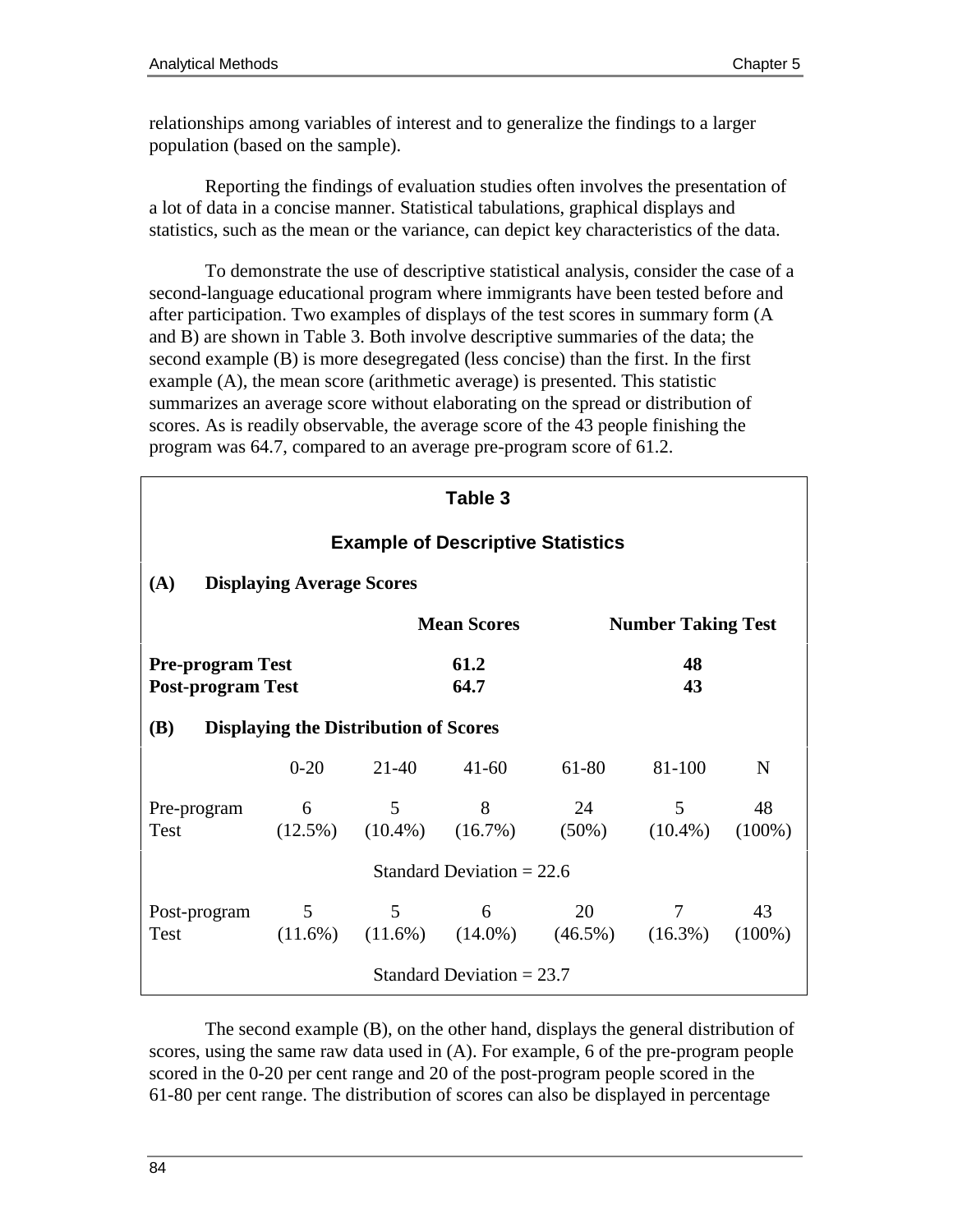terms, as shown in brackets: 50 per cent (24 of 48) of the pre-program people scored in the 61-80 per cent range and 16.3 per cent (7 of 43) of the post-program people in the 81-100 per cent range. The percentage display also yields other, more aggregated descriptions of the data. For instance, 60.4 per cent of pre-program participants scored above 60 per cent on the test.

Finally, a statistic such as standard deviation can be used to summarize the spread of the distribution. The standard deviation indicates how closely the individual scores cluster around the arithmetic average (mean) score. The smaller the standard deviation in relation to the mean, the less the spread of the distribution.

Descriptive statistics need not be presented only in tabular form. Often data and statistics can be conveniently displayed in a visual format using graphs. Bar charts can be used to show distributions, and "pie" charts or boxes can be used to illustrate relative proportions. These visual displays can be easily generated by statistical software. A visual display can be a useful format for summarizing statistical information because it is often easier to read than a tabular format and readers do not necessarily need to understand all aspects of the statistics to obtain some information.

|                                    | 1                        | 2   | 3   | $\boldsymbol{4}$ | 5   | <b>Number</b> |
|------------------------------------|--------------------------|-----|-----|------------------|-----|---------------|
| <b>Number</b><br><b>Responding</b> | 16                       | 38  | 80  | 40               | 26  | 200           |
| Percentage                         | 8%                       | 19% | 40% | 20%              | 13% |               |
|                                    | <b>Average score 3.1</b> |     |     |                  |     |               |

As indicated earlier, subjective (attitudinal) data can be treated the same way as more objective data. Suppose that individuals in the education program were asked to rate their improvement on a scale of 1-5. The results could be presented as follows.

In this case, 40 of the 200 respondents (20 per cent) gave their improvement a rating of 4. The average improvement was 3.1. While the reliability and validity of this measuring technique might be questioned, the evaluator is able to summarize concisely the 200 attitudinal responses using simple descriptive statistical analysis.

**The second major use of statistical analysis is for making inferences**: to draw conclusions about the relationships among variables and to generalize these conclusions to other situations. In the example from Table 3, if we assume that the people taking the pre- and post-program tests are a sample of a larger population, then we must determine whether the apparent increase in test scores is a real increase owing to the program (or to other intervening factors), or only a difference arising from chance in the sampling (sampling error). Statistical methods, such as analysis of variance (ANOVA), can determine if the average scores are significantly different statistically.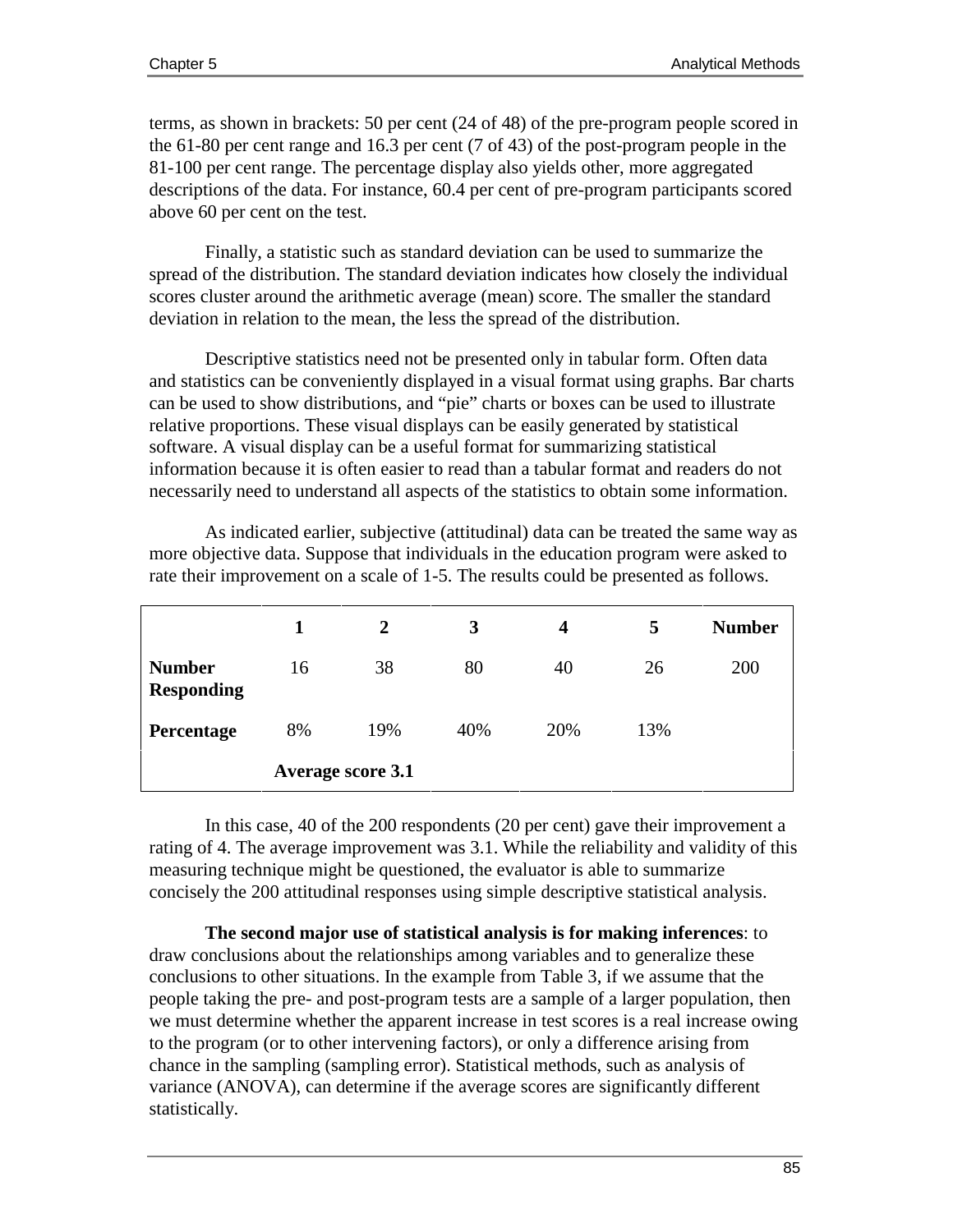Note that all that is being established in this case is a relationship, namely that the post-program score is higher than the pre-program score. To conclude that the program caused this result requires consideration of the threats to internal validity discussed in chapters 2 and 3. Statistical tests, such as analysis of variance, show only that there is indeed a statistically significant difference between the pre-program score and the post-program score. These tests do not demonstrate whether the difference can be attributed to the program. Other statistical tests and additional data can help answer attribution questions.

As another example of establishing relationships among variables through statistical analysis, consider the data in Table 4, which shows the pre-program and post-program test results (in percentage terms) for males and females. These descriptive statistics may reveal different effects of a program for different groups of participants. For example, the first part of Table 4 indicates little change between pre-program to post-program for male participants. Thus, the descriptions suggest the possibility that the program had different impacts on different recipients. These differences may offer important clues for further tests of statistical significance.

Looking at the data in tables 3 and 4, evaluators could use inferential statistical analysis to estimate the strength of the apparent relationship and, in this case, to show that the program had a greater impact on women than on men. Statistical methods such as regression analysis (or log-linear analysis) could establish the significance of the correlation among variables of interest. The relationship between scores, participation in the program and the sex of the participant could be determined. These kinds of statistical techniques could help establish the strength of the relationships between program outcomes and the characteristics of participants in the program.

Note that, while the statistical techniques referred to above (such as regression analysis) are often associated with inferential statistical analysis, many descriptive statistics are also generated as part of the process. The evaluator should distinguish between the arithmetical procedure of, say, estimating a regression coefficient, and the procedure of assessing its significance. The first is descriptive, the second inferential. This distinction is especially important to keep in mind when using statistical software to generate many descriptive statistics. The evaluator must draw appropriate inferences from the descriptive statistics.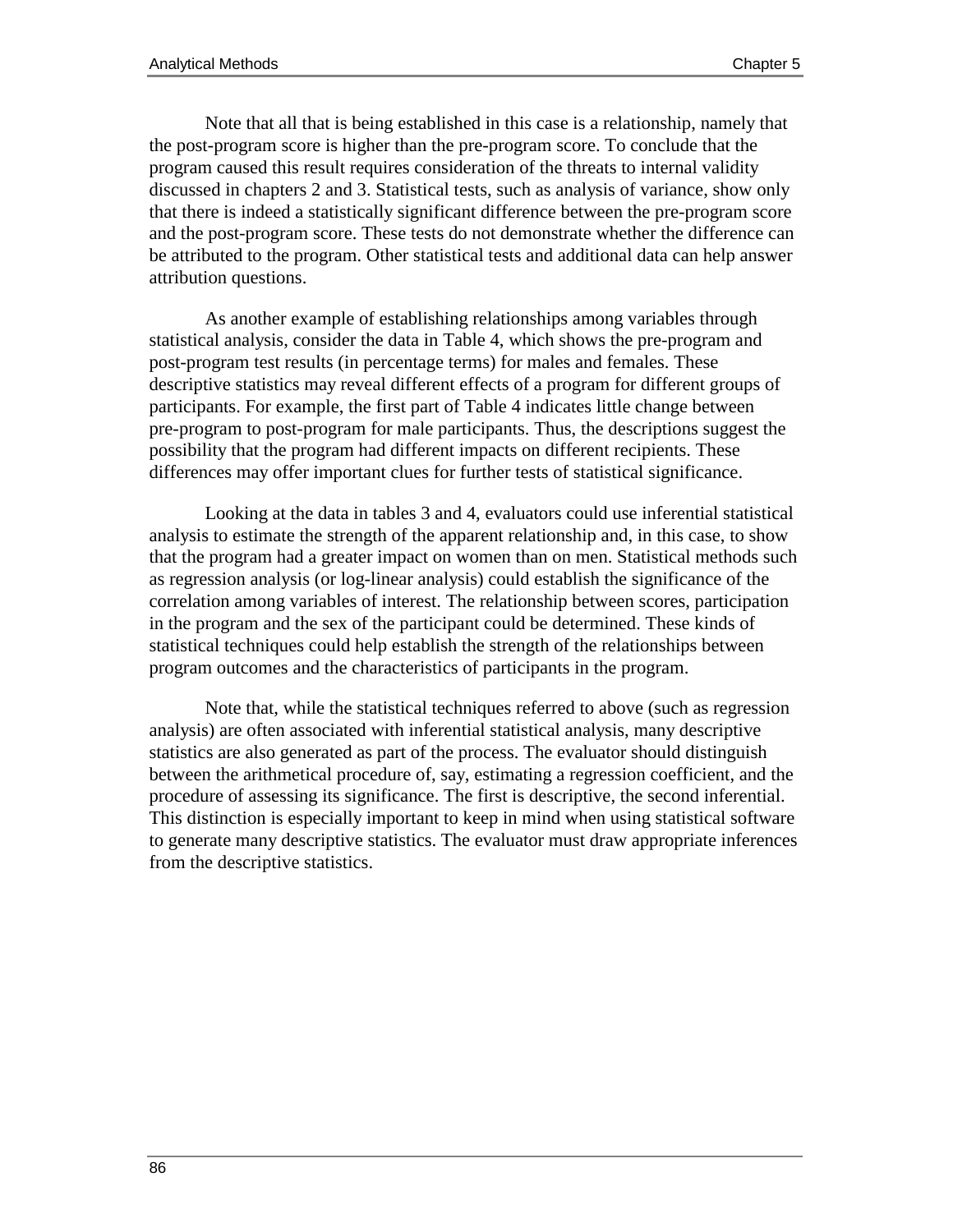| Table 4                              |                                 |           |           |       |        |  |  |
|--------------------------------------|---------------------------------|-----------|-----------|-------|--------|--|--|
|                                      | <b>Further Descriptive Data</b> |           |           |       |        |  |  |
| <b>Distribution of Scores By Sex</b> |                                 |           |           |       |        |  |  |
|                                      | <b>MALES</b>                    |           |           |       |        |  |  |
|                                      | $0 - 20$                        | $21 - 40$ | $41 - 60$ | 61-80 | 81-100 |  |  |
| Pre-program Test                     | 13%                             | 15%       | 38%       | 20%   | 14%    |  |  |
| Post-program Test                    | 13%                             | 14%       | 33%       | 22%   | 18%    |  |  |
| <b>FEMALES</b>                       |                                 |           |           |       |        |  |  |
| Pre-program Test                     | 10%                             | 16%       | 32%       | 32%   | 10%    |  |  |
| Post-program Test                    | 8%                              | 4%        | 23%       | 42%   | 23%    |  |  |

Statistical analysis can also be used to permit findings associated with one group to be generalized to a larger population. The pre- and post-program average scores shown in Table 3 may be representative of the larger total immigrant population, if appropriate sampling procedures were used and if suitable statistical methods were used to arrive at the estimates. If the group tested was large enough and statistically representative of the total immigrant population, one could expect that similar results would be achieved if the program were expanded. Properly done, statistical analysis can greatly enhance the external validity of any conclusions.

Statistical methods vary, depending on the *level of measurements* involved in the data (categorical, ordinal, interval and ratio) and on the *number of variables* involved. **Parametric methods** assume that the data are derived from a population with a normal (or another specific) distribution. Other "robust" methods permit significant departures from normality assumptions. Many **non-parametric (distribution-free) methods** are available for ordinal data.

**Univariate methods** are concerned with the statistical relationship of one variable to another, while **multivariate methods** involve the relationship of one (or more) variables to another set of two (or more) variables.

Multivariate methods can be used, for example, to discern patterns, make fair comparisons, sharpen comparisons and study the marginal impact of a variable (while holding constant the effects of other factors).

Multivariate methods can be divided into those based on the normal parametric general linear model and those based on the more recently developed methods of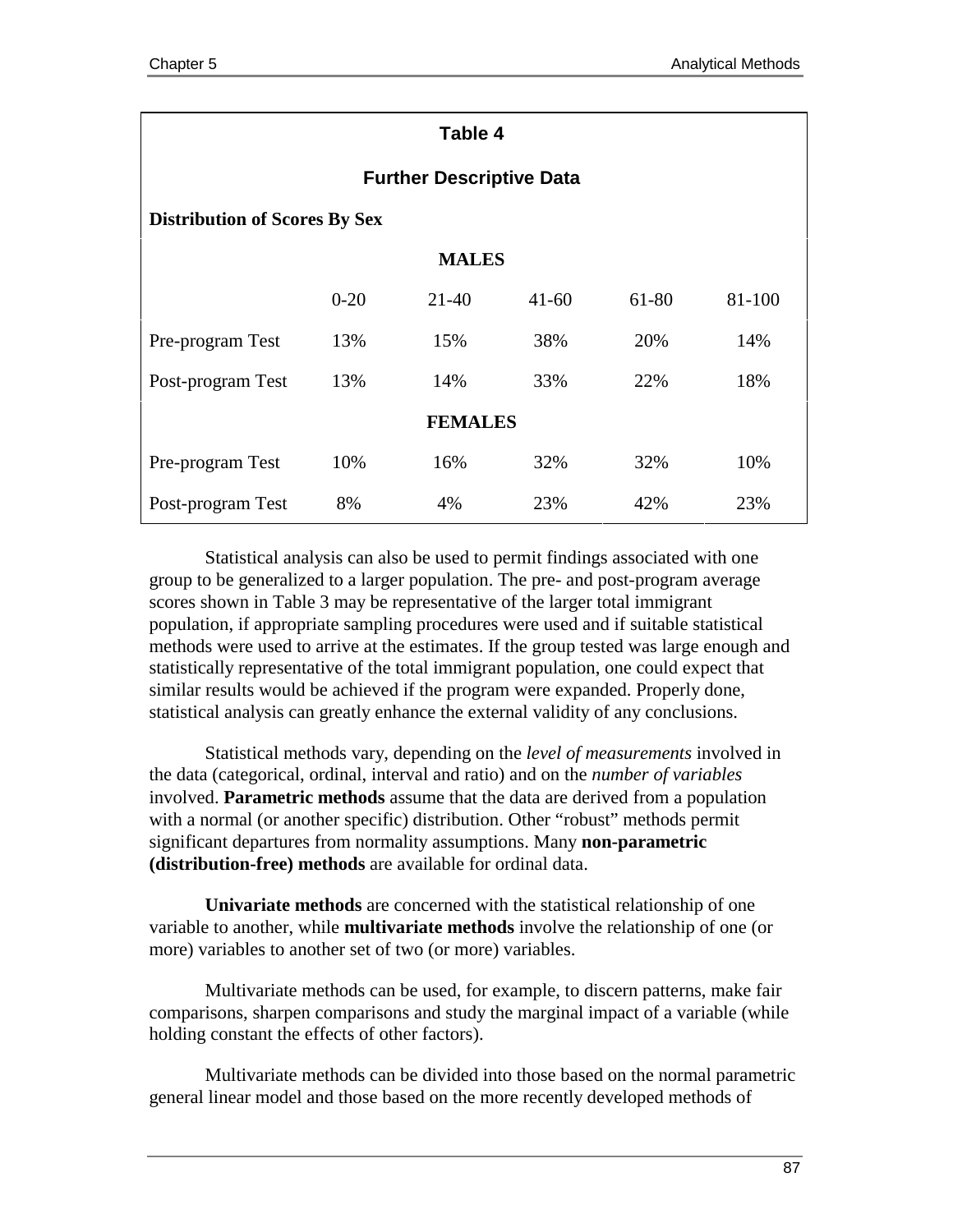multivariate categorical data analysis, such as log-linear analysis. They may also be classified into two categories:

- (a) methods for the **analysis of dependence**, such as regression (including analysis of variance or covariance), functional representation, path analysis, time series, multiple contingency, and similar qualitative (categorical) and mixed methods; and
- (b) methods for the **analysis of interdependence**, such as cluster analysis, principal component analysis, canonical correlation and categorical analogues.

## **Strengths and Weaknesses**

Statistical analysis can summarize the findings of an evaluation in a clear, precise and reliable way. It also offers a valid way of assessing the statistical confidence the evaluator has in drawing conclusions from the data.

While the benefits of statistical analysis are many, there are a number of caveats to consider.

Good statistical analysis requires expertise.

Evaluators should consult a professional statistician at both the design phase and at the analysis phase of an evaluation. One should not be seduced by the apparent ease of statistical manipulation using standard software.

Not all program results can be analyzed statistically.

For example, responses to an open-ended interview question on program results may provide lengthy descriptions of the benefits and the negative effects of the program, but it may be very difficult to categorize—let alone quantify—such responses neatly for statistical analysis without losing subtle but important differences among the responses.

The way data are categorized can distort as well as reveal important differences.

Even when an evaluator has quantitative information, he or she should take care in interpreting the results of statistical analyses. For instance, the data reflected in Table 3 could be presented differently, as shown in Table 5. Although the initial data are the same, the results in Table 5 seem to reveal a much stronger effect than those in Table 3. This indicates the importance of additional statistical methods, which can assess the strength of the apparent relationships. In other words, before concluding that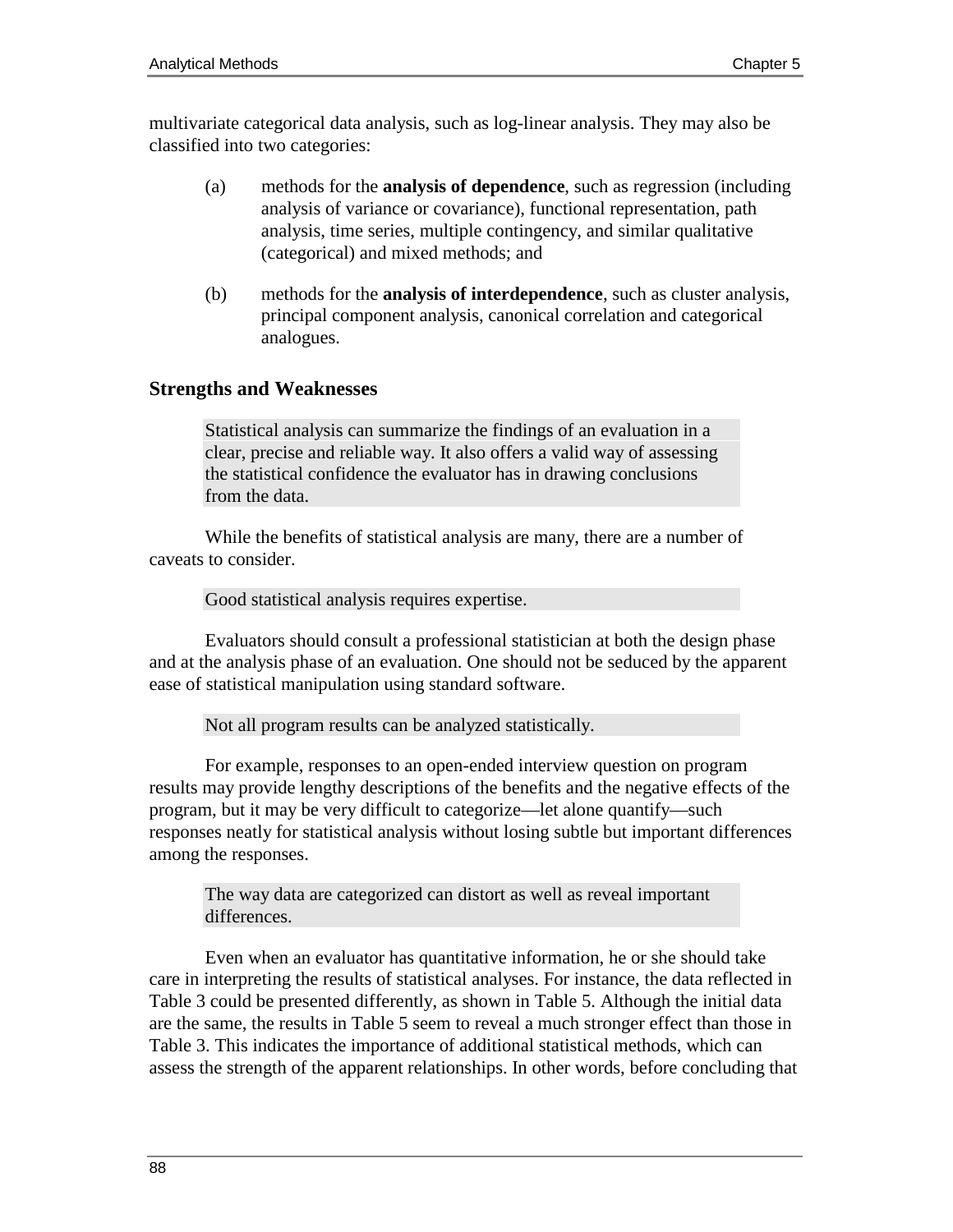the apparent differences in Table 3 or Table 5 are the results of the program, further inferential statistical analysis would be required.

| Table 5                                                    |                                          |                 |                  |                                |  |  |
|------------------------------------------------------------|------------------------------------------|-----------------|------------------|--------------------------------|--|--|
|                                                            | <b>Example of Descriptive Statistics</b> |                 |                  |                                |  |  |
| <b>Displaying Median Scores</b><br>(A)                     |                                          |                 |                  |                                |  |  |
| 58.4<br>Pre-program Test                                   |                                          |                 |                  |                                |  |  |
| 69.3<br>Post-program Test                                  |                                          |                 |                  |                                |  |  |
| <b>Displaying the Distribution of Scores</b><br><b>(B)</b> |                                          |                 |                  |                                |  |  |
| Pre-program Test                                           | $0 - 35$<br>10                           | $36 - 70$<br>28 | $71 - 100$<br>10 | $\mathbf N$<br>48<br>$(100\%)$ |  |  |
| Post-program Test                                          | 6                                        | 11              | 26               | 43<br>$(100\%)$                |  |  |

Practitioners of statistical analysis must be aware of the assumptions as well as the limitations of the statistical technique employed.

A major difficulty with analytical methods is that their validity depends on initial assumptions about the data being used. Given the widespread availability of statistical software, there is a danger that techniques may depend on the data having certain characteristics that they do not in fact have. Such a scenario could, of course, lead to incorrect conclusions. Consequently, the practitioner must understand the limitations of the technique being used.

Multivariate statistical methods are especially susceptible to incorrect usage that may not, at first glance, be apparent. In particular, the technique depends on correctly specifying the underlying causal model.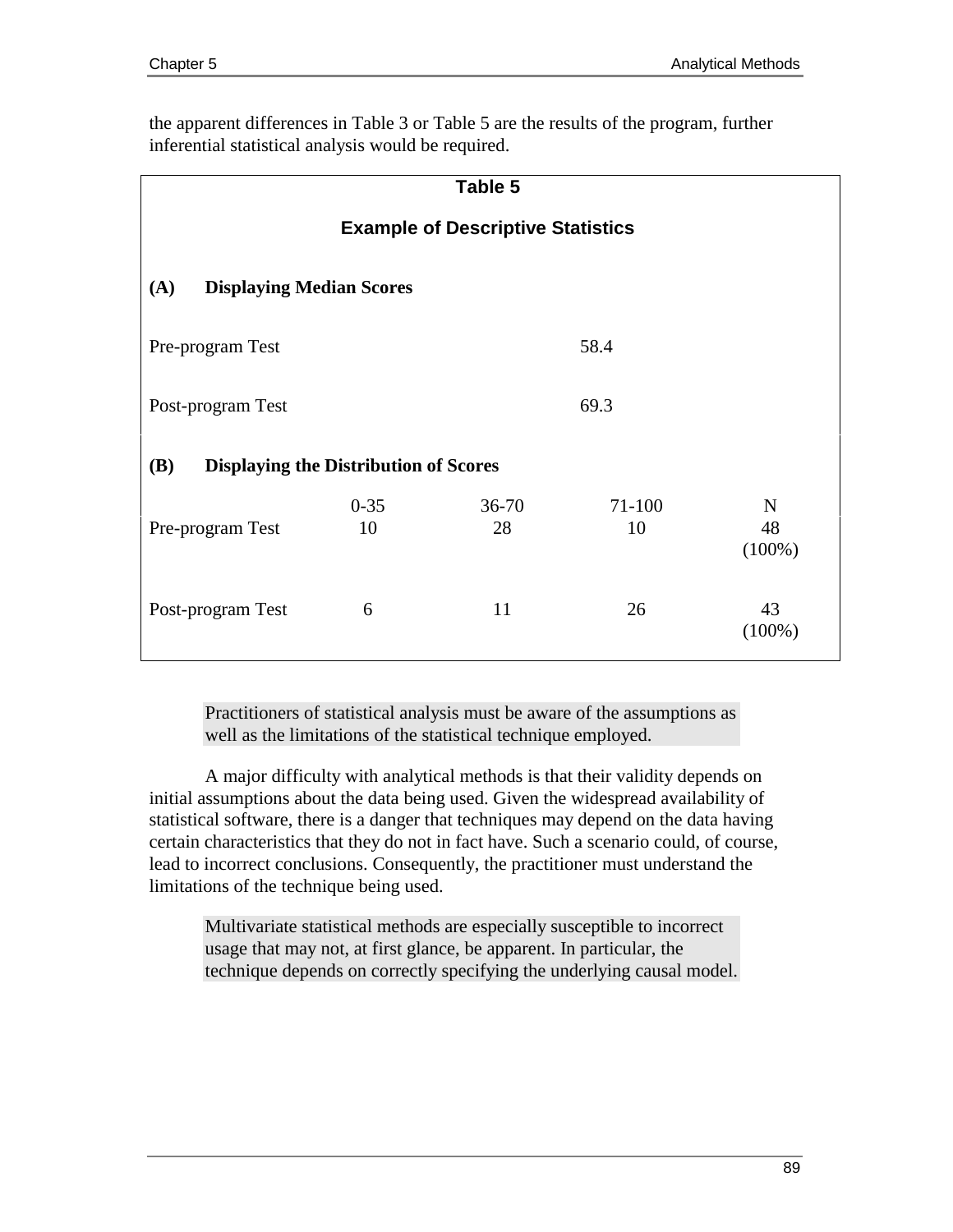Some possible pitfalls that exist when using multivariate regression include the following:

- explaining away a real difference;
- adding noise to a simple pattern;
- generating undue optimism about the strength of causal linkages made on the basis of the data; and
- using an inappropriate analytical approach.

## **References: Statistical Analysis**

Behn, R.D. and J.W. Vaupel. *Quick Analysis for Busy Division Makers*. New York: Basic Books, 1982.

Casley, D.J. and K. Kumar. *The Collection, Analysis and Use of Monitoring and Evaluation Data*. Washington, D.C.: World Bank, 1989.

Fienberg, S. *The Analysis of Cross-classified Categorical Data*, 2<sup>nd</sup> edition. Cambridge, MA: MIT, 1980.

Hanley, J.A.. "Appropriate Uses of Multivariate Analysis," *Annual Review of Public Health*. Palo Alto, CA: Annual Reviews Inc., 1983, pp. 155-180.

Hanushek, E.A. and J.E. Jackson. *Statistical Methods for Social Scientists*. New York: Academic Press, 1977.

Hoaglin, D.C.*, et al*. *Data for Decisions*. Cambridge, MA: Abt Books, 1982.

Morris, C.N. and J.E. Rolph. *Introduction to Data Analysis and Statistical Inference*. Englewood Cliffs, NJ: Prentice Hall, 1981.

Ragsdale, C.T. *Spreadsheet Modelling and Decision Analysis*. Cambridge, MA: Course Technology Inc., 1995.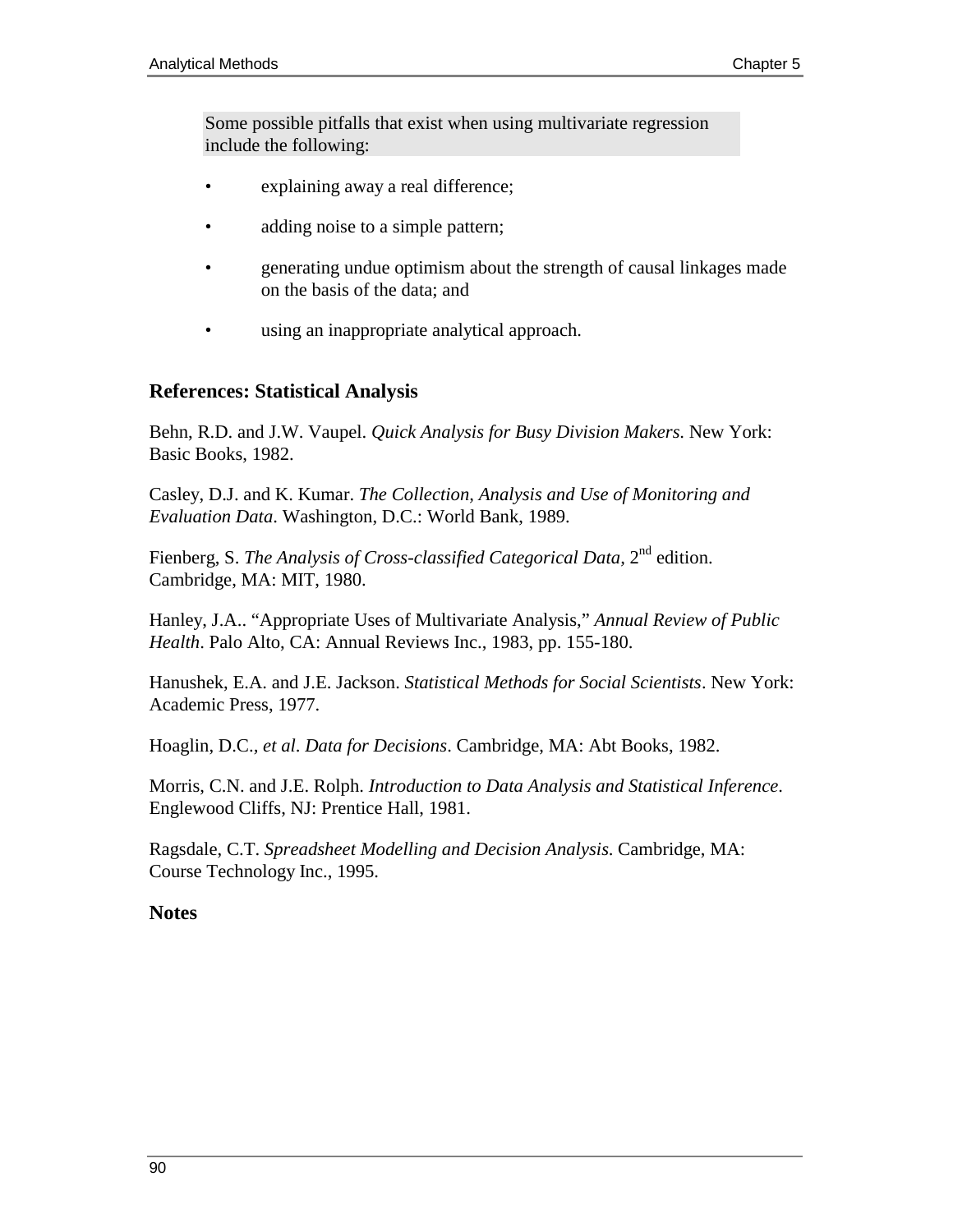# **5.3 Analysis of Qualitative Information**

Non-statistical analysis is carried out, for the most part, on qualitative data such as detailed descriptions (as in administrative files or field journals), direct quotations in response to open-ended questions, the transcripts of group discussions and observations of different types. This topic was discussed briefly in section s 4.1 and 4.4 through 4.7. The following section provides only a brief discussion of non-statistical analysis. For a more detailed description, consult the references cited at the end of this section .

The analysis of qualitative data—typically in conjunction with the statistical (and other types of) analysis of quantitative data—can provide a holistic view of the phenomena of interest in an evaluation. The process of gathering and analyzing qualitative information is often inductive and "naturalistic": at the beginning of data collection or analysis, the evaluator has no particular guiding theory concerning the phenomena being studied. (Another type of non-statistical analysis of quantitative data is discussed in section 5.5, which covers the use of models.)

Non-statistical data analysis may rely on the evaluator's professional judgement to a greater degree than is the case with other methods, such as statistical analysis. Consequently, in addition to being knowledgeable about the evaluation issues, evaluators carrying out non-statistical analysis must be aware of the many potential biases that could affect the findings.

Several types of non-statistical analysis exist, including content analysis, analysis of case studies, inductive analysis (including the generation of typologies) and logical analysis. All methods are intended to produce patterns, themes, tendencies, trends and "motifs," which are generated by the data. They are also intended to produce interpretations and explanations of these patterns. The data analysis should assess the reliability and validity of findings (possibly through a discussion of competing hypotheses). The analysis should also analyze "deviant" or "outlying" cases. It should "triangulate" several data sources, and include collection or analytical methods.

The four main decisions to be made in non-statistical data analysis concern the analytical approach to be used (such as qualitative summary, qualitative comparison, or descriptive or multivariate statistics); the level of analysis; the time at which to analyze (which includes decisions about recording and coding data and about quantifying this data); and the method used to integrate the non-statistical analysis with related statistical analysis.

Although non-statistical (and statistical) data analysis typically occurs after all the data have been collected, it may be carried out during data collection. The latter procedure may allow the evaluator to develop new hypotheses, which can be tested during the later stages of data collection. It also permits the evaluator to identify and correct data collection problems and to find information missing from early data collection efforts. On the other hand, conclusions based on early analysis may bias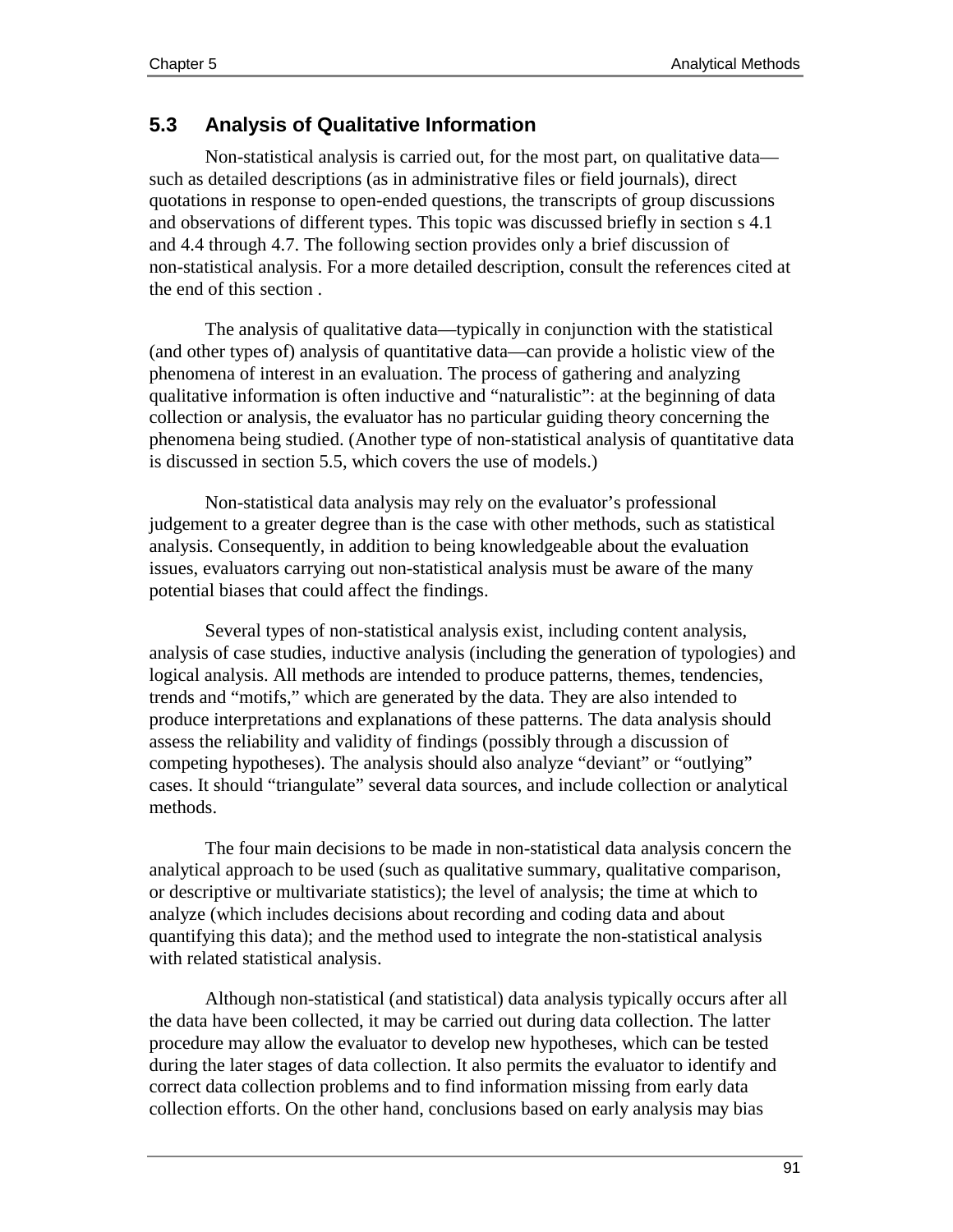later data collection or may induce a premature change in program design or delivery, making interpretation of findings based on the full range of data problematic.

Non-statistical data analysis is best done in conjunction with the statistical analysis of related (quantitative or qualitative) data. The evaluation should be designed so that the two sorts of analysis, using different but related data, are mutually reinforcing or at least illuminating.

## **Strengths and Weaknesses**

The major advantages of non-statistical data analysis are that many hard-to-quantify issues and concepts can be addressed, providing a more holistic point of view

In addition, non-statistical analysis allows the evaluator to take advantage of all the available information. The findings of a non-statistical analysis may be more richly detailed than those from a purely statistical analysis.

However, conclusions based solely on non-statistical analysis may not be as accurate as conclusions based on multiple lines of evidence and analysis.

The validity and accuracy of the conclusions of non-statistical analysis depend on the skill and judgement of the evaluator, and its credibility depends on the logic of the arguments presented.

Cook and Reichardt (1979), Kidder and Fine (1987), and Pearsol (1987), among others, discuss these issues in greater detail.

# **References: Non-statistical Analysis of Qualitative Information**

Cook, T.D. and C.S. Reichardt. *Qualitative and Quantitative Methods Evaluation Research*. Thousand Oaks: Sage Publications, 1979.

Guba, E.G. "Naturalistic Evaluation," in Cordray, D.S.*, et al*., eds. *Evaluation Practice in Review*. V. 34 of *New Directions for Program Evaluation.* San Francisco: Jossey-Bass, 1987.

Guba, E.G. and Y.S. Lincoln. *Effective Evaluation: Improving the Usefulness of Evaluation Results Through Responsive and Naturalistic Approaches*. San Francisco: Jossey-Bass, 1981.

Krueger, R.A. *Focus Groups: A Practical Guide for Applied Research*. Thousand Oaks: Sage Publications, 1988.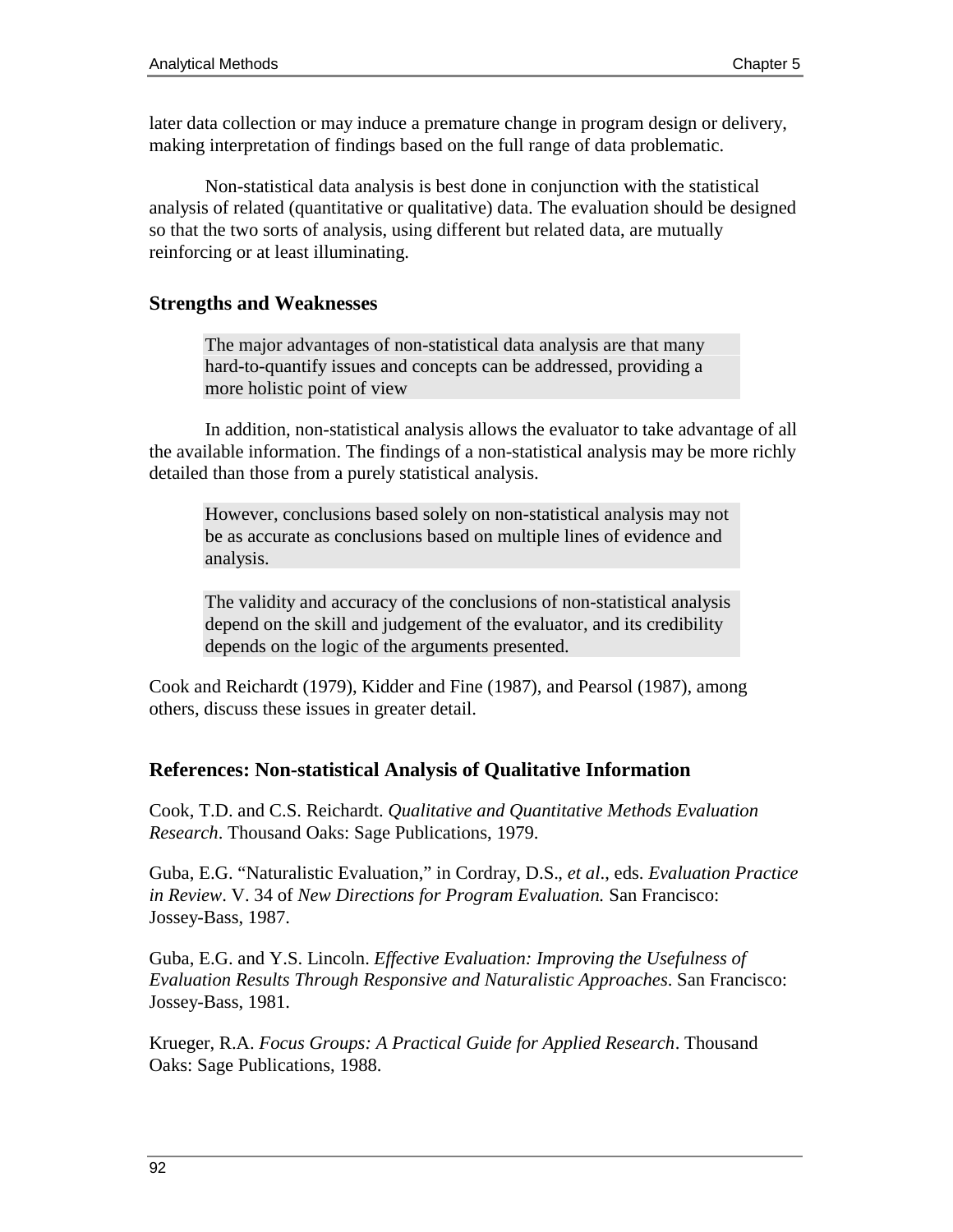Levine, M. "Investigative Reporting as a Research Method: An Analysis of Bernstein and Woodward's *All the President's Men*," *American Psychologist*. V. 35, 1980, pp. 626-638.

Miles, M.B. and A.M. Huberman. *Qualitative Data Analysis: A Sourcebook of New Methods*. Thousand Oaks: Sage Publications, 1984.

Nachmias, C. and D. Nachmias. *Research Methods in the Social Sciences.* New York: St. Martin's Press, 1981, Chapter 7.

Patton, M.Q. *Qualitative Evaluation Methods*. Thousand Oaks: Sage Publications, 1980.

Pearsol, J.A., ed. "Justifying Conclusions in Naturalistic Evaluations," *Evaluation and Program Planning*. V. 10, N. 4, 1987, pp. 307-358.

Rossi, P.H. and H.E. Freeman. *Evaluation: A Systematic Approach*, 2<sup>nd</sup> edition. Thousand Oaks: Sage Publications, 1989.

Van Maasen, J., ed. *Qualitative Methodology*. Thousand Oaks: Sage Publications, 1983.

Webb, E.J., et al. *Nonreactive Measures in the Social Sciences*, 2<sup>nd</sup> edition. Boston: Houghton Mifflin, 1981.

Williams, D.D., ed. *Naturalistic Evaluation*. V. 30 of *New Directions for Program Evaluation*. San Francisco: Jossey-Bass, 1987.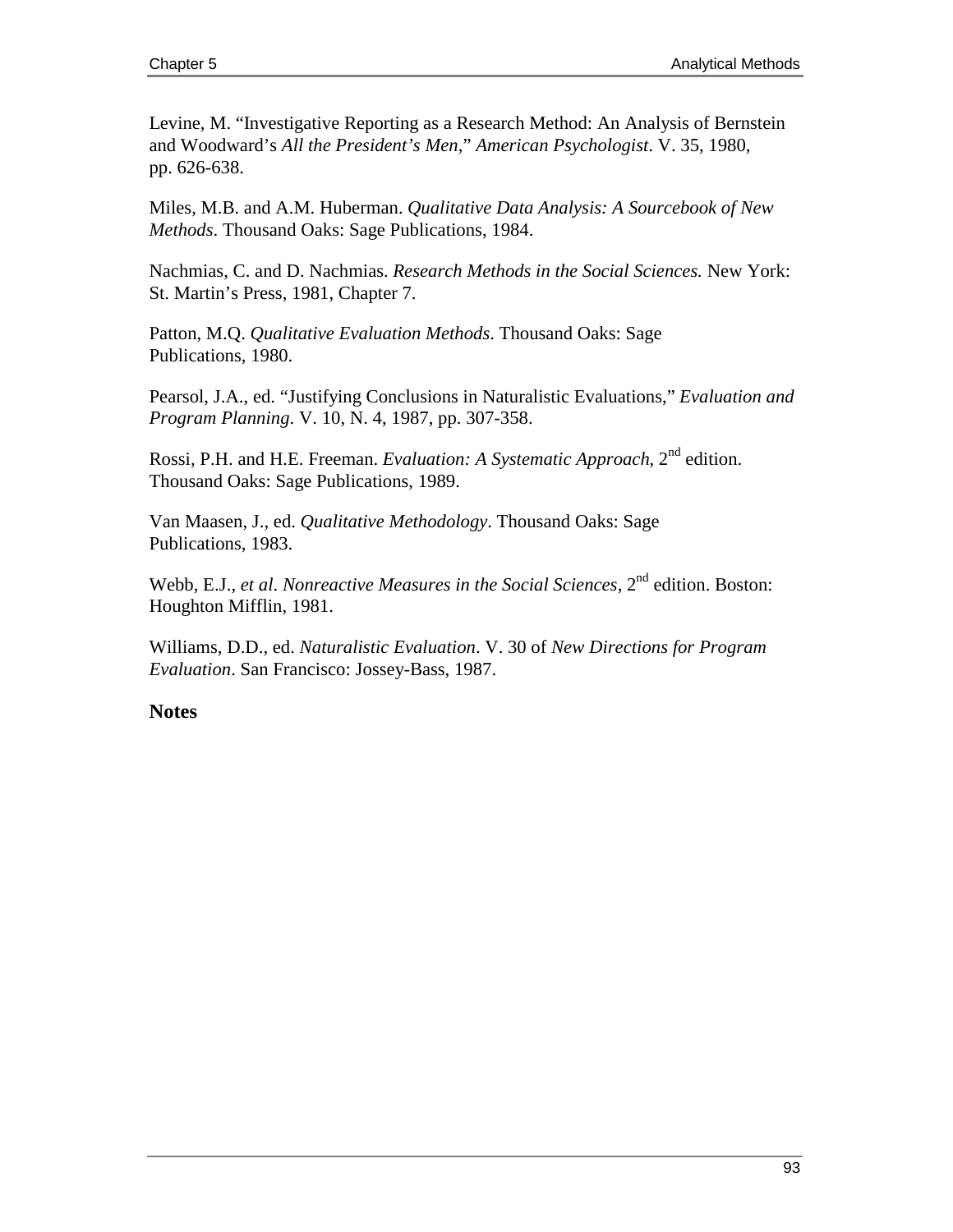# **5.4 Analysis of Further Program Results**

Evaluations typically attempt to measure the direct results of programs. But there frequently are longer-term or broader program impacts that are also of interest. One may frequently analyze further program results by analytically tracing the measured direct results to further impacts. In Chapter 1, three levels of program results were distinguished:

- outputs (which are often operational in nature);
- intermediate outcomes (including benefits to program clients and, sometimes, unintended negative effects on clients and others); and
- final outcomes (which are closely linked to the program's objectives and usually to the broad benefits sought by the government, i.e., economic benefits or health, safety and welfare objectives).

The general format for such analysis uses an established analytical model to trace results of the first and second type to results of the third type (or to different results of the second type).

| Program    | $\Rightarrow$ | <b>Operational Outputs</b> | $\Rightarrow$ | Client Benefits/        |
|------------|---------------|----------------------------|---------------|-------------------------|
| Activities |               | <b>Client Benefits</b>     |               | <b>Broader Outcomes</b> |

The use of this analysis method can be demonstrated simply. Consider the program that teaches reading skills to immigrants, where these skills are presumed to result in better job opportunities. This program logic is shown pictorially as follows.

| Reading | $\Rightarrow$ | Increased Reading | $\Rightarrow$ | Higher Income/           |
|---------|---------------|-------------------|---------------|--------------------------|
| Program |               | <b>Skills</b>     |               | <b>Better Employment</b> |
|         |               |                   |               | <b>Prospects</b>         |

An evaluation strategy to assess the incremental impact of the reading program on reading skills would be developed and measurements would be taken. An established model would then be used to transform the observed reading skill changes into projected job-related and income impacts: the increases in reading skills observed would be translated into job and income effects, *based on prior research that relates these variables to reading skills*.

Note that any such analysis is an alternative to direct assessment of the broader results of a program. In the above example, the evaluator could measure directly the effect of the program on participants' ability to obtain higher-income jobs. For example, the evaluator might use a quasi-experimental design to compare a program group with a control group, and determine if the treatment group had increased their job income relative to the control group. There are, however, a number of reasons why more indirect methods may be preferable.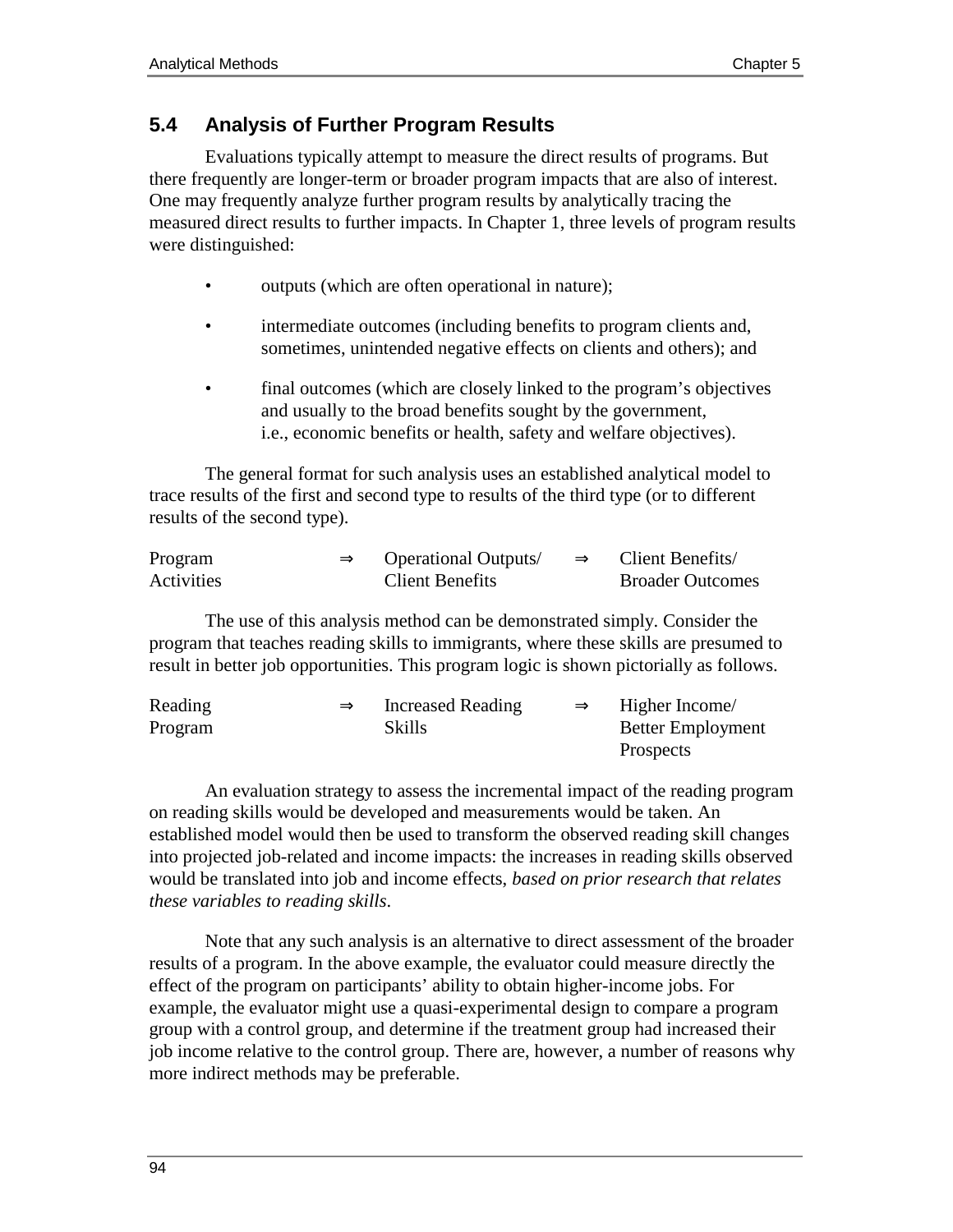The analysis of broader results allows for the timely estimation of impacts that occur over the long term.

Often the derived impacts are longer term, and the exigencies of an evaluation might not allow for follow-up over long periods.

Analyzing broader results allows the evaluator to assess impacts that are difficult to measure directly.

It may be extremely difficult or complex to assess broader results directly, particularly in the course of a specific evaluation project. In a sense, these methods reduce the risk of the evaluation study. By measuring the more immediate results first, one can be confident that at least some results are validly measured. By going straight to the broader results, which may be difficult to measure, one may end up with no valid results measures at all.

Analyzing broader results is useful for assessing broader impacts that have already been researched.

Because of the measurement difficulties described above, the evaluator might wish to use a relationship between the shorter term and broader impacts of a program established through previous research (depending, of course, on whether such research is available). For instance, in the reading program example above, it is likely that extensive research has been carried out to investigate the relationship between reading skills, job opportunities and income. Here the evaluator could rely on this research to focus the evaluation strategy on measuring the improvements in reading skills produced by the program; the higher incomes that likely follow will already have been established by previous research.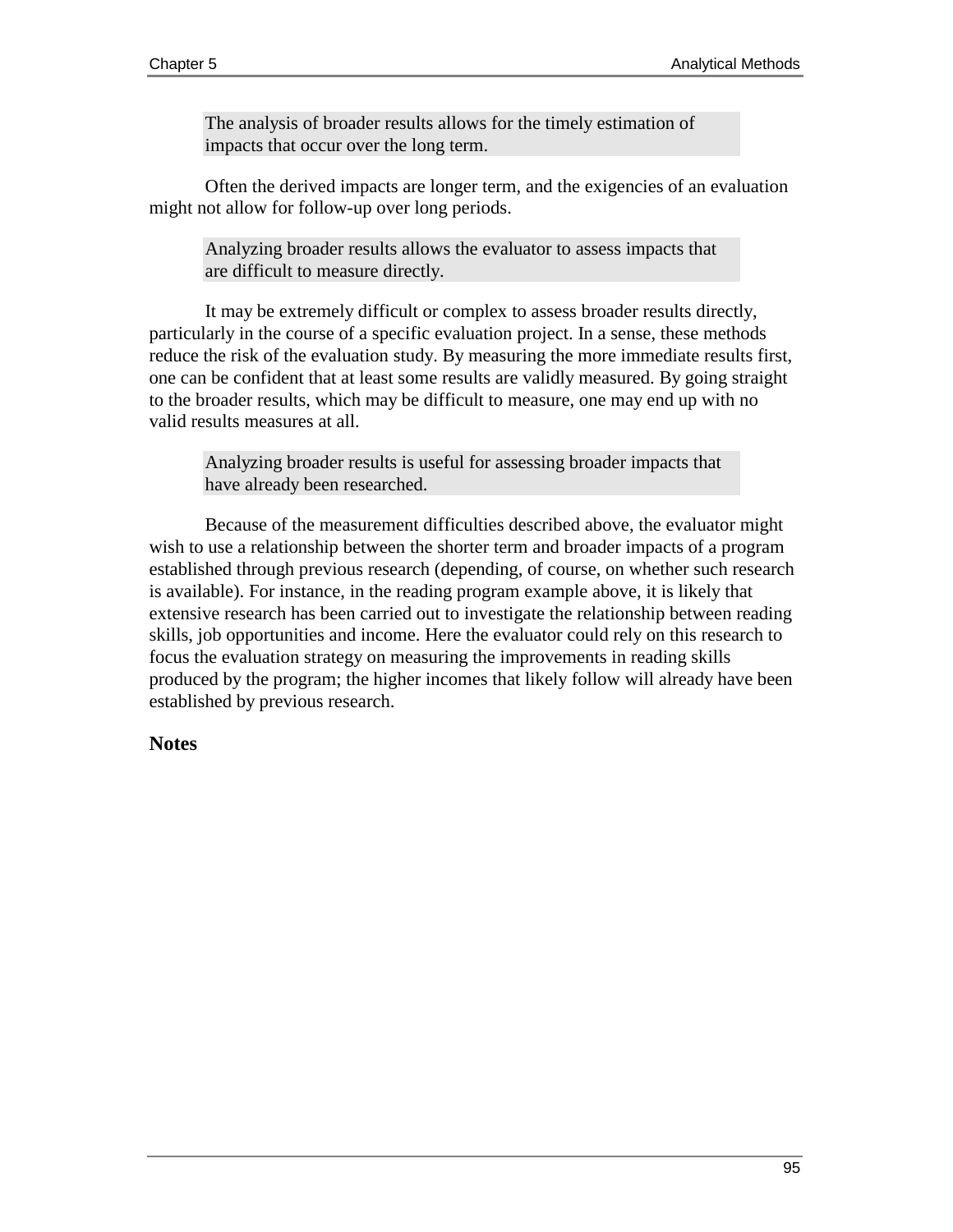# **5.5 The Use of Models**

Every evaluation that asserts that certain results flow from program activities is based on a model, whether implicit or explicit. With no underlying theory of how the program causes the observed results, the evaluator would be working in the dark and would not be able to credibly attribute these results to the program. This is not to say that the model must be fully formed at the start of the evaluation effort. Generally, it will be revised and refined as the evaluation team's knowledge grows.

The various disciplines within the social sciences take somewhat different approaches to their use of models, although they share many common characteristics.

The models discussed in this section are

- simulation models:
- input-output models;
- micro-economic models;
- macro-economic models; and
- statistical models.

# **5.5.1 Simulation Models**

Simulation can be a useful tool for evaluators. Any transformation of program inputs into outputs that can be set out in a spreadsheet can be modelled by evaluators with some training and practice.

An explicit quantitative model may be set out because the data are uncertain. When one is dealing with ranges rather than single numbers, and wrestling with probabilities, being able to simulate likely outputs or outcomes can be an essential skill. In the 1990s, software that adds simulation capabilities to ordinary spreadsheets has brought this skill within reach of many evaluators who might have used less quantitative approaches before.

A simulation model can transform input data into results data. For example, consider a customs program at highway border points. Suppose a new set of questions is used at the entry point. If this new set of questions takes, on average, 11 seconds longer to administer than the previous set of questions, a model could be used to assess its effect on the average waiting time of clients.

A simulation has three main components: input data, a mathematical model and output data. Simulations use two main types of mathematical models: *stochastic models*, which incorporate a random data generator, and *deterministic models*, which do not.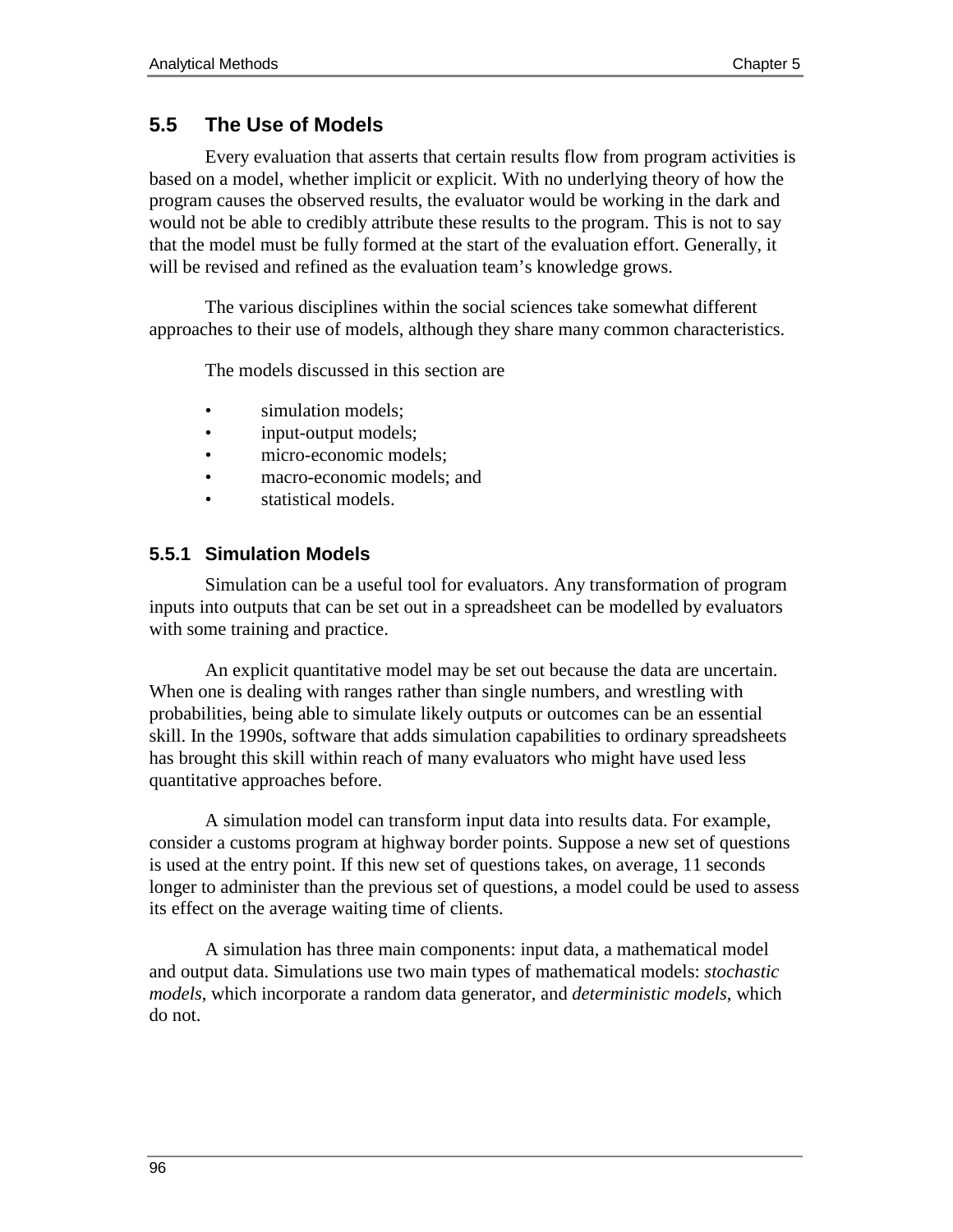In some ways, simulation resembles other statistical techniques, such as regression analysis. In fact, these techniques may be used to build the model. Once the model is constructed, however, it treats its inputs as data to be acted on by the model, rather than as information on which to base the model. The mathematical model generates output data that can be checked against actual outcomes in the real world.

Evaluators are increasingly interested in one type of simulation model, a risk model based on a cost-benefit spreadsheet. When the inputs to the cost-benefit model are given as ranges and probabilities (rather than as single certain figures), a risk model produces range and probability information about the bottom line (normally the net present value). This information on range and probability can be very useful to a manager seeking to assess the risk of a program, or to an evaluator estimating materiality and risk. (See Section 5.6, Cost-benefit and Cost-effectiveness Analysis.)

## **Strengths and Weaknesses**

The main strength of simulation is that it allows the evaluator to estimate incremental effects in complex and uncertain situations. The main limitation of the technique is that it requires a sophisticated understanding of the dynamics of the program, as well as some skill in building quantitative models.

It should be noted, as well, that simulation models can provide valuable *ex ante* information; that is information on the probable impacts of a given course of action before this course of action is embarked upon. Clearly information of this sort can be very useful in ruling out undesirable alternatives. *Ex post*, the actual impact of a new program or changes to an existing program is best estimated through empirical methods such as regression analysis or the designs discussed in Chapter 3.

# **References: Simulation**

Buffa, E.S. and J.S. Dyer. *Management Science Operations Research: Model Formulation and Solution Methods*. New York: John Wiley and Sons, 1977.

Clemen, R.T. *Making Hard Decisions*. Duxbury Press, 1991, section s 1-3.

Ragsdale, C.T. *Spreadsheet Modelling and Decision Analysis*. Cambridge, MA: Course Technology Inc., 1995.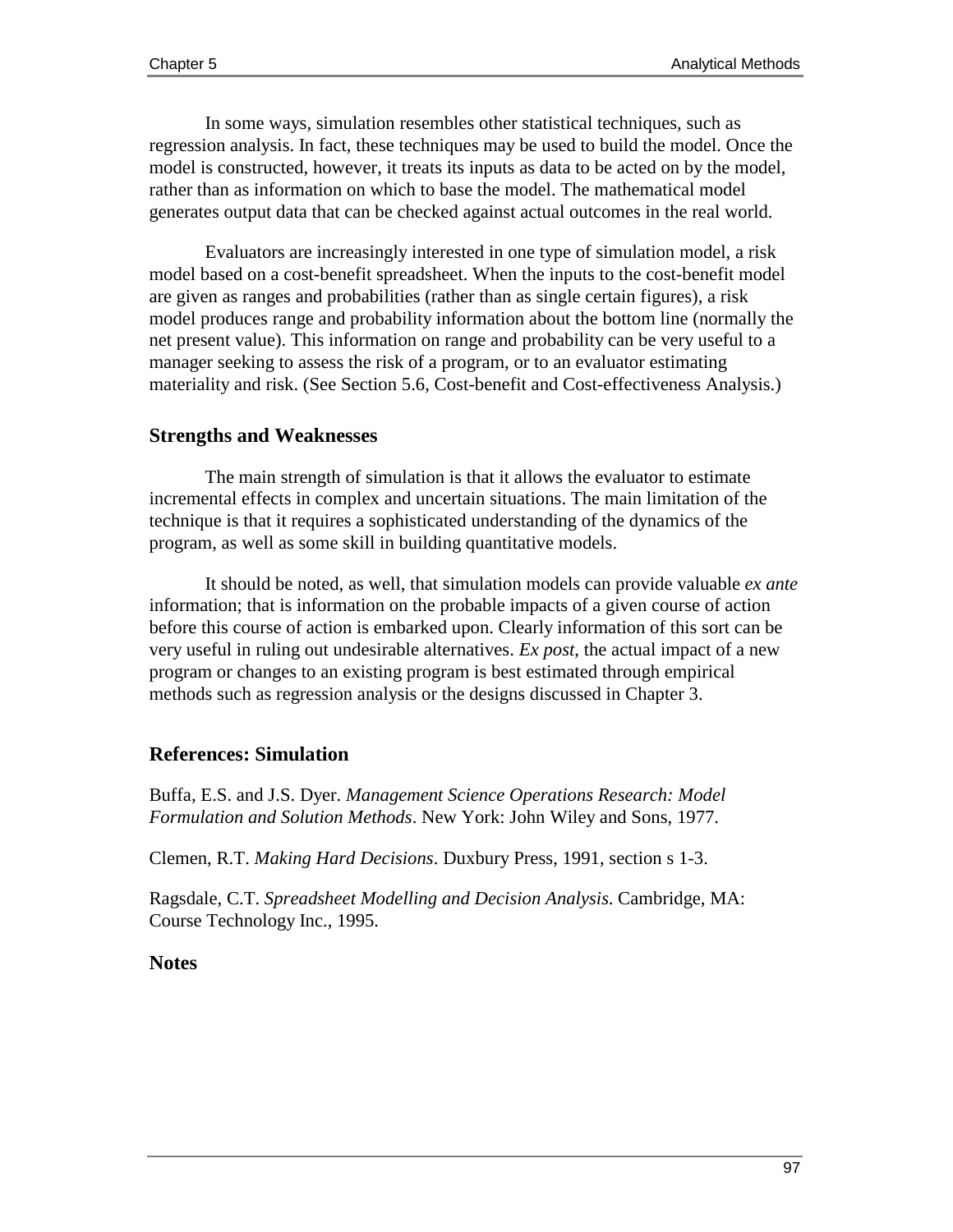#### **5.5.2 Input-output Models**

An input-output model is a static economic model designed to depict the mutual interdependence among the different parts of an economy. The model describes the economy as a system of interdependent activities—activities that act on one another directly and indirectly. An input-output model describes how one industry uses the outputs of other industries as inputs, and how its own outputs are used by other companies as inputs. An input-output model is a systematic deconstruction of the economy describing the flow of goods and services necessary to produce finished products (goods and services).

An input-output model can be used to derive internally consistent multisector projections of economic trends and detailed quantitative assessments of both the direct and indirect secondary effects of any single program or combination of programs. Specifically, an input-output model can produce a detailed description of the way a government program affects the production and consumption of goods and services today.

The input structure of each producing sector is explained in terms of its technology. "Technical coefficients" outline the amount of goods and services, including labour, required by a sector to produce one unit of output. The model specifies technical coefficients. The model also specifies a set of "capital coefficients", which describes the stocks of buildings, equipment and inventories required to transform the proper combination of inputs into outputs. Consumption patterns outline the demand for inputs (such as income) by all producing sectors of the economy, including households. These patterns can be analyzed along with the production and consumption of any other good or service.

The usefulness of an input-output model can be demonstrated by considering the impact of hypothetical selective taxation measures on employment in the telecommunications sector. Suppose the tax measures provide preferential treatment to the sector and therefore directly influence the level, composition and price of sector outputs. This, in turn, influences the demand for and use of labour in the sector. The model consists of coefficients outlining the present state-of-the-art technology and of equations outlining the expected consumption and production of each sector.

First, changes resulting from the selective tax measures can be estimated using the expected consumption and production of telecommunication equipment. Then, the input-output model can take as its input the increase in telecommunications equipment consumption. The model will yield as output the estimated increase in telecommunications labour flowing from the tax measures.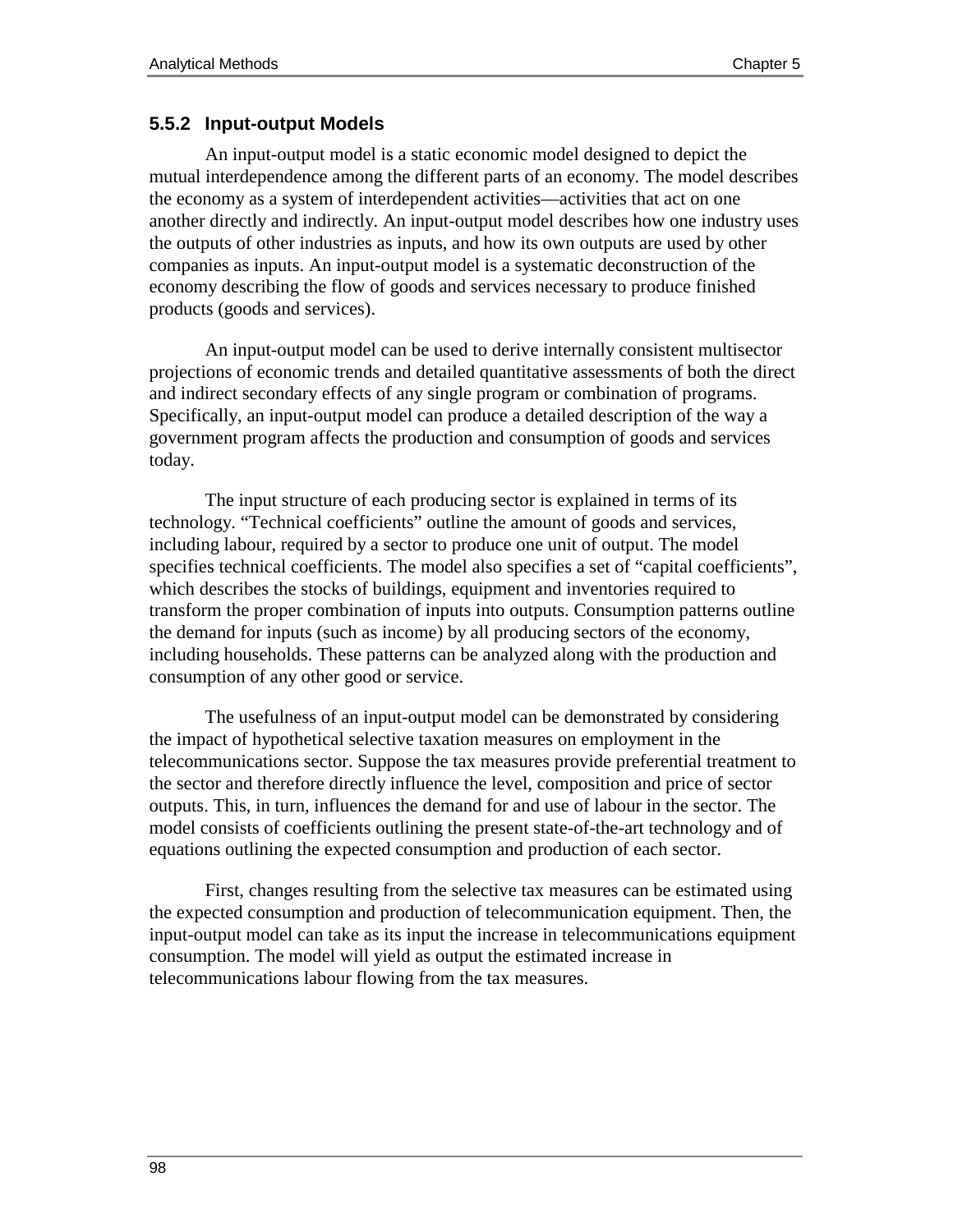#### **Strengths and Weaknesses**

Historically, input-output models were used much more frequently by centrally planned economies. Input-output models tend to be static one-period models, which are essentially descriptive, and therefore are not very effective for infering probable policy effects in the future.

Unfortunately, input-output models have been frequently misused in evaluations. In particular, program expenditures in one sector have been run through the model to estimate supposed "impacts" without taking into account the offsetting negative effects generated by the taxes or borrowing necessary to support the program.

Another limitation in a changing economy is that input-output models may not include changes in the production coefficients that result from technological developments or from relative price changes among inputs. Thus, when these changes occur, the input-output model would describe an incorrect input composition for an industry. This in turn would result in incorrect estimates of additional program results. The Statistics Canada input-output model is inevitably based on information that is some years out of date. In addition, being a macro model, it is not especially well adapted to depicting the effects of small expenditures typical of most programs.

# **References: Input-output Models**

Chenery, H. and P. Clark. *Inter-industry Economics*. New York: John Wiley and Sons, 1959.

Leontief, W. *Input-output Economics*. New York: Oxford University Press, 1966.

Statistics Canada. *The Input-output Structures of the Canadian Economy 1961-81*. Ottawa: April 1989, Catalogue 15-201E.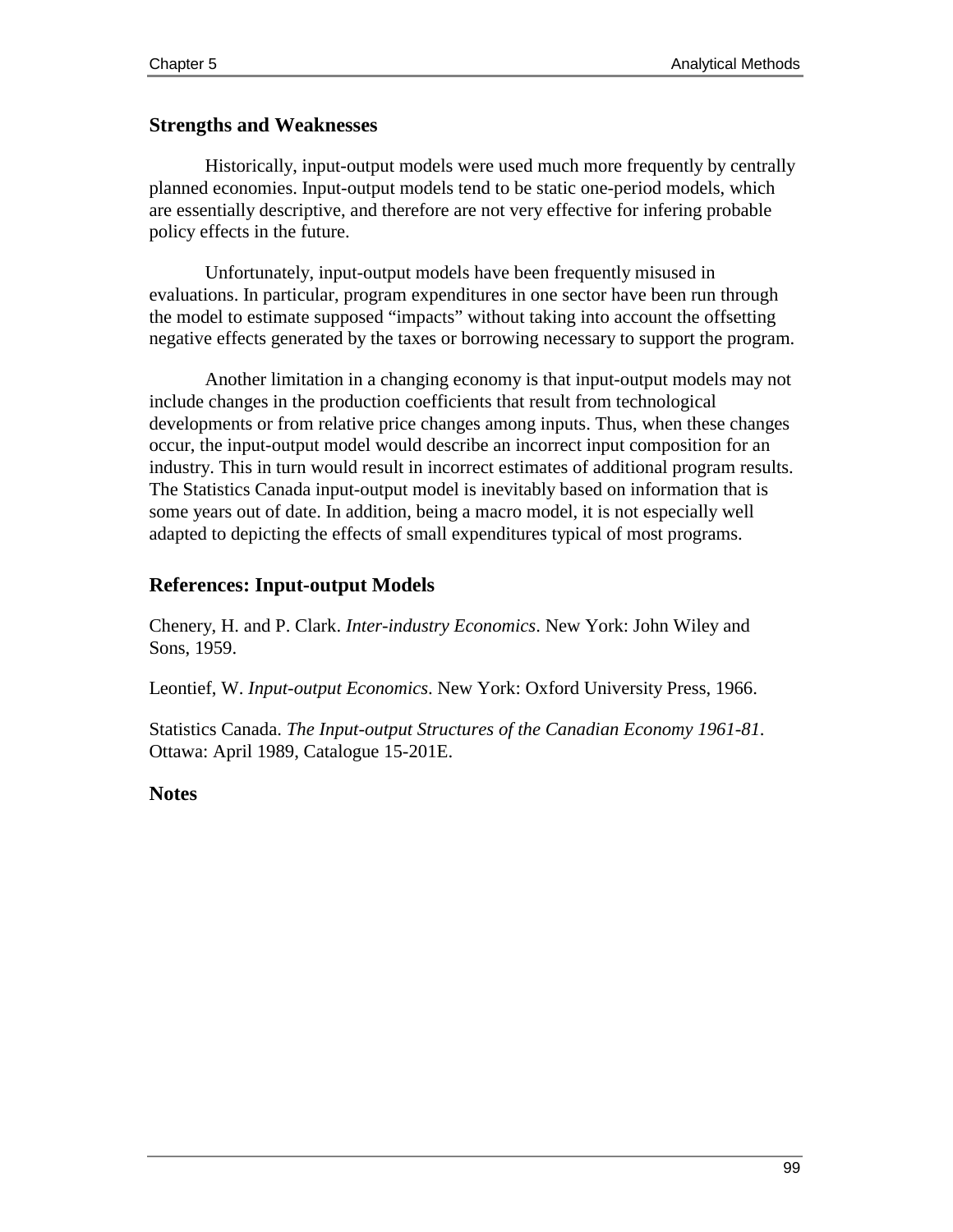## **5.5.3 Micro-economic Analysis**

A micro-economic model describes the economic behaviour of individual economic units (people, households, firms or other organizations) operating within a specific market structure and set of circumstances. Since most programs are directed exactly at this level, such models can be quite useful to evaluators. The price system is the basis of micro-economic models. Micro-economic models are typically represented by equations depicting the demand and supply functions for a good or service. These equations describe the relationship between price and output and can frequently be represented graphically by demand and supply curves.

A number of assumptions constrain the manner in which micro-economic models perform. For example, consumers are assumed to maximize their satisfaction, and to do so rationally. Bearing in mind the assumptions that underlie micro-economic models, these models can be used to predict market behaviour, optimal resource input combinations, cost function behaviour and optimal production levels.

Micro-economic models can be used to estimate program results insofar as prices and outputs can describe program impacts. Figure 4 is an example of how a micro-economic model could describe the effect of a cigarette excise tax program on the income of cigarette manufacturers or on smoking by teenagers.

According to Figure 4, the price and quantity of cigarettes produced and consumed before the excise tax were  $P_0$  and  $Q_0$ , respectively. The excise tax increased the cost of cigarettes; this is represented by an upward shifting supply curve in the micro-economic model. As a result, the new price is higher and the new output level is lower than it was before the introduction of the excise tax. Before the tax, the cigarette industry received  $P_0 x Q_0$  revenue; after the tax, the cigarette industry received  $P_1 x Q_1$ revenue. The reduction in revenue to the cigarette industry as a result of the excise tax will depend on the slopes of the demand and supply curves, which themselves are determined by several factors.

#### **Strengths and Weaknesses**

Building a micro-economic model of program effects normally requires an economist. Such models are often worthwhile, since they can be highly informative about the rationale for a program and can provide a basis for measuring impacts and effectiveness.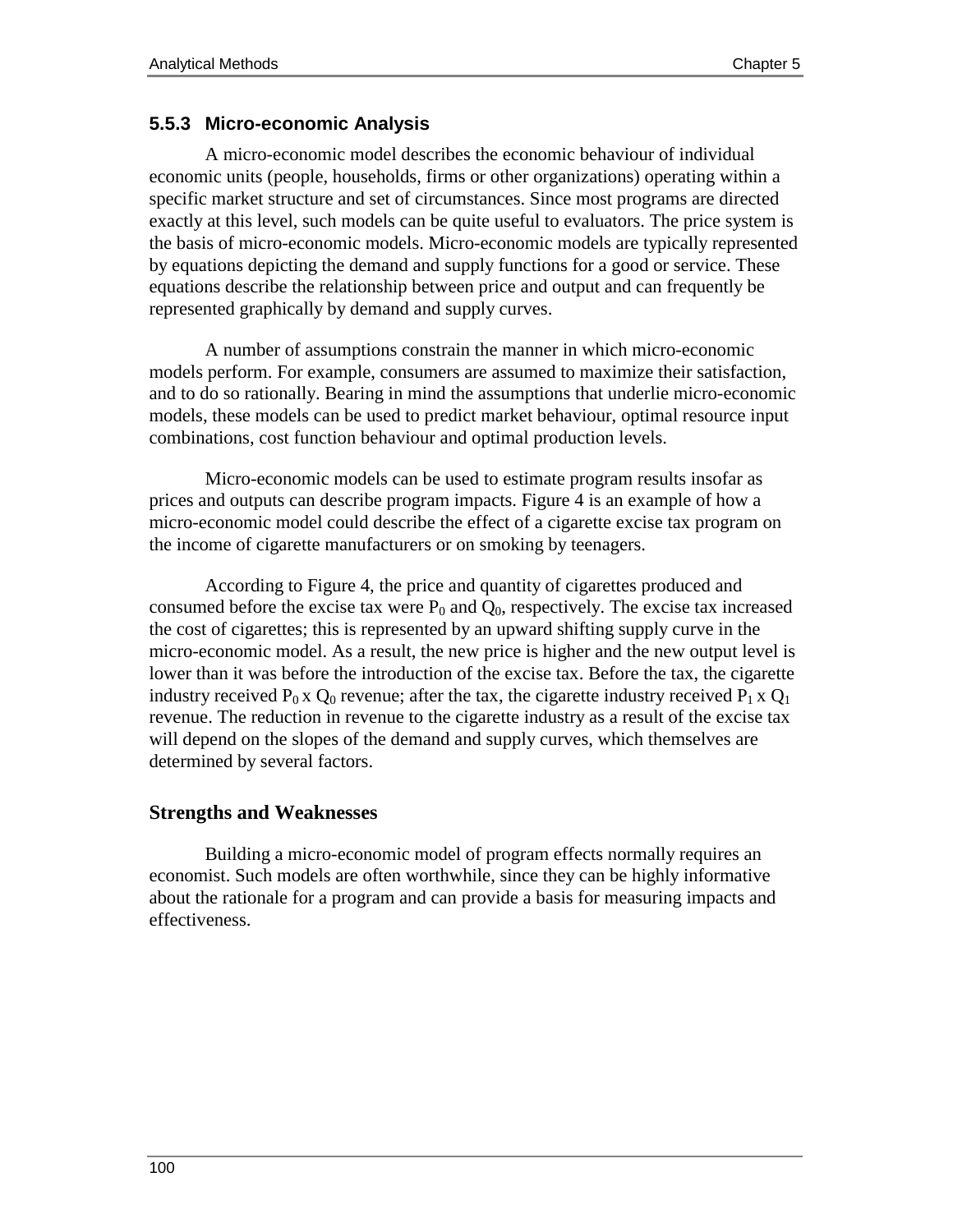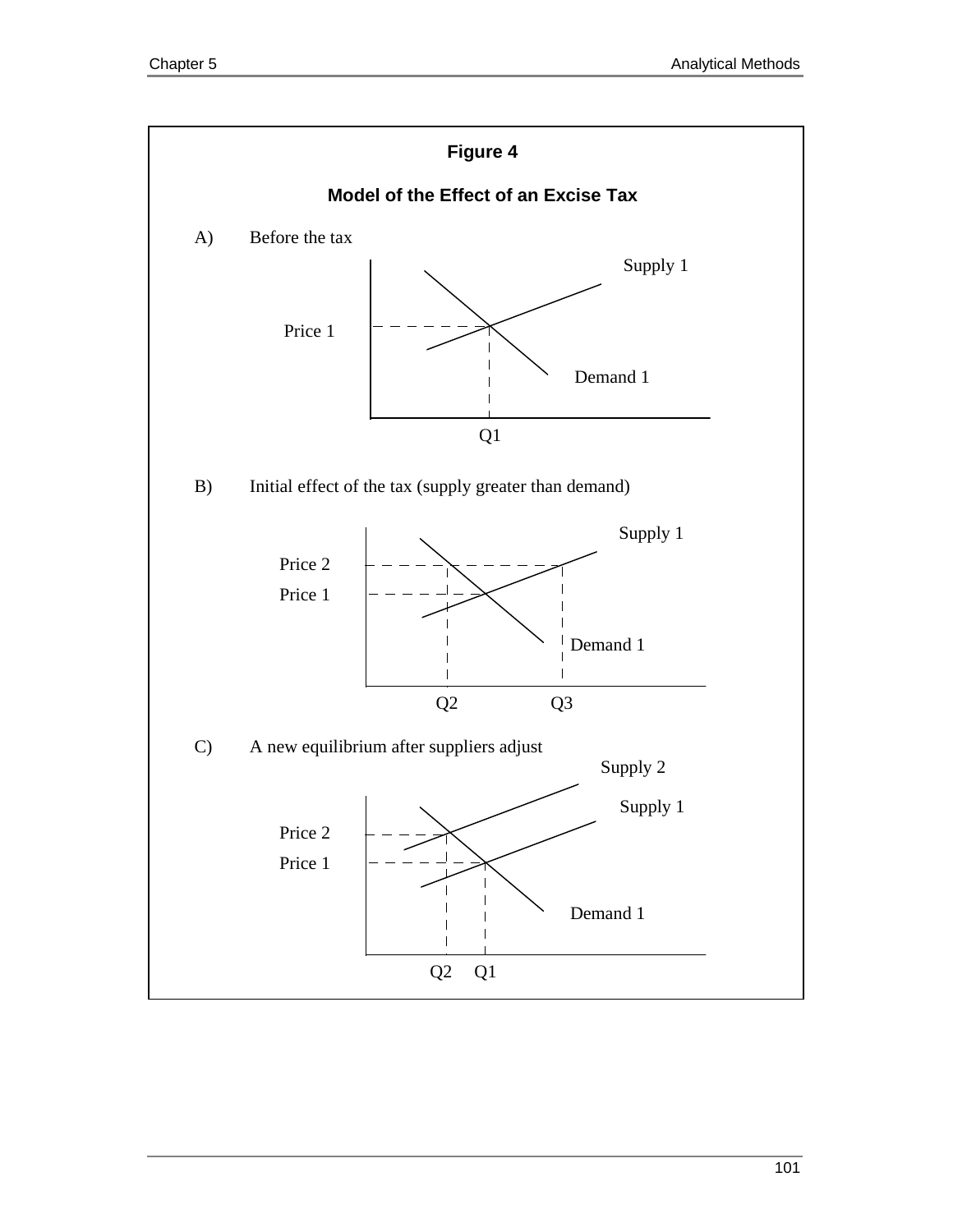# **References: Microeconomic Analysis**

Henderson, J. and R. Quandt. *Micro-economic Theory*. New York: McGraw-Hill, 1961.

Polkinghorn, R.S.. *Micro-theory and Economic Choices*. Richard Irwin Inc., 1979.

Samuelson, P. *Foundations of Economic Analysis*. Cambridge, MA: Harvard University Press, 1947.

Watson, D.S. *Price Theory in Action*. Boston: Houghton Mifflin, 1970.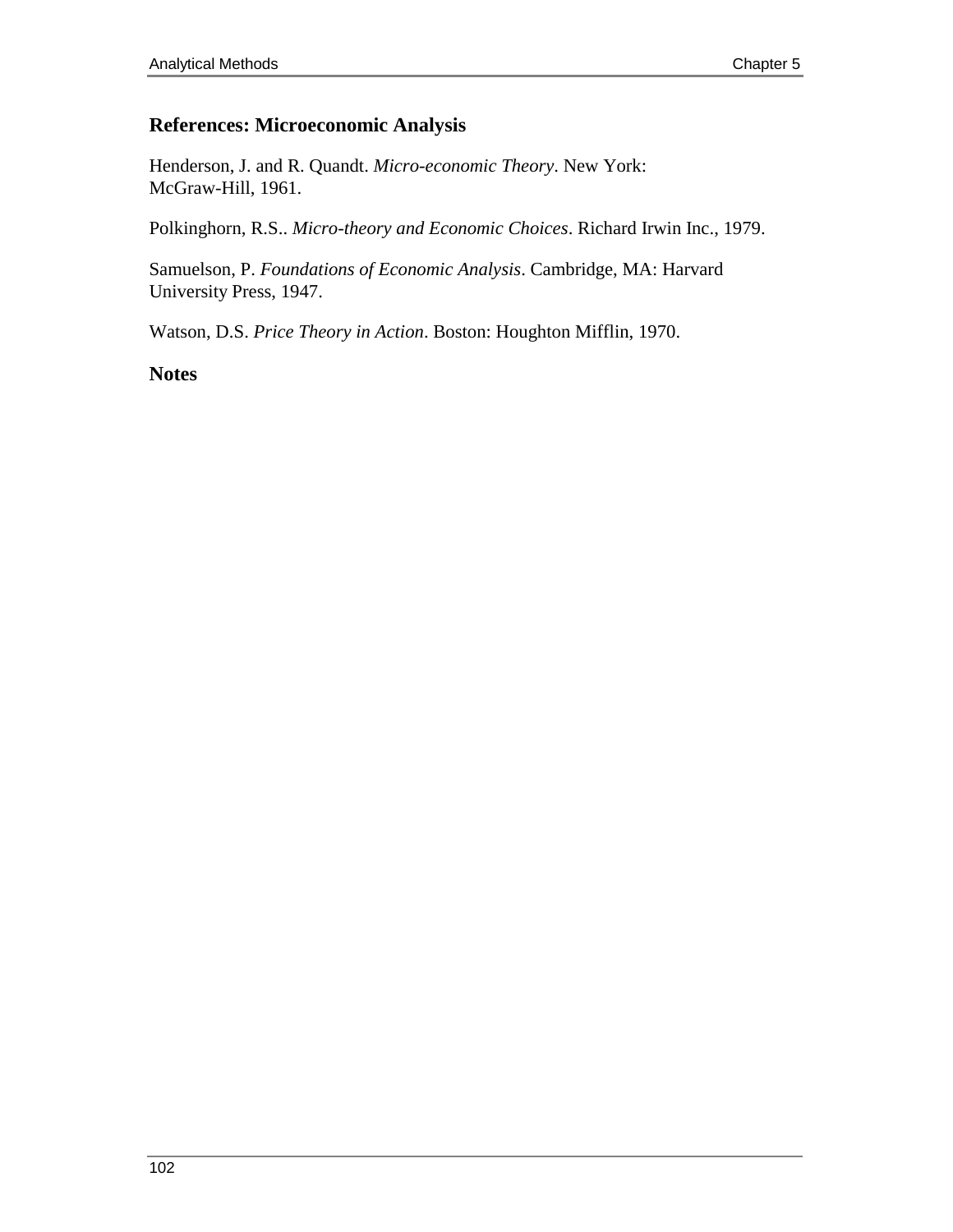## **5.5.4 Macro-economic Models**

Macro-economic models deal mainly with inflation, unemployment and large aggregates such as the gross national product. Various macro-economic models attempt to explain and predict the relationships among these variables.

The utility of a macro-economic model is that it suggests what economic impacts—such as increased output, income, employment, interest rates or inflation are most likely to occur when a given monetary and fiscal policy (or program) is put into place.

As an example of a macro-economic model, suppose an evaluator wanted to assess the impact on employment of a government program that subsidizes certain types of exports. Suppose further that the effect of the program on export sales had already been measured. Incremental export sales figures would then be fed into a macro-economic model of the Canadian economy and the model could estimate the effect on employment.

## **Strengths and Weaknesses**

The advantage of using a macro-economic model is that the model identifies critical links between aggregate broad variables. Also, this kind of model provides an overall picture, which can be used to compare Canadian programs to similar programs in other countries (provided assumptions and model validity criteria remain intact).

However, there are serious limitations to the applicability of macro-economic models to program evaluation. Macro-economic models may yield erroneous results if they omit key factors. Furthermore, input data are usually derived from another model rather than directly measured, adding an extra layer of uncertainty.

Many macro-economic models have poor predictive capability, especially in the short run. They can be appropriately used, however, if the derived impacts are long term, and if the program is large relative to the economy.

# **References: Macro-economic Analysis**

Gordon, R.A. *Economic Instability and Growth: The American Record*. Harper & Row, 1974.

Heilbroner, R.L. and L.C. Thurow. *Economics Explained*. Toronto: Simon and Schuster Inc., 1987.

Nelson, R., P. Merton and E. Kalachek. *Technology, Economic Growth and Public Policy*. Washington, D.C.: Brookings Institute, 1967.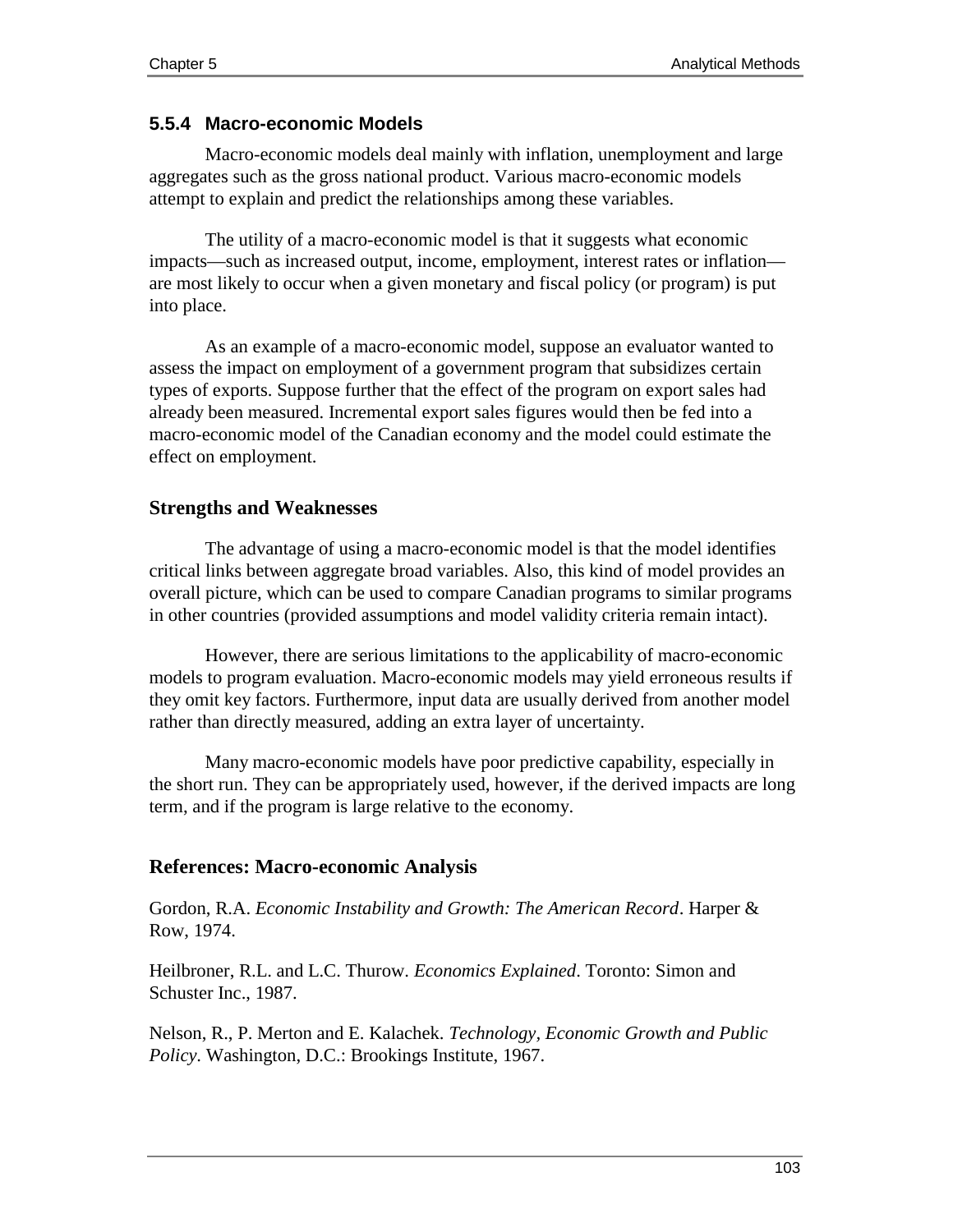Okun, A. *The Political Economy of Prosperity*. Norton, 1970.

Silk, L. *The Economists*. New York: Avon Books, 1976.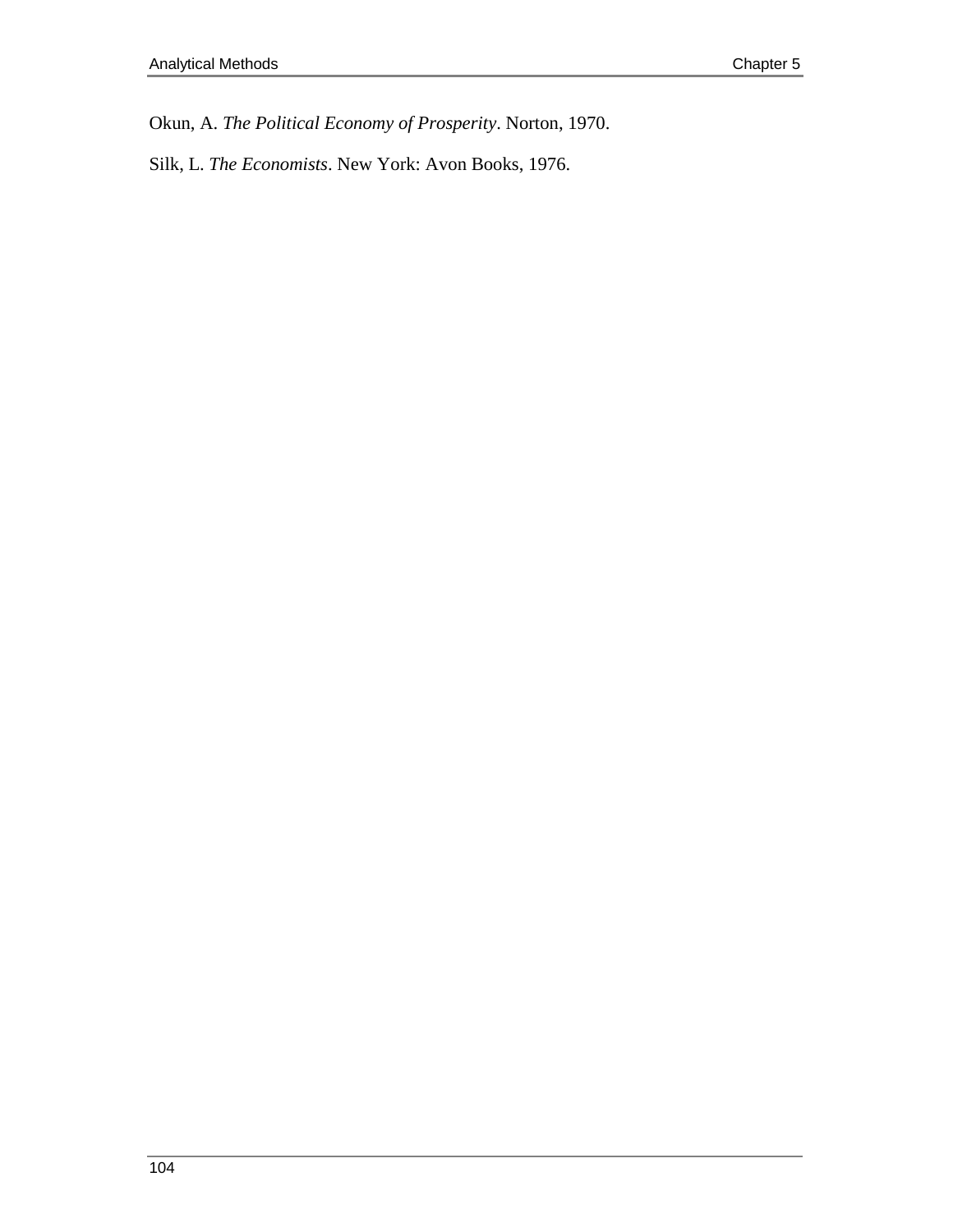## **5.5.5 Statistical Models**

Many types of statistical models are used in evaluation studies. The most simple model is a tabulation of data for a single variable, organized to make the shape of the data visible. Cross-tabulations of two variables are a basic tool of evaluation analysis and reporting. Even data analyzed using other models are often reported in cross-tabulations, because these tabulations are more transparent and accessible to decision makers than more sophisticated models.

Typically, clinical programs (health and education, for example) face small sample constraints and will therefore rely on "analysis of variance" models to identify the effects of the program. Larger programs (trade subsidies or employment programs, for example) normally produce large data sets and can therefore rely on regression-based "linear models" to identify effects. Most federal government programs are of the latter type, so this section will concentrate on them.

Regression analysis can be used to test a hypothesized relationship, to identify relationships among variables that might explain program outcomes, to identify unusual cases (outliers) that deviate from the norms, or to make predictions about program effects in the future. The technique is sometimes exploratory (back-of-the-envelope line-fitting), but more often it is used as the final confirmation and measurement of a causal relationship between the program and observed effects. In fact, it is important that the regression model be based on *a priori* reasoning about causality. Data fishing expeditions, which produce "garbage-in garbage-out" results, should be avoided. One way to avoid this is to specify and calibrate the model using only half the data available and then see whether the model is a good predictor of outcomes shown in the other half of the data. If this is the case, then the model is probably robust.

Remember that correlation does not necessarily imply causality. For example, two variables may be correlated only because they are both caused by a third. High daily temperatures and the number of farm loans may be correlated because they both tend to occur in the summer; but this does not mean that farm loans are *caused* by the temperature.

Another common problem with regression models is to mistake the direction of causality. One might observe, for example, that businesses sell more overseas after they get incentive grants from a government trade program. However, it may well be that the companies that sell more overseas are more credible and therefore enjoy more success in getting grants; it may be the overseas sales that cause the grants rather than the reverse.

Statistical models are often vital in identifying incremental effects. For example, Health Canada might use an epidemiological model to identify the effects of its National AIDS Strategy. The Department of Finance Canada would use an incomes model to estimate the tax effects of a proposed family welfare benefit. To be able to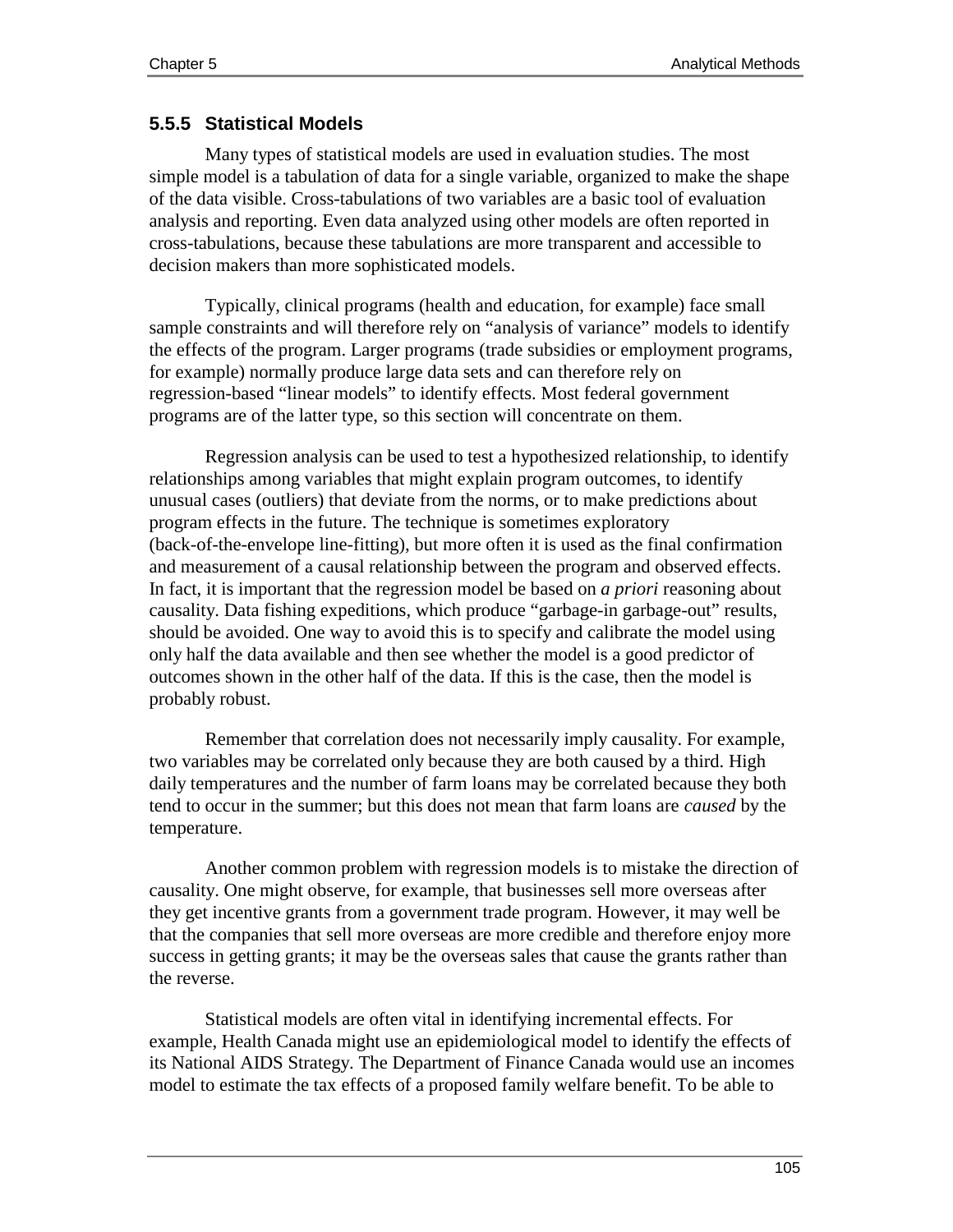build such models generally takes in-depth expertise in the program area, as well as expertise in the statistical technique used.

### **Strengths and Weaknesses**

Statistical models are versatile and, if properly constructed, will provide very useful estimates of program results. On the other hand, statistical models must be appropriately specified and validated to provide reliable results, which is not always as straightforward a task as it may at first appear.

One weakness of statistical models is that the evaluator may not be able to draw inferences from them. For example, if the model covers only certain age groups or individuals in certain geographic areas, the evaluator may not be able to infer from his or her results the program's probable effects in other geographic areas or on other age groups.

## **References: Statistical Models**

Chatterjee, S. and B. Price. *Regression Analysis by Example*, 2<sup>nd</sup> edition. New York: John Wiley and Sons, 1995.

Fox, J. *Linear Statistical Models and Related Methods, with Applications to Social Research*. New York: John Wiley and Sons, 1984.

Huff, D. *How to Lie with Statistics*. Penguin, 1973.

Jolliffe, R.F. *Common Sense Statistics for Economists and Others*. Routledge and Kegan Paul, 1974.

Mueller, J.H. *Statistical Reasoning in Sociology*. Boston: Houghton Mifflin, 1977.

Sprent, P. *Statistics in Action*. Penguin, 1977.

#### **Notes**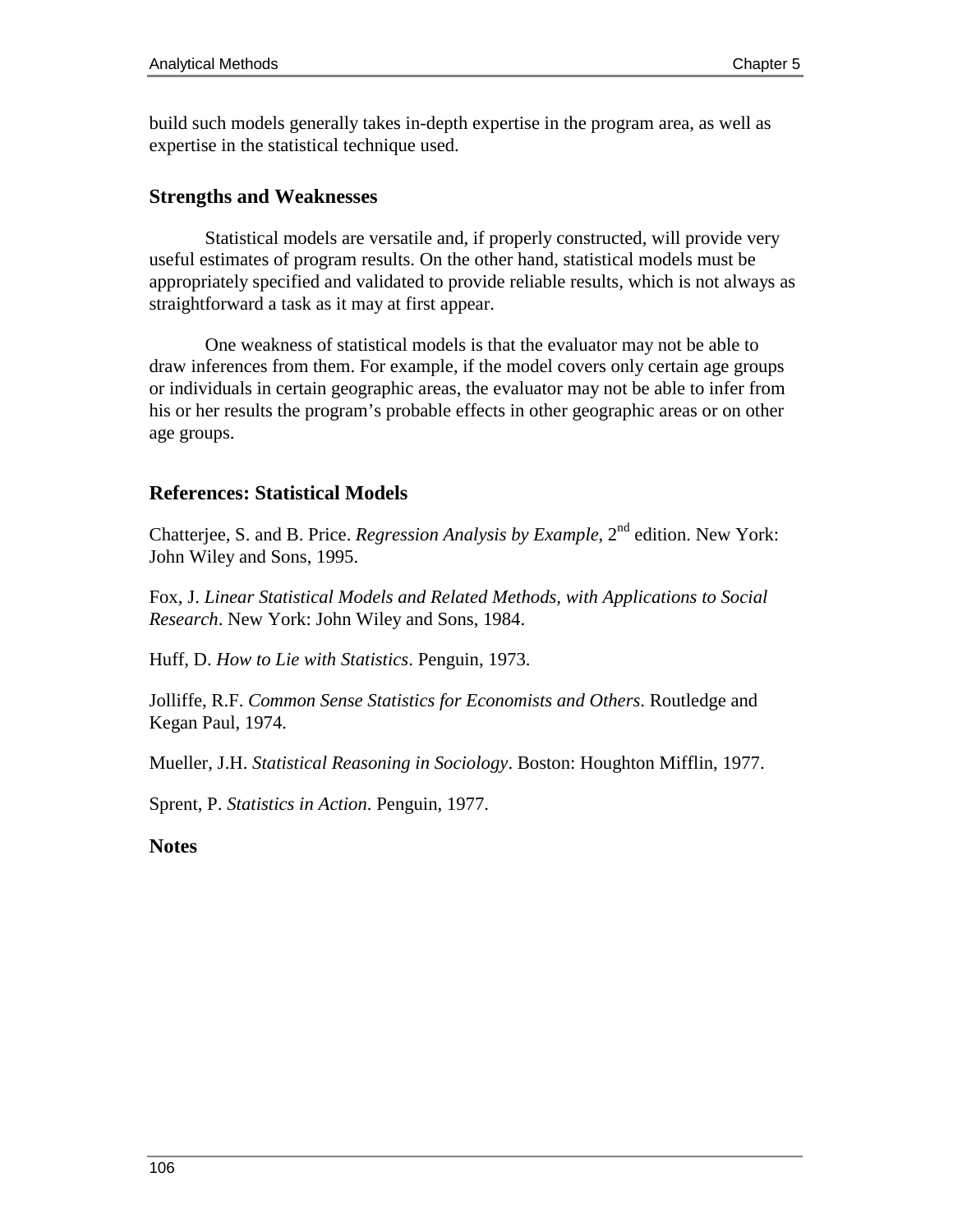## **5.6 Cost-benefit and Cost-effectiveness Analysis**

All programs aim to produce benefits that outweigh their costs. Having estimated the various costs and benefits derived from the program, evaluators can compare the two to determine the worthiness of the program. Cost-benefit and cost-effectiveness analysis are the most common methods used to accomplish this. Typically, these analyses provide information about the net present value (NPV) of a program. In the case of cost-benefit analysis, program benefits are transformed into monetary terms and compared to program costs. In cost-effectiveness analysis, program results in some non-monetary unit, such as lives saved, are compared with program costs in dollars.

At the planning stage, cost-benefit and cost-effectiveness assessments may be undertaken *ex ante*, "before the fact," based on estimates of anticipated cost and benefits. Most of the literature on cost-benefit analysis discusses it as a tool for *ex ante* analysis, particularly as a way to examine the net benefits of a proposed project or program involving large capital investments (see, for example, Mishan, 1972; Harberger, 1973; Layard, 1972; Sassone and Schaffer, 1978; and Schmid, 1989).

After a program has been in operation for some time, cost-benefit and cost-effectiveness techniques may be used *ex post*, "after the fact," to assess whether the *actual* costs of the program were justified by the *actual* benefits. For a more complete discussion of the use of cost-benefit analysis in evaluation, see Thompson (1980) or Rossi and Freeman (1989). Alternatively, an overview of cost-benefit analysis can be found in Treasury Board's *Benefit-cost Analysis Guide* (1997) and in the associated case studies.

Cost-benefit analysis compares the benefits of a program, both tangible and intangible, with its costs, both direct and indirect. After they are identified and measured (or estimated), the benefits and costs are transformed into a common measure, which is usually monetary. Benefits and costs are then compared by calculating a net present value. Where costs and benefits are spread over time, they must be discounted to some common year by using an appropriate discount rate.

To carry out a cost-benefit analysis, one must first decide on a point of view from which program's costs and benefits will be counted; **this is usually the individual's perspective, the federal government's fiscal perspective or the social (Canada-wide) perspective**. What are considered the costs and benefits of a program will usually differ from one perspective to the next. The most common perspective for cost-benefit analysis at the federal level is the **social perspective,** which accounts for all costs and benefits to society. However, the individual and government fiscal perspectives may help shed light on differing viewpoints about the worth of the program, or explain a program's success or failure. The differences between these three perspectives are discussed in greater detail in Rossi and Freeman (1989).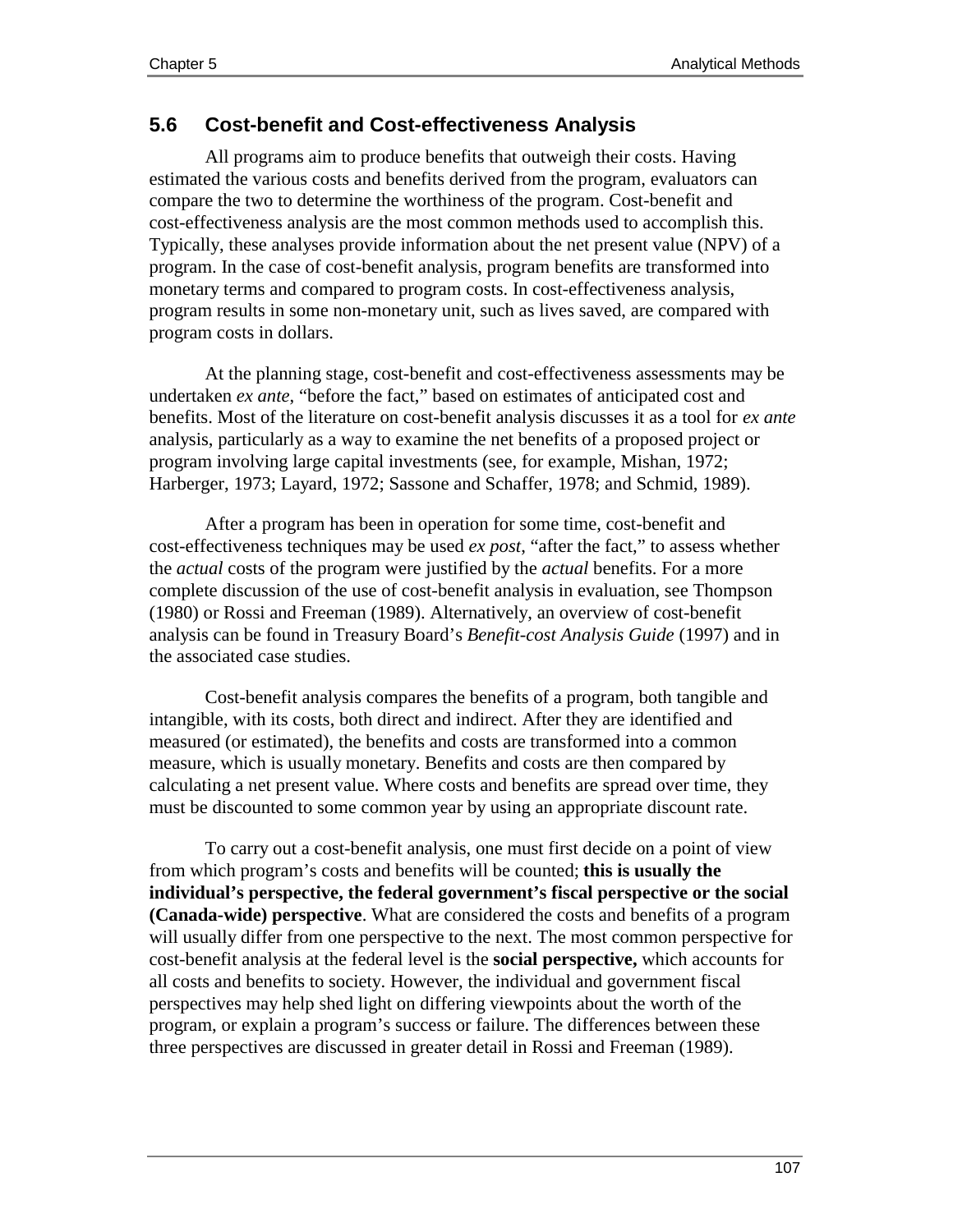The **individual perspective** examines the program costs and the benefits to the program participant (which might be a person, a family, a company or a non-profit organization). Cost-benefit analyses done from such a perspective often produce high benefit-cost ratios because the government or society subsidizes the program from which the participant benefits.

The analysis from a **federal government fiscal perspective** values costs and benefits from the point of view of the funding source. It is basically a financial analysis, examining the financial costs and the direct financial benefits to the government. Typical cash flows that would be examined in such an analysis would include program administrative costs, direct cash outlays (grants), taxes paid to government (including corporate income taxes, personal income taxes, federal sales taxes and duties), reduced payments of unemployment insurance, and possible changes in equalization and transfer payments.

A **social cost-benefit analysis**, on the other hand, takes the perspective of society as a whole. This makes the analysis more comprehensive and difficult since the *broader results* of a program must be considered, and since market prices, which are a good measure of costs and benefits to an individual or an organization (government), might not accurately reflect the true value to society. They might be distorted by subsidies or by taxes, for example. The components of social cost-benefit analysis, although similar to those used in the individual and government analyses, are valued and priced differently (see Weisbrod*, et al*., 1980). For example, society's *opportunity costs* are different from the opportunity costs incurred by a participant in a program. Another difference would involve the treatment of transfer payments: transfer payments should be excluded from costs in a social cost-benefit analysis since they would also have to be entered as benefits to society, hence canceling themselves out.

Cost-benefit analyses using the government or social perspectives tend to produce lower benefit-cost ratios than those using the individual perspective. This is because government or society generally bears the entire cost of the program (as opposed to individuals, who may receive all the benefits but bear only a small fraction of the program's total cost). Nevertheless, the social perspective should be used for a cost-benefit analysis of a government program.

**Cost-effectiveness analysis** also requires the quantification of program costs and benefits, although the benefits (or effects) will not be valued in dollars. The impact or effectiveness data must be combined with cost data to create a cost-effectiveness comparison. For example, the results of an educational program could be expressed, in cost-effectiveness terms, as "each \$1,000 of program dollars (cost data) results in an average increase of one reading grade (results data)". In cost-effectiveness analysis, benefits (or effects) are expressed on some quantitative scale other than dollars.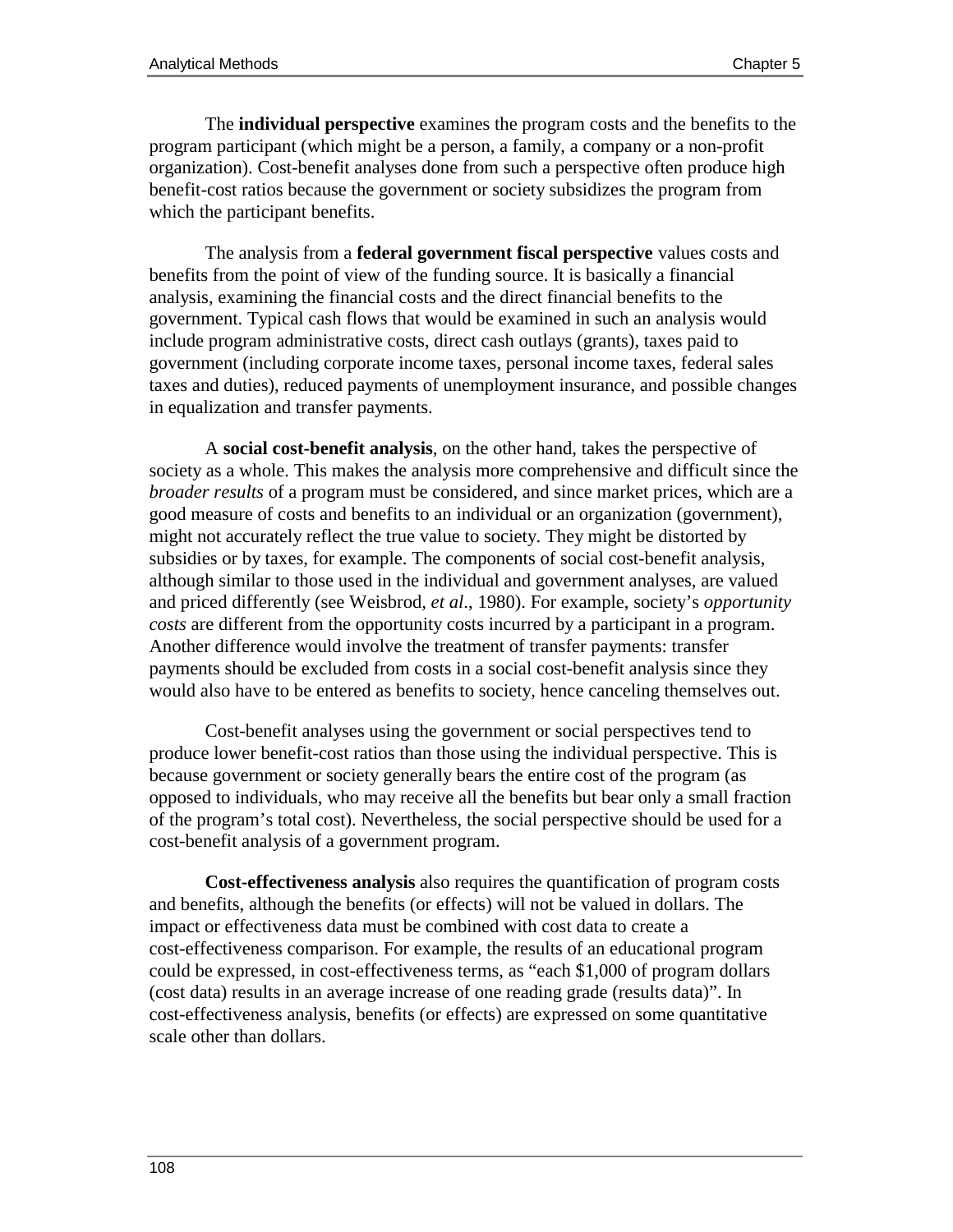Cost-effectiveness analysis is based on the same principles as cost-benefit analysis. The assumptions, for example, in costing and discounting are the same for both procedures. Cost-effectiveness analysis can compare and rank programs in terms of their costs for reaching given goals. The effectiveness data can be combined with cost data to determine the maximum effectiveness at a given level of cost or the least cost needed to achieve a particular level of effectiveness.

The data required for cost-benefit and cost-effectiveness studies can come from various sources. Clearly, searches of comprehensive program files should yield a significant amount of cost information. This can often be reinforced through surveys of beneficiaries. Benefit data would come from any or all of the other approaches discussed earlier in this publication.

For example, suppose an evaluation study was designed to test the hypothesis that a mental health program that strongly de-emphasized hospitalization in favour of community health care was more effective than the prevailing treatment method. Suppose further that an experimental design provided the framework for estimating the incremental effects of the alternative program. Once these incremental effects were known, cost-benefit analysis could be used to value the benefits and to compare them to the costs.

#### **Strengths and Weaknesses**

The strengths and weaknesses of cost-benefit and cost-effectiveness analysis are well documented (see, for example, Greer and Greer, 1982; and Nobel, 1977). Here, a number of brief points can be made about the strengths and weaknesses of cost-benefit analysis.

Cost-benefit analysis looks at a program's net worth.

Such analysis does not estimate specific benefits and costs, *per se*, but does summarize these benefits and costs so that one can judge and compare program alternatives. The extent to which objectives have been met will have to be measured elsewhere using another evaluation design and data collection methods. The results on program outcomes could then serve as input to the overall cost-benefit and cost-effectiveness analysis.

An evaluator must address the issue of attribution or incremental effect before doing a cost-benefit analysis.

For example, from 1994 to 1997, the federal government implemented an infrastructure program that shared costs with municipalities and provincial governments. Before one could analyze the costs and benefits of the program, or of alternative program designs, one would have to develop measures of incremental effect that would show to what extent the program changed or accelerated municipal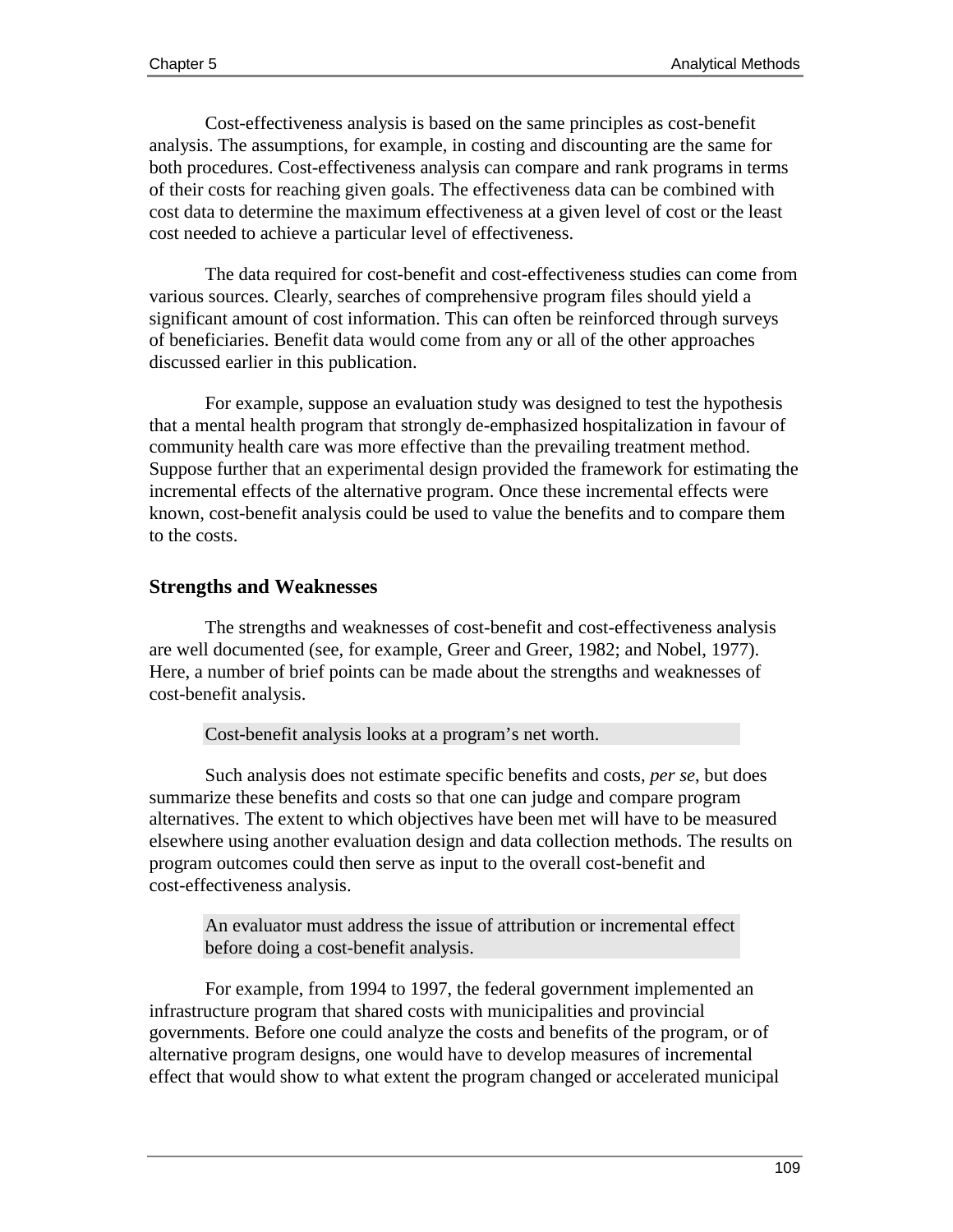infrastructure works. Only after incremental effects are known is it sensible to value and compare costs and benefits.

Cost-benefit and cost-effectiveness analyses often help evaluators identify the full range of costs and results associated with a program.

Cost-benefit and cost-effectiveness analyses, in themselves, do not explain particular outcomes and results.

These techniques do not determine why a specific objective was not met or why a particular effect occurred. However, by systematically comparing benefits and costs, these analyses are a key step toward providing accurate and useful advice to decision makers.

Many methodological problems are associated with these analyses.

The benefits and costs of a program often cannot be easily expressed in dollars. It can be very difficult to place dollar values on educational results, health results (the value of human life or its quality), or equity and income distribution results. Such valuations are and will remain highly debatable. Also, costs and benefits have to be discounted to a common point in time in order to be compared. The literature on cost-benefit analysis is far from unanimous on which discount rate to use. The Treasury Board *Benefit-cost Guide* recommends using a risk analysis (simulation) approach, with a range of rates centered on 10 per cent per annum, after inflation.

The evaluator should always conduct a sensitivity analysis of the assumptions underlying the cost-benefit and cost-effectiveness analyses to determine the robustness of his or her results.

Because of the assumptions that must be made to compare the benefits and costs of a program, a sensitivity analysis should be done to test the extent to which conclusions depend on each specific assumption. Further, the analysis should test the extent to which the conclusions will vary when these assumptions change. When the outcome of the analysis is highly dependent on a particular input value, then it may be worth the additional cost necessary to render more certain the value of that input. It should be emphasized that, unlike some other types of evaluation analysis, cost-benefit analysis allows the evaluator to conduct a rigorous and systematic sensitivity analysis.

Cost-effectiveness analysis is sometimes used when it is too difficult to convert to monetary values associated with cost-benefit analysis.

Cost-effectiveness analysis sometimes allows one to compare and rank program alternatives. However, since the benefits are not converted to dollars, it is impossible to determine the net worth of a program, or to compare different programs using the same criteria.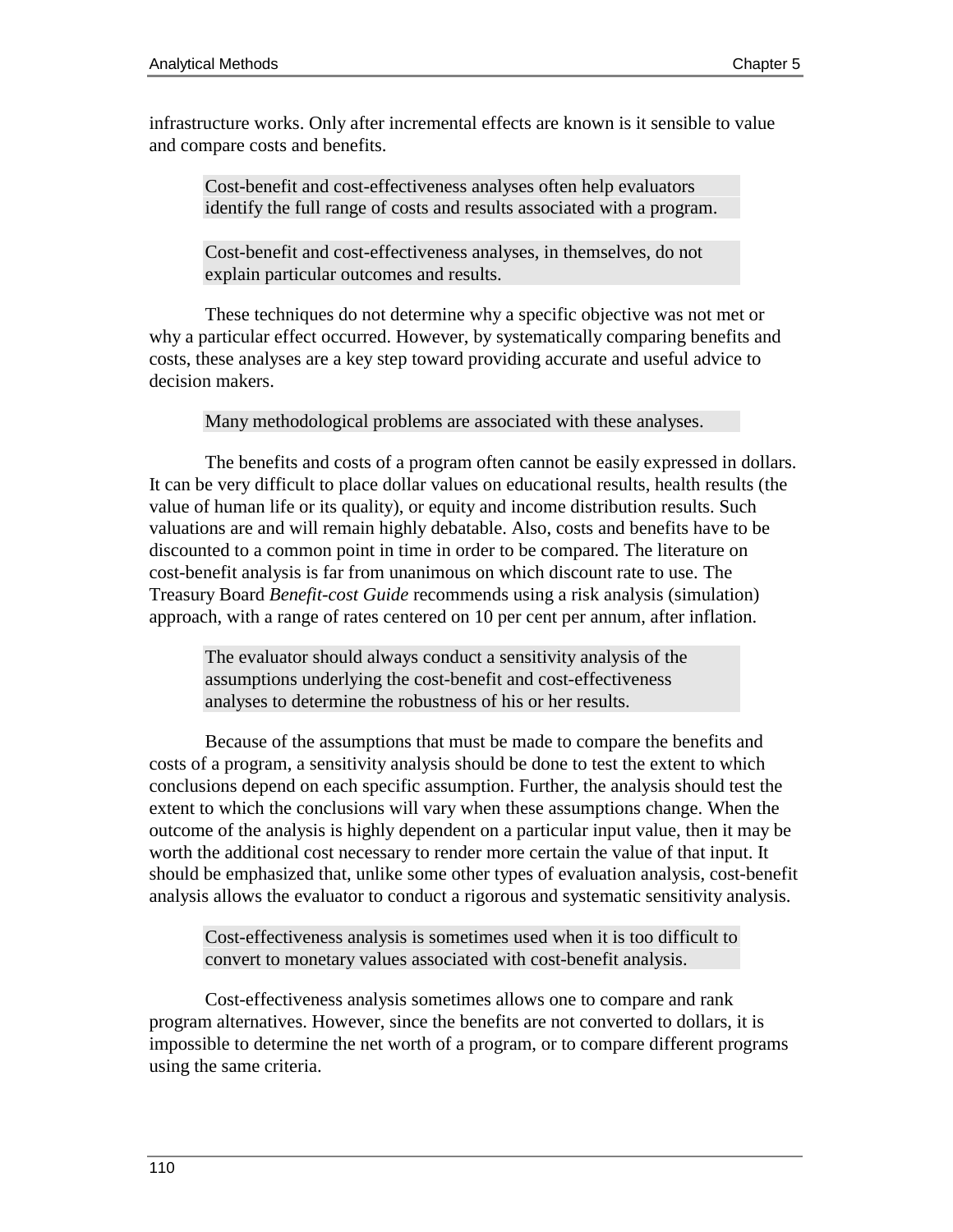Cost-benefit analysis offers techniques whereby even costs and benefits that are difficult to measure in monetary terms can be compared and evaluated. However, this type of analysis often requires sophisticated adjustments to the measures of costs and benefits because of uncertain assumptions. This can make managers uneasy; they often suspect, sometimes with just cause, that such assumptions and adjustments are fertile ground for the manipulation of results in favour of any bias the analyst may have.

Furthermore, cost and benefit identification is often rendered more difficult by government departments and agencies that do not keep records that permit easy comparison. The cost records departments keep for most programs cut across many activities and are organized for the convenience of administrators, not evaluators.

## **References: Cost-benefit Analysis**

Angelsen, Arild and Ussif Rashid Sumaila*. Hard Methods for Soft Policies: Environmental and Social Cost-benefit Analysis*. Bergen, Norway: Michelsen Institute, 1995.

Australian Department of Finance. *Handbook of Cost-benefit Analysis*. Canberra: 1991.

Belli, P. *Guide to Economic Appraisal of Development Projects*. Washington, D.C.: World Bank, 1996.

Bentkover, J.D., V.T. Covdlo and J. Mumpower. *Benefits Assessment: The State of the Art*. Dordrecht, Holland: D. Reidel Publishing Co., 1986.

Harberger, A.C. *Project Evaluation: Collected Papers*. Chicago: Markham Publishing Co., 1973.

Miller, J.C. III and B. Yandle. *Benefit-cost Analyses of Social Regulation*. Washington: American Enterprise Institute, 1979.

Office of the Auditor General of Canada. "Choosing and Applying the Right Evidence-gathering Techniques in Value-for-money Audits," *Benefit-cost Analysis*. Ottawa:1994, Appendix 5.Sang, H.K. *Project Evaluation*. New York: Wilson Press, 1988.

Sassone, P.G. and W.A. Schaffer. *Cost-benefit Analysis: A Handbook*. New York: Academic Press, 1978.

Schmid A.A. *Benefit-cost Analysis: A Political Economy Approach*. Boulder: Westview Press, 1989.

Self, P. *Econocrats and the Policy Process: The Politics and Philosophy of Cost-benefit Analysis*. London: Macmillan, 1975.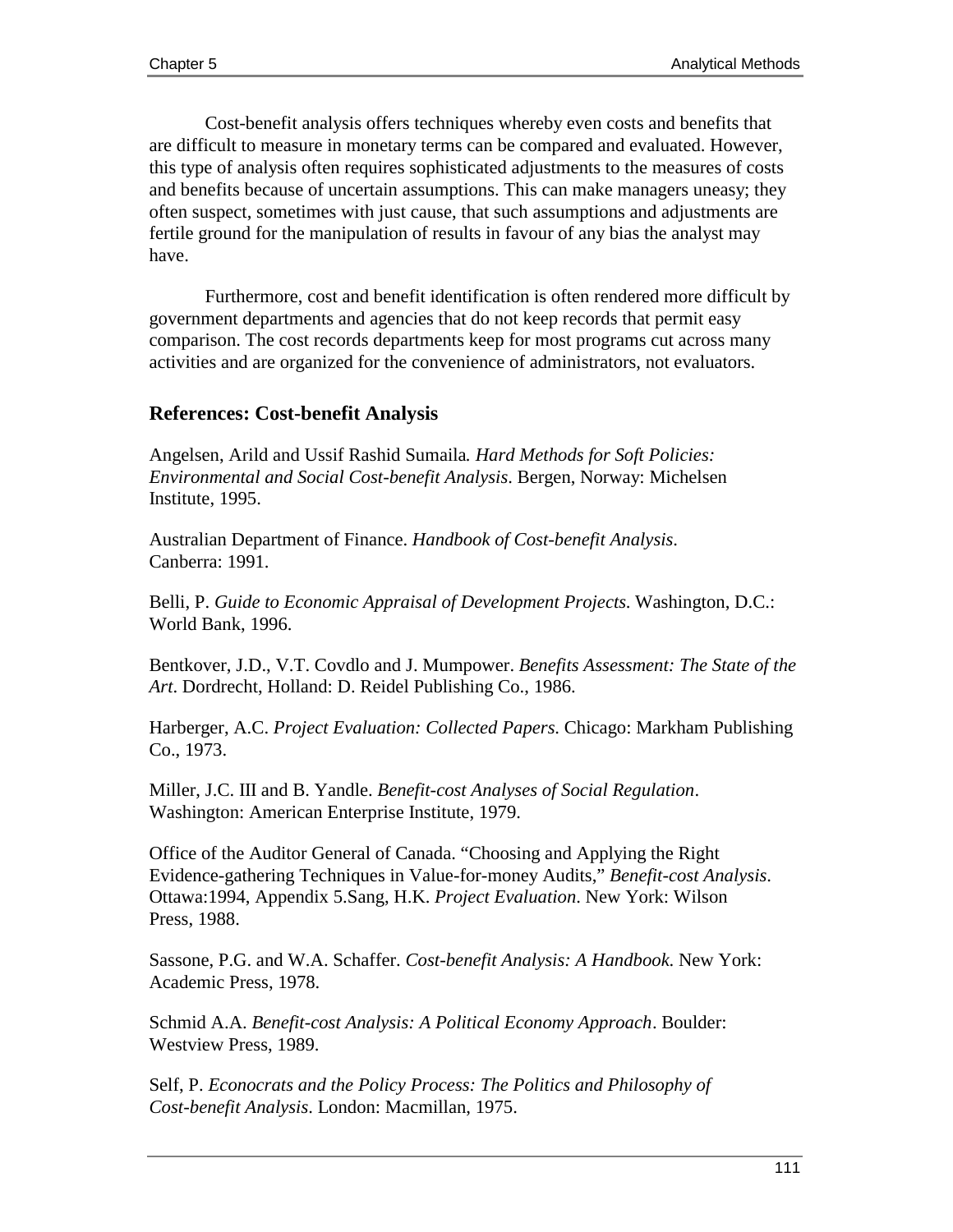Skaburskis, Andrejs and Fredrick C. Collignon. "Cost-effectiveness Analysis of Vocational Rehabilitation Services," *Canadian Journal of Program Evaluation*. V. 6, N. 2, October-November 1991, pp. 1-24.

Skelton, Ian. "Sensitivity Analysis in Multi-criteria Decision Aids: A Demonstration of Child Care Need Assessment," *Canadian Journal of Program Evaluation*. V. 8, N. 1, April-May 1993, pp. 103-116.

Sugden, R. and A. Williams. *The Principles of Practical Cost-benefit Analysis*. Oxford: Oxford University Press, 1978.

Thompson, M. *Benefit-cost Analysis for Program Evaluation*. Thousand Oaks: Sage Publications, 1980.

Treasury Board of Canada, Secretariat. *Benefit-cost Analysis Guide*. Ottawa: 1997 (available in summer of 1997).

Van Pelt, M. and R. Timmer. *Cost-benefit Analysis for Non-Economists*. Netherlands Economic Institute, 1992.

Watson, Kenneth, "The Social Discount Rate," *Canadian Journal of Program Evaluation*, V. 7, N. 1, April-May 1992, pp. 99-118.

World Bank, Economic Development Institute. *The Economics of Project Analysis: A Practitioner's Guide*. Washington, D.C.: 1991.

Yates, Brian T. *Analyzing Costs, Procedures, Processes, and Outcomes in Human Services.* Thousand Oaks: Sage Publications, 1996.

## **Notes**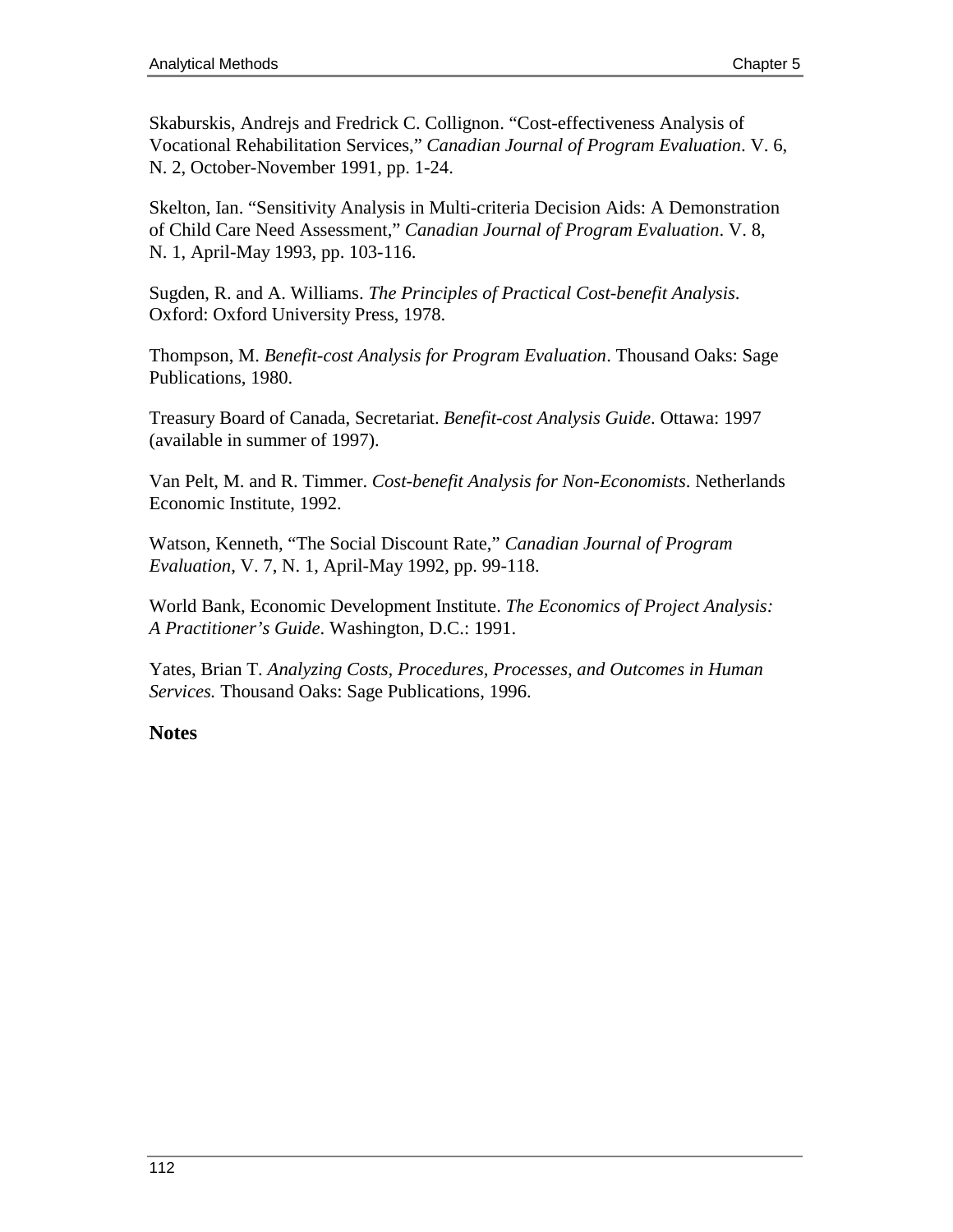## **5.7 Summary**

Chapter 5 has outlined several methods of data analysis that should, in practice, form an integral part of an evaluation strategy. The parts of an evaluation strategy should constitute a coherent whole: evaluation issues, design, data collection methods and suitable data analysis should all fit together as neatly as possible.

This publication has discussed a wide variety of analytical methods: several types of statistical and non-statistical analysis for assessing program results, methods for estimating broader program impacts (including the use of models) and methods for assessing costs. Of course, it will remain difficult to decide when and how to skillfully and sensitively use particular methods.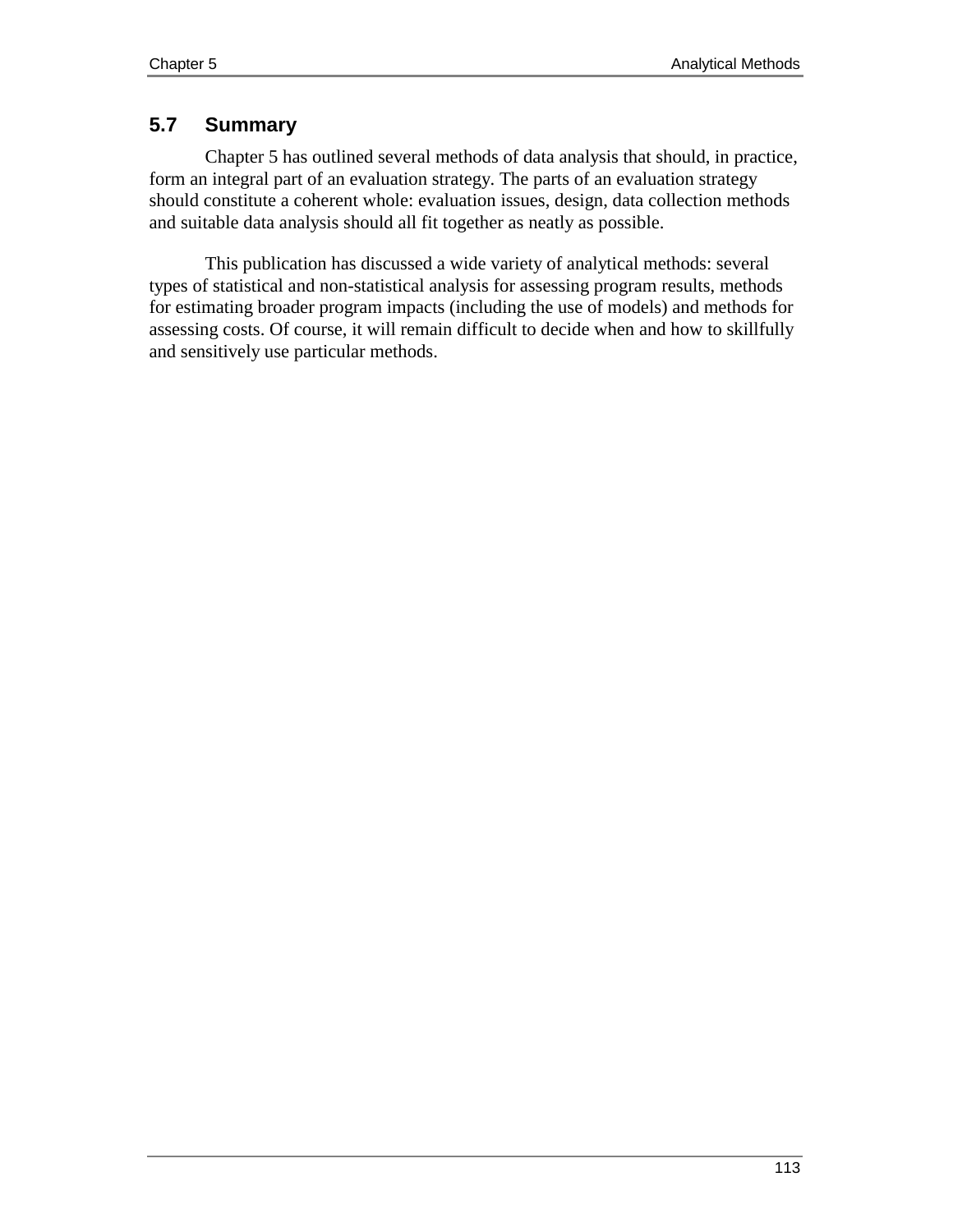## **Chapter 6**

# **CONCLUSIONS**

This publication has discussed the principal factors that evaluators should weigh in devising strategies to evaluate program results. Central to the discussion has been the interplay between considerations of

- the programmatic and decision-making context; and
- the evaluation strategy (design, data collection and data analysis).

Three chapters dealt with the major aspects of developing evaluation strategies: design (Chapter 3), data collection (Chapter 4) and analysis (Chapter 5).

The objective is for evaluations to produce timely, relevant, credible, and objective findings and conclusions on program performance, based on valid and reliable data collection and analysis. As well, evaluation reports should present their findings and conclusions in a clear and balanced manner, and make explicit their reliability.

These and other standards provide a basis for federal departments and agencies conducting internal self-assessment and quality improvement activities. As Canadian experience in evaluation broadens and deepens, other standards of quality that are of special relevance to particular groups of Canadian evaluators and their clients will undoubtedly evolve.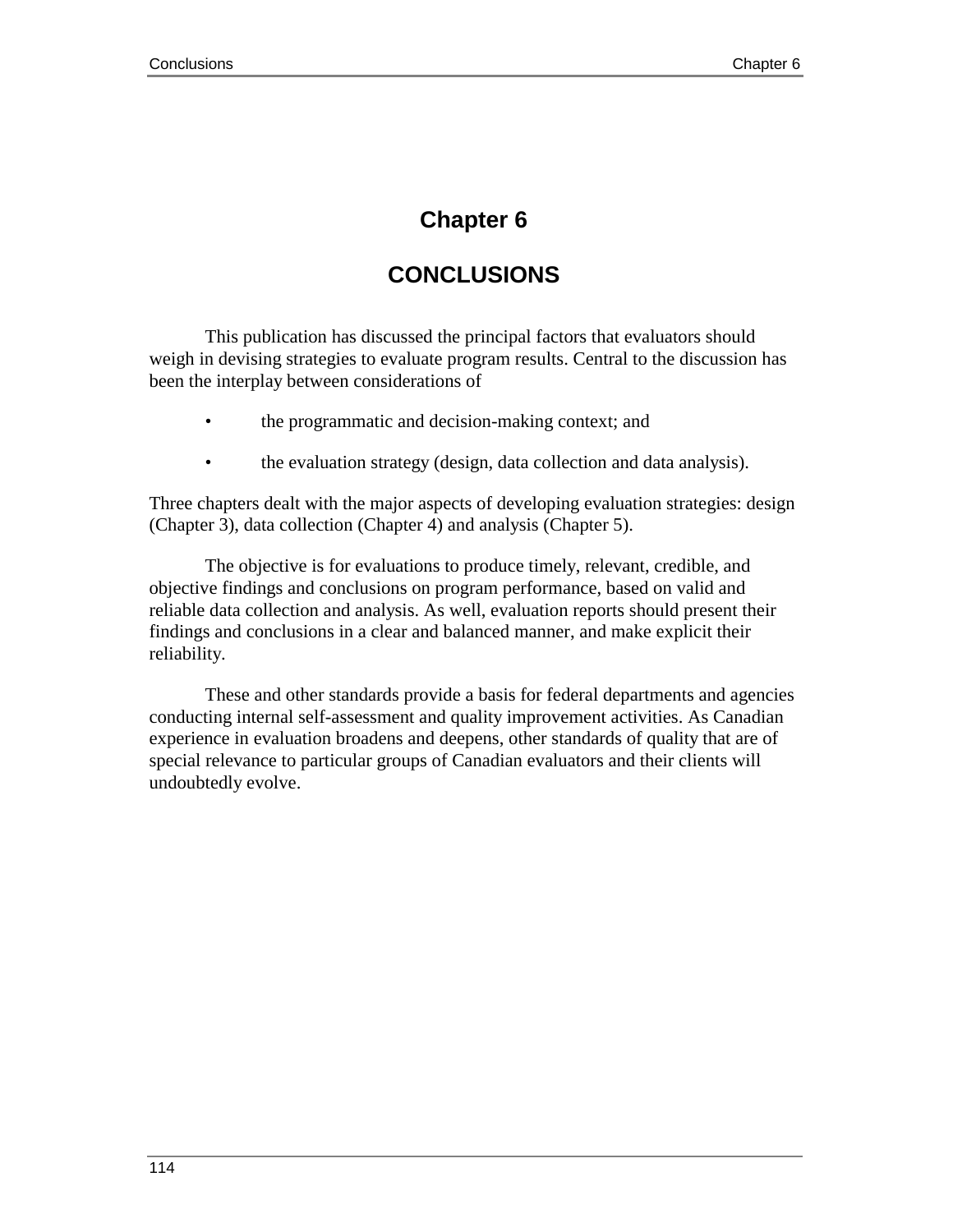# **Appendix 1**

# **SURVEY RESEARCH**

Section 4.5 of this publication discussed the use of surveys as a data collection method in evaluation, and gave references for further information and more detail. Indeed, the design of surveys should typically involve people with expertise in the field. Because surveys are so frequently used in evaluation, this appendix is included to give a more detailed overview of the major factors to consider in designing a survey. **This appendix is not, however, a substitute for consultation with experts in the field**.

Three basic elements are involved in survey research: designing the *sampling*, selecting the *survey method* and developing the *measuring instrument*. Each element will be briefly discussed below and the major problem areas discussed.

## **1.1 Sampling**

When it is not possible or efficient to survey an entire population concerned with a program, a sampling procedure must be used. The scope and the nature of the sampling procedure should be geared to three specific requirements:

## **The need for the findings to be generalized to the appropriately defined population**

Whenever conclusions are made about a whole population based on a sample survey, the evaluator must be sure that findings from the survey can be generalized to the population of interest. If such a need exists, a probability sample (as opposed to a non-probability sample) is usually required. Evaluators must be very alert to the possibility of statistical biases. A statistical bias usually occurs when a non-probability sample is treated as a probability sample and inappropriate inferences are drawn from it. Statistical bias is often the result of an inappropriate or careless use of probability sampling procedures.

## **The need for minimum precision requirements**

The precision and the confidence level required in the survey must be stated. Statistical theory can provide estimates of sampling error for various sample sizes that is, the precision of the estimates. The sample size should therefore be a function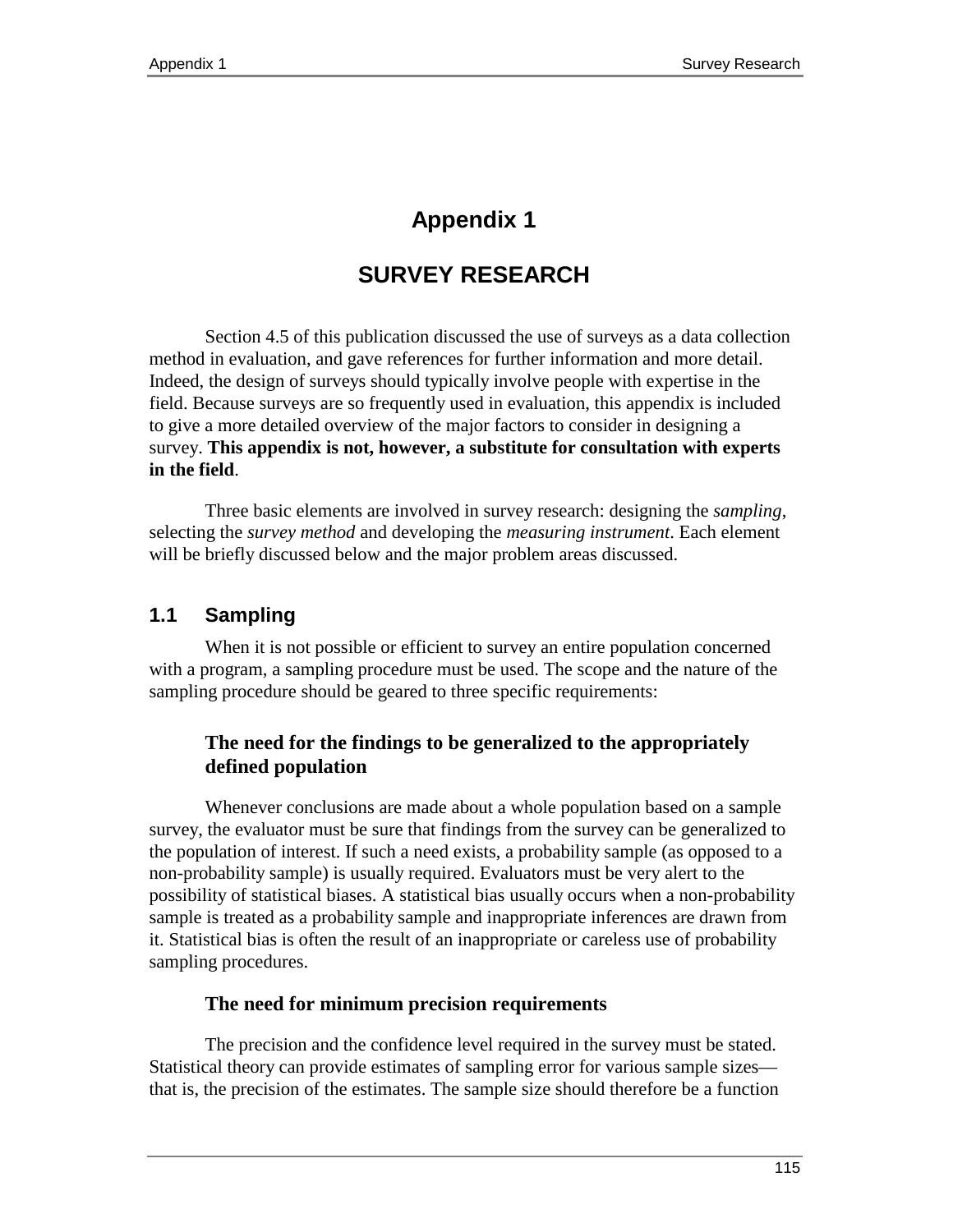of the required level of precision. Evaluators should be more concerned with precision than with sample size alone. It is worth noting at this stage that there are different sample size formulas for different sampling procedures and different types of measurements (estimates), including the magnitude of a characteristic of the population and the proportion of the population in some category. It is not uncommon to find that one has used the wrong formula to compute the minimum sample size required.

### **The need to keep sampling cost within budget constraints**

Certain sampling procedures, such as stratified sampling and replicate design, have been developed to reduce both the sample size and the cost of actually performing measurements. Sophistication in sampling can be cost effective.

Once these three requirements are specified, the sampling process can be established. This involves six steps.

- (i) **Define the population**. This definition must be detailed specifically, and often includes time, location and socio-economic characteristics. For example, the population might be all females, 18 years and over, living in Ontario, who participated in the program during the period November 15-30, 1982, and who are currently employed.
- (ii) **Specify the sampling frame**. A sampling frame is a list of the elements of the population (such as names in a telephone book, an electoral list or a list of recipients on file). If a sampling frame does not exist, it may have to be created (partially or wholly) through a sampling strategy.
- (iii) **Specify the sampling unit**. This is the unit for sampling, and might be the geographic area, a city block, a household or a firm).
- (iv) **Specify the sampling method**. This is the method by which the sampling units are to be selected and might be systematic or stratified sampling, for example.
- (v) **Determine the sample size**. Decide how many sampling units and what percentage of the population are to be sampled.

#### (vi) **Select the sample**.

Non-sampling errors may occur at each stage of this process. For example, the population defined may not match the target population, or a sampling frame may not correspond exactly to the population. When these problems occur, resulting measurements or inferences can be biased and, hence, misleading. For example, suppose that a survey of fund recipients was part of the evaluation of an industrial assistance program. Suppose that the sampling frame of companies included only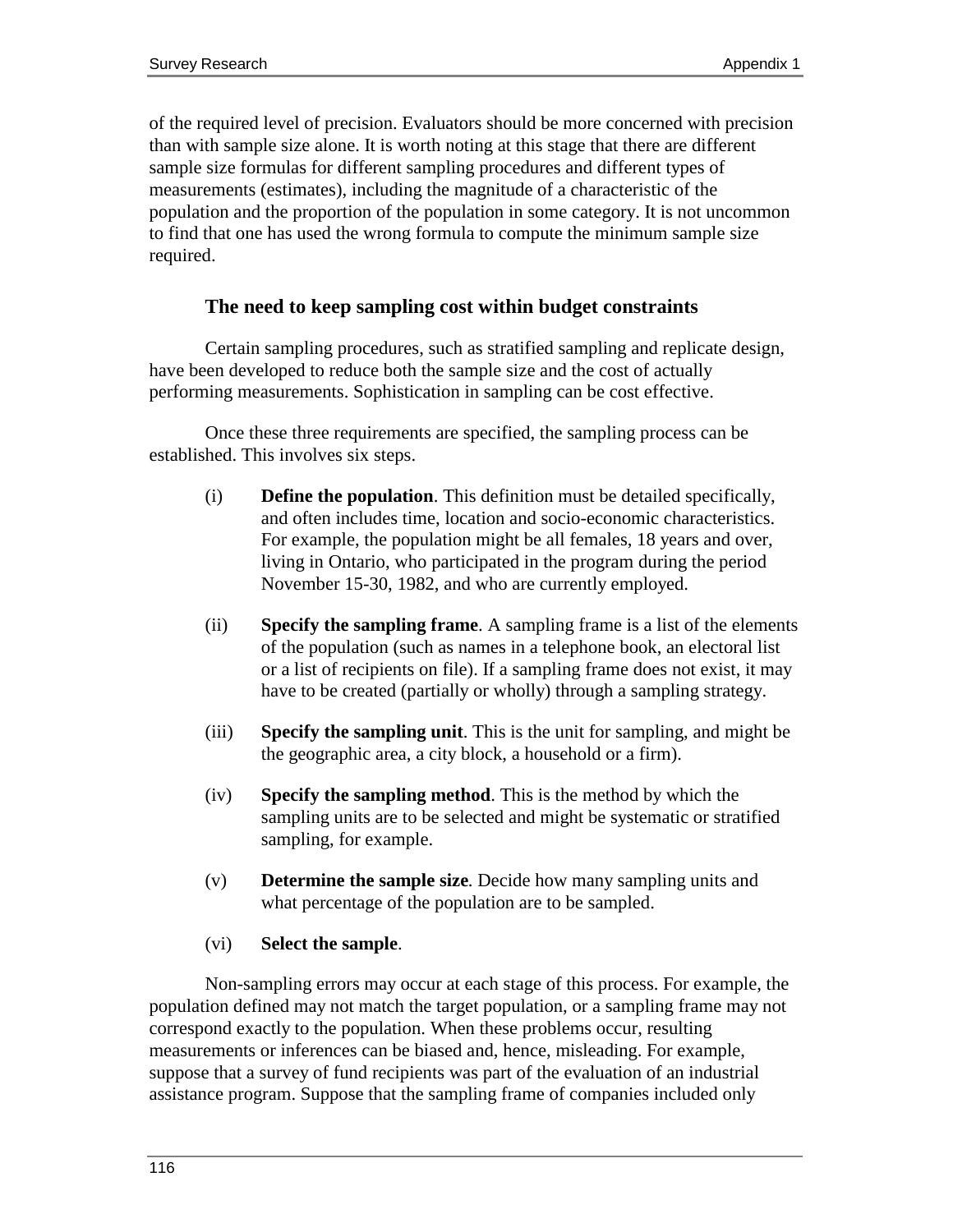those receiving more than a certain amount of money. Clearly, any generalization of the results to the population of all recipients of funds would not be valid if based on a sample chosen from this frame.

Non-sampling errors may also occur during virtually all of the survey activities. Respondents may interpret survey questions differently, mistakes may be made in processing results, or there may be errors in the frame. Non-sampling errors can occur in both sample surveys and censuses, whereas sampling errors can occur only in sample surveys.

## **1.2 Survey Methods**

Typically, the data collection technique characterizes the survey. The choice of the collection technique is extremely important for any survey that depends on individual responses. The three basic procedures are discussed below.

## **Telephone Interviewing**

To sample, the interviewer starts with a sampling frame containing phone numbers, chooses a unit from this frame, and conducts an interview over the telephone, either with a specific person at the number or with anyone at that number. A second technique is called random digit dialling, where, as the name suggests, the interviewer dials a number, according to some probability-based dialling system, not knowing whether there definitely is a live connection at that number or not, or whether it is a business, hospital or household. In practice, list sampling and the random digit dialling techniques are used together. For example, it is common practice to use random digit dialling to produce an initial list of random numbers. Using a random mechanism, numbers are then taken from this list to produce a final set for the sample.

## **Personal Interviewing**

There are three basic approaches to collecting data through interviewing. All three should be considered in personal interviewing. While all three are possible in telephone interviewing, it is extremely rare that either one of the first two is optimal approach. Each technique includes different types of preparation, conceptualization and instrumentation. Each technique has its advantages and disadvantages. The three alternatives are as follows:

- the informal conversational interview;
- the general interview guide interview; and
- the standardized format interview.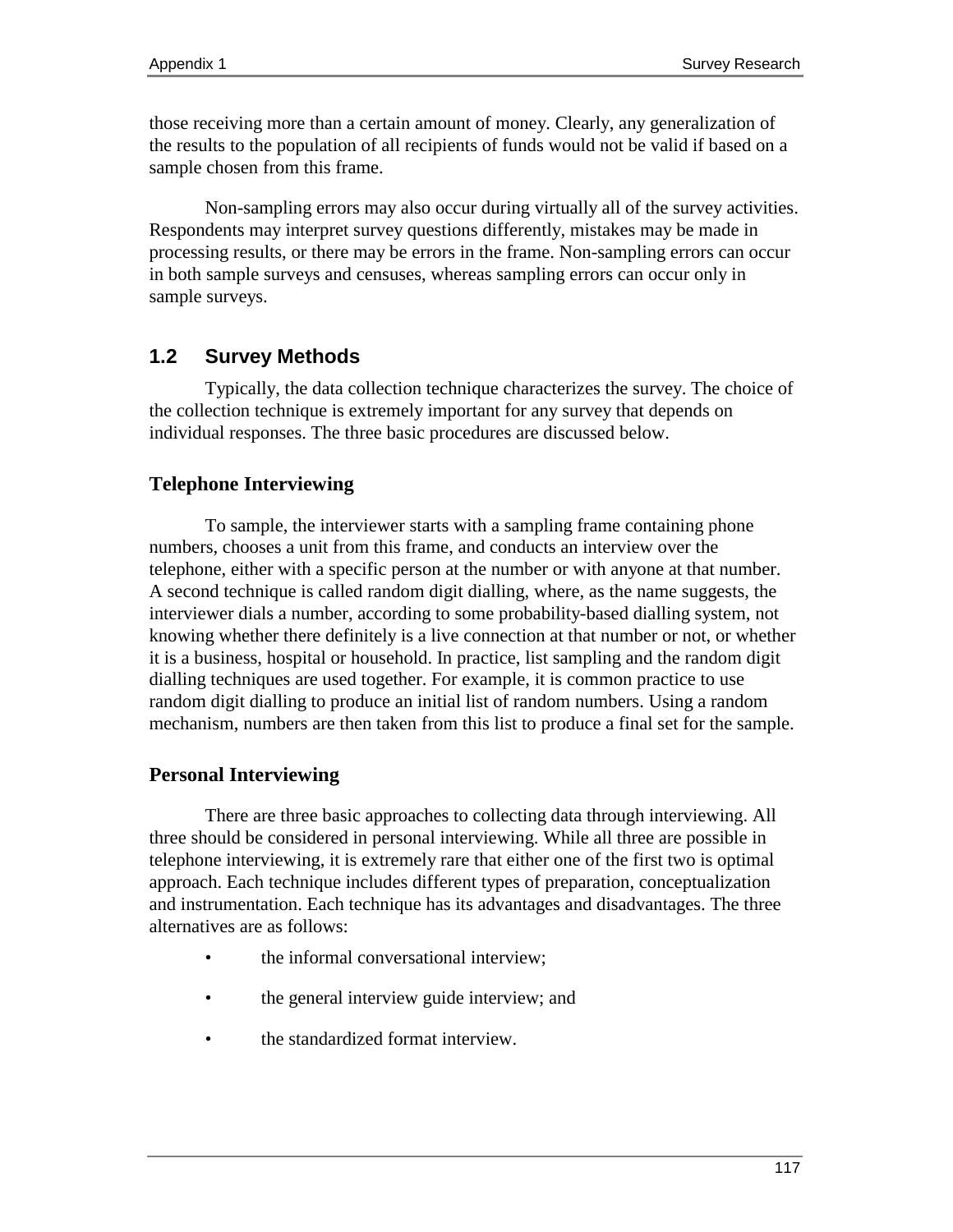#### **Informal conversational interview**

This technique relies entirely on spontaneous questions arising from the natural flow of a conversation, often as part of an ongoing observation of the activities of the program. During this kind of interview, the people being talked to may not even realize that they are being interviewed. The strength of this technique is that it allows the evaluator to respond to individual and situational differences. Questions can be personalized to establish in-depth, non-threatening communication with the individual interviewees. It is particularly useful when the evaluator is able to explore the program over a long period of time, so that later interviews build on information obtained in earlier interviews.

The weakness of the informal conversation is that it requires a great deal of time to collect systematic information, because it may take several conversations before a uniform set of questions has been covered. This interview is also more open to interview effects and biases, since it depends to a large extent on the skills of the individual interviewers.

#### **Interview guide**

An interview guide is a list of issues or questions to be raised during the interview. It is prepared to ensure the same basic material is covered in all interviews. The guide provides topics or subject areas within which the interviewer is free to probe to obtain more complete information about the particular subject. In other words, it is a framework within which the interviewer develops questions, sequences those questions and makes decisions about which information to pursue in greater depth.

The strength of the interview guide is that it ensures the interviewer uses limited time to the best advantage. It helps make interviewing more systematic and comprehensive by directing the issues to be discussed in the interview. It is especially useful in group interviews, where a guide keeps the discussion focused, but allows individual perspectives to be identified.

There are several potential deficiencies to the technique. Using the interview guide, the interviewer may still inadvertently omit important topics. Interviewer flexibility in sequencing and wording questions can greatly reduce the comparability of the responses. The process may also appear more threatening to the interviewee, whose perception of an interviewer also affects the validity and reliability of what is recorded.

#### **Standardized format interview**

When it is desirable to obtain strictly comparable information from each interviewee, a standardized format may be used, in which each person is asked essentially the same questions. Before the interviews begin, open-ended and closed-ended interview questions are written out exactly as they are to be asked. Any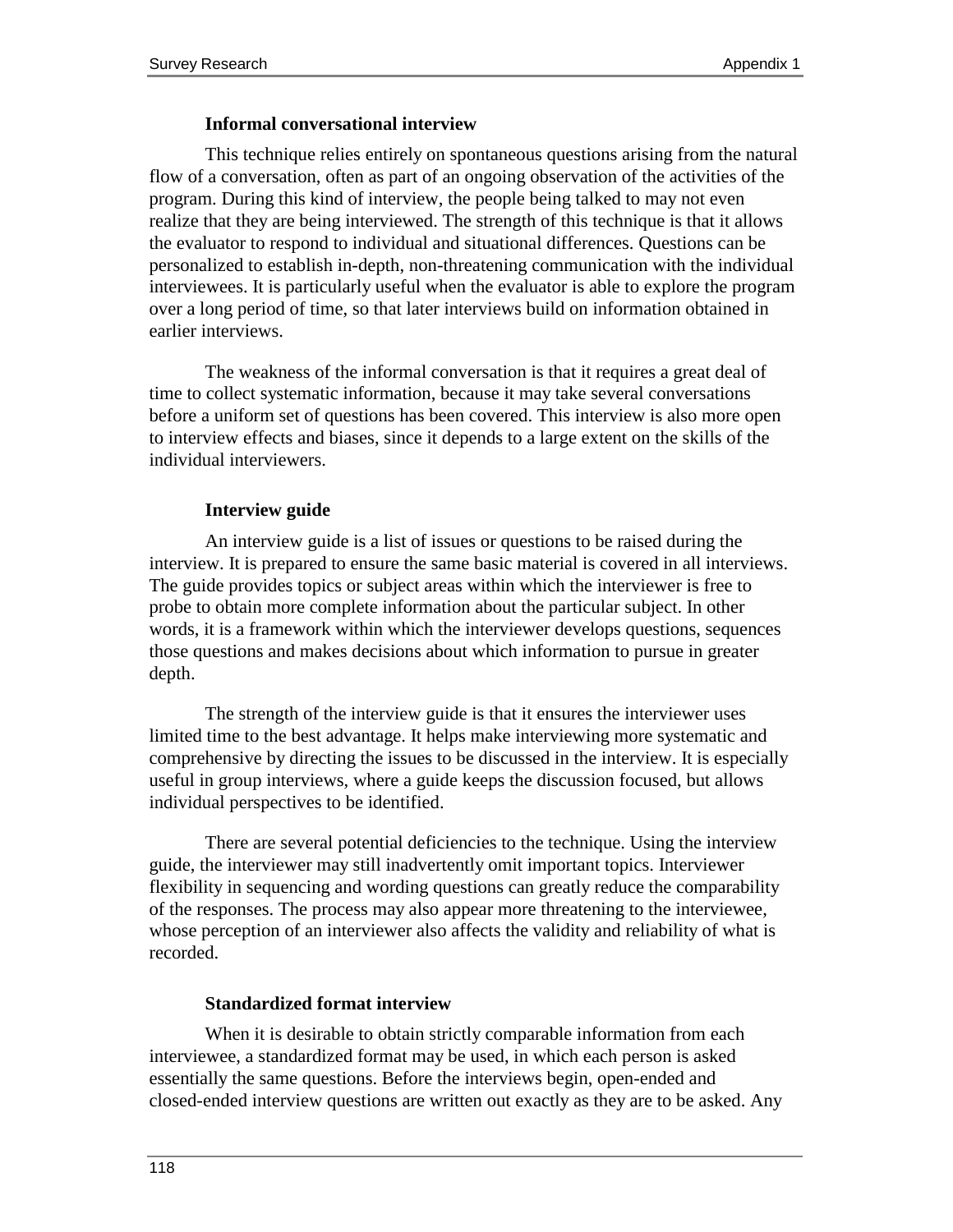clarifications or elaborations are written into the interview itself, as are any possible probing questions.

The standardized interview minimizes interviewer bias by having the interviewer ask the same questions of each respondent. The interview is systematic, and needs minimal interviewer judgement. This technique also makes data analysis easier, because it is possible to organize questions and answers that are similar. Another benefit is that decision makers can review the exact instrument before the interviews take place. Also, the interviewer is highly focused, which usually reduces the duration of the interview.

The weakness of this technique is that it does not allow the interviewer to pursue issues that may only emerge in the course of the interview, even though an open-ended questionnaire reduces this problem somewhat. A standardized interview restricts the extent to which individual differences and circumstances can be taken into account.

#### **Combinations**

In evaluation studies, a combination of the interview guide and standardized techniques is often found to be the best approach. Thus, in most cases, a number of questions will be worded in a predetermined fashion, but the interviewer is given flexibility in probing and gauging when it is appropriate to explore subjects in greater depth. A standardized interview format is often used in the initial parts of each interview, with the interviewer being freer to pursue other general subjects of interest for the remainder of the interview.

## **Mail-out Survey**

The third basic survey method is a survey mailed to the respondent, who is expected to complete and return it. To keep response rates high and analysis meaningful, most mail-out surveys consist primarily of closed-ended questions. The advantage of mail-out questionnaires is that they are a cheap method of obtaining broad coverage. The advantage of quantitative closed-ended questions is that data analysis is relatively simple. Responses can be directly compared and easily aggregated. The disadvantage is that respondents must fit their experience and views into predetermined categories. This can distort what respondents really mean by limiting their choices. To partially overcome these difficulties, open-ended questions are often added to mail-out surveys. This allows participants to clarify and amplify their responses.

One of the major difficulties with mail-out surveys is non-response. Non-response is also a problem with personal and telephone surveys, but it is much more problematic with mail-out surveys. Non-response can be caused by many factors, including unavailability of respondents or refusal to participate in the survey. Three strategies are often used to increase the response rate: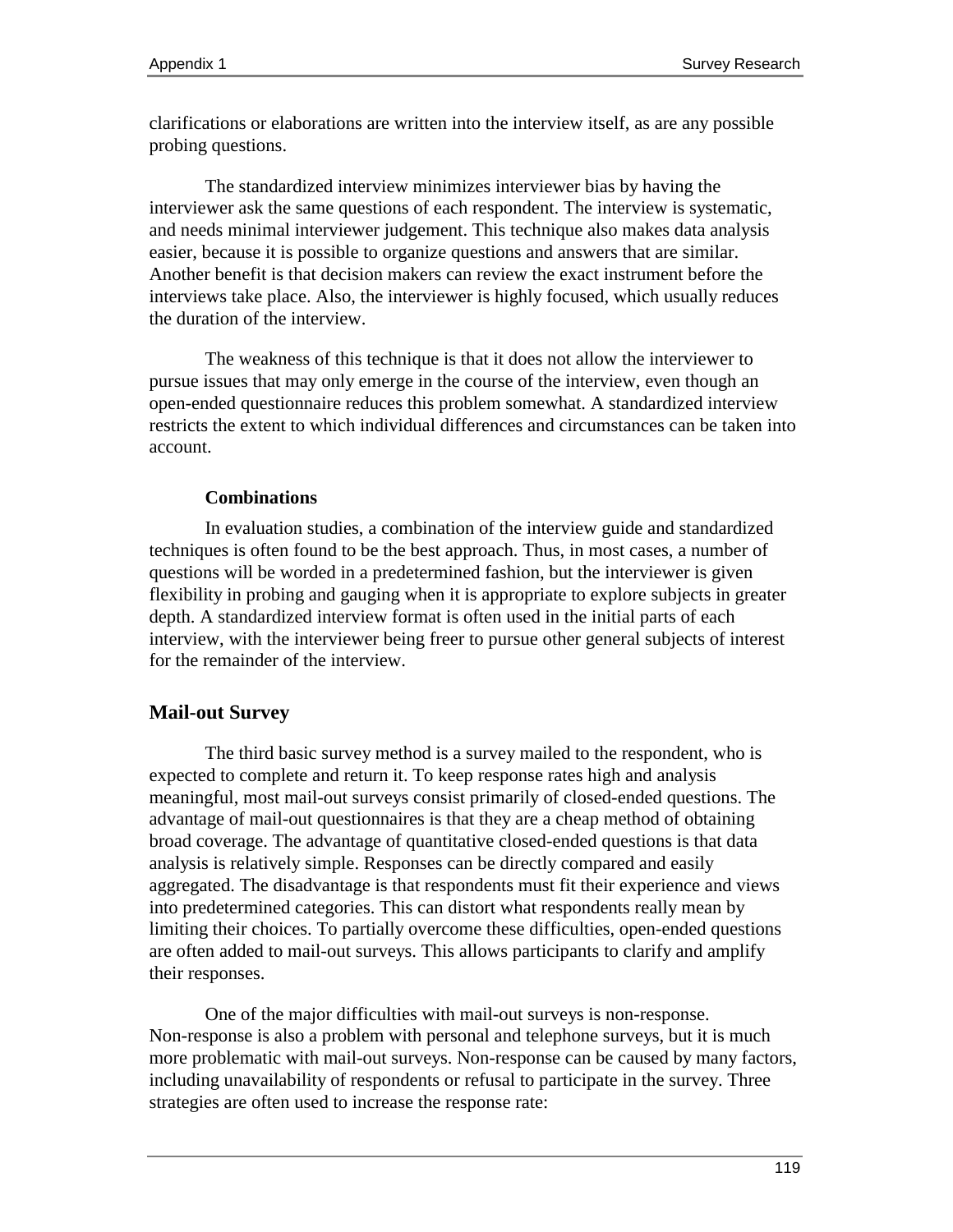- telephone prompting;
- interviews with non-respondents; and
- mail follow-ups.

In the first case, non-respondents are eventually telephoned and urged to complete the questionnaire.

The second strategy involves taking a sample of non-respondents, and completing the survey with them through a telephone or personal interview. Weighting the results from these interviews, so that they represent the non-respondent population as a whole, and then combining the results with the respondent population allows for unbiased generalizations to the overall population. For this technique to be valid, the non-respondents must be sampled scientifically.

The third case, the use of follow-up mailed questionnaires, is similar to the use of telephone calls, although usually less effective. After a certain period of time, questionnaires are again mailed to non-respondents with a request for completion.

Obviously, time and money constraints may not allow a further increase in the response rate. One must, therefore, account for the non-response as part of the process of drawing conclusions about the population surveyed from information collected about the sample.

Non-response causes an estimation bias because those who return the survey may differ in attitude or interest from those who do not. Non-response bias can be dealt with using several methods, such as the sub-sampling of non-respondents described above.

## **Survey of Objects (An Inventory)**

The above survey methods apply to surveying people. As well as surveying individuals, one might wish to survey other entities, such as buildings, houses and articles. The same sampling principles used for individuals hold for other entities. The most important component of a survey is a trained surveyor. It is up to the surveyor to ensure that appropriate measurements are taken, recorded and reported without error. There is as much, if not more, chance of measurement bias in surveys of other entities as there is for interviewer bias in interview surveys.

As an example of such a survey, suppose that an industrial assistance program encourages companies to build energy-saving factory equipment. A study could be conducted to survey, scientifically, a sample of such equipment, measuring energy savings. It is clearly imperative to have well-trained surveyors, equipped to carry out the required measurements accurately.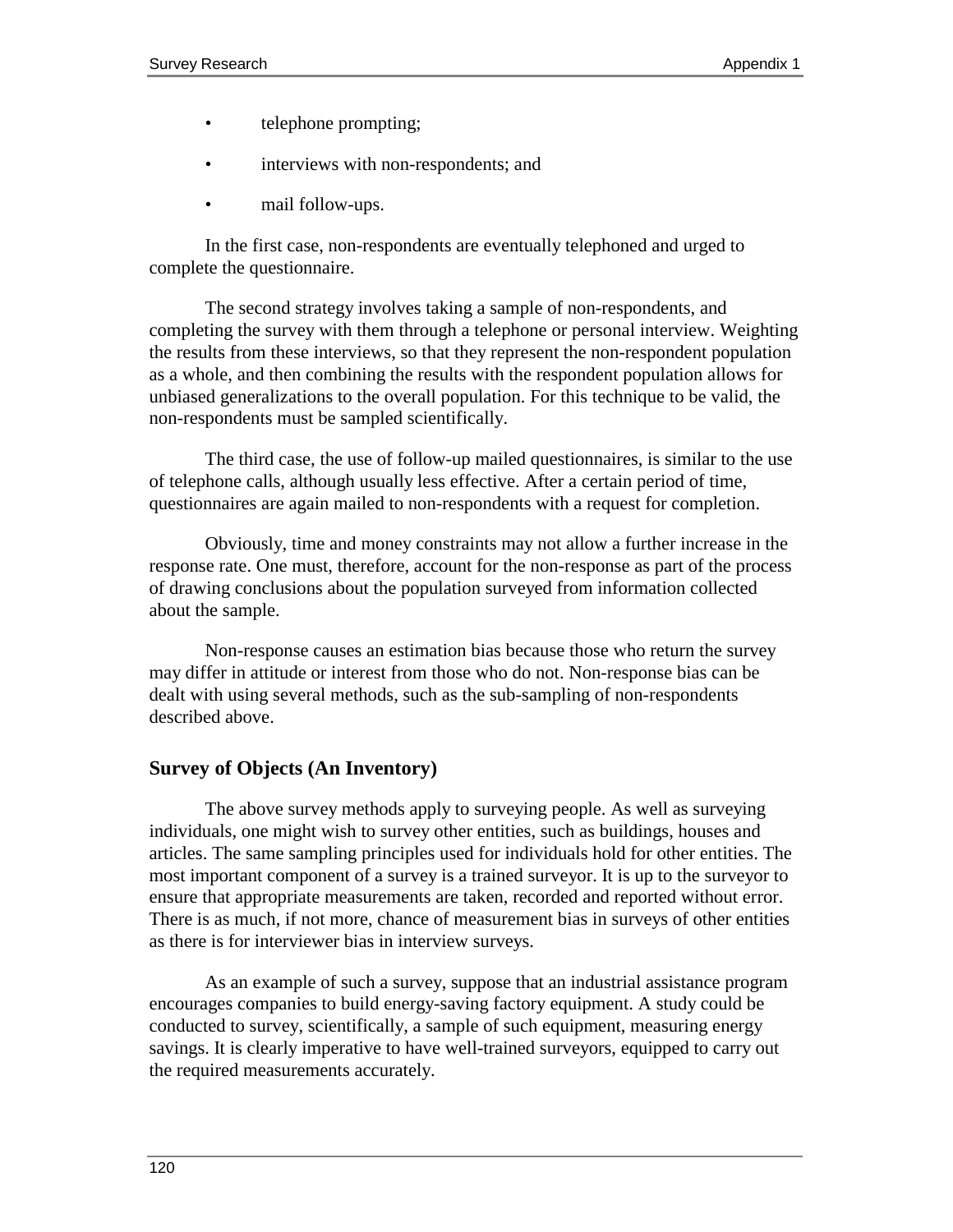## **1.3 Measurement Instruments**

Data collection usually involves some kind of measurement. The quality of an evaluation ultimately rests on the quality of its measures. Adequate attention should be devoted to developing measurement instruments that will yield valid and reliable data. (For a perceptive treatment of questionnaire design see Bradburn*, et al*., 1979.) In survey research, the measuring instrument is a questionnaire, and questionnaire construction is an imperfect art. It has been estimated that the common range of potential error created by ambiguous questions may be 20 or 30 percentage points, and it can be much higher. A guide entitled *Basic Questionnaire Design* is available from Statistics Canada.

The process of designing a questionnaire consists of five steps:

## **Define the concepts that need measurement**

Surprisingly, the most difficult task in questionnaire development is to specify exactly what information is to be collected. Identifying the relevant information usually requires the following:

- a review of similar studies and possibly some exploratory research;
- a clear understanding of which evaluation issues are to be addressed in the survey;
- an understanding of the concepts being measured and of how this can best be done;
- a statement of the hypothesis to be tested;
- an understanding of how the answers will furnish evidence about the evaluation issues addressed; and
- an appreciation of the level of validity and reliability needed to produce credible evidence.

Before moving to the next step, one must translate the evaluation research objectives into information requirements that a survey can capture.

## **Format the questions (or items to be measured) and specify the scales**

Questions can be formatted in different ways (open-response *vs.* closed-response; single choice *vs*. multiple choice, and the like). The scaling format (assigning numbers to the possible answers) is also important because of its effect on the validity of the measurements.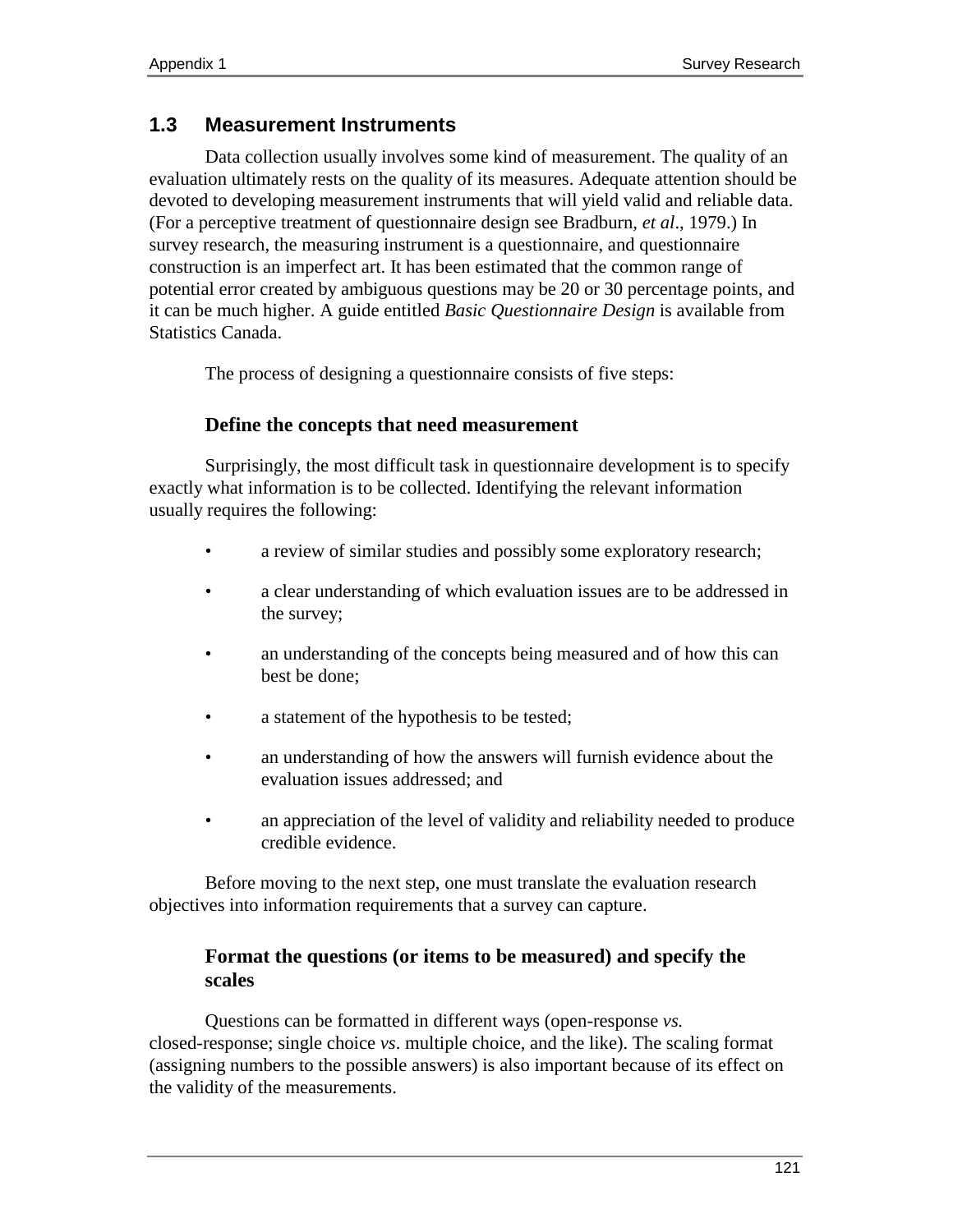### **Wording of the questions**

This is essentially a communication task; one should phrase questions that are free from ambiguity and bias, and which take into account the backgrounds of the respondents. In many program areas, pre-tested questions or measurements exist that the evaluator might find useful. For example, the University of Michigan Survey Research Center has described various measurements of social psychological attitudes and assessed the strengths and weaknesses of each (Robinson and Shaver, 1973).

#### **Decide the order of the questions and the layout of the questionnaire**

Design a sequence that builds up interest while avoiding order bias, such as when the sequence of questions seems to lead inevitably to a predetermined conclusion.

### **Pre-test the questionnaire**

A pre-test will detect ambiguous questions, poor wording and omissions. It should be done on a small sample of the population of interest (see Smith, 1975).

## **1.4 Estimating Survey Costs**

To estimate costs, sub-divide the survey into several self-contained components. Then look at the cost of carrying out that component in house or of contracting it out. The cost per completed interview should be based on the costs of survey design, data collection, data editing, coding, transposition of raw data to machine-readable forms, tabulation, or data analysis.

Contracted-out surveys can be purchased either from the Special Survey Groups at Statistics Canada or from a commercial survey firm. Statistics Canada publishes a directory of survey research organizations and their specialized skills.

## **1.5 Strengths and Weaknesses**

The discussion below focuses on the use in evaluations of the three approaches for surveying individuals. For a discussion of strengths and weaknesses of the various statistical aspects of surveying, see Smith, 1975, Chapter 8 and Galtung, 1967.

## **Personal Interviewing**

Face-to-face interviewing arouses initial interest and increases the rate of participation. It enables the evaluator to ask complex questions that may require explanation or visual and mechanical aids. The method allows the interviewer to clarify answers. It is usually preferred when a large amount of in-depth information is needed from respondents. Also, it is highly flexible, since irrelevant questions can be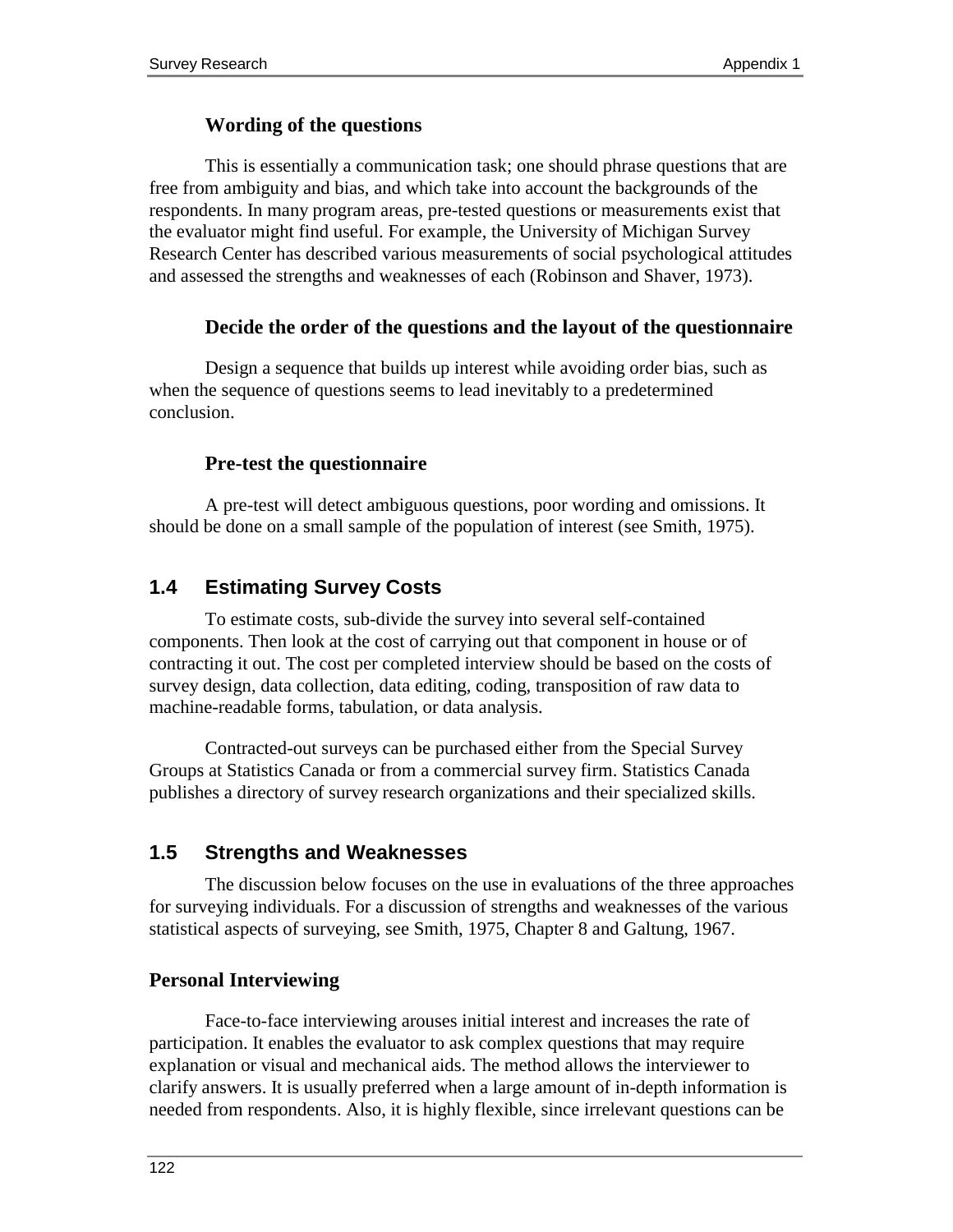skipped and other questions added. Interviewers can observe respondent characteristics and record them. Personal interviewing can be used when no sampling frame or lists of respondents can be established. On the other hand, personal interviews are time consuming, difficult to administer and control, and quite costly. They also lend themselves to interviewer bias and chatty bias, as when certain individuals who tend to be more outspoken and their views stand out.

## **Telephone Interviewing**

Telephone interviewing is a fast, economical and easy technique to administer and control, if it is conducted from a central location. The results of the interview can be directly input into a computer if the telephone operator has a direct link to a computer terminal, making the method very efficient.

Telephone interviewing is a particularly effective method for gaining access to hard-to-reach people, such as busy executives. On the limitation side, it makes it difficult to conduct long interviews, to ask complex questions, or to use visual or mechanical aids. Because some people have unlisted phone numbers, or no phone at all, the method may create sampling bias. Non-response bias could be a problem; the respondent can hang up the phone at any moment if he or she chooses. Also, chatty bias can be a problem with telephone interviewing.

## **Mail-out Surveys**

While the main advantage of mail surveys is low cost, the main disadvantage is the large number of variables that cannot be controlled because there is no interviewer, such as the identity of the respondent, whom the respondent consults for help in answering questions, speed of response, the order in which questions are answered, or the respondent's understanding of the questions. However, for many types of questions, there is consistent evidence that mail surveys yield more accurate results than other survey methods. Mail surveys can provide breadth of coverage, and individuals are often more open in writing than they would be verbally. Unfortunately, if the boon of mail survey is cost, the bane is non-response and the bias this may create. As well, mail surveys are time consuming (time for postage, handling and responding) and preclude interviewer probing and clarification.

#### **Summary**

As we have seen, there are pros and cons to each survey method. The following factors should be used to evaluate each method:

- accuracy (absence of bias);
- amount of data that can be collected;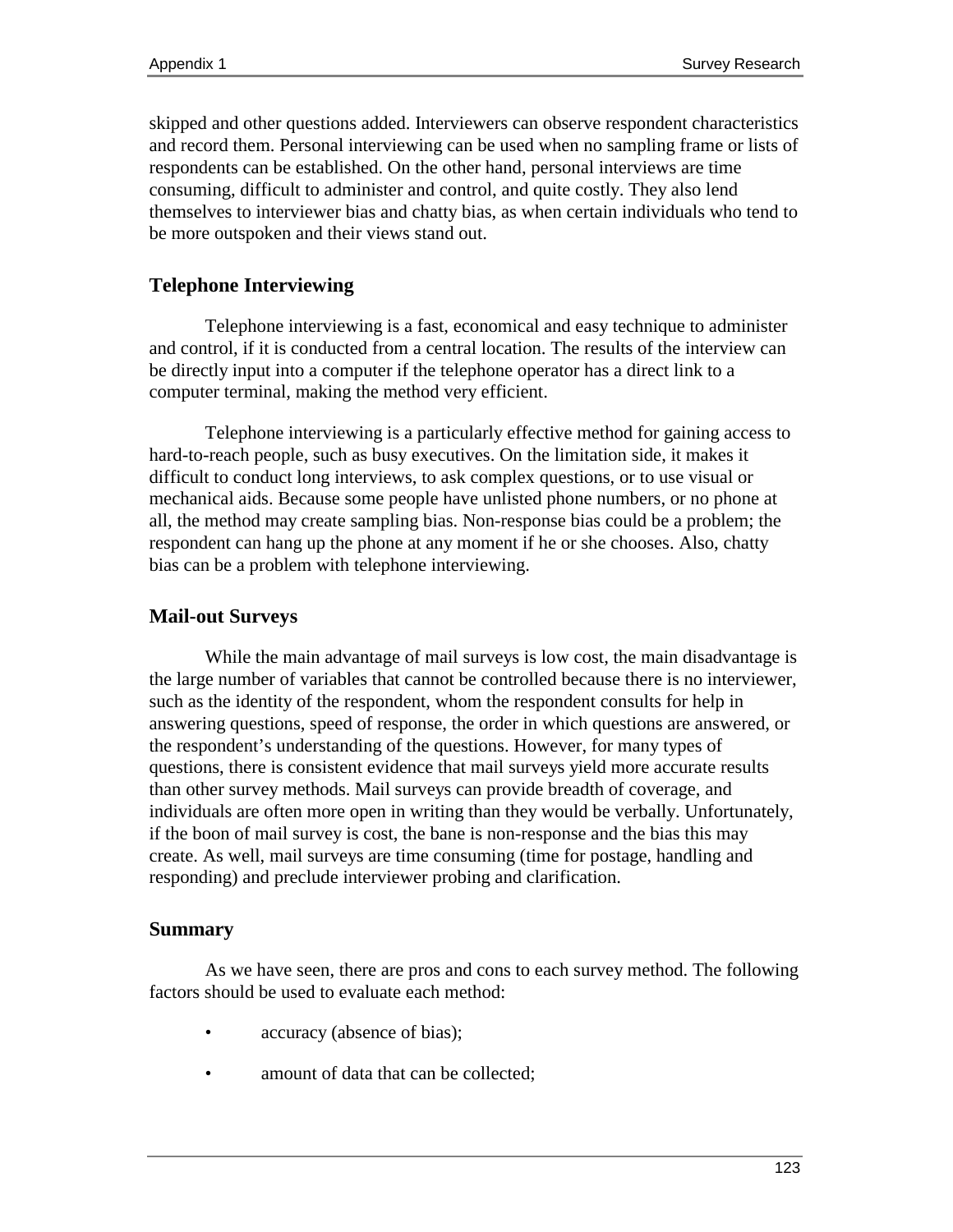- flexibility (meaning the potential for using a variety of questioning techniques);
- sample bias (meaning the ability to draw a representative sample);
- non-response bias (meaning that reluctant respondents could be systematically different from those who do answer);
- cost per completed interview;
- speed of response; and
- operational feasibility (meaning the ability to meet various operational constraints, such as cost and staffing).

Surveys of objects involve objective information that is usually more valid and credible than the opinions and perceptions of individuals. However, these too are subject to a wide range of errors, including sampling (Was an appropriate sample of objects taken?) and measurement error (Is the measuring instrument accurate and is the evaluator measuring it appropriately?).

Finally, the best designed survey may still produce useless data if implemented improperly. Interviewers must be properly trained. It is essential to set aside resources and time to train those who do interviewing and coding. The reliability and the validity of the results will be increased by minimizing the inconsistency among interviewers' (and coders') understanding of the questionnaire, their skills and their instructions.

#### **Notes**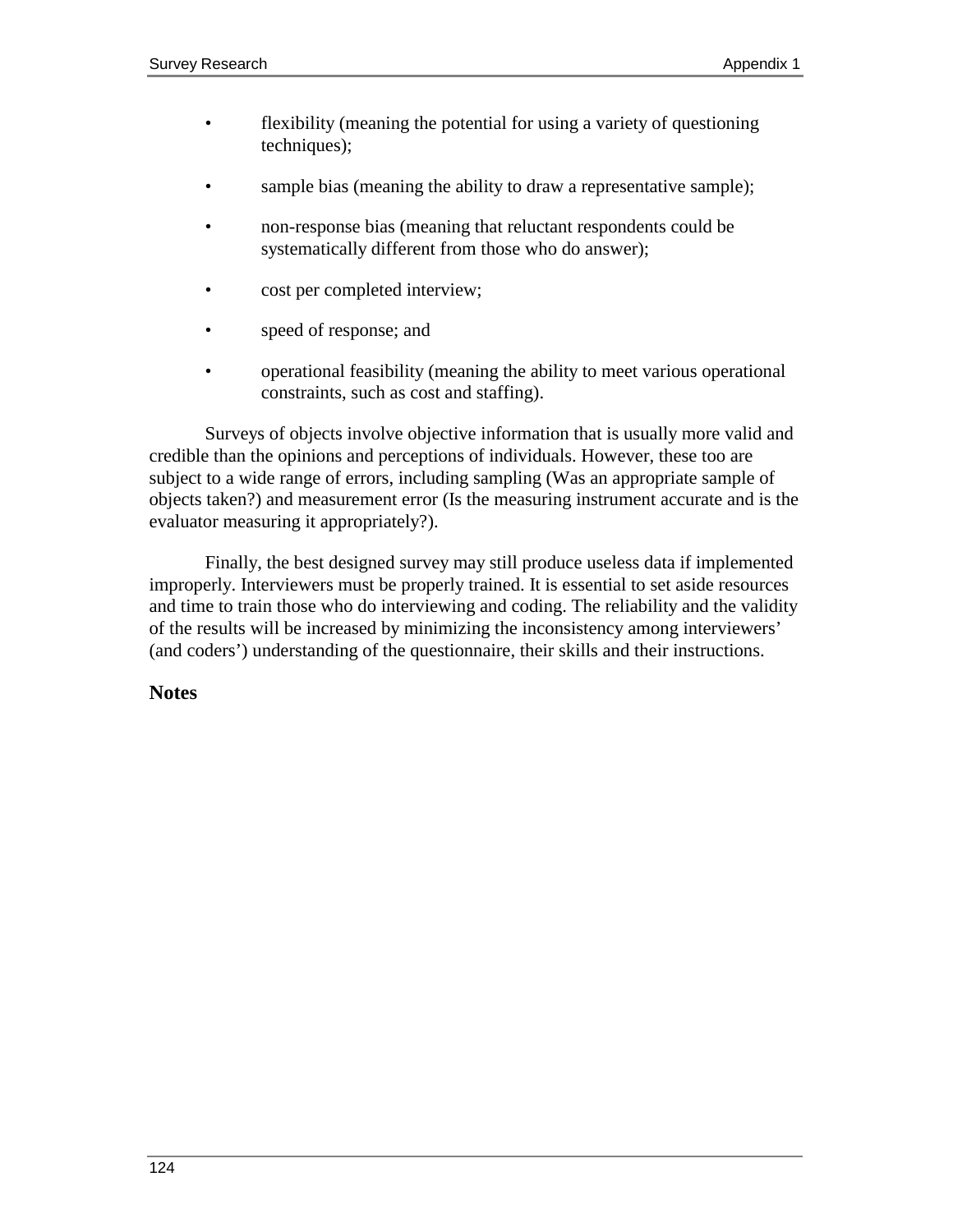# **Appendix 2**

# **GLOSSARY OF TERMS**

**Accuracy**: The difference between a sample estimate and the results that can be obtained from a census. For unbiased estimates, precision and accuracy are synonymous.

**Attribution**: The estimation of the extent to which any results observed are caused by a program, meaning that the program has produced incremental effects.

**Breadth:** Breadth refers to the scope of the measurement's coverage.

**Case study**: A data collection method that involves in-depth studies of specific cases or projects within a program. The method itself is made up of one or more data collection methods (such as interviews and file review).

**Causal inference**: The logical process used to draw conclusions from evidence concerning what has been produced or "caused" by a program. To say that a program produced or caused a certain result means that, if the program had not been there (or if it had been there in a different form or degree), then the observed result (or level of result) would not have occurred.

**Chatty bias**: The bias that occurs when certain individuals are more outspoken than others and their views stand out.

**Comparison group**: A group not exposed to a program or treatment. Also referred to as a control group.

**Comprehensiveness**: Full breadth and depth of coverage on the evaluation issues of interest.

**Conclusion validity**: The ability to generalize the conclusions about an existing program to other places, times or situations. Both internal and external validity issues must be addressed if such conclusions are to be reached.

**Confidence level**: A statement that the true value of a parameter for a population lies within a specified range of values with a certain level of probability.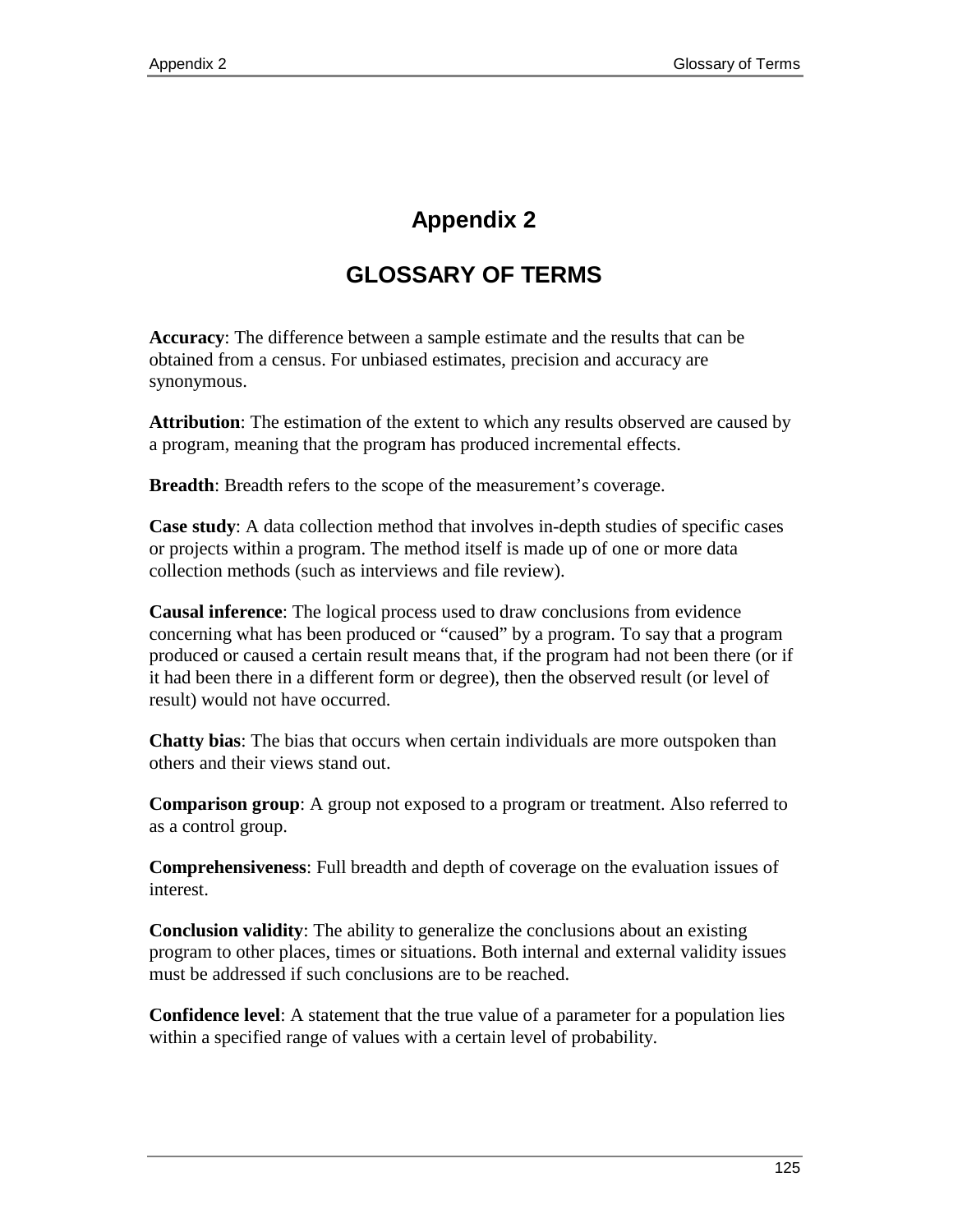**Control group**: In quasi-experimental designs, a group of subjects that receives all influences except the program in exactly the same fashion as the treatment group (the latter called, in some circumstances, the experimental or program group). Also referred to as a non-program group.

**Cost-benefit analysis**: An analysis that combines the benefits of a program with the costs of the program. The benefits and costs are transformed into monetary terms.

**Cost-effectiveness analysis**: An analysis that combines program costs and effects (impacts). However, the impacts do not have to be transformed into monetary benefits or costs.

**Cross-sectional data**: Data collected at the same time from various entities.

**Data collection method**: The way facts about a program and its outcomes are amassed. Data collection methods often used in program evaluations include literature search, file review, natural observations, surveys, expert opinion and case studies.

**Depth**: Depth refers to a measurement's degree of accuracy and detail.

**Descriptive statistical analysis**: Numbers and tabulations used to summarize and present quantitative information concisely.

**Diffusion or imitation of treatment**: Respondents in one group get the effect intended for the treatment (program) group. This is a threat to internal validity.

**Direct analytic methods**: Methods used to process data to provide evidence on the direct impacts or outcomes of a program.

**Evaluation design**: The logical model or conceptual framework used to arrive at conclusions about outcomes.

**Evaluation strategy**: The method used to gather evidence about one or more outcomes of a program. An evaluation strategy is made up of an evaluation design, a data collection method and an analysis technique.

*Ex ante* **cost-benefit or cost-effectiveness analysis**: A cost-benefit or cost-effectiveness analysis that does not estimate the actual benefits and costs of a program but that uses hypothesized before-the-fact costs and benefits. This type of analysis is used for planning purposes rather than for evaluation.

*Ex post* **cost-benefit or cost-effectiveness analysis**: A cost-benefit or cost-effectiveness analysis that takes place after a program has been in operation for some time and that is used to assess *actual* costs and *actual* benefits.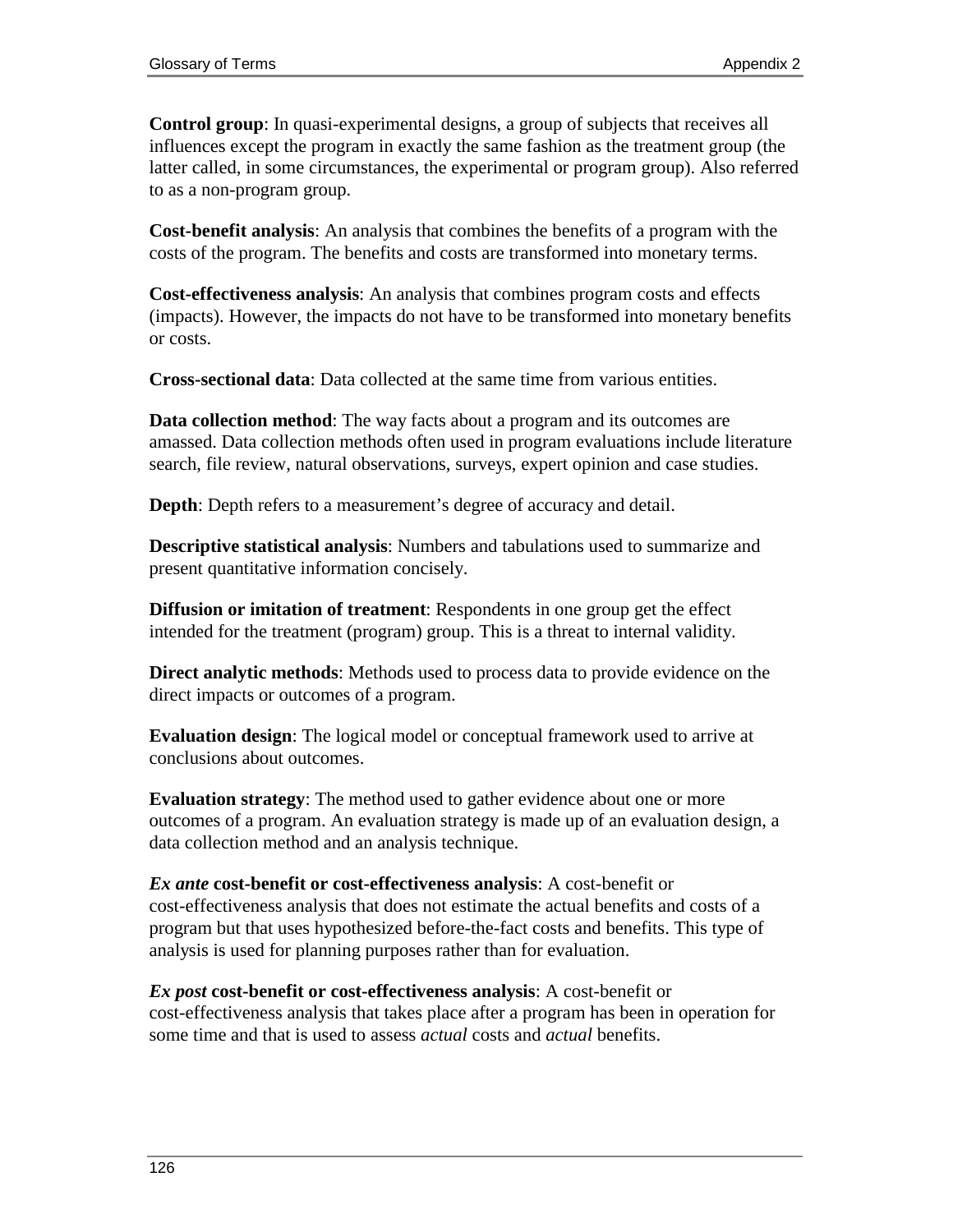**Experimental (or randomized) designs**: Designs that try to ensure the initial equivalence of one or more control groups to a treatment group, by administratively creating the groups through random assignment, thereby ensuring their mathematical equivalence. Examples of experimental or randomized designs are randomized block designs, Latin square designs, fractional designs and the Solomon four-group.

**Expert opinion**: A data collection method that involves using the perceptions and knowledge of experts in functional areas as indicators of program outcome.

**External validity**: The ability to generalize conclusions about a program to future or different conditions. Threats to external validity include selection and program interaction; setting and program interaction; and history and program interaction.

**File review**: A data collection method involving a review of program files. There are usually two types of program files: general program files and files on individual projects, clients or participants.

**History**: Events outside the program that affect the responses of those involved in the program.

**History and program interaction**: The conditions under which the program took place are not representative of future conditions. This is a threat to external validity.

**Ideal evaluation design**: The conceptual comparison of two or more situations that are identical except that in one case the program is operational. Only one group (the treatment group) receives the program; the other groups (the control groups) are subject to all pertinent influences except for the operation of the program, in exactly the same fashion as the treatment group. Outcomes are measured in exactly the same way for both groups and any differences can be attributed to the program.

**Implicit design**: A design with no formal control group and where measurement is made after exposure to the program.

**Inferential statistical analysis**: Statistical analysis using models to confirm relationships among variables of interest or to generalize findings to an overall population.

**Informal conversational interview**: An interviewing technique that relies on the natural flow of a conversation to generate spontaneous questions, often as part of an ongoing observation of the activities of a program.

**Input-output model**: An economic model that can be used to analyze mutual interdependencies between different parts of an economy. The model is a systematic construct outlining the flow of goods and services among producing and consuming sections of an economy.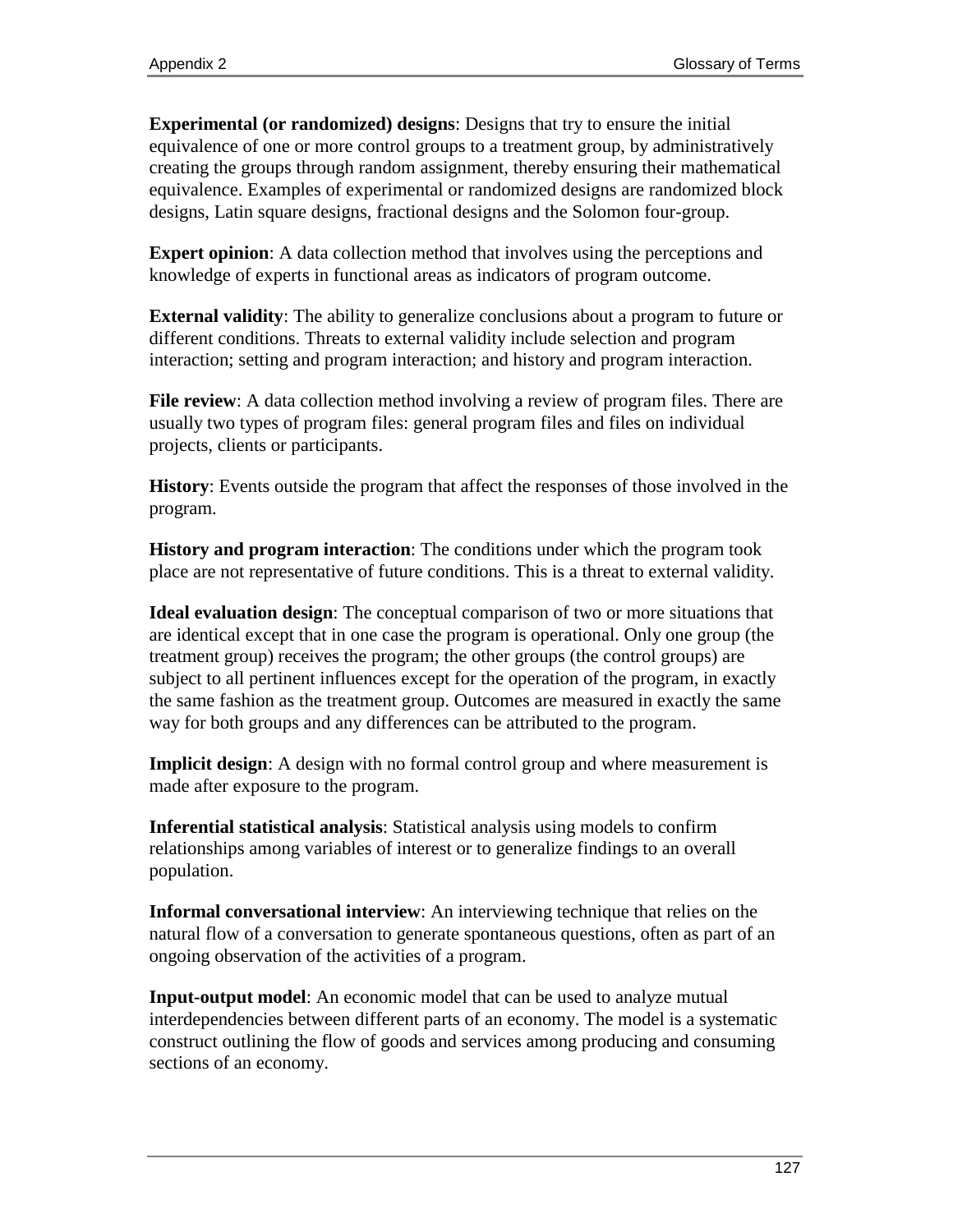**Instrumentation**: The effect of changing measuring instruments from one measurement to another, as when different interviewers are used. This is a threat to internal validity.

**Interaction effect**: The joint net effect of two (or more) variables affecting the outcome of a quasi-experiment.

**Internal validity**: The ability to assert that a program has caused measured results (to a certain degree), in the face of plausible potential alternative explanations. The most common threats to internal validity are history, maturation, mortality, selection bias, regression artifacts, diffusion, and imitation of treatment and testing.

**Interview guide**: A list of issues or questions to be raised in the course of an interview.

**Interviewer bias**: The influence of the interviewer on the interviewee. This may result from several factors, including the physical and psychological characteristics of the interviewer, which may affect the interviewees and cause differential responses among them.

**List sampling**: Usually in reference to telephone interviewing, a technique used to select a sample. The interviewer starts with a sampling frame containing telephone numbers, selects a unit from the frame and conducts an interview over the telephone either with a specific person at the number or with anyone at the number.

**Literature search**: A data collection method that involves an examination of research reports, published papers and books.

**Longitudinal data**: Data collected over a period of time, sometimes involving a stream of data for particular persons or entities over time.

**Macro-economic model**: A model of the interactions between the goods, labour and assets markets of an economy. The model is concerned with the level of outputs and prices based on the interactions between aggregate demand and supply.

**Main effects**: The separate independent effects of each experimental variable.

**Matching**: Dividing the population into "blocks" in terms of one or more variable (other than the program) that are expected to have an influence on the impact of the program.

**Maturation**: Changes in the outcomes that are a consequence of time rather than of the program, such as participant aging. This is a threat to internal validity.

**Measuring devices or instruments**: Devices that are used to collect data (such as questionnaires, interview guidelines and observation record forms).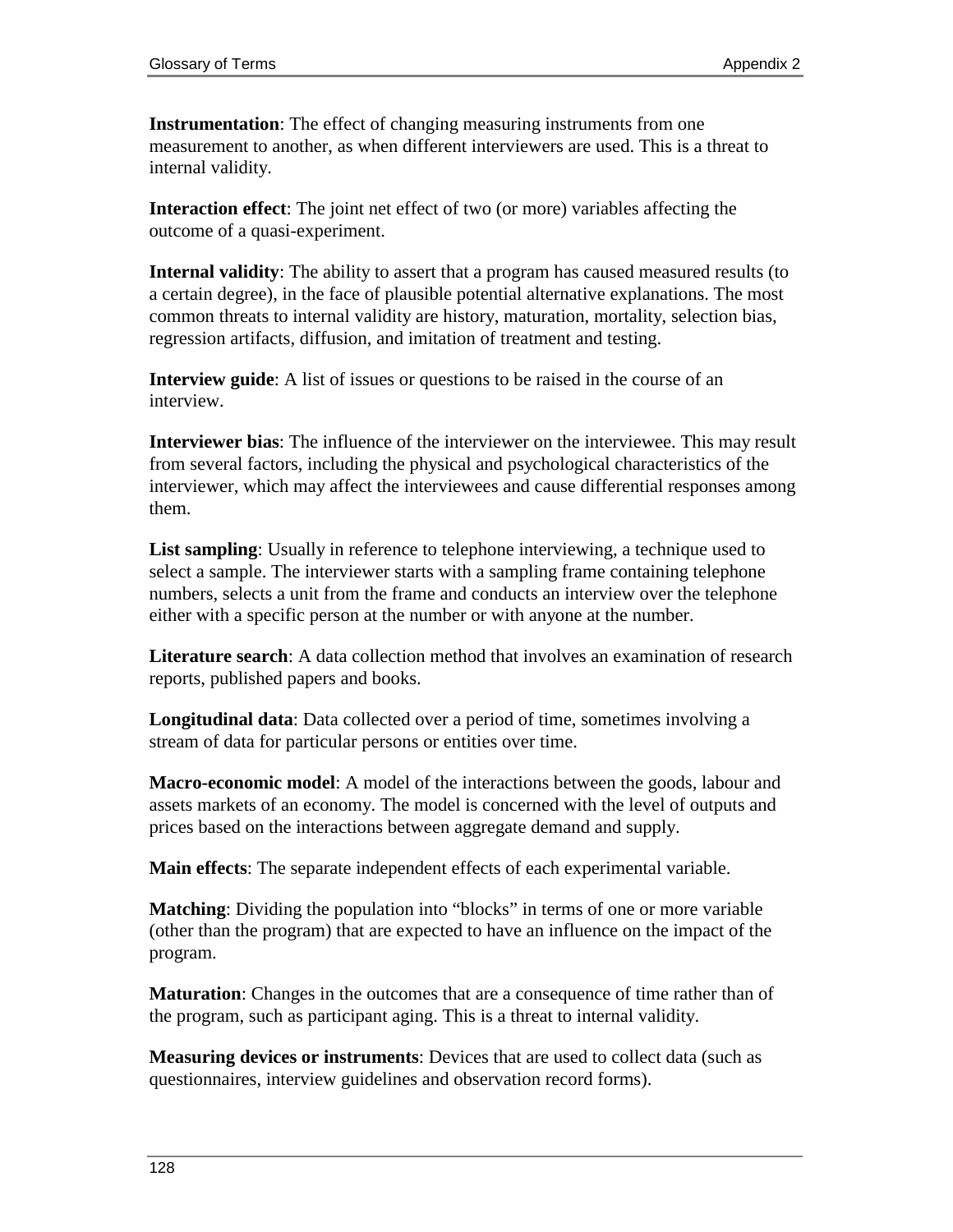**Measurement validity**: A measurement is valid to the extent that it represents what it is intended and presumed to represent. Valid measures have no systematic bias.

**Micro-economic model**: A model of the economic behaviour of individual buyers and sellers in a specific market and set of circumstances.

**Monetary policy**: Government action that influences the money supply and interest rates. May also take the form of a program.

**Mortality**: Treatment (or control) group participants dropping out of the program. It can undermine the comparability of the treatment and control groups and is a threat to internal validity.

**Multiple lines of evidence**: The use of several independent evaluation strategies to address the same evaluation issue, relying on different data sources, on different analytical methods, or on both.

**Natural observation**: A data collection method that involves on-site visits to locations where a program is operating. It directly assesses the setting of a program, its activities and individuals who participate in the activities.

**Non-probability sampling**: When the units of a sample are chosen so that each unit in the population does not have a calculable non-zero probability of being selected in the sample.

**Non-response**: A situation in which information from sampling units is unavailable.

**Non-response bias**: Potential skewing because of non-response. The answers from sampling units that do produce information may differ on items of interest from the answers from the sampling units that do not reply.

**Non-sampling error**: The errors, other than those attributable to sampling, that arise during the course of almost all survey activities (even a complete census), such as respondents' different interpretation of questions, mistakes in processing results or errors in the sampling frame.

**Objective data**: Observations that do not involve personal feelings and are based on observable facts. Objective data can be quantitatively or qualitatively measured.

**Objectivity**: Evidence and conclusions that can be verified by someone other than the original authors.

**Order bias**: A skewing of results caused by the order in which questions are placed in a survey.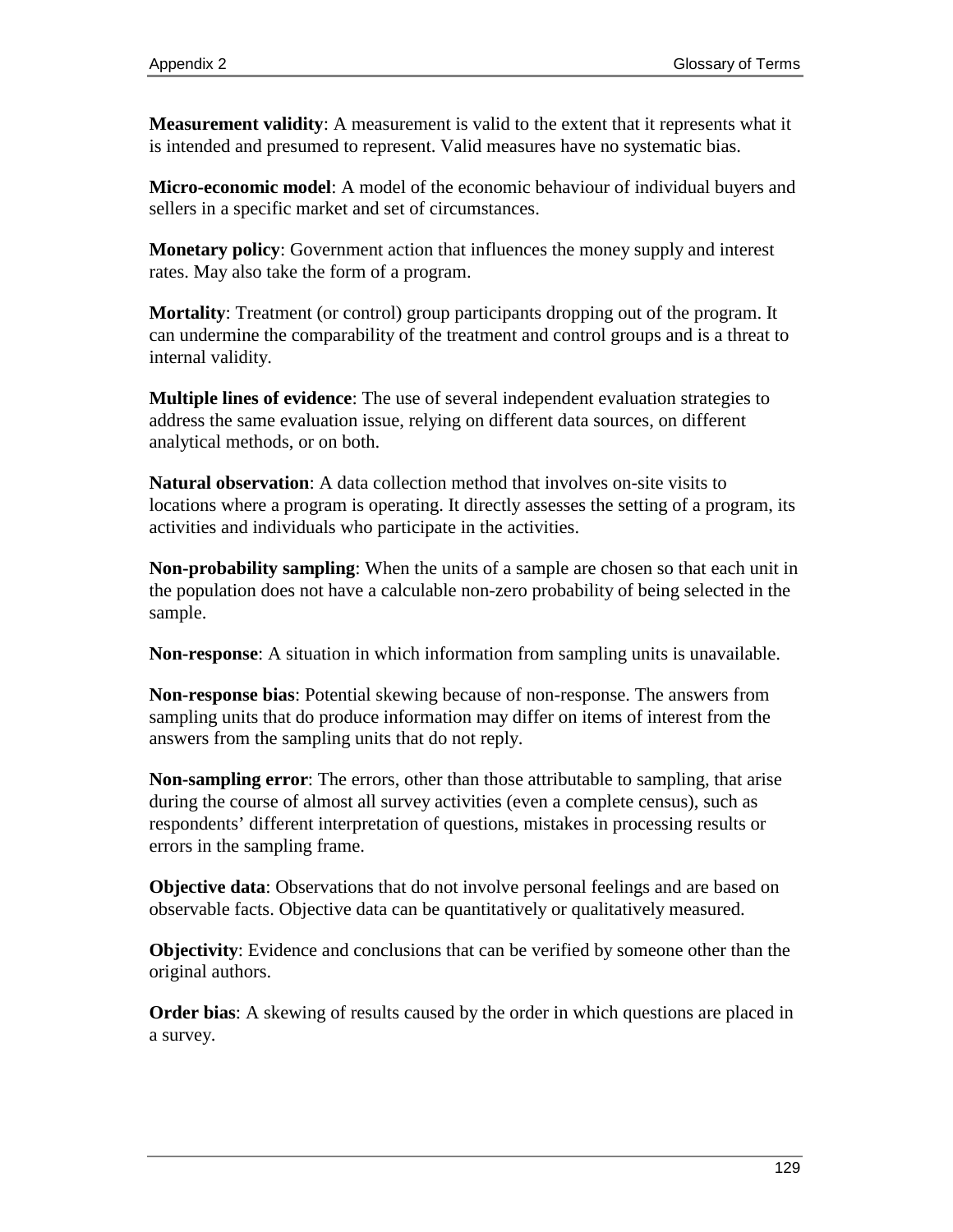**Outcome effectiveness issues**: A class of evaluation issues concerned with the achievement of a program's objectives and the other impacts and effects of the program, intended or unintended.

**Plausible hypotheses**: Likely alternative explanations or ways of accounting for program results, meaning those involving influences other than the program.

**Population**: The set of units to which the results of a survey apply.

**Primary data**: Data collected by an evaluation team specifically for the evaluation study.

**Probability sampling**: The selection of units from a population based on the principle of randomization. Every unit of the population has a calculable (non-zero) probability of being selected.

**Qualitative data**: Observations that are categorical rather than numerical, and often involve attitudes, perceptions and intentions.

**Quantitative data**: Observations that are numerical.

**Quasi-experimental design**: Study structures that use comparison groups to draw causal inferences but do not use randomization to create the treatment and control groups. The treatment group is usually given. The control group is selected to match the treatment group as closely as possible so that inferences on the incremental impacts of the program can be made.

**Random digit dialling**: In telephone interviewing, a technique used to select a sample. The interviewer dials a number, according to some probability-based dialling system, not knowing whether it is a valid operating number or whether it is a business, hospital or household that is being called.

**Randomization**: Use of a probability scheme for choosing a sample. This can be done using random number tables, computers, dice, cards and so forth.

**Regression artifacts**: Pseudo-changes in program results occurring when persons or treatment units have been selected for the program on the basis of their extreme scores. Regression artifacts are a threat to internal validity.

**Reliability**: The extent to which a measurement, when repeatedly applied to a given situation, consistently produces the same results if the situation does not change between the applications. Reliability can refer to the stability of the measurement over time or to the consistency of the measurement from place to place.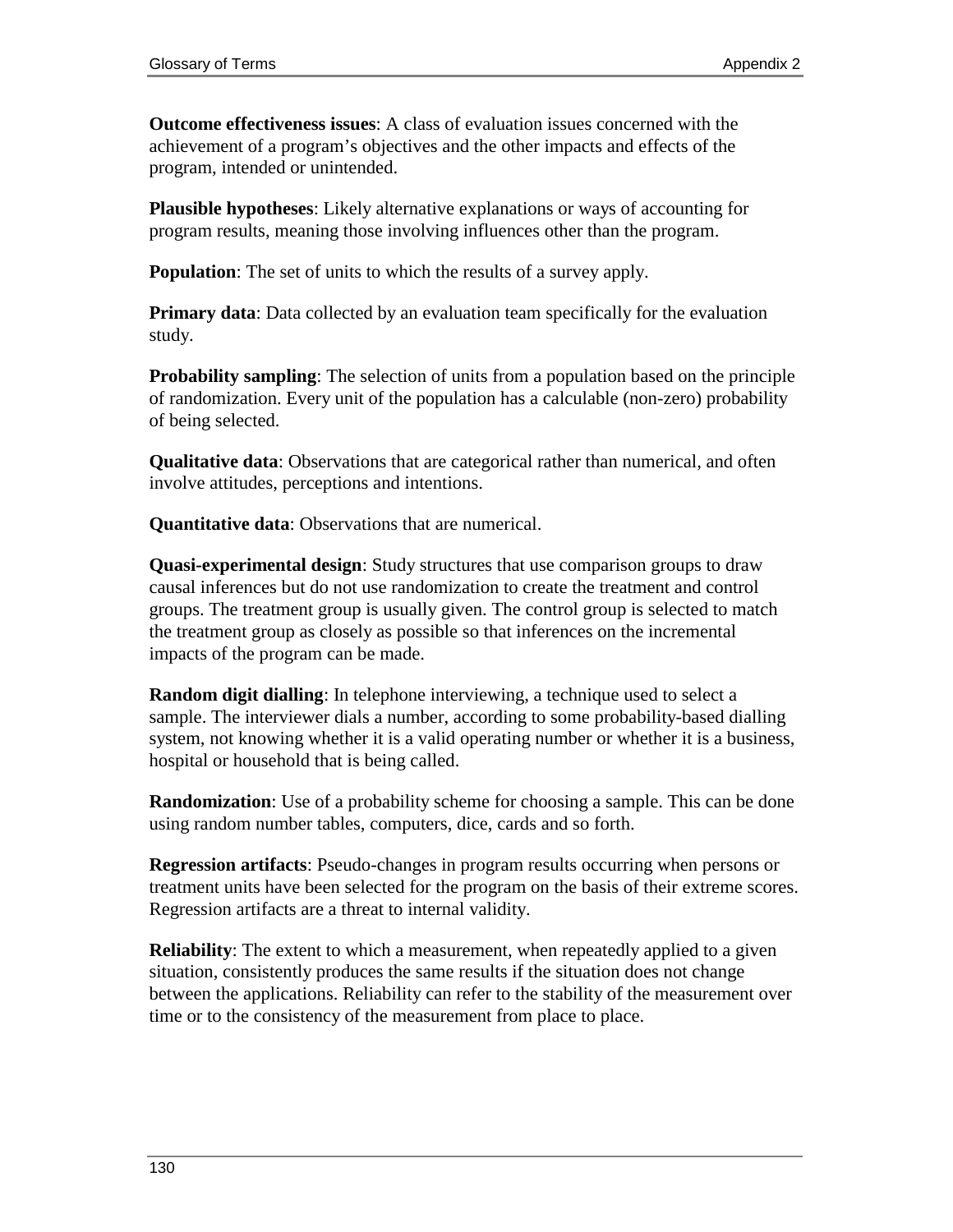**Replicate sampling**: A probability sampling technique that involves the selection of a number of independent samples from a population rather than one single sample. Each of the smaller samples are termed replicates and are independently selected on the basis of the same sample design.

**Sample size**: The number of units to be sampled.

**Sample size formula**: An equation that varies with the type of estimate to be made, the desired precision of the sample and the sampling method, and which is used to determine the required minimum sample size.

**Sampling error**: The error attributed to sampling and measuring a portion of the population rather than carrying out a census under the same general conditions.

**Sampling frame**: A list of the elements of a survey population.

**Sampling method**: The method by which the sampling units are selected (such as systematic or stratified sampling).

**Sampling unit**: The unit used for sampling. The population should be divisible into a finite number of distinct, non-overlapping units, so that each member of the population belongs to only one sampling unit.

**Secondary data**: Data collected and recorded by another (usually earlier) person or organization, usually for different purposes than the current evaluation.

**Selection and program interaction**: The uncharacteristic responsiveness of program participants because they are aware of being in the program or being part of a survey. This interaction is a threat to internal and external validity.

**Selection bias**: When the treatment and control groups involved in the program are initially statistically unequal in terms of one or more of the factors of interest. This a threat to internal validity.

**Setting and program interaction**: When the setting of the experimental or pilot project is not typical of the setting envisioned for the full-scale program. This interaction is a threat to external validity.

**Standard deviation**: The standard deviation of a set of numerical measurements (on an "interval scale"). It indicates how closely individual measurements cluster around the mean.

**Standardized format interview**: An interviewing technique that uses open-ended and closed-ended interview questions written out before the interview in exactly the way they are asked later.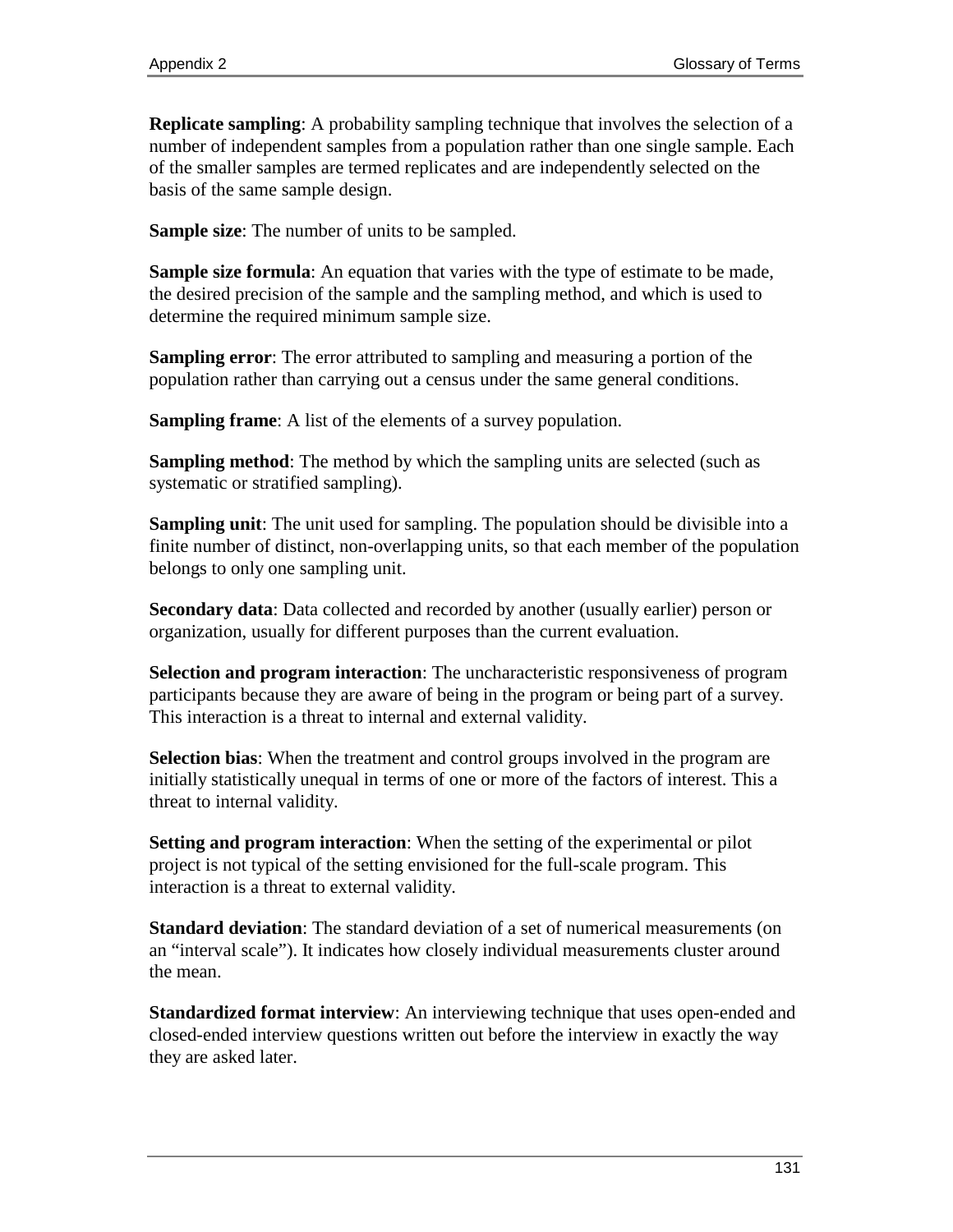**Statistical analysis**: The manipulation of numerical or categorical data to predict phenomena, to draw conclusions about relationships among variables or to generalize results.

**Statistical model**: A model that is normally based on previous research and permits transformation of a specific impact measure into another specific impact measure, one specific impact measure into a range of other impact measures, or a range of impact measures into a range of other impact measures.

**Statistically significant effects**: Effects that are observed and are unlikely to result solely from chance variation. These can be assessed through the use of statistical tests.

**Stratified sampling:** A probability sampling technique that divides a population into relatively homogeneous layers called strata, and selects appropriate samples independently in each of those layers.

**Subjective data**: Observations that involve personal feelings, attitudes and perceptions. Subjective data can be quantitatively or qualitatively measured.

**Surveys**: A data collection method that involves a planned effort to collect needed data from a sample (or a complete census) of the relevant population. The relevant population consists of people or entities affected by the program (or of similar people or entities).

**Testing bias**: Changes observed in a quasi-experiment that may be the result of excessive familiarity with the measuring instrument. This is a potential threat to internal validity.

**Treatement group**: In research design, the group of subjects that receives the program. Also referred to as the experimental or program group.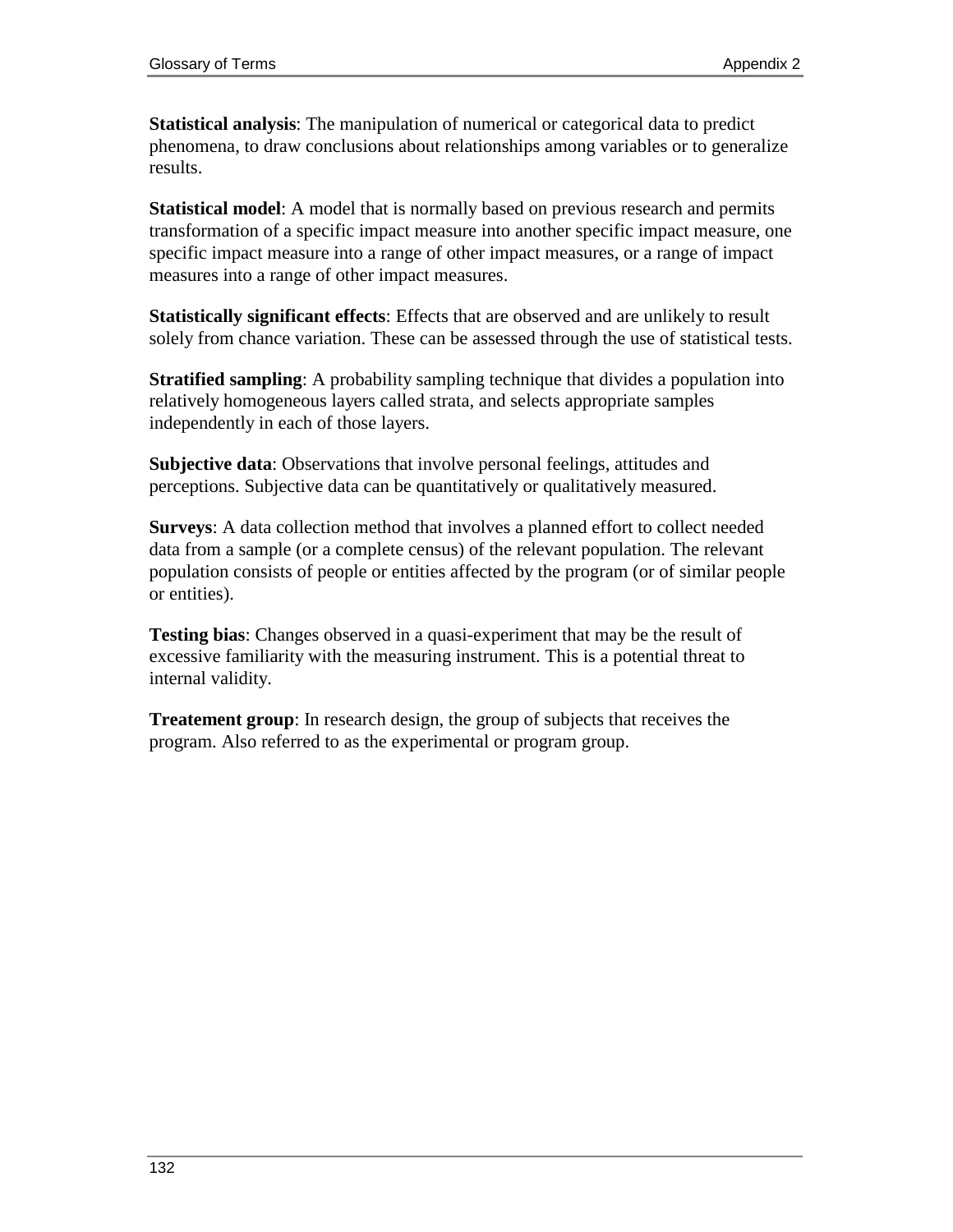# **Appendix 3**

# **BIBLIOGRAPHY**

Abt, C.G., ed. *The Evaluation of Social Programs*. Thousand Oaks: Sage Publications, 1976.

Alberta, Treasury Department. *Measuring Performance: A Reference Guide*. Edmonton: September 1996.

Alkin, M.C. *A Guide for Evaluation Decision Makers*. Thousand Oaks: Sage Publications, 1986.

Angelsen, Arild and Ussif Rashid Sumaila*. Hard Methods for Soft Policies: Environmental and Social Cost-benefit Analysis*. Bergen, Norway: Michelsen Institute, 1995.

Australia, Department of Finance. *Handbook of Cost-benefit Analysis*. Canberra: 1991.

Babbie, E.R. *Survey Research Methods*. Belmont: Wadsworth, 1973.

Baird, B.F. *Managerial Decisions under Uncertainty*. New York: Wiley Interscience, 1989.

Behn, R.D. and J.W. Vaupel. *Quick Analysis for Busy Division Makers*. New York: Basic Books, 1982.

Belli, P. *Guide to Economic Appraisal of Development Projects*. Washington, D.C.: World Bank, 1996.

Bentkover, J.D., V.T. Covdlo and J. Mumpower. *Benefits Assessment: The State of the Art*. Dordrecht, Holland: D. Reidel Publishing Co., 1986.

Berk, Richard A. and Peter H. Rossi. *Thinking About Program Evaluation*. Thousand Oaks: Sage Publications, 1990.

Bickman L., ed. *Using Program Theory in Program Evaluation*. V. 33 of *New Directions in Program Evaluation*. San Francisco: Jossey-Bass, 1987.

Blalock, H.M., Jr. *Measurement in the Social Sciences: Theories and Strategies*. Chicago: Aldine, 1974.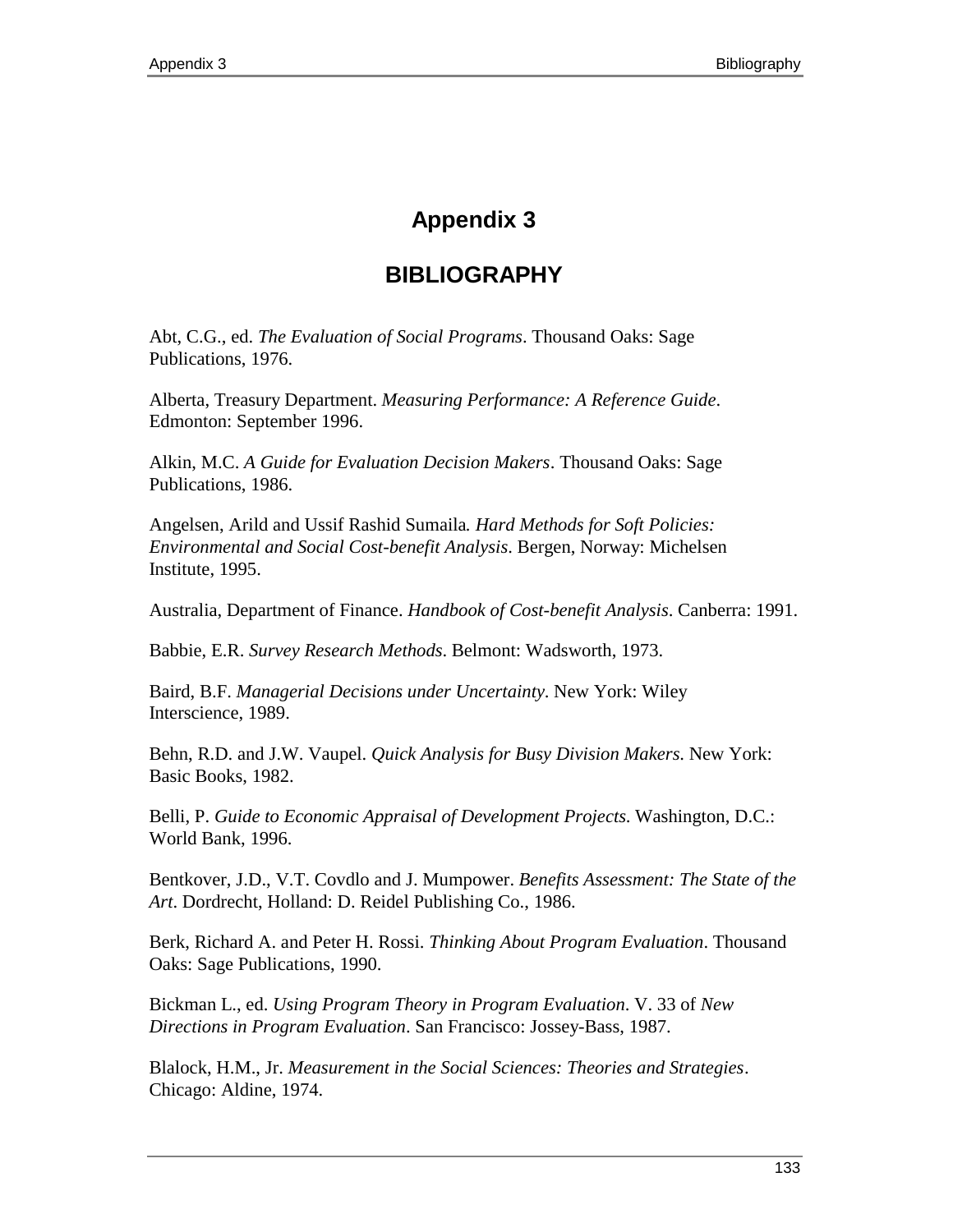Blalock, H.M., Jr., ed. *Causal Models in the Social Sciences*. Chicago: Aldine, 1971.

Boberg, Alice L. and Sheryl A. Morris-Khoo. "The Delphi Method: A Review of Methodology and an Application in the Evaluation of a Higher Education Program," *Canadian Journal of Program Evaluation*. V. 7, N. 1, April-May 1992, pp. 27-40.

Boruch, R.F. "Conducting Social Experiments," *Evaluation Practice in Review*. V. 34 of *New Directions for Program Evaluation*. San Francisco: Jossey-Bass, 1987, pp. 45-66.

Boruch, R.F., *et al*. *Reanalyzing Program Evaluations – Policies and Practices for Secondary Analysis for Social and Education Programs*. San Francisco: Jossey-Bass, 1981.

Boruch, R.F. "On Common Contentions About Randomized Field Experiments." In Gene V. Glass, ed. *Evaluation Studies Review Annual*. Thousand Oaks: Sage Publications, 1976.

Bradburn, N.M. and S. Sudman. *Improving Interview Methods and Questionnaire Design*. San Francisco: Jossey-Bass, 1979.

Braverman, Mark T. and Jana Kay Slater. *Advances in Survey Research*. V.V. 70 of *New Directions for Program Evaluation*. San Francisco: Jossey-Bass, 1996.

Buffa, E.S. and J.S. Dyer. *Management Science Operations Research: Model Formulation and Solution Methods*. New York: John Wiley and Sons, 1977.

Cabatoff, Kenneth A. "Getting On and Off the Policy Agenda: A Dualistic Theory of Program Evaluation Utilization," *Canadian Journal of Program Evaluation*. V. 11, N. 2, Autumn 1996, pp. 35-60.

Campbell, D. "Considering the Case Against Experimental Evaluations of Social Innovations," *Administrative Science Quarterly*. V. 15, N. 1, 1970, pp. 111-122.

Campbell, D.T. "Degrees of Freedom and the Case Study," *Comparative Political Studies*. V. 8, 1975, 178-193.

Campbell, D.T. and J.C. Stanley. *Experimental and Quasi-experimental Designs for Research*. Chicago: Rand-McNally, 1963.

Canadian Evaluation Society, Standards Development Committee. "Standards for Program Evaluation in Canada: A Discussion Paper," *Canadian Journal of Program Evaluation*. V. 7, N. 1, April-May 1992, pp. 157-170.

Caron, Daniel J. "Knowledge Required to Perform the Duties of an Evaluator," *Canadian Journal of Program Evaluation*. V. 8, N. 1, April-May 1993, pp. 59-78.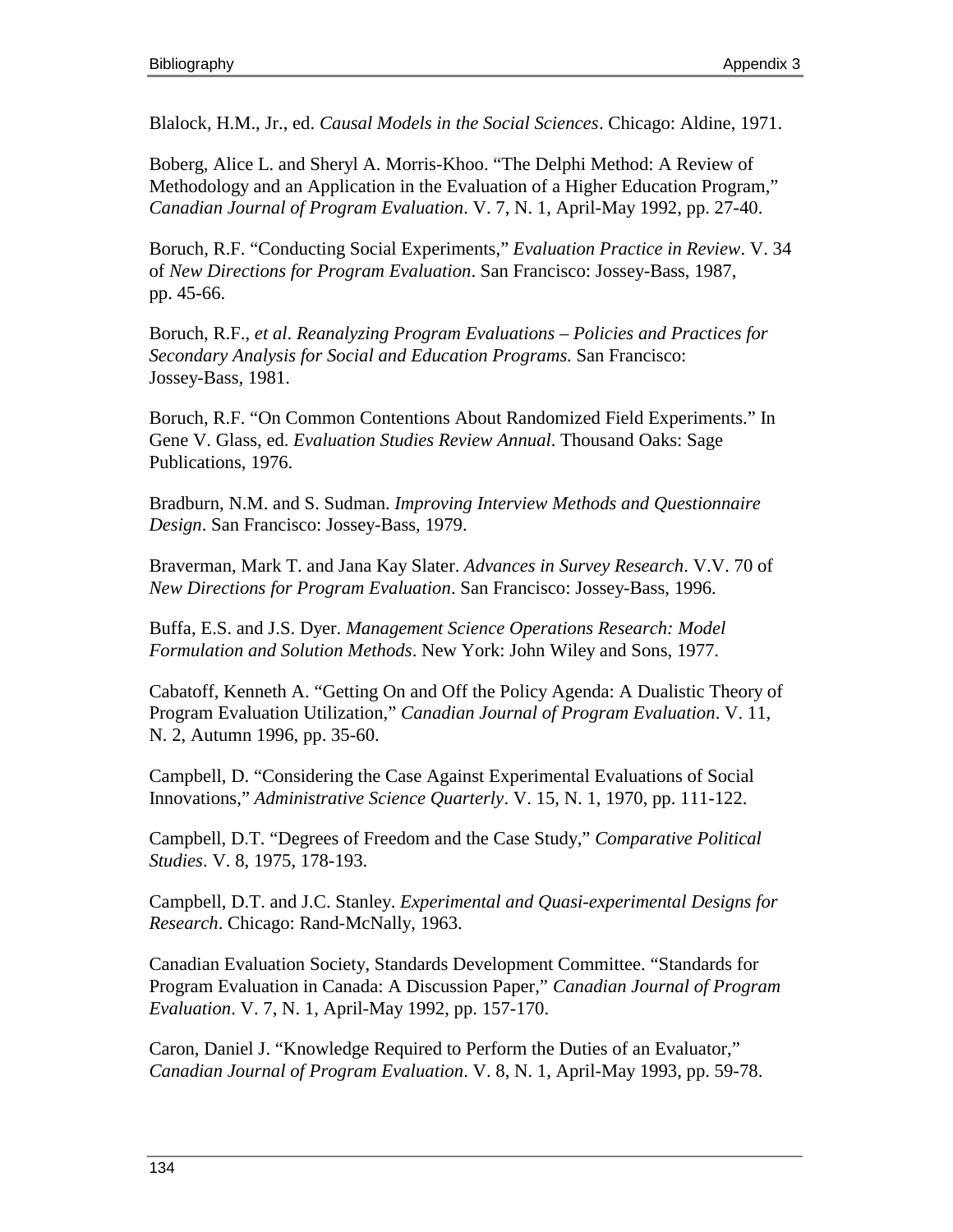Casley, D.J. and K. Kumar. *The Collection, Analysis and Use of Monitoring and Evaluation Data*. Washington, D.C.: World Bank, 1989.

Chatterjee, S. and B. Price, *Regression Analysis by Example*, 2<sup>nd</sup> edition. New York: John Wiley and Sons, 1995.

Chelimsky, Eleanor, ed. *Program Evaluation: Patterns and Directions*. Washington: American Society for Public Administration, 1985.

Chelimsky, Eleanor and William R. Shadish, eds. *Evaluation for the 21st Century: A Handbook*. Thousand Oaks: Sage Publications, 1997.

Chen H.T. and P.H. Rossi. "Evaluating with Sense: The Theory-driven Approach," *Evaluation Review*. V. 7, 1983, pp. 283-302.

Chen, Huey-Tsyh. *Theory-driven Evaluations*. Thousand Oaks: Sage Publications, 1990.

Chenery, H. and P. Clark. *Inter-industry Economics*. New York: John Wiley and Sons, 1959.

Ciarlo, J., ed. *Utilizing Evaluation*. Thousand Oaks: Sage Publications, 1984.

Clemen, R.T. *Making Hard Decisions*. Duxbury Press, 1991, section s 1-3.

Cook T.D. and D.T. Campbell.*. Quasi-experimentation: Designs and Analysis Issues for Field Settings*. Chicago: Rand-McNally, 1979.

Cook, T.D. and C.S. Reichardt, eds*. Qualitative and Quantitative Methods in Evaluation Research*. Thousand Oaks: Sage Publications, 1979.

Cordray D.S., "Quasi-Experimental Analysis: A Mixture of Methods and Judgement." In Trochim, W.M.K., ed*. Advances in Quasi-experimental Design and Analysis*. V. 31 of *New Directions for Program Evaluation*. San Francisco: Jossey-Bass, 1986, pp. 9-27.

Datta L. and R. Perloff. *Improving Evaluations*. Thousand Oaks: Sage Publications, 1979, Section II.

Delbecq, A.L., *et al*, *Group Techniques in Program Planning: A Guide to the Nominal Group and Delphi Processes*. Glenview: Scott, Foresman, 1975.

Dexter, L.A. *Elite and Specialized Interviewing*. Evanston, IL: Northwestern University Press, 1970.

Duncan B.D. *Introduction to Structural Equation Models*. New York: Academic Press, 1975.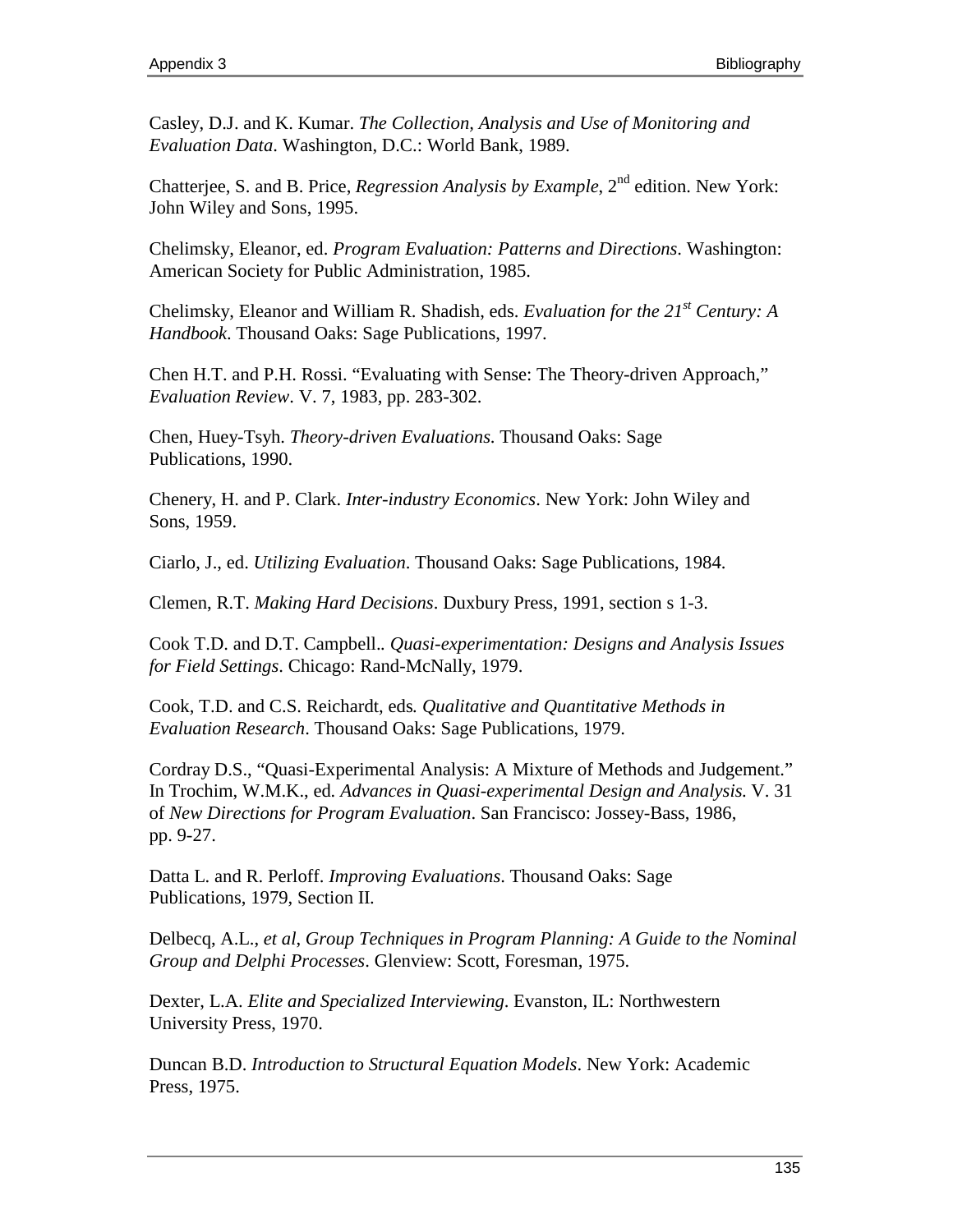Eaton, Frank. "Measuring Program Effects in the Presence of Selection Bias: The Evolution of Practice," *Canadian Journal of Program Evaluation*. V. 9, N. 2, October-November 1994, pp. 57-70.

Favaro, Paul, Marie Billinger. "A Comprehensive Evaluation Model for Organizational Development," *Canadian Journal of Program Evaluation*. V. 8, N. 2, October-November 1993, pp. 45-60.

Fienberg, S. *The Analysis of Cross-classified Categorical Data*, 2<sup>nd</sup> edition. Cambridge, MA: MIT, 1980.

Fitzgibbon, C.T. and L.L. Morris. *Evaluator's Kit*, 2<sup>nd</sup> edition. Thousand Oaks: Sage Publications, 1988.

Fowler, Floyd J. *Improving Survey Questions: Design and Evaluation*. Thousand Oaks: Sage Publications, 1995.

Fox, J. *Linear Statistical Models and Related Methods, with Applications to Social Research*. New York: Wiley, 1984.

Gauthier, B., ed. *Recherche Sociale: de la Problématique à la Collecte des Données*. Montreal: Les Presses de l'Université du Québec, 1984.

Gliksman, Louis, *et al*. "Responders vs. Non-responders to a Mail Survey: Are They Different?" *Canadian Journal of Program Evaluation*. V. 7, N. 2, October-November 1992, pp. 131-138.

Globerson, Aryé, *et al*. *You Can't Manage What You Don't Measure: Control and Evaluation in Organizations*. Brookfield: Gower Publications, 1991.

Goldberger A.S. and D.D. Duncan. *Structural Equation Models in the Social Sciences*. New York: Seminar Press, 1973.

Goldman, Francis and Edith Brashares. "Performance and Accountability: Budget Reform in New Zealand," *Public Budgeting and Finance*. V. 11, N. 4, Winter 1991, pp. 75-85.

Goode, W.J. and Paul K. Hutt. *Methods in Social Research*. New York: McGraw-Hill, 1952, Chapter 9.

Gordon, R.A. *Economic Instability and Growth: The American Record*. Harper & Row, 1974.

Guba, E.G. "Naturalistic Evaluation." in Cordray, D.S.*, et al*., eds. *Evaluation Practice in Review*. V.V. 34 of *New Directors for Program Evaluation.* San Francisco: Jossey-Bass, 1987.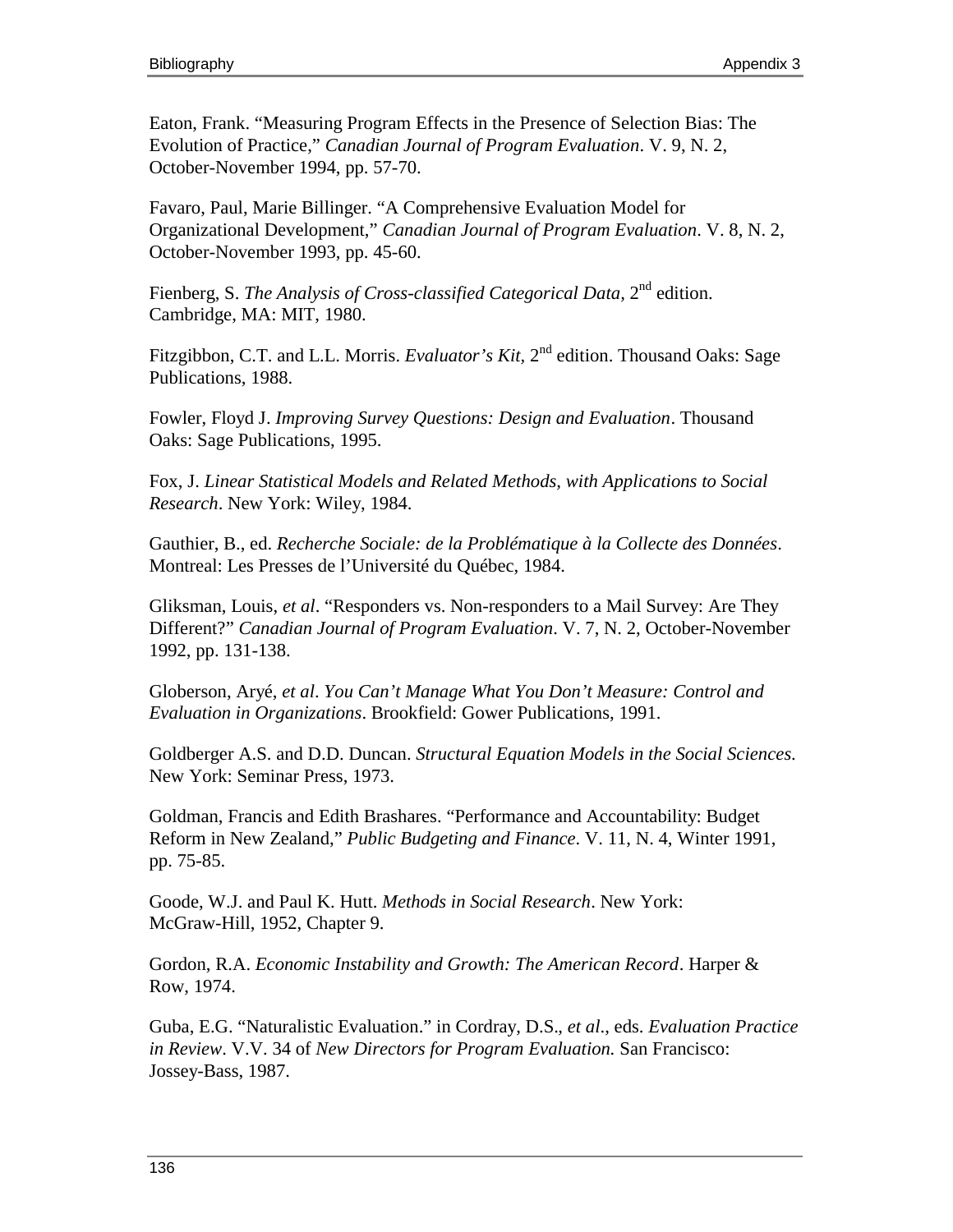Guba, E.G. and Y.S. Lincoln. *Effective Evaluation: Improving the Usefulness of Evaluation Results through Responsive and Naturalistic Approaches*. San Francisco: Jossey-Bass, 1981.

Hanley, J.A.. "Appropriate Uses of Multivariate Analysis," *Annual Review of Public Health*. Palo Alto: Annual Reviews Inc., 1983, pp. 155-180.

Hanushek, E.A. and J.E. Jackson. *Statistical Methods for Social Scientists*. New York: Academic Press, 1977.

Harberger, A.C. *Project Evaluation: Collected Papers*. Chicago: Markham Publishing Co., 1973.

Heilbroner, R.L. and Thurow, L.C. *Economics Explained*. Toronto: Simon and Schuster Inc., 1987.

Heise D.R.. *Causal Analysis*. New York: Wiley, 1975.

Henderson, J. and R. Quandt. *Micro-economic Theory*. New York: McGraw-Hill, 1961.

Hoaglin, D.C.*, et al*. *Data for Decisions*. Cambridge, MA.: Abt Books, 1982.

Hudson, Joe, *et al*., eds. *Action-oriented Evaluation in Organizations: Canadian Practices*. Toronto: Wall and Emerson, 1992.

Huff, D. *How to Lie with Statistics*. Penguin, 1973.

Jolliffe, R.F. *Common Sense Statistics for Economists and Others*. Routledge and Kegan Paul, 1974.

Jorjani, Hamid. "The Holistic Perspective in the Evaluation of Public Programs: A Conceptual Framework," *Canadian Journal of Program Evaluation*. V. 9, N. 2, October-November 1994, pp. 71-92.

Katz, W.A. *Introduction to Reference Work: Reference Services and Reference Processes, Volume II*. New York: McGraw-Hill, 1982, Chapter 4.

Kenny, D.A. *Correlation and Causality*. Toronto: John Wiley and Sons, 1979.

Kerlinger, F.N. *Behavioural Research: A Conceptual Approach*. New York: Holt, Rinehart and Winston, 1979.

Kidder, L.H. and M. Fine. "Qualitative and Quantitative Methods: When Stories Converge." In *Multiple Methods in Program Evaluation*. V. 35 of *New Directions in Program Evaluation*. San Francisco: Jossey-Bass, 1987.

Kish, L. *Survey Sampling*. New York: Wiley, 1965.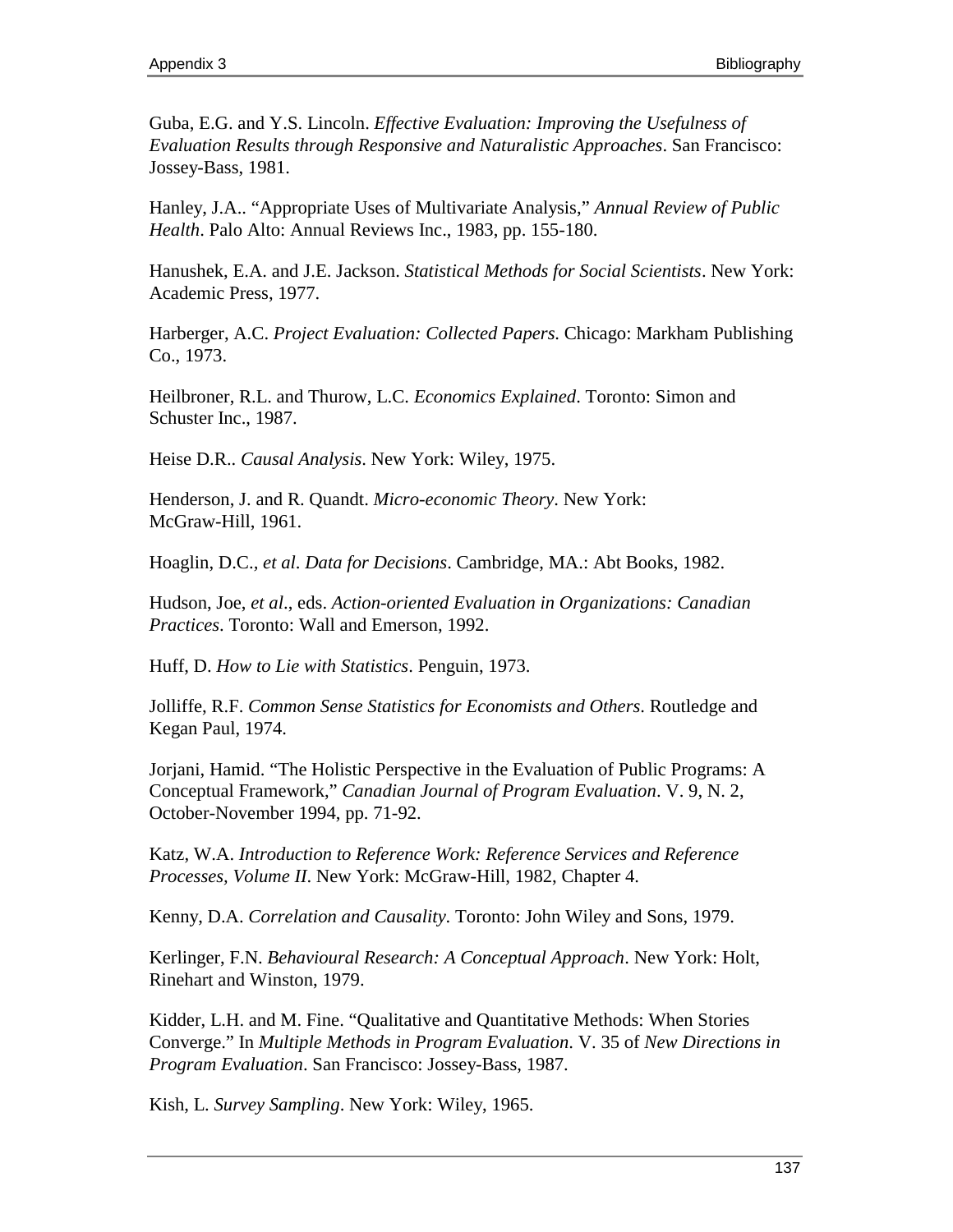Krause, Daniel Robert. *Effective Program Evaluation: An Introduction*. Chicago: Nelson-Hall, 1996.

Krueger, R.A. *Focus Groups: A Practical Guide for Applied Research*. Thousand Oaks: Sage Publications, 1988.

Leeuw, Frans L. "Performance Auditing and Policy Evaluation: Discussing Similarities and Dissimilarities," *Canadian Journal of Program Evaluation*. V. 7, N. 1, April-May 1992, pp. 53-68.

Leontief, W. *Input-output Economics*. New York: Oxford University Press, 1966.

Levine, M. "Investigative Reporting as a Research Method: An Analysis of Bernstein and Woodward's *All The President's Men*," *American Psychologist*. V. 35, 1980, pp. 626-638.

Love, Arnold J. *Evaluation Methods Sourcebook II*. Ottawa: Canadian Evaluation Society, 1995.

Mark, M.M. "Validity Typologies and the Logic and Practice of Quasi-experimentation." In Trochim, W.M.K., ed. *Advances in Quasi-experimental Design and Analysis*,. V. 31 of *New Directions for Program Evaluation.* San Francisco: Jossey-Bass, 1986, pp. 47-66.

Martin, Lawrence L. and Peter M. Kettner. *Measuring the Performance of Human Service Programs*. Thousand Oaks: Sage Publications, 1996.

Martin, Michael O. and V.S. Mullis, eds. *Quality Assurance in Data Collection*. Chestnut Hill: Center for the Study of Testing, Evaluation, and Educational Policy, Boston College, 1996.

Maxwell, Joseph A. *Qualitative Research Design: An Interactive Approach*. Thousand Oaks: Sage Publications, 1996.

Mayne, John and Eduardo Zapico-Goñi. *Monitoring Performance in the Public Sector: Future Directions From International Experience*. New Brunswick, NJ: Transaction Publishers, 1996.

Mayne, John, *et al*., eds*. Advancing Public Policy Evaluation: Learning from International Experiences*. Amsterdam: North-Holland, 1992.

Mayne, John and R.S. Mayne, "Will Program Evaluation be Used in Formulating Policy?" In Atkinson, M. and Chandler, M., eds. *The Politics of Canadian Public Policy*. Toronto: University of Toronto Press, 1983.

Mayne, John. "In Defence of Program Evaluation," *The Canadian Journal of Program Evaluation.* V. 1, N. 2, 1986, pp. 97-102.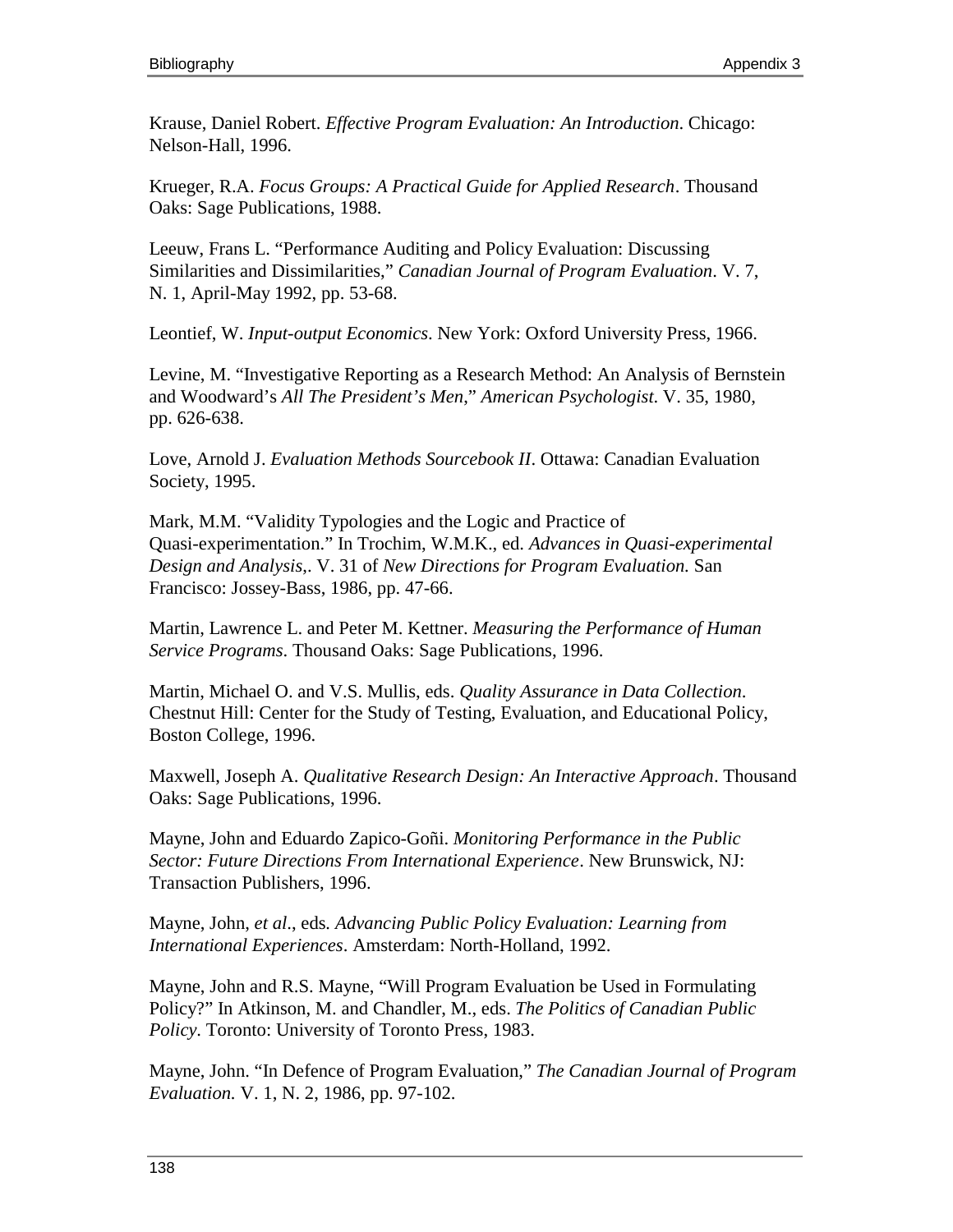McClintock, C.C., *et al*. "Applying the Logic of Sample Surveys to Qualitative Case Studies: The Case Cluster Method." In Van Maanen, J., ed. *Qualitative Methodology*. Thousand Oaks: Sage Publications, 1979.

Mercer, Shawna L. and Vivek Goel. "Program Evaluation in the Absence of Goals: A Comprehensive Approach to the Evaluation of a Population-Based Breast Cancer Screening Program," *Canadian Journal of Program Evaluation*. V. 9, N. 1, April-May 1994, pp. 97-112.

Miles, M.B. and A.M. Huberman. *Qualitative Data Analysis: A Sourcebook and New Methods*. Thousand Oaks: Sage Publications, 1984.

Miller, J.C. III and B. Yandle. *Benefit-cost Analyses of Social Regulation*. Washington: American Enterprise Institute, 1979.

Moore, M.H. *Creating Public Value: Strategic Management in Government*. Boston: Harvard University Press, 1995.

Morris, C.N. and J.E. Rolph. *Introduction to Data Analysis and Statistical Inference*. Englewood Cliffs, NJ: Prentice Hall, 1981.

Mueller, J.H. *Statistical Reasoning in Sociology*. Boston: Houghton Mifflin, 1977.

Nachmias, C. and D. Nachmias. *Research Methods in the Social Sciences.* New York: St. Martin's Press, 1981, Chapter 7.

Nelson, R., P. Merton and E. Kalachek. *Technology, Economic Growth and Public Policy*. Washington, D.C.: Brookings Institute, 1967.

Nutt, P.C. and R.W. Backoff. *Strategic Management of Public and Third Sector Organizations*. San Francisco: Jossey-Bass, 1992.

O'Brecht, Michael. "Stakeholder Pressures and Organizational Structure," *Canadian Journal of Program Evaluation*. V. 7, N. 2, October-November 1992, pp. 139-147.

Office of the Auditor General of Canada. *Bulletin 84-7*, *Photographs and Other Visual Aids*.

Office of the Auditor General of Canada. "Choosing and Applying the Right Evidence-gathering Techniques in Value-for-money Audits," *Benefit-cost Analysis*. Ottawa: 1994, Appendix 5.Okun, A. *The Political Economy of Prosperity*. Norton, 1970.

Paquet, Gilles and Robert Shepherd. *The Program Review Process: A Deconstruction*. Ottawa: Faculty of Administration, University of Ottawa, 1996.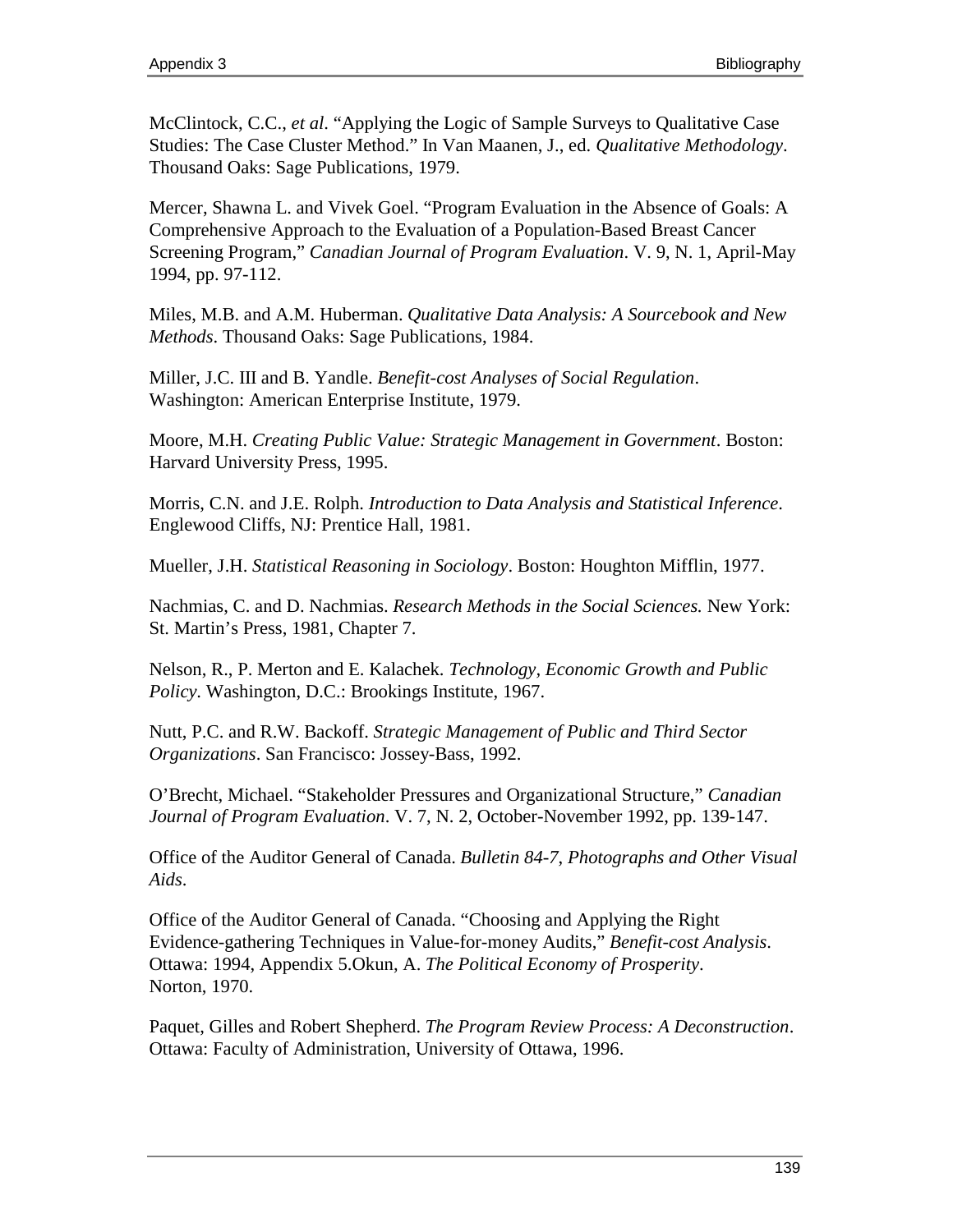Patton, M.Q. *Qualitative Evaluation Methods*. Thousand Oaks: Sage Publications, 1980.

Patton, M.Q. *Creative Evaluation*, 2<sup>nd</sup> edition. Thousand Oaks: Sage Publications, 1986.

Patton, M.Q. *Practical Evaluation*. Thousand Oaks: Sage Publications, 1982.

Patton, M.O. *Utilization-focused Evaluation*, 2<sup>nd</sup> edition. Thousand Oaks: Sage Publications, 1986.

Pearsol, J.A., ed. "Justifying Conclusions in Naturalistic Evaluations," *Evaluation and Program Planning*. V. 10, N. 4, 1987, pp. 307-358.

Perret, Bernard. "Le contexte français de l'évaluation: Approche comparative," *Canadian Journal of Program Evaluation*. V. 9, N. 2, October-November 1994, pp. 93-114.

Peters, Guy B. and Donald J. Savoie, Canadian Centre for Management Development. *Governance in a Changing Environment*. Montreal and Kingston: McGill-Queen's University Press, 1993.

Polkinghorn, R.S., *Micro-theory and Economic Choices*. Richard Irwin Inc., 1979.

Posavac, Emil J. and Raymond G. Carey. Program Evaluation: Methods and Case Studies, 5<sup>th</sup> edition. Upper Saddle River, NJ.: Prentice Hall, 1997.

Pressman, J.L. and A. Wildavsky. *Implementation*. Los Angeles: UCLA Press, 1973.

Ragsdale, C.T. *Spreadsheet Modelling and Decision Analysis*. Cambridge, MA: Course Technology Inc., 1995.

Reavy, Pat, *et al*. "Evaluation as Management Support: The Role of the Evaluator," *Canadian Journal of Program Evaluation*. V. 8, N. 2, October-November 1993, pp. 95-104.

Rindskopf D. "New Developments in Selection Modeling for Quasi-Experimentation." In Trochim, W.M.K., ed. *Advances in Quasi-experimental Design and Analysis*. V. 31 of *New Directions for Program Evaluation*. San Francisco: Jossey-Bass, 1986, pp. 79-89.

Rist, Ray C., ed. *Program Evaluation and the Management of the Government*. New Brunswick, NJ: Transaction Publishers, 1990.

Robinson, J.P. and P.R. Shaver. *Measurement of Social Psychological Attitudes*. Ann Arbor: Survey Research Center, University of Michigan, 1973.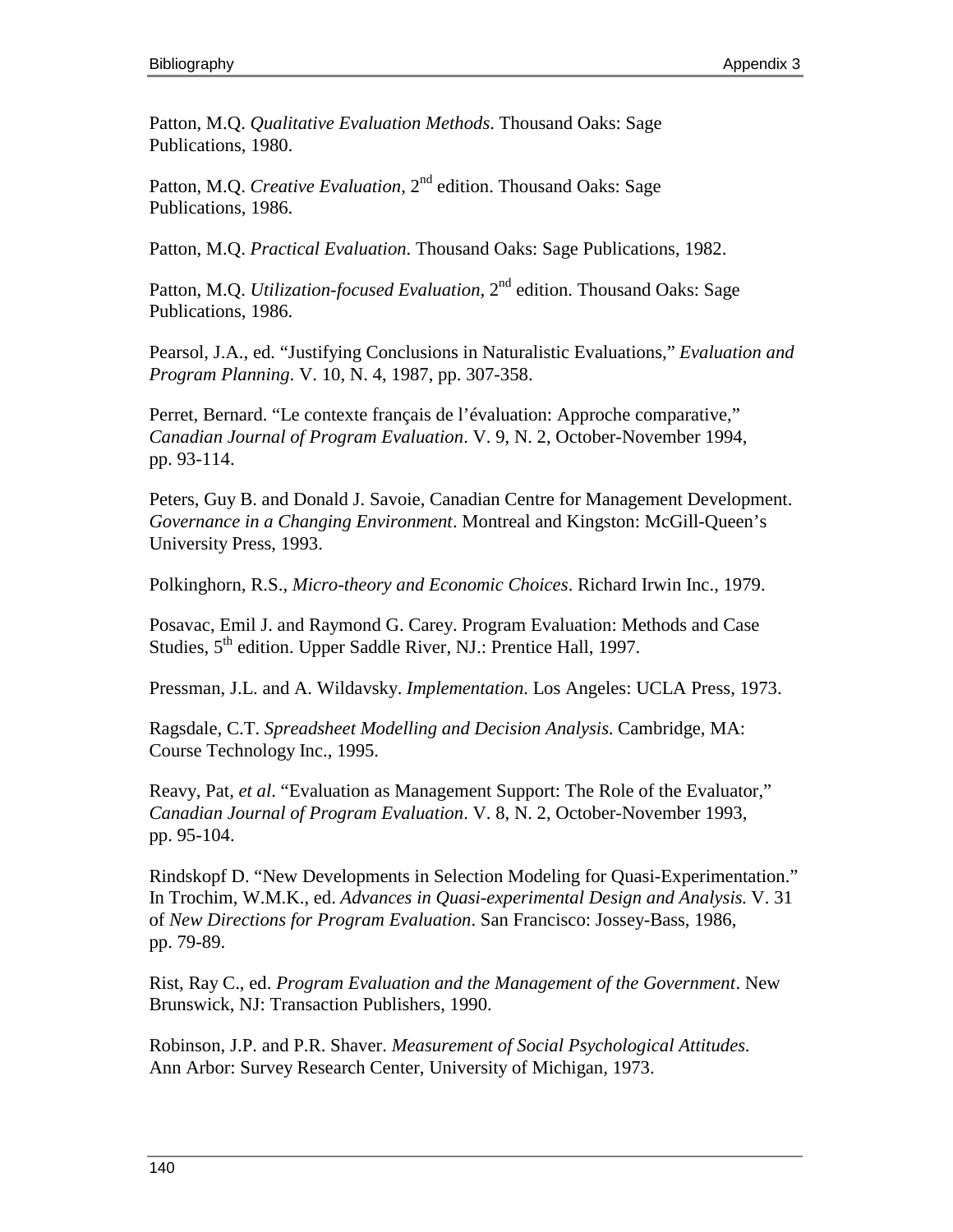Rossi, P.H. and H.E. Freeman. *Evaluation: A Systematic Approach*, 2<sup>nd</sup> edition. Thousand Oaks: Sage Publications, 1989.

Rossi, P.H., J.D. Wright and A.B. Anderson, eds. *Handbook of Survey Research*. Orlando: Academic Press, 1985.

Rush, Brian and Alan Ogborne. "Program Logic Models: Expanding their Role and Structure for Program Planning and Evaluation," *Canadian Journal of Program Evaluation*. V. 6, N. 2, October-November 1991, pp. 95-106.

Rutman, L. and John Mayne. "Institutionalization of Program Evaluation in Canada: The Federal Level." In Patton, M.Q., ed. *Culture and Evaluation*. V. 25 of *New Directions in Program Evaluation.* San Francisco: Jossey-Bass, 1985.

Ryan, Allan G. and Caroline Krentz. "All Pulling Together: Working Toward a Successful Evaluation," *Canadian Journal of Program Evaluation*. V. 9, N. 2, October-November 1994, pp. 131-150.

Ryan, Brenda and Elizabeth Townsend. "Criteria Mapping," *Canadian Journal of Program Evaluation*, V. 4, N. 2, October-November 1989, pp. 47-58.

Samuelson, P. *Foundations of Economic Analysis*. Cambridge, MA: Harvard University Press, 1947.

Sang, H.K. *Project Evaluation*. New York: Wilson Press, 1988.

Sassone, P.G. and W.A. Schaffer. *Cost-benefit Analysis: A Handbook*. New York: Academic Press, 1978.

Schick, Allen. *The Spirit of Reform: Managing the New Zealand State*. Report commissioned by the New Zealand Treasury and the State Services Commission, 1996.

Schmid A.A. *Benefit-cost Analysis: A Political Economy Approach*. Boulder: Westview Press, 1989.

Seidle, Leslie. *Rethinking the Delivery of Public Services to Citizens*. Montreal: The Institute for Research on Public Policy (IRPP), 1995.

Self, P. *Econocrats and the Policy Process: The Politics and Philosophy of Cost-benefit Analysis*. London: Macmillan, 1975.

Shadish, William R, *et al*. *Foundations of Program Evaluation: Theories of Practice*. Thousand Oaks: Sage Publications, 1991.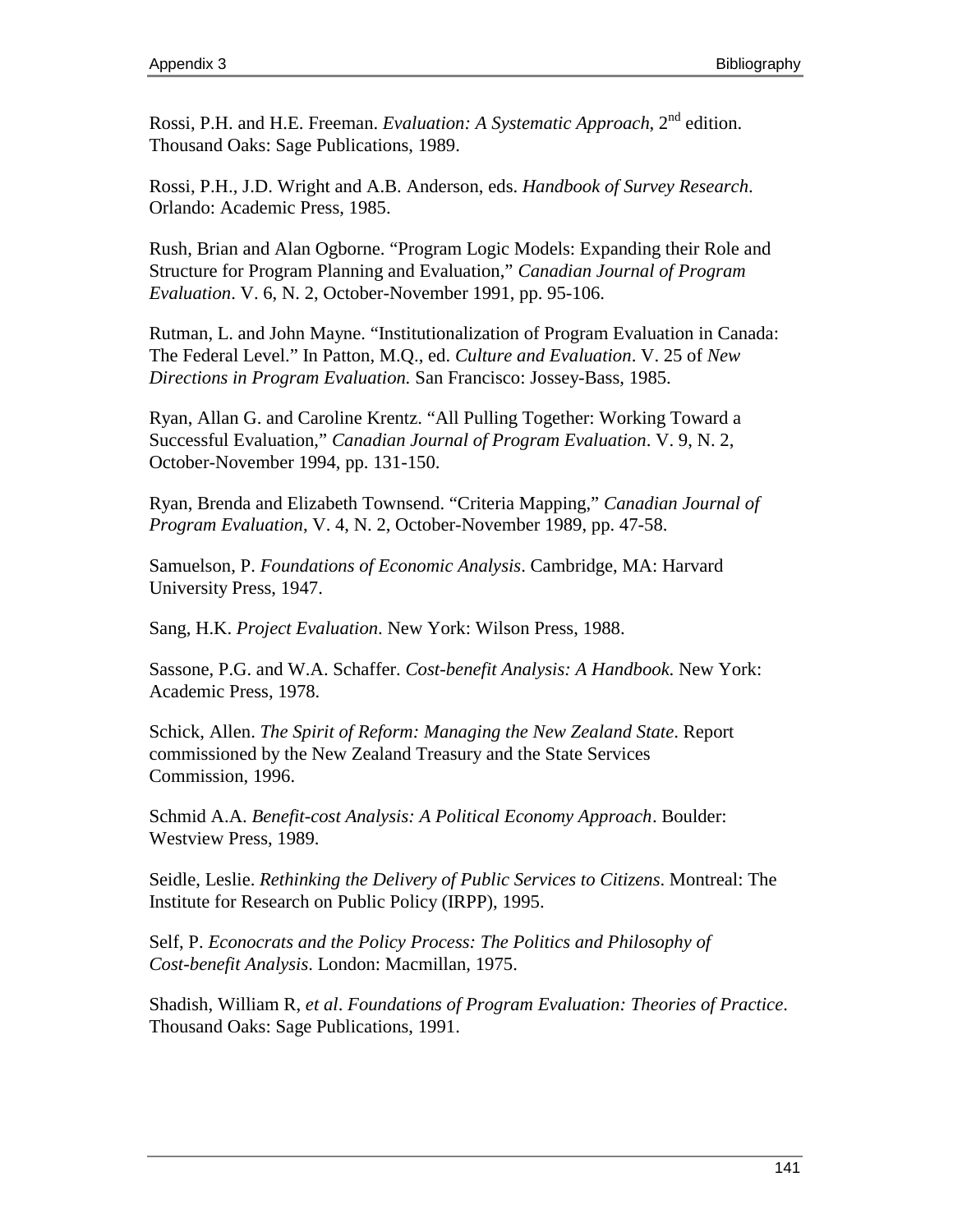Shea, Michael P. and John H. Lewko. "Use of a Stakeholder Advisory Group to Facilitate the Utilization of Evaluation Results," *Canadian Journal of Program Evaluation*. V.10, N. 1, April-May 1995, pp. 159-162.

Shea, Michael P. and Shelagh M.J. Towson. "Extent of Evaluation Activity and Evaluation Utilization of CES Members," *Canadian Journal of Program Evaluation*. V. 8, N. 1, April-May 1993, pp. 79-88.

Silk, L. *The Economists*. New York: Avon Books, 1976.

Simon H. "Causation." In D.L. Sill, ed. *International Encyclopedia of the Social Sciences*, V. 2. New York: Macmillan, 1968, pp. 350-355.

Skaburskis, Andrejs and Fredrick C. Collignon. "Cost-effectiveness Analysis of Vocational Rehabilitation Services," *Canadian Journal of Program Evaluation*. V. 6, N. 2, October-November 1991, pp. 1-24.

Skelton, Ian. "Sensitivity Analysis in Multi-criteria Decision Aids: A Demonstration of Child Care Need Assessment," *Canadian Journal of Program Evaluation*. V. 8, N. 1, April-May 1993, pp. 103-116.

Sprent, P. *Statistics in Action*. Penguin, 1977.

Statistics Canada. *A Compendium of Methods for Error Evaluation in Consensus and Surveys*. Ottawa: 1978, Catalogue 13.564E.

Statistics Canada. *Quality Guidelines*, 2<sup>nd</sup> edition. Ottawa: 1987.

Statistics Canada. *The Input-output Structures of the Canadian Economy 1961-81*. Ottawa: April 1989, Catalogue 15-201E.

Stolzenberg J.R.M. and K.C. Land. "Causal Modeling and Survey Research." In Rossi, P.H., *et al*., eds. TITLE MISSING. Orlando: Academic Press, 1983, pp. 613-675.

Stouthamer-Loeber, Magda, and Welmoet Bok van Kammen. *Data Collection and Management*: *A Practical Guide*. Thousand Oaks: Sage Publications, 1995.

Suchman, E.A. *Evaluative Research: Principles and Practice in Public Service and Social Action Programs*. New York: Russell Sage, 1967.

Sugden, R. and A. Williams. *The Principles of Practical Cost-benefit Analysis*. Oxford: Oxford University Press, 1978.

Tellier, Luc-Normand. *Méthodes d'évaluation des projets publics*. Sainte-Foy: Presses de l'Université du Québec, 1994, 1995.

Thomas, Paul G. *The Politics and Management of Performance Measurement and Service Standards*. Winnipeg: St. John's College, University of Manitoba, 1996.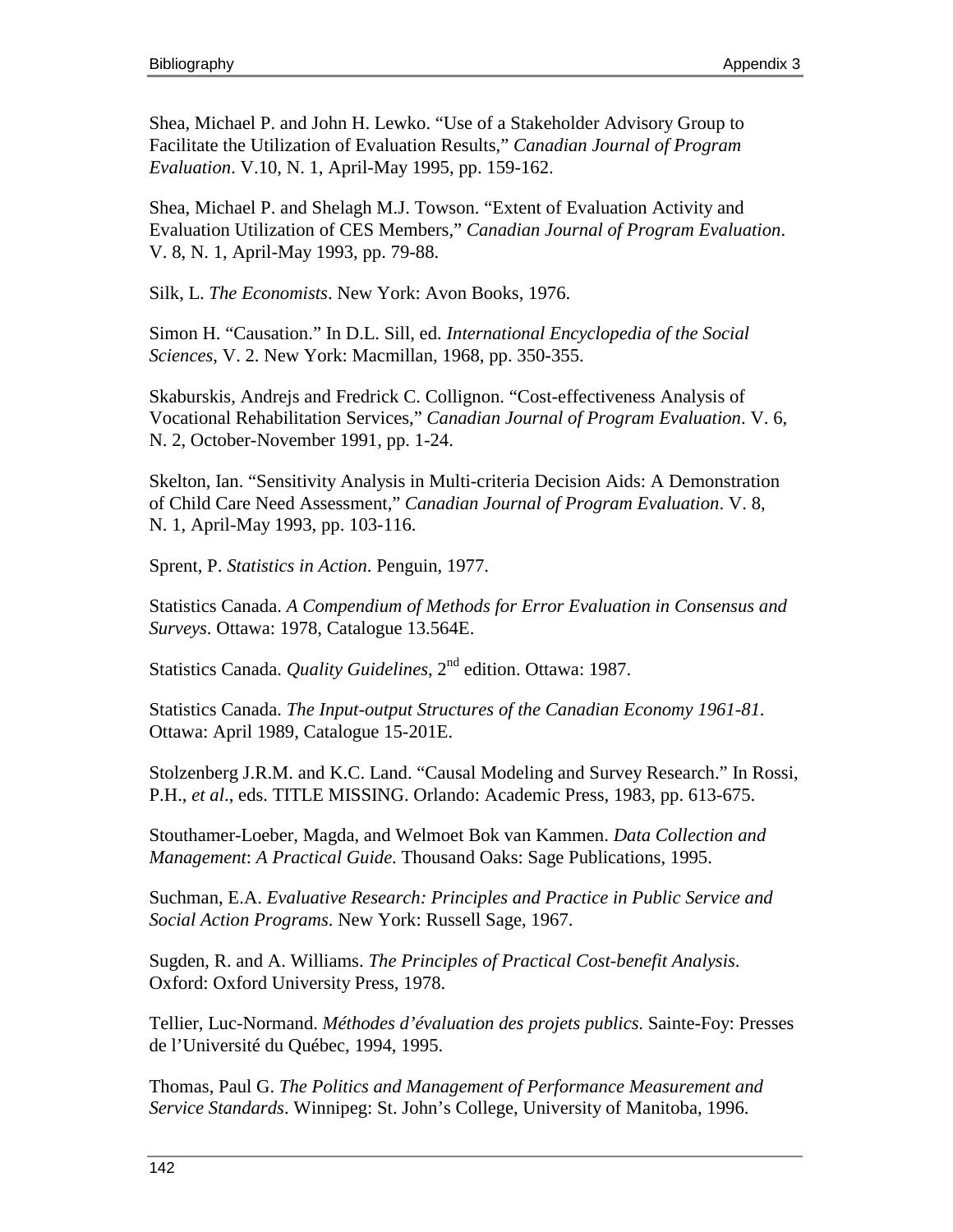Thompson, M. *Benefit-cost Analysis for Program Evaluation*. Thousand Oaks: Sage Publications, 1980.

Thurston, W.E. "Decision-making Theory and the Evaluator," *Canadian Journal of Program Evaluation*. V. 5, N. 2, October-November 1990, pp. 29-46.

Treasury Board of Canada, Secretariat. *Benefit-cost Analysis Guide*. Ottawa: 1997.

Treasury Board of Canada, Secretariat. *Federal Program Evaluation: A Compendium of Evaluation Utilization*. Ottawa: 1991.

Treasury Board of Canada, Secretariat. *Getting Government Right: Improving Results Measurement and Accountability – Annual Report to Parliament by the President of the Treasury Board*. Ottawa: October 1996.

Treasury Board of Canada, Secretariat. *A Guide to Quality Management*. Ottawa: October 1992.

Treasury Board of Canada, Secretariat. *Guides to Quality Services: Quality Services – An Overview*. Ottawa: October 1995; *Guide I – Client Consultation*. Ottawa: October 1995; *Guide II – Measuring Client Satisfaction*. Ottawa: October 1995; *Guide III – Working with Unions*. Ottawa: October 1995; *Guide IV – A Supportive Learning Environment*. Ottawa: October 1995; *Guide V – Recognition*. Ottawa: October 1995; *Guide VI – Employee Surveys*. Ottawa: October 1995; *Guide VII – Service Standards*. Ottawa: October 1995; *Guide VIII – Benchmarking and Best Practices*. Ottawa: October 1995; *Guide IX -Communications*. Ottawa: October 1995; *Guide X – Benchmarking and Best Practices*. Ottawa: March 1996; *Guide XI – Effective Complaint Management*. Ottawa: June 1996; *Guide XII – Who is the Client? – A Discussion*. Ottawa: July 1996; *Guide XIII – Manager's Guide for Implementing*. Ottawa: September 1996.

Treasury Board of Canada, Secretariat. *Into the 90s: Government Program Evaluation Perspectives*. Ottawa: 1991.

Treasury Board of Canada, Secretariat. *Measuring Client Satisfaction: Developing and Implementing Good Client Satisfaction Measurement and Monitoring Practices*. Ottawa: October 1991.

Treasury Board of Canada, Secretariat. *Quality and Affordable Services for Canadians: Establishing Service Standards in the Federal Government – An Overview.* Ottawa: December 1994.

Treasury Board of Canada, Secretariat. "Review, Internal Audit and Evaluation," *Treasury Board Manual*. Ottawa: 1994.

Treasury Board of Canada, Secretariat. *Service Standards: A Guide to the Initiative*. Ottawa: February 1995.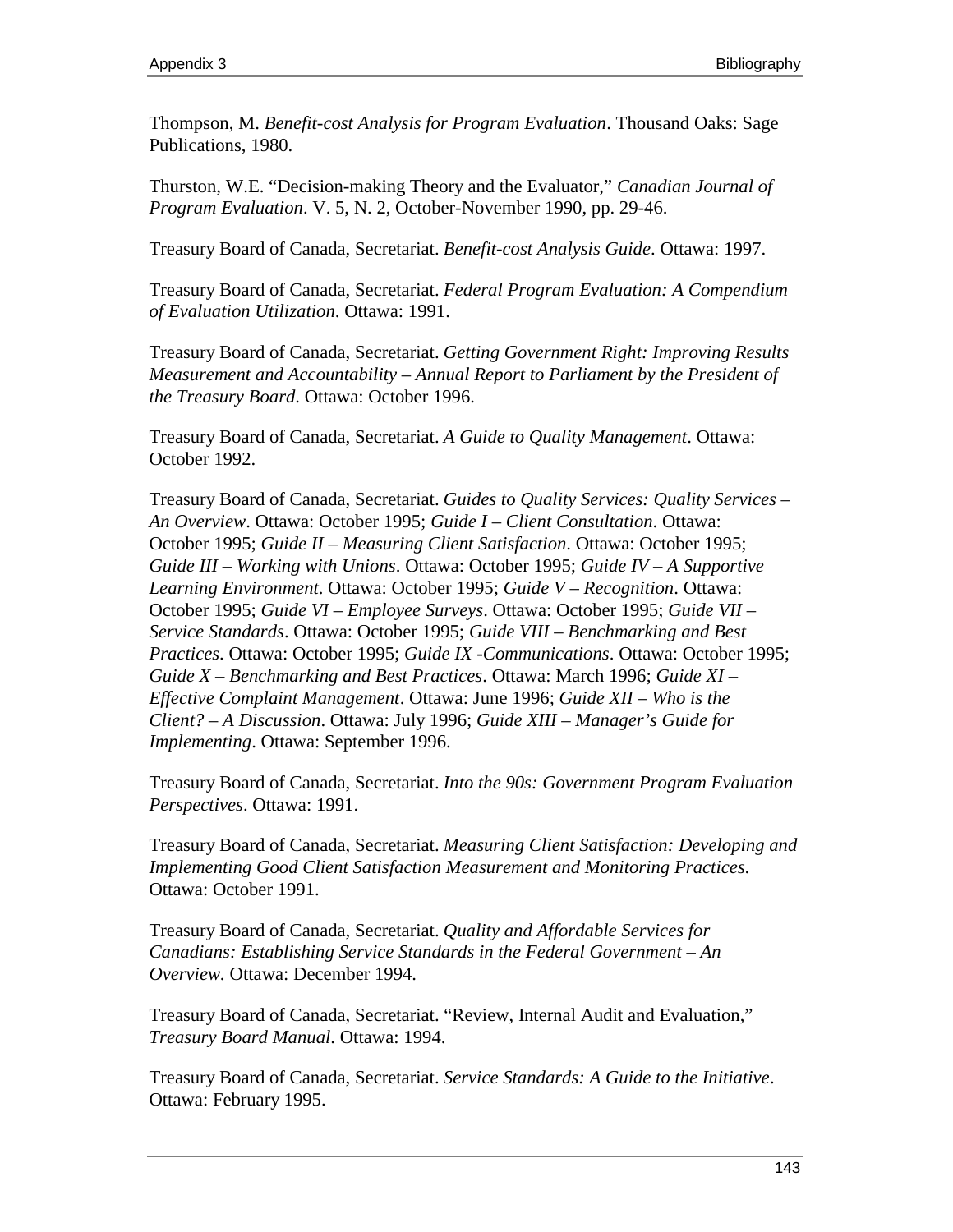Treasury Board of Canada, Secretariat. *Strengthening Government Review – Annual Report to Parliament by the President of the Treasury Board*. Ottawa: October 1995.

Treasury Board of Canada, Secretariat. *Working Standards for the Evaluation of Programs in Federal Departments and Agencies*. Ottawa: July 1989.

Trochim W.M.K., ed. *Advances in Quasi-Experimental Design and Analysis*. V. 31 of *New Directions in Program Evaluation*. San Francisco: Jossey-Bass, 1986.

Uhl, Norman and Carolyn Wentzel. "Evaluating a Three-day Exercise to Obtain Convergence of Opinion," *Canadian Journal of Program Evaluation*. V.10, N. 1, April-May 1995, pp. 151-158.

Van Pelt, M. and R. Timmer. *Cost-benefit Analysis for Non-Economists*. Netherlands Economic Institute, 1992.

Van Maasen, J., ed. *Qualitative Methodology*. Thousand Oaks: Sage Publications, 1983.

Warwick, D.P. and C.A. Lininger. *The Survey Sample: Theory and Practice*. New York: McGraw-Hill, 1975.

Watson, D.S. *Price Theory in Action*. Boston: Houghton Mifflin, 1970.

Watson, Kenneth. "Selecting and Ranking Issues in Program Evaluations and Value-for-money Audits," *Canadian Journal of Program Evaluation*. V. 5, N. 2, October-November 1990, pp. 15-28.

Watson, Kenneth. "The Social Discount Rate," *Canadian Journal of Program Evaluation*. V. 7, N. 1, April-May 1992, pp. 99-118.

Webb, E.J., *et al. Nonreactive Measures in the Social Sciences*, 2<sup>nd</sup> edition. Boston: Houghton Mifflin, 1981.

Weisberg, Herbert F., Jon A. Krosmick and Bruce D. Bowen, eds. *An Introduction to Survey Research, Polling, and Data Analysis*. Thousand Oaks: Sage Publications, 1996.

Weisler, Carl E. U.S. General Accounting Office. *Review Topics in Evaluation: What Do You Mean by Secondary Analysis*?

Williams, D.D., ed. *Naturalistic Evaluation*. V. 30 of *New Directions in Program Evaluation*. San Francisco: Jossey-Bass, 1986.

World Bank, Economic Development Institute. *The Economics of Project Analysis: A Practitioner's Guide*. Washington, D.C.: 1991.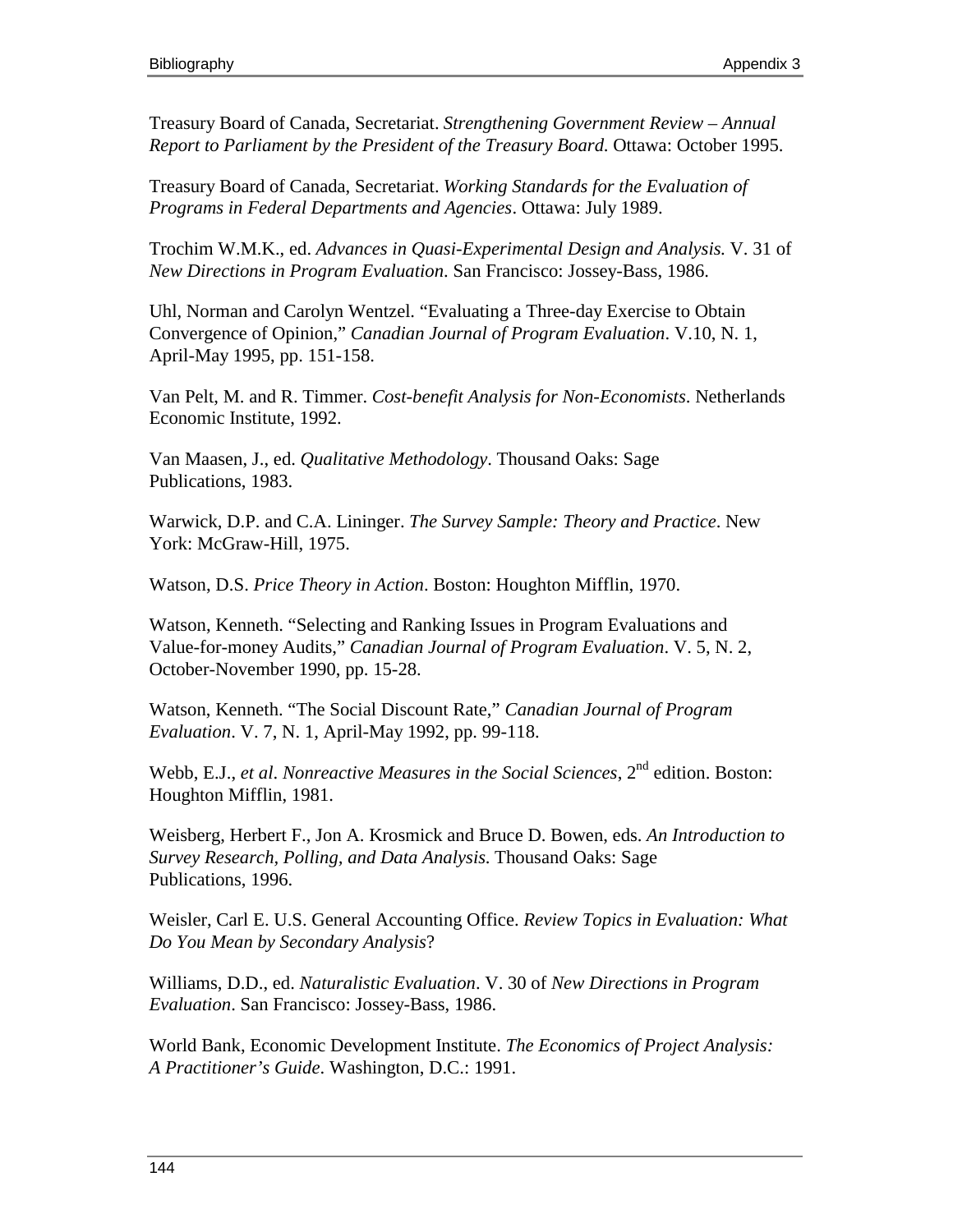Wye, Christopher G. and Richard C. Sonnichsen, eds*. Evaluation in the Federal Government: Changes, Trends and Opportunities*. San Francisco: Jossey-Bass, 1992.

Yates, Brian T. *Analyzing Costs, Procedures, Processes, and Outcomes in Human Services*. Thousand Oaks: Sage Publications, 1996.

Yin, R. *The Case Study as a Rigorous Research Method*. Thousand Oaks: Sage Publications, 1986.

Zanakis, S.H., *et al*. "A Review of Program Evaluation and Fund Allocation Methods within the Service and Government," *Socio-economic Planning Sciences*. V. 29, N. 1, March 1995, pp. 59-79.

Zúñiga, Ricardo. *L'évaluation dans l'action : choix de buts et choix de procédures*. Montreal: Librairie de l'Université de Montréal, 1992.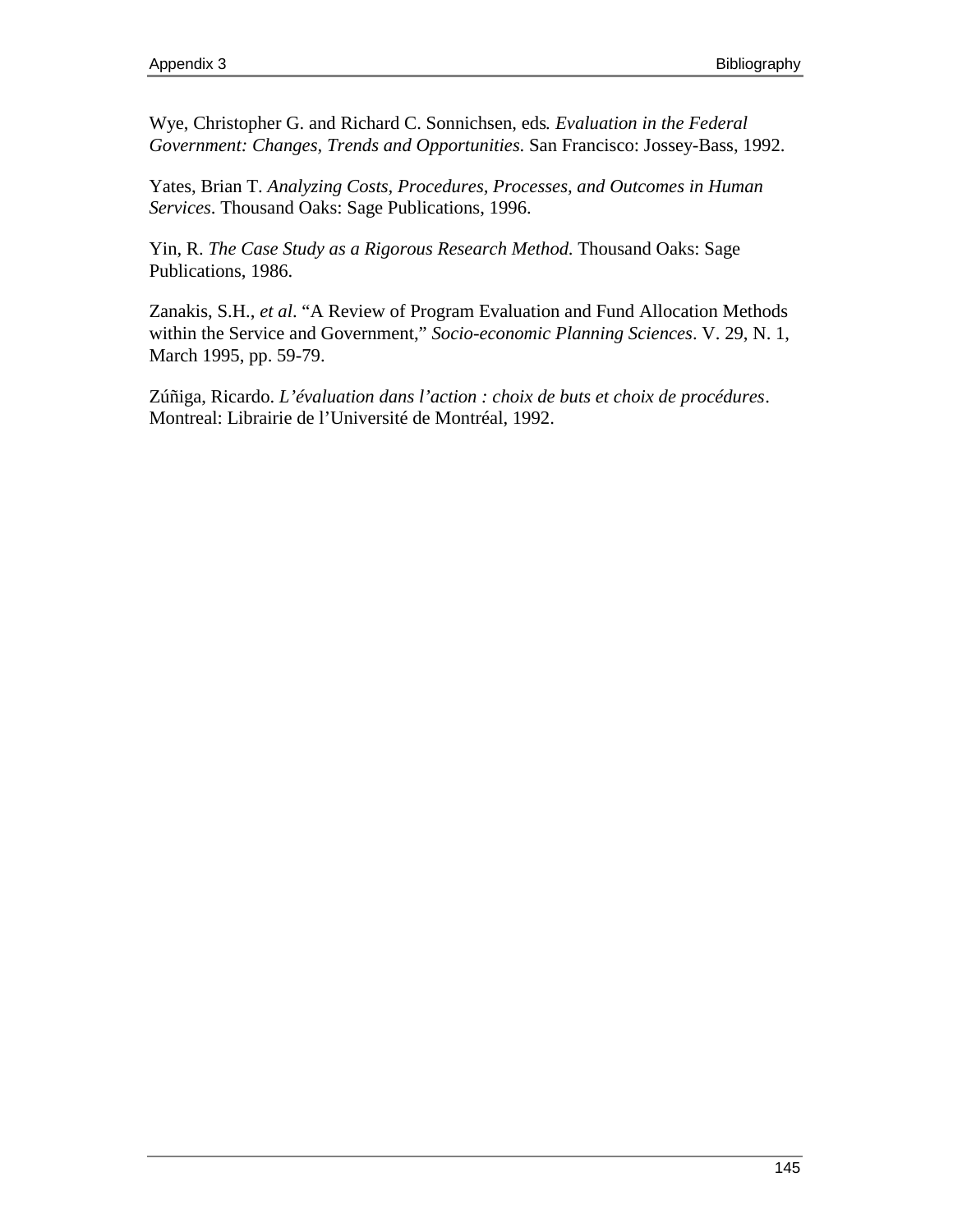## **Appendix 4**

## **ADDITIONAL REFERENCES**

*Administrative Science Quarterly*

*American Sociological Review*

*The Canadian Journal of Program Evaluation*, official journal of the Canadian Evaluation Society

*Canadian Public Administration*

*Canadian Public Policy*

*Evaluation and Program Planning*

*Evaluation Practice*, formerly *Evaluation Quarterly*

*Evaluation Review*

*Human Organization*

*International Review of Administrative Sciences*

*Journal of the American Statistical Association*

*Journal of Policy Analysis and Management,*

*Management Science*

*New Directions for Program Evaluation*, official journal of the American Evaluation Association

*Optimum*

*Policy Sciences*

*Psychological Bulletin*

*Public Administration*